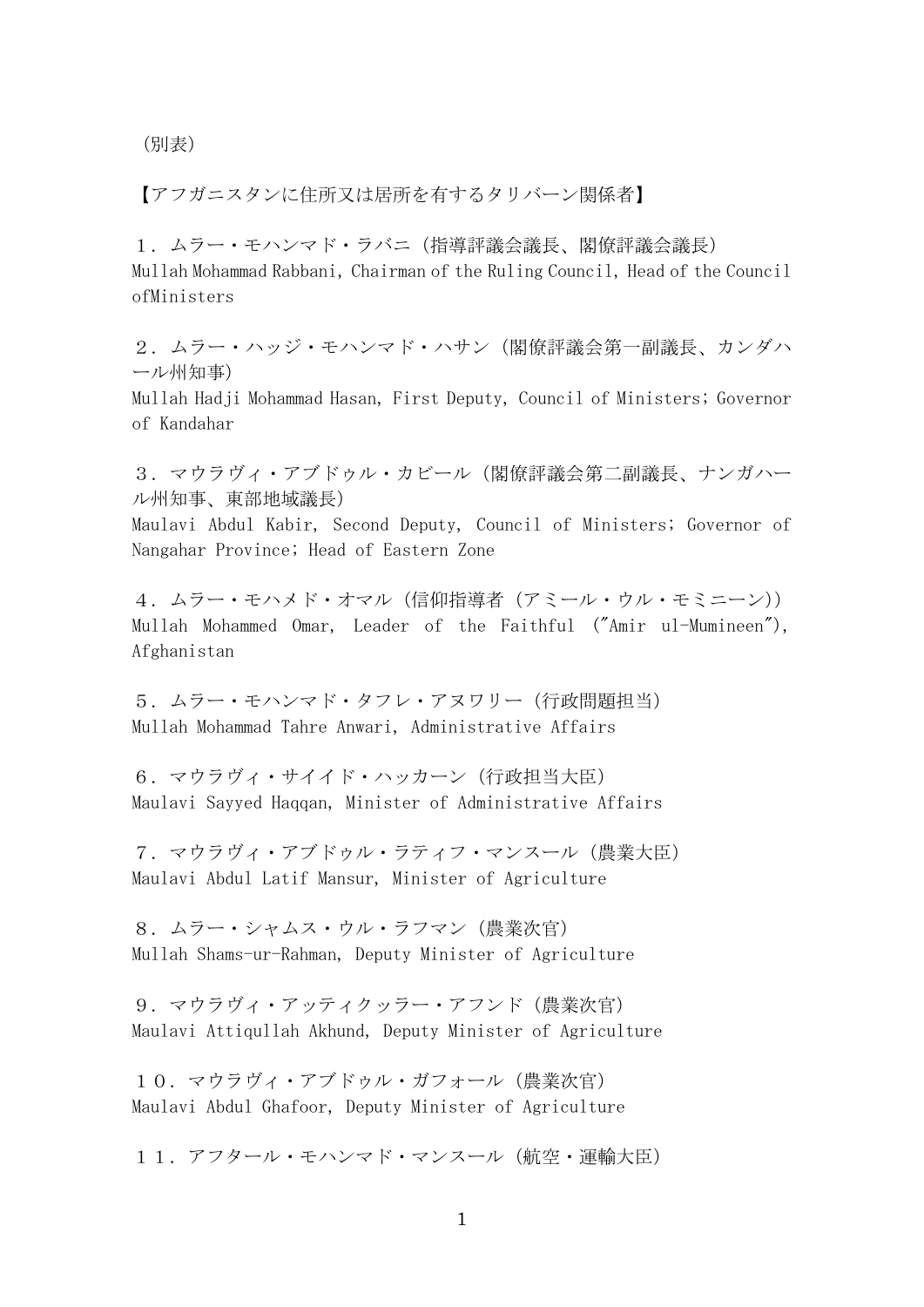Akhtar Mohammad Mansour, Minister of Civil Aviation and Transportation

12. ハッジ・タヒス (航空次官) Hadji Tahis, Deputy Minister of Civil Aviation

13. ムラー・モハンマド・ナイム (航空次官) Mullah Mohammad Naim, Deputy Minister of Civil Aviation

14. ヒダヤトゥッラー・アブー・トゥラブ (航空次官) Hidayatullah Abu Turab, Deputy Minister of Civil Aviation

15. ムラー・ヤール・モハンマド・ラヒミ (通信大臣) Mullah Yar Mohammad Rahimi, Minister of Communication

16. ムラー・ハッジ・アッラ・ダード・タイェブ (通信次官) Mullah Haji Alla Dad Tayeb, Deputy Minister of Communication

17. マウラヴィ・アブドゥル・ラザク (商業大臣) Maulavi Abdul Razaq, Minister of Commerce

18.マウラヴィ・ファイズ・モハンマド・ファイザン(商業次官) Maulavi Faiz Mohammad Faizan, Deputy Minister of Commerce

19.マウラヴィ・ニク・モハンマド(商業次官) Maulavi Nik Mohammad, Deputy Minister of Commerce

20. ムラー・マティウッラー (カブール税関) Mullah Matiullah, Kabul Custom House

21.マウラヴィ・ダードゥッラー・アフンド(建設大臣) Maulavi Dadullah Akhund, Minister of Construction

22. ムラー・ハッジ・ウバイドゥッラー・アフンド (国防大臣) Mullah Hadji Ubaidullah Akhund, Minister of Defence

23. ムラー・ファゼル・マズルーム (陸軍副参謀長) Mullah Fazel M. Mazloom, Deputy Chief of Army Staff

24. ムラー・バラダール (国防次官) Mullah Baradar, Deputy Minister of Defence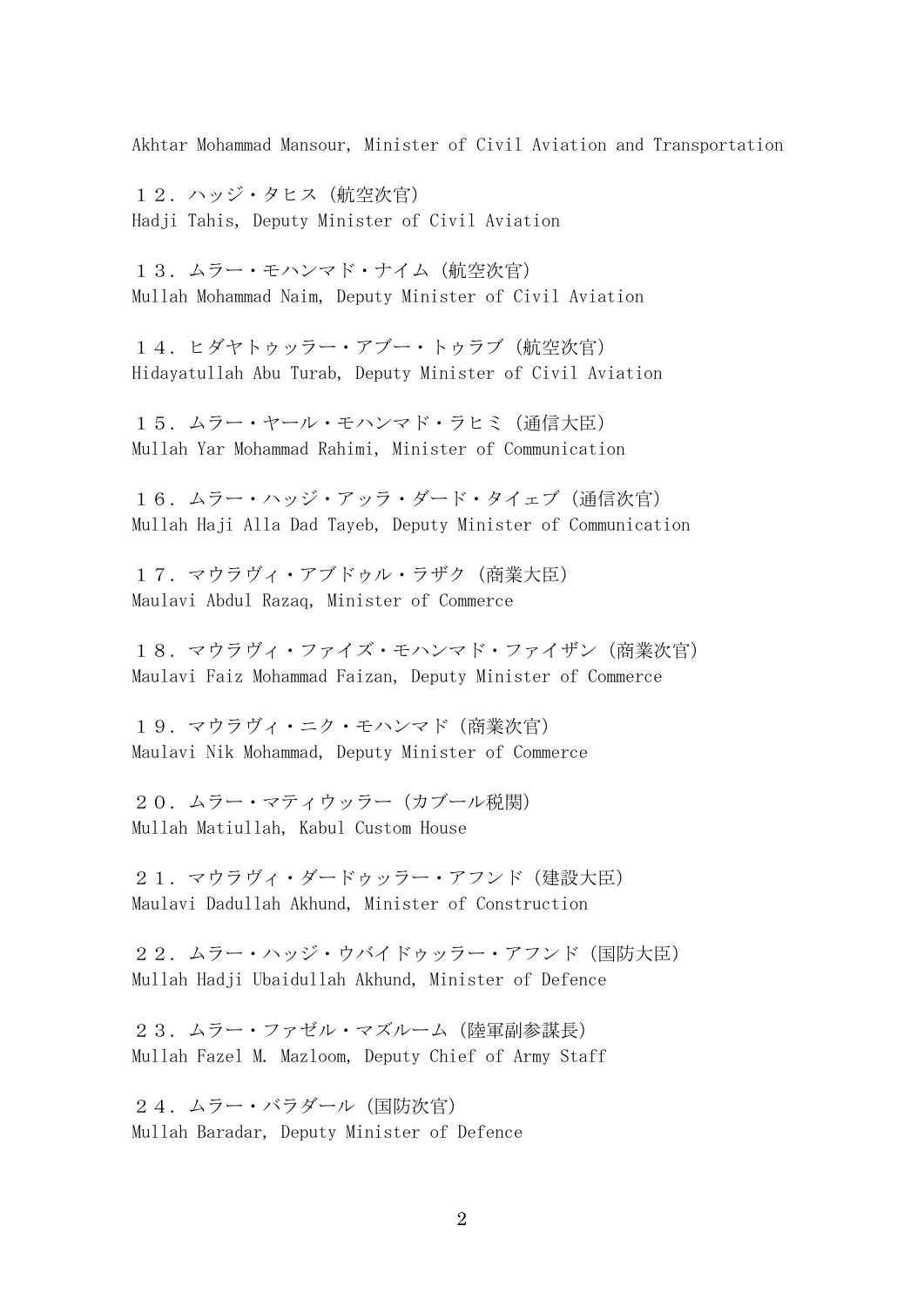25. ムラー・アブドゥル・ラウフ (中央軍司令官) Mullah Abdul Rauf, Commander of Central Corpus

26.ムラー・アミール・カーン・モタキ(教育大臣) Mullah Amir Khan Motaqi, Minister of Education

27.ムラー・モハンマド・ナシーム・ハナフィー(教育次官) Mullah Mohammad Nasim Hanafi, Deputy Minister of Education

28.マウラヴィ・アフメド・シャイドヘル(教育次官) Maulavi S. Ahmed Shahidkhel, Deputy Minister of Education

29.ムラー・アブドゥル・ワセイ・アガジャン・モタセム(財務大臣) Mullah Abdul Wasay Aghajan Motasem, Minister of Finance

30. ムラー・アレフ・アレフ (財務次官) Mullah Arefullah Aref, Deputy Minister of Finance

31. ムラー・ハジ・アフマディ(アフガニスタン中央銀行総裁) Mullah Haji M. Ahmadi, President of Da Afghanistan Bank

32.アブドゥル・ワキル・ムタワッキル(外務大臣) Abdul Wakil Mutawakil, Minister of Foreign Affairs

33.アブドゥル・ラフマン・ザーヘド(外務次官) Abdul Rahman Zahed, Deputy Minister of Foreign Affairs

34.ムラー・アブドゥル・ジャリール(外務次官) Mullah Abdul Jalil, Deputy Minister of Foreign Affairs

35.アブドゥル・サタール・パクティス(外務省儀典長) Dr. Abdul Satar Paktis, Protocol Dept., Ministry of Foreign Affairs

36.マウラヴィ・ファイズ(外務省情報局長) Maulavi Faiz, Information Dept., Ministry of Foreign Affairs

37. シャムス・ウス・サファ・アミンザイ (外務省報道局長) Shams-us-Safa Aminzai, Press-Centre, Ministry of Foreign Affairs

38.マウラヴィ・アブドゥル・バキ(外務省領事局長) Maulavi Abdul Baqi, Consulate Dept., Ministry of Foreign Affairs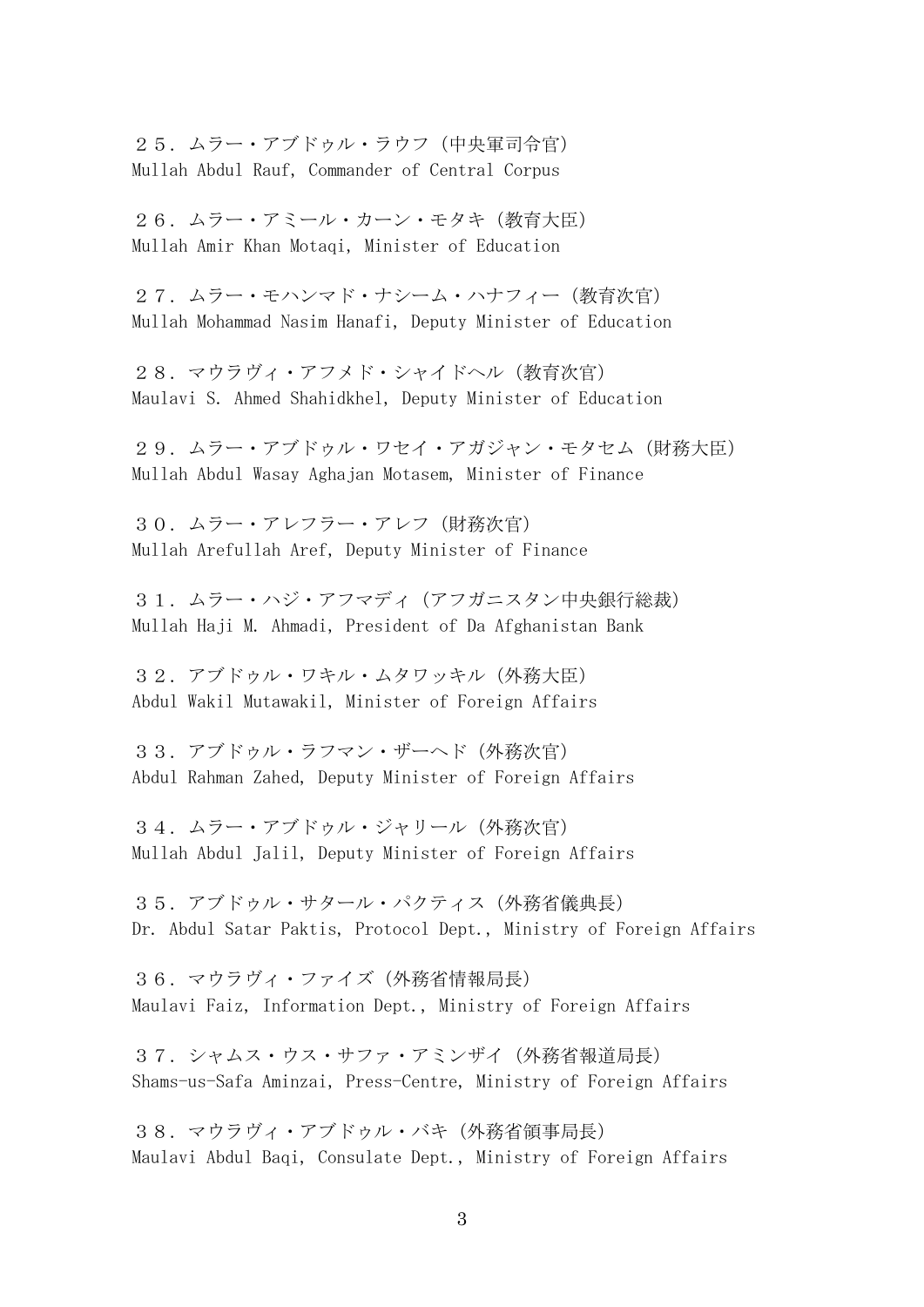39.ジャワズ・ワジリ(外務省国連局長) M. Jawaz Waziri, UN Dept., Ministry of Foreign Affairs

40.マウラヴィ・ジャッララウディン・ハカニ(辺境担当大臣) Maulavi Djallalouddine Haqani, Minister of Frontier Affairs

41.アブドゥル・ハキム・モニブ ABDUL HAKIM MONIB 称号:Maulavi(マウラヴィ) 役職:Deputy Minister of Frontier Affairs(辺境担当次官) 生年月日:1973年から1976年の間 出生地:Zurmat district, Paktia province, Afghanistan 国籍:アフガニスタン 国連制裁委員会による指定日:2001年1月25日(2006年7月31日 に改訂) その他の情報:タリバーンとの関係を絶ち、政府に参加した。ロヤ・ジルガ(国 民大会議)において Zurmat 地区の代表を務めた。

42. アルハジ・イブラヒム・オマリ (辺境担当次官) Alhaj M. Ibrahim Omari, Deputy Minister of Frontier Affairs

43. カリ・ディン・モハンマド (高等教育大臣) Qari Din Mohammad, Minister of Higher Education

44.マウラヴィ・ハミドゥッラー・ノマニ(高等教育省幹部) Maulavi Hamidullah Nomani, High Ranking Official in the Ministry of Higher Education

45.ザビフッラー・ハミディ(高等教育次官) Zabihullah Hamidi, Deputy Minister of Higher Education

46.マウラヴィ・アルサラン・ラフマニ(高等教育次官) Maulavi Arsalan Rahmani, Deputy Minister of Higher Education

47.マウラヴィ・クドゥラトゥッラー・ジャマル(情報大臣) Maulavi Qudratullah Jamal, Minister of Information

48. ムラー・アブドゥル・バキ(情報・文化副大臣) Mullah Abdul Baqi, Vice-Minister of Information and Culture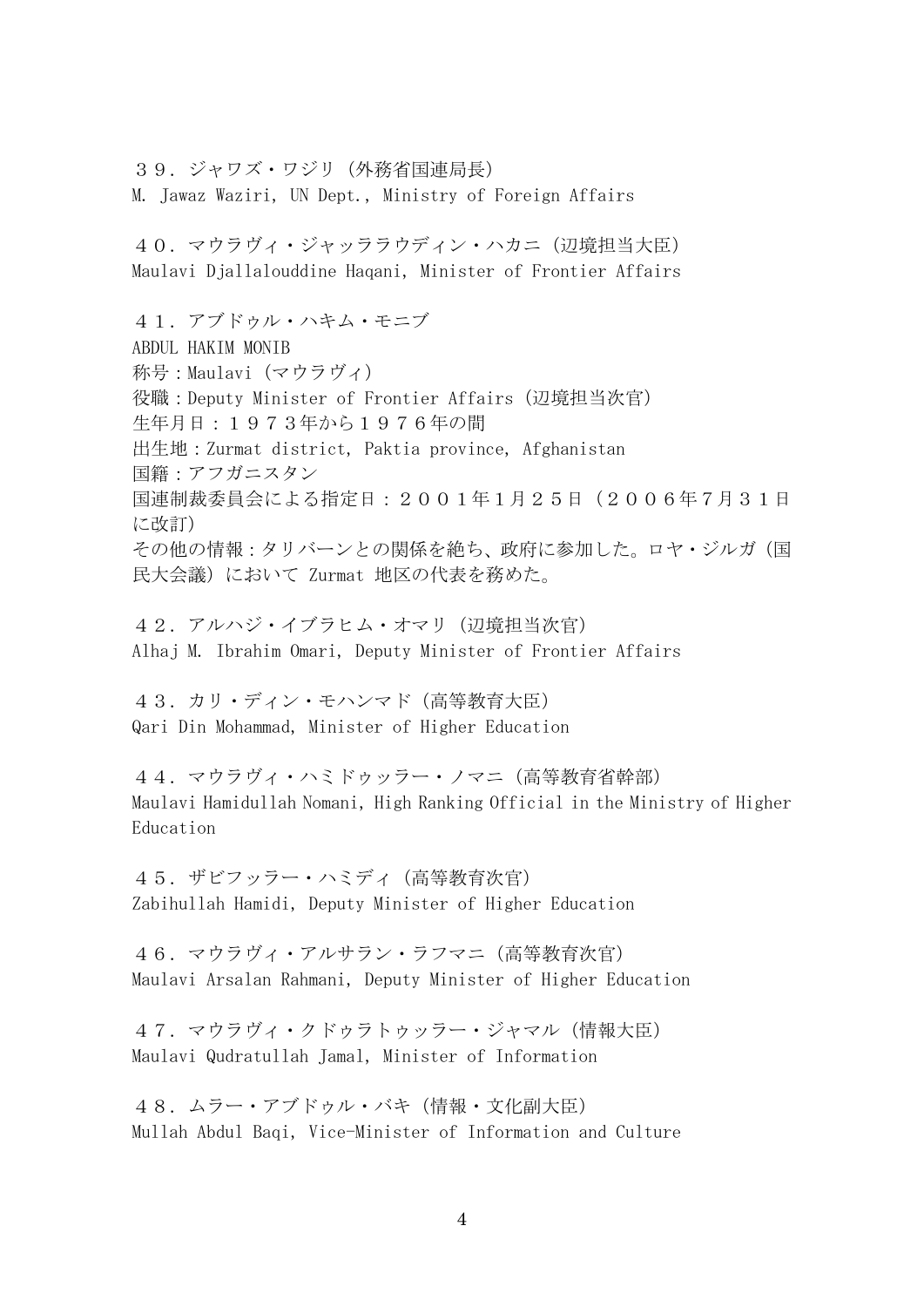49.マウラヴィ・アブドゥル・ラフマン・アフマド・ホッタク(文化担当情 報文化次官)

Maulavi Abdul Rahman Ahmad Hottak, Deputy (Cultural) Minister of Information and Culture

50.マウラヴィ・ラヒムッラー・ズルマティ(出版担当情報・文化次官) Maulavi Rahimullah Zurmati, Deputy (Publication) Minister of Information and Culture

51.アブドゥルハイ・モトマエン(カンダハール情報・文化局長) Abdulhai Motmaen, Information and Culture Dept., Kandahar

52. マウラヴィ・モハンマド・ヤクブ (バフタール通信社編集長) Maulavi Mohammad Yaqoub, Head of BIA(Bakhtar Itlati Azans)

53. ムラー・アブドゥル・ラザク (内務大臣) Mullah Abdul Razaq, Minister of Interior Affairs

54. ムラー・アブドゥル・サマド・ハクサール(治安担当内務次官) Mullah Abdul Samad Khaksar, Deputy (Security) Minister of Interior Affairs

55.モハンマド・シャリフ(内務次官) Mohammad Sharif, Deputy Minister of Interior Affairs

56.マウラヴィ・ヌール・ジャラル(行政担当内務次官) Maulavi Noor Jalal, Deputy (Administrative) Minister of Interior Affairs

57. マウラヴィ・サイド・アジム・アガ (旅券・査証局長) Maulavi Saed M. Azim Agha, Passport and Visa Dept.

58. ムラー・ヌールッディン・トゥラビ (司法大臣) Mullah Nooruddin Turabi, Minister of Justice

59.マウラヴィ・ジャラルッディン・シンワリ(司法次官) Maulavi Jalaluddine Shinwari, Deputy Minister of Justice

60.アルハジ・ムラー・モハンマド・イーサ・アフンド(鉱業・産業大臣) Alhaj Mullah Mohammad Essa Akhund, Minister of Mines and Industries

61.マウラヴィ・サイードゥル・ラフマン・ハカニ(鉱業・産業次官) Maulavi Sayeedur Rahman Haqani, Deputy Minister of Mines and Industries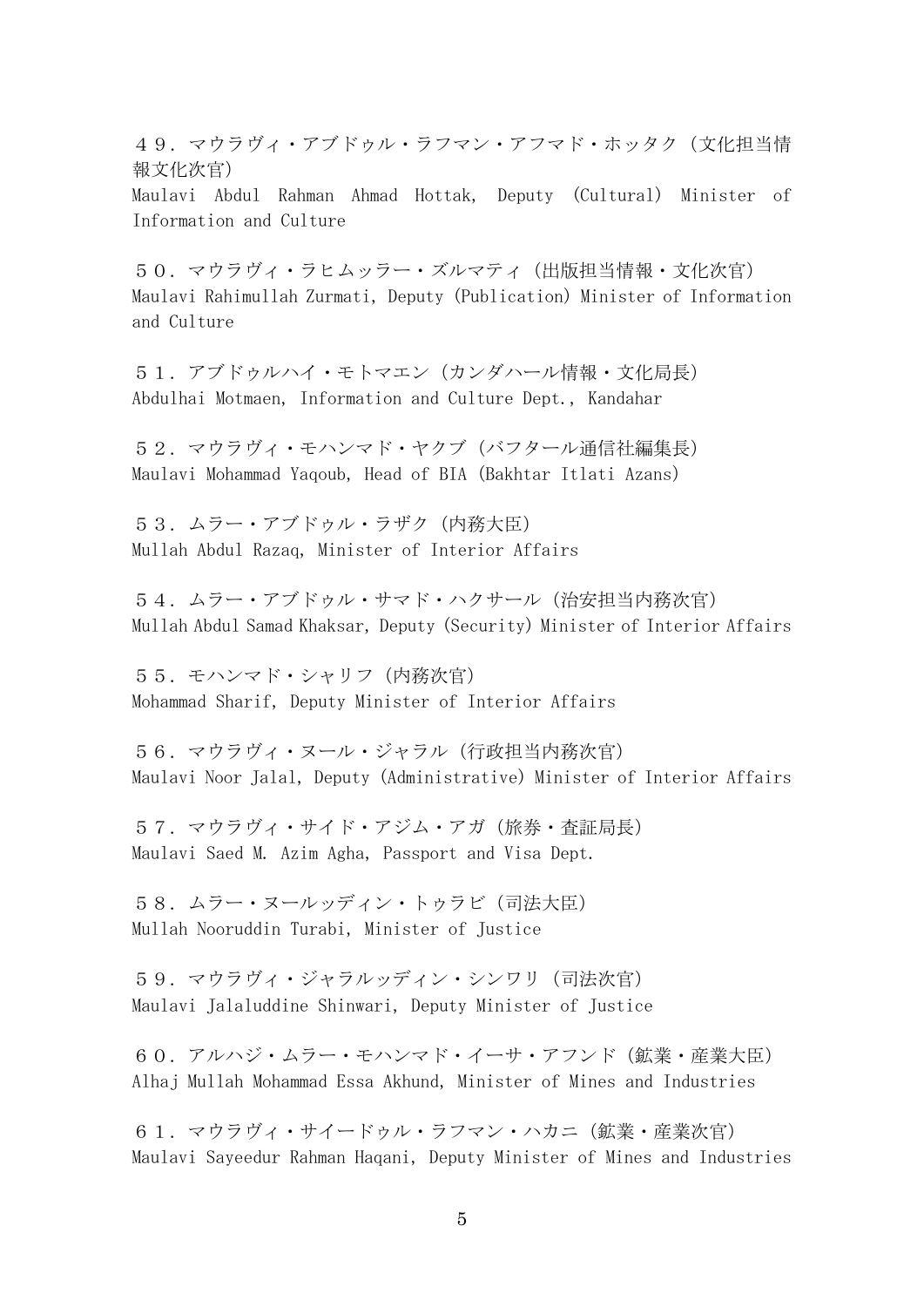62.ムラー・アブドゥル・サラム・ザイエフ(鉱業・産業次官) Mullah Abdul Salam Zaief, Deputy Minister of Mines and Industries

63.マウラヴィ・モハンマド・アザム・エルミ(鉱業・産業次官) Maulavi Mohammad Azam Elmi, Deputy Minister of Mines and Industries

64.カリ・ディン・モハンマド・ハニフ(計画大臣) Qari Din Mohammad Hanif, Minister of Planning

65.マウラヴィ・エザトゥッラー(計画次官) Maulavi Ezatullah, Deputy Minister of Planning

66.マウラヴィ・ムーサ・ホッタク(計画次官) Maulavi M. Musa Hottak, Deputy Minister of Planning

67. ムラー・モハンマド・アッバース・アフンド(公共保健大臣) Mullah Mohammad Abbas Akhund, Minister of Public Health

68.シェール・アッバース・スタネクザイ(公共保健次官) Sher Abbas Stanekzai, Deputy Minister of Public Health

69.マウラヴィ・モハンマドゥッラー・マティ(公共事業大臣) Maulavi Mohammadullah Mati, Minister of Public Works

70.マウラヴィ・ロスタム・ヌリスタニ(公共事業次官) Maulavi Rostam Nuristani, Deputy Minister of Public Works

71.ハッジ・モッラ・アティクッラー(公共事業次官) Hadji Molla Atiqullah, Deputy Minister of Public Works

72.マウラヴィ・ナジブッラー・ハッカーニ(公共事業次官) Maulavi Najibullah Haqqani, Deputy Minister of Public Works

73.マウラヴィ・サイイド・ギアスッディンヌ・アガ(巡礼・宗教大臣) Maulavi Sayyed Ghiassouddine Agha, Minister of Haj and Religious Affairs

74.マウラヴィ・モスリム・ハッカーニ(巡礼・宗教次官) Maulavi Moslim Haqqani, Deputy Minister of Haj and Religious Affairs

75.カラムッディン・モマンド(巡礼次官)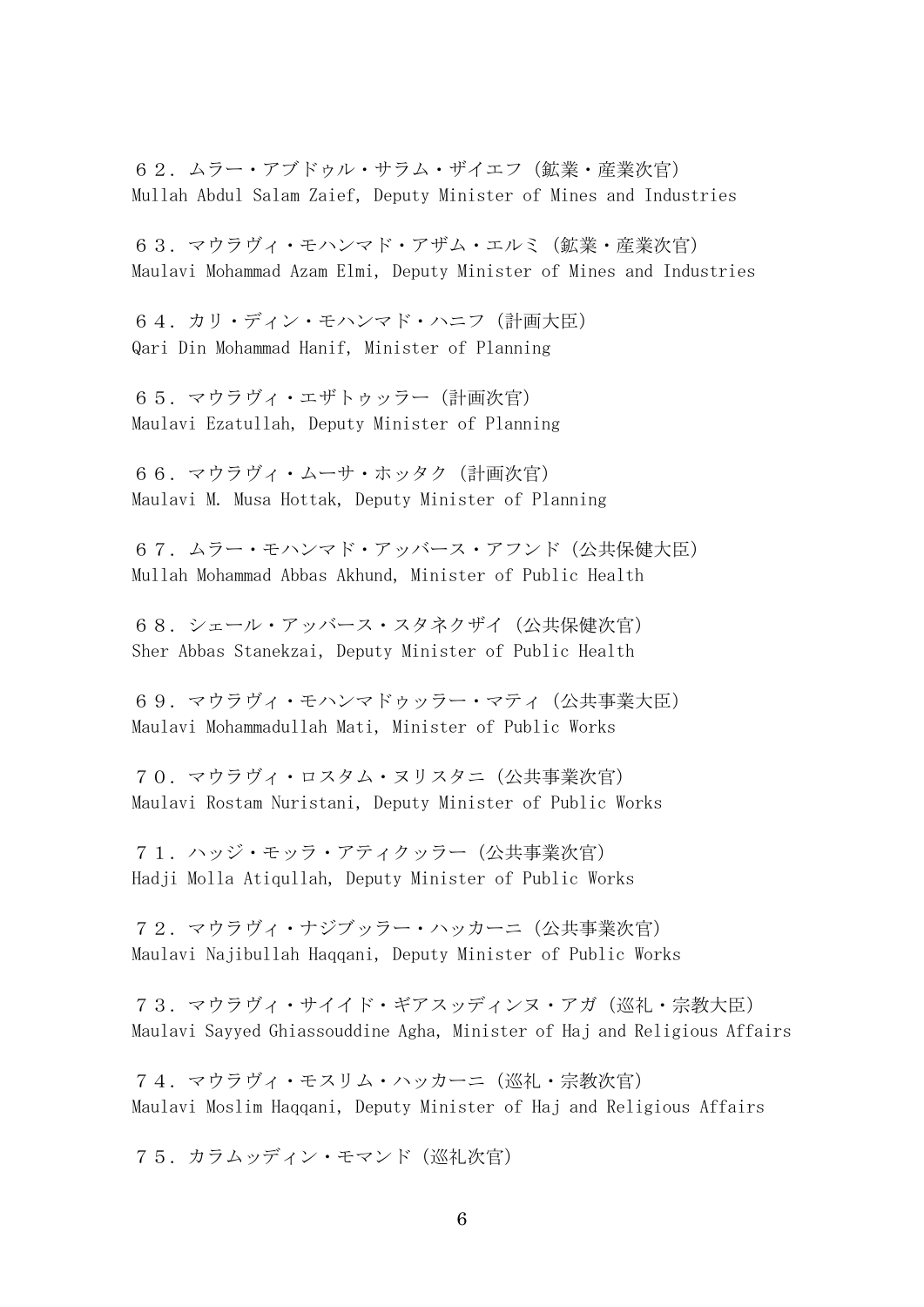Maulavi Qalamudin Momand, Deputy Minister of Haj Affairs

76.マウラヴィ・アブドゥル・ラキブ・タハリ(帰還大臣) Maulavi Abdul Raqib Takhari, Minister of Repatriation

77.ラマトゥッラー・ワヒディヤール(殉教・帰還次官) Ramatullah Wahidyar, Deputy Minister for Martyrs and Repatriation

78.モハンマド・セディク・アフンザダ(殉教・帰還次官) Mohammad Sediq Akhundzada, Deputy Minister of Martyrs and Repatriation

79.マウラヴィ・モハンマド・ワリ(勧善懲悪大臣) Maulavi Mohammad Wali, Minister of Department of Preventing Vice and Propagating Virtue

80.マウラヴィ・モハンマド・サリム・ハッカーニ(勧善懲悪次官) Maulavi Mohammad Salim Haqqani, Deputy Minister of Preventing Vice and Propagating Virtue

81.マウラヴィ・サイイド・エスマトゥッラー・アセム(勧善懲悪次官) Maulavi Sayed Esmatullah Asem, Deputy Minister of Preventing Vice and Propagating Virtue

82.カリ・アフマドゥッラー(諜報担当治安大臣) Qari Ahmadulla, Minister of Security (Intelligence)

83.マウラヴィ・アブドゥル・ハック・ワッセク(諜報担当治安次官) Maulavi Abdul-Haq-Wasseq, Deputy Minister of Security (Intelligence)

84.マウラヴィ・エフサヌッラー(諜報担当治安次官) Maulavi Ehsanullah, Deputy Minister of Security (Intelligence)

85.ムラー・ハビブッラー・レシャド(捜査局長) Mullah Habibullah Reshad, Head of Investigation Dept.

86.ムラー・アフメド・ジャン・アフンド(水・電気大臣) Mullah Ahmed Jan Akhund, Minister of Water and Electricity

87.モハンマド・ホマユーン(水・電気次官) Eng. Mohammad Homayoon, Deputy Minister of Water and Electricity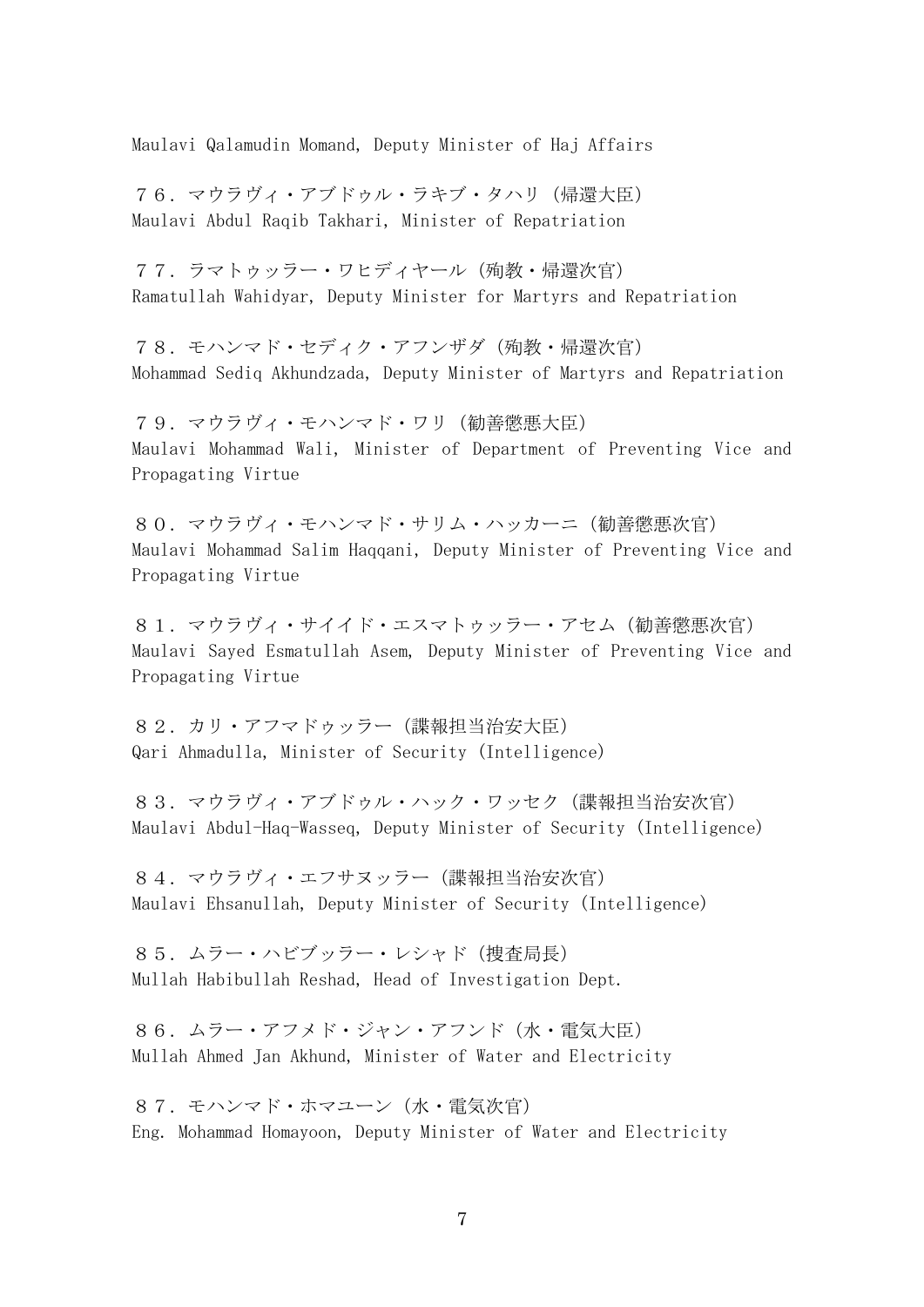88.マウラヴィ・サイドゥッディン・サイイド(労働・社会副大臣) Maulavi Saiduddine Sayyed, Vice-Minister of Work and Social Affairs

89.マウラヴィ・アブドゥル・ジャッバール(バグラン州知事) Maulavi Abdul Jabbar, Governor of Baghlan Province

90. マウラヴィ・ヌルッラー・ヌリ (バルク州知事、北部地域議長) Maulavi Nurullah Nuri, Governor of Balkh Province; Head of Northern Zone

91. ムハンマド・イスラム (バーミヤン州知事) Muhammad Islam, Governor of Bamiyan Province

92. ムラー・ジャナン (ファリアブ州知事) Mullah Janan, Governor of Fariab Province

93. ムラー・ドスト・モハンマド (ガズニ州知事) Mullah Dost Mohammad, Governor of Ghazni Province

94.マウラヴィ・ハイール・モハンマド・ハイルフワー(ヘラート州知事) Maulavi Khair Mohammad Khairkhwah, Governor of Herat Province

95. マウラヴィ・アブドゥル・バリ (ヘルマンド州知事) Maulavi Abdul Bari, Governor of Helmand Province

96. マウラヴィ・ワリジャン(ジャウズジャン州知事) Maulavi Walijan, Governor of Jawzjan Province

97. ムラー・ハサン・ラフマニ (カンダハール州知事) Mullah M. Hasan Rahmani, Governor of Kandahar Province

98. ムラー・マナン・ニャジ (カブール州知事) Mullah Manan Nyazi, Governor of Kabul Province

99. マウラヴィ・ワヘド・シャフィーク (カブール州副知事) Maulavi A. Wahed Shafiq, Deputy Governor of Kabul Province

100. アル・ハジ・ムラー・サドゥディン・サイイド (カブール市長) Alhaj Mullah Sadudin Sayed, Mayor of Kabul City

101.マウラヴィ・シャフィクッラー・モハンマディ(ホースト州知事) Maulavi Shafiqullah Mohammadi, Governor of Khost Province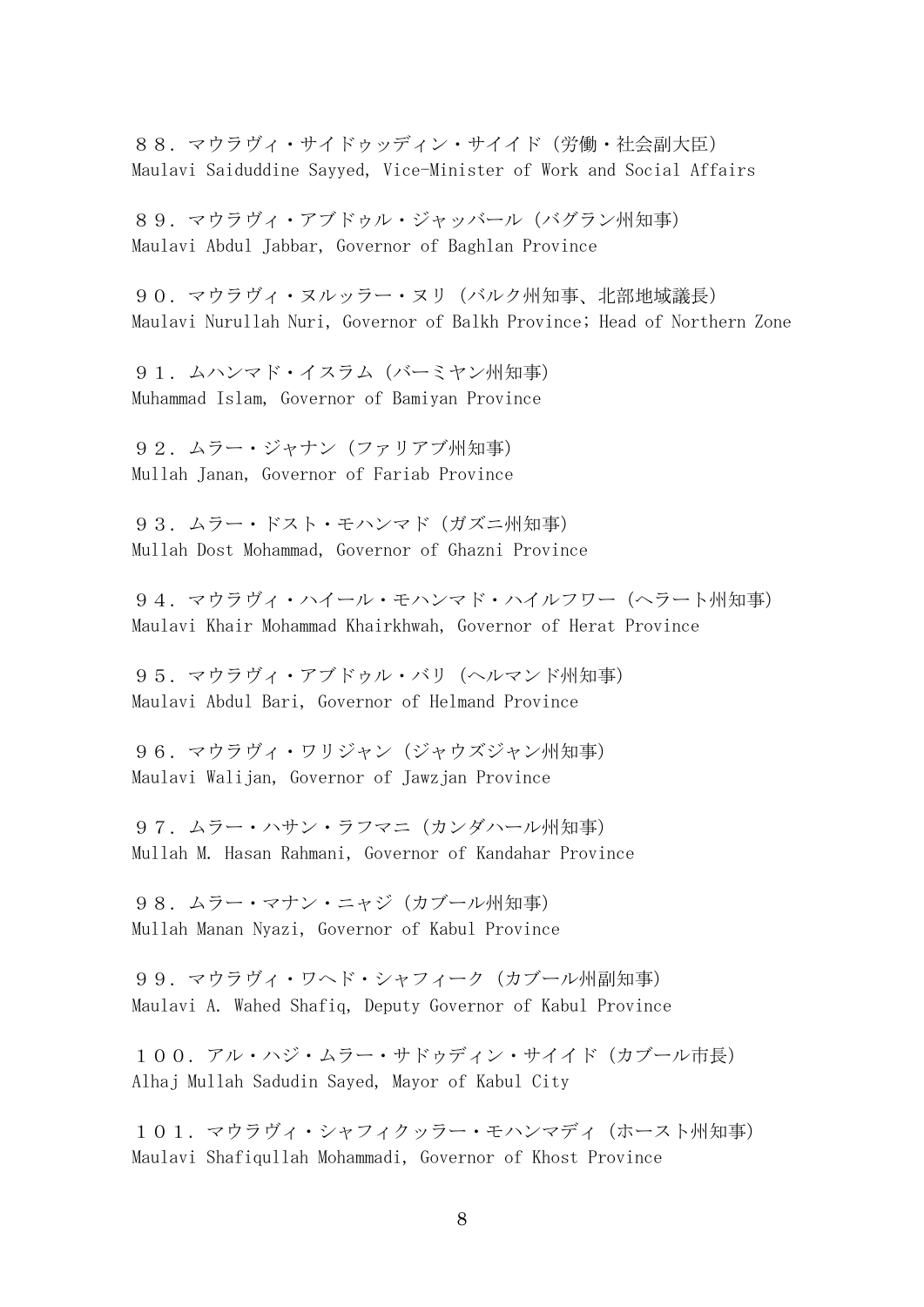102. マウラヴィ・ナザール・モハンマド(クンドゥーズ州知事) Maulavi Nazar Mohammad, Governor of Kunduz Province

103. エスハック (ラグマン州知事) M. Eshaq, Governor of Laghman Province

104.マウラヴィ・ジア・ウル・ラフマン・マダニ(ロガール州知事) Maulavi Zia-ur-Rahman Madani, Governor of Logar Province

105.マウラヴィ・ハムスディン(ワルダク州知事) Maulavi Hamsudin, Governor of Wardak (Maidan) Province

106.マウラヴィ・カビール(ナンガルハール州知事) Maulavi A. Kabir, Governor of Nangarhar Province

107.ムラー・ラスル(ニムロズ州知事) Mullah M. Rasul, Governor of Nimroz Province

108.マウラヴィ・タワナ(パクティア州知事) Maulavi Tawana, Governor of Paktia Province

109. ムラー・シャフィク (サマンガン州知事) Mullah M. Shafiq, Governor of Samangan Province

110. マウラヴィ・アミヌッラー・アミン (サリプル州知事) Maulavi Aminullah Amin, Governor of Saripul Province

111. マウラヴィ・アブドゥルハイ・サレク (ウルズガン州知事) Maulavi Abdulhai Salek, Governor of Urouzgan Province

112. マウラヴィ・アフマド・ジャン (ザーボル州知事) Maulavi Ahmad Jan, Governor of Zabol Province

113. ヌール・モハンマド・サキーブ(最高裁判所長官) Noor Mohammad Saqib, Chief Justice of Supreme Court

114.マウラヴィ・サナニ(布告発出所長) Maulavi Sanani, Head of Dar-ul-Efta

115. マウラヴィ・サミウッラー・ムアゼン (高等法院副院長)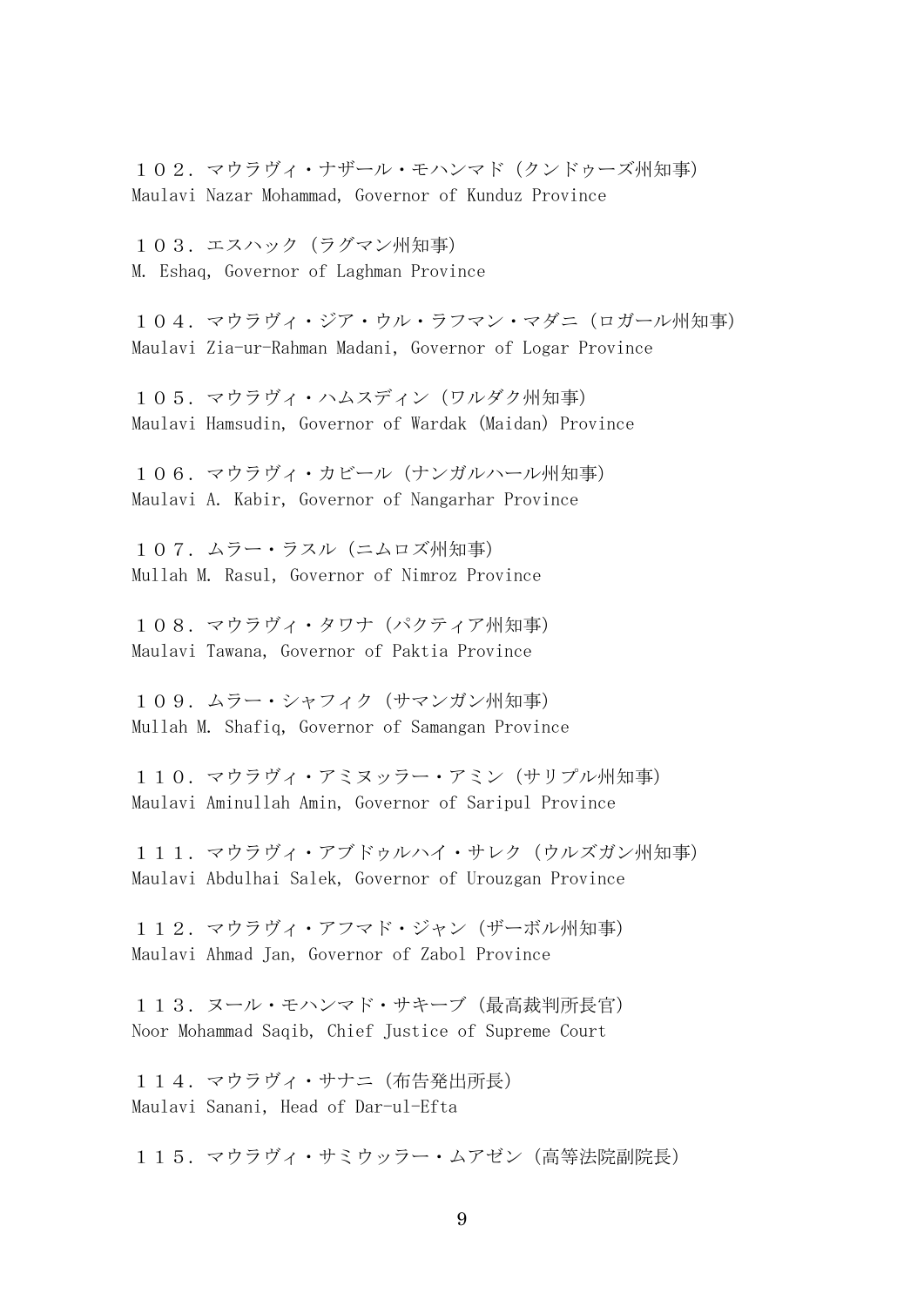Maulavi Samiullah Muazen, Deputy of High Court

116. マウラヴィ・シャハブッディン・デラワール (高等法院副院長) Maulavi Shahabuddin Delawar, Deputy of High Court

117. アブドゥル・ラフマン・アガ (軍事裁判所長官) Abdul Rahman Agha, Chief Justice of Military Court

118. ムラー・ムスタサエド(科学アカデミー委員長) Mullah Mustasaed, Head of Academy of Sciences

119. マウラヴィ・エスマトゥッラー・アセム (アフガン赤新月社総裁) Maulavi Esmatullah Asem, SG of Afghan Red Crescent Society (ARCS)

120. マウラヴィ・カラムッディン(オリンピック委員会委員長) Maulavi Qalamuddin, Head of Olympic Committee

121. ムラー・ハミドゥッラー (アリアナ・アフガン航空社長) Mullah Hamidullah, Head of Ariana Afghan Airlines

122. アルハジ・ムラー・サドルッディン (カブール市長) Alhaj Mullah Sadruddin, Mayor of Kabul City

123.ムラー・アブドゥル・サラム・ザイーフ(駐パキスタン特命全権大使) Mullah Abdul Salam Zaeef (Ambassador Extraordinary and Plenipotentiary)

124. ハビブッラー・ファウジ (在パキスタン大使館一等書記官、次席) Habibullah Fauzi (First Secretary/Deputy Head of Mission)

125. モハンマド・ソハイル・シャヒーン (在パキスタン大使館二等書記官) Mohammad Sohail Shaheen (Second Secretary)

126. モハンマド・サルワル・シディクマル (在パキスタン大使館三等書記 官) Mohammad Sarwar Siddiqmal (Third Secretary)

127. ムラー・モハンマド・ザヒード (在パキスタン大使館三等書記官) Mullah Mohammad Zahid (Third Secretary)

128. アブドゥル・カディール(在パキスタン大使館軍事アタッシェ) General Abdul Qadeer (Military Attache)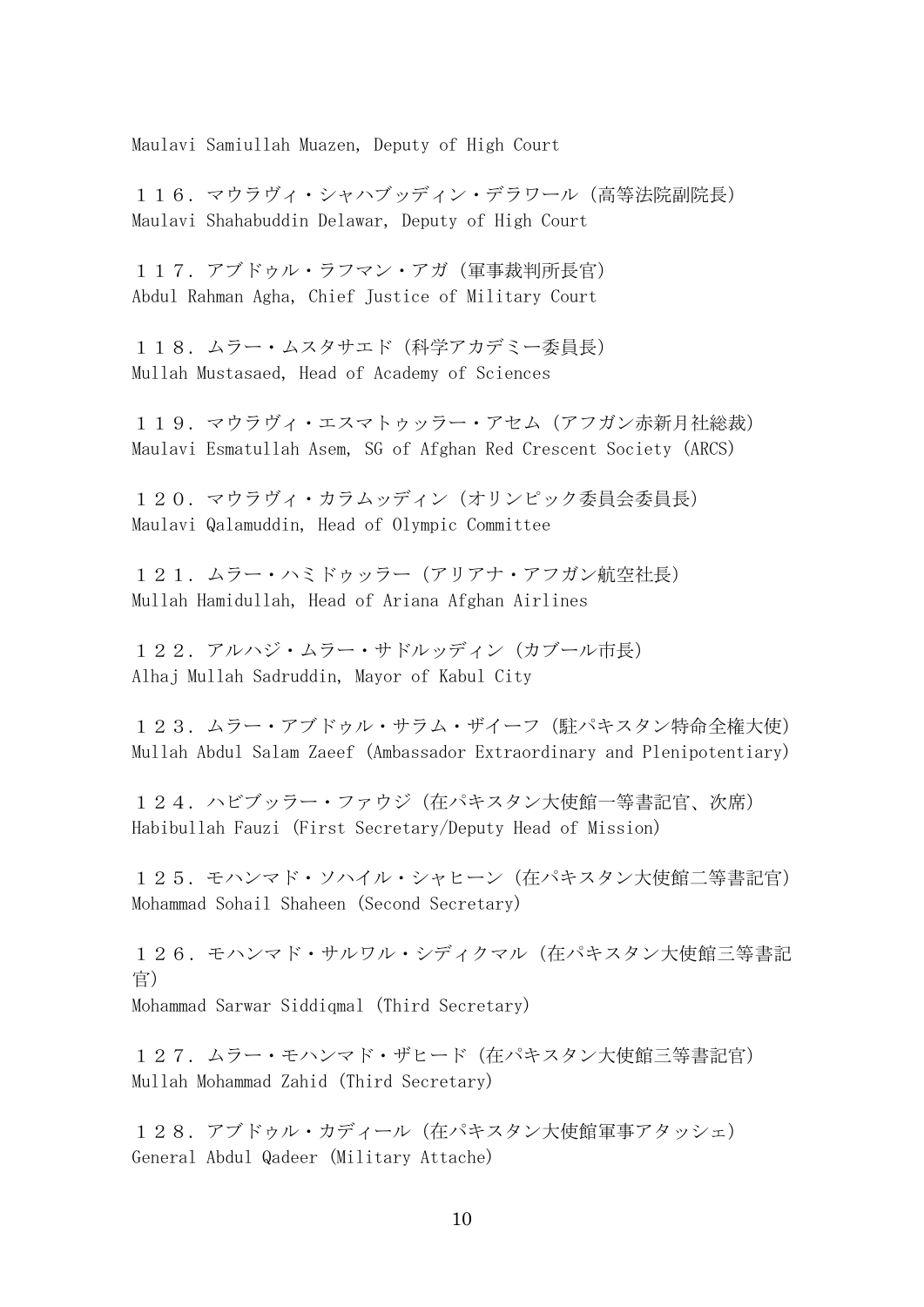129. マウラヴィ・ナジルッラー・アナフィ (在パキスタン大使館商務アタ ッシェ)

Maulavi Nazirullah Anafi (Commercial Attache)

130. マウラヴィ・アブドゥル・ガファール・クリシ (在パキスタン大使館 帰還アタッシェ) Maulavi Abdul Ghafar Qurishi (Repatriation Attache)

131. モハンマド・ダウド (在パキスタン大使館行政アタッシェ) Mohammad Daud (Administrative Attache)

132.マウラヴィ・ナジブッラー(ペシャワール総領事) Maulavi Najibullah (Consul General)

133. カリ・アブドゥル・ワリ (ペシャワール総領事館一等書記官) Qari Abdul Wali (First Secretary)

134. シェド・アッラムッディン (ペシャワール総領事館二等書記官) Syed Allamuddin (Second Secretary)

135.マウラヴィ・アフタール・モハンマド(ペシャワール総領事館教育ア タッシェ) Maulavi Akhtar Mohammad (Education Attache)

136. アルハジ・マウラヴィ・モハンマド・サッディク (ペシャワール総領 事館貿易代表) Alhaj Maulavi Mohammad Saddiq (Trade Representative)

137. マウラヴィ・ラハマトゥッラー・カカザダ (カラチ総領事) Maulavi Rahamatullah Kakazada (Consul General)

138. ムフティ・モハンマド・アリーム・ヌーラニ (カラチ総領事館一等書 記官) Mufti Mohammad Aleem Noorani (First Secretary)

139. ハジ・アブドゥル・ガファール・シェンワリー (カラチ総領事館三等 書記官) Haji Abdul Ghafar Shenwary (Third Secretary)

140. マウラヴィ・グル・アフマド・ハキミ(カラチ総領事館商務アタッシ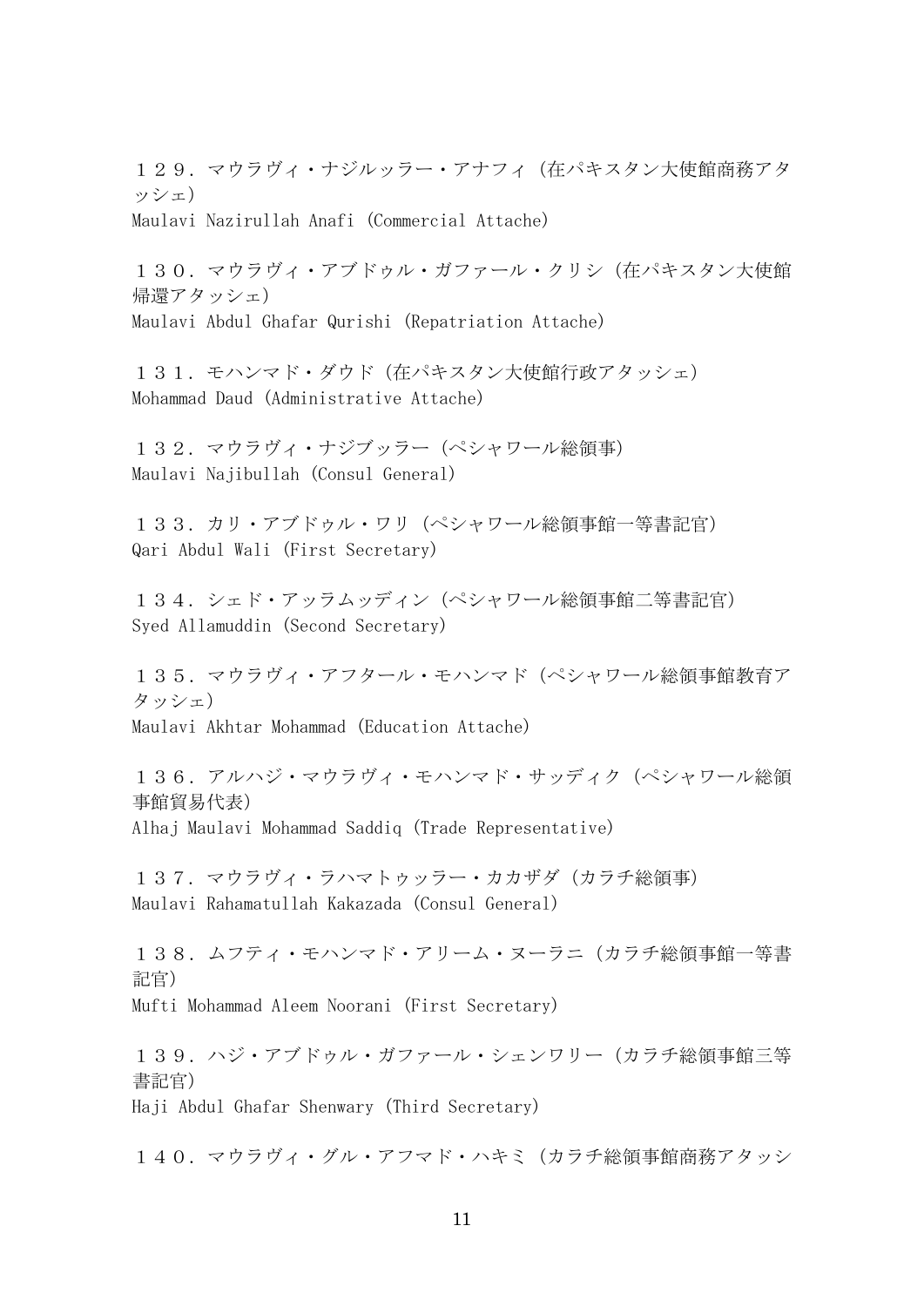ェ) Maulavi Gul Ahmad Hakimi (Commercial Attache)

141.マウラヴィ・アブドゥッラー・ムラド(クエッタ総領事) Maulavi Abdullah Murad (Consul General)

142. マウラヴィ・アブドゥル・ハイイ・アアゼム (クエッタ総領事館一等 書記官) Maulavi Abdul Haiy Aazem (First Secretary)

143. マウラヴィ・ハムドゥッラー(クエッタ総領事館帰還アタッシェ) Maulavi Hamdullah (Repatriation Attache)

【アフガニスタン又はアラブ首長国連邦に住所又は居所を有するタリバーン関 係者】

144. ジャン・モハンマド・マダニ(駐アラブ首長国連邦臨時代理大使) Mr Jan Mohmmad Madani, Charge d'Affaires, Taliban Embassy, Abu Dhabi

145.シャムサラー・クマルザダ(在アラブ首長国連邦大使館二等書記官) Mr Shamsalah Kmalzada, Second Secretary, Taliban Embassy, Abu Dhabi

146. アジジラフマン (在アラブ首長国連邦大使館三等書記官) Mr Azizirahman, Third Secretary, Taliban Embassy, Abu Dhabi

147. マウラウィ・アブドゥル・マナン (在アラブ首長国連邦大使館商務ア タッシェ)

Mr Mawlawi Abdul Manan, Commercial Attache, Taliban Embassy, Abu Dhabi

【アフガニスタン又はサウディ・アラビアに住所又は居所を有するタリバーン 関係者】

148. マラウィ・アブドゥル・ワハブ(駐サウディアラビア王国臨時代理大 使)

Malawi Abdul Wahab, Taliban Charge d'Affaires in Riyadh

【アフガニスタン又はアメリカ合衆国に住所又は居所を有するタリバーン関係 者】

149. アブドゥル・ハキム・ムジャヒド(駐国際連合使節) Abdul Hakim Mujahid, Taliban envoy to the United Nations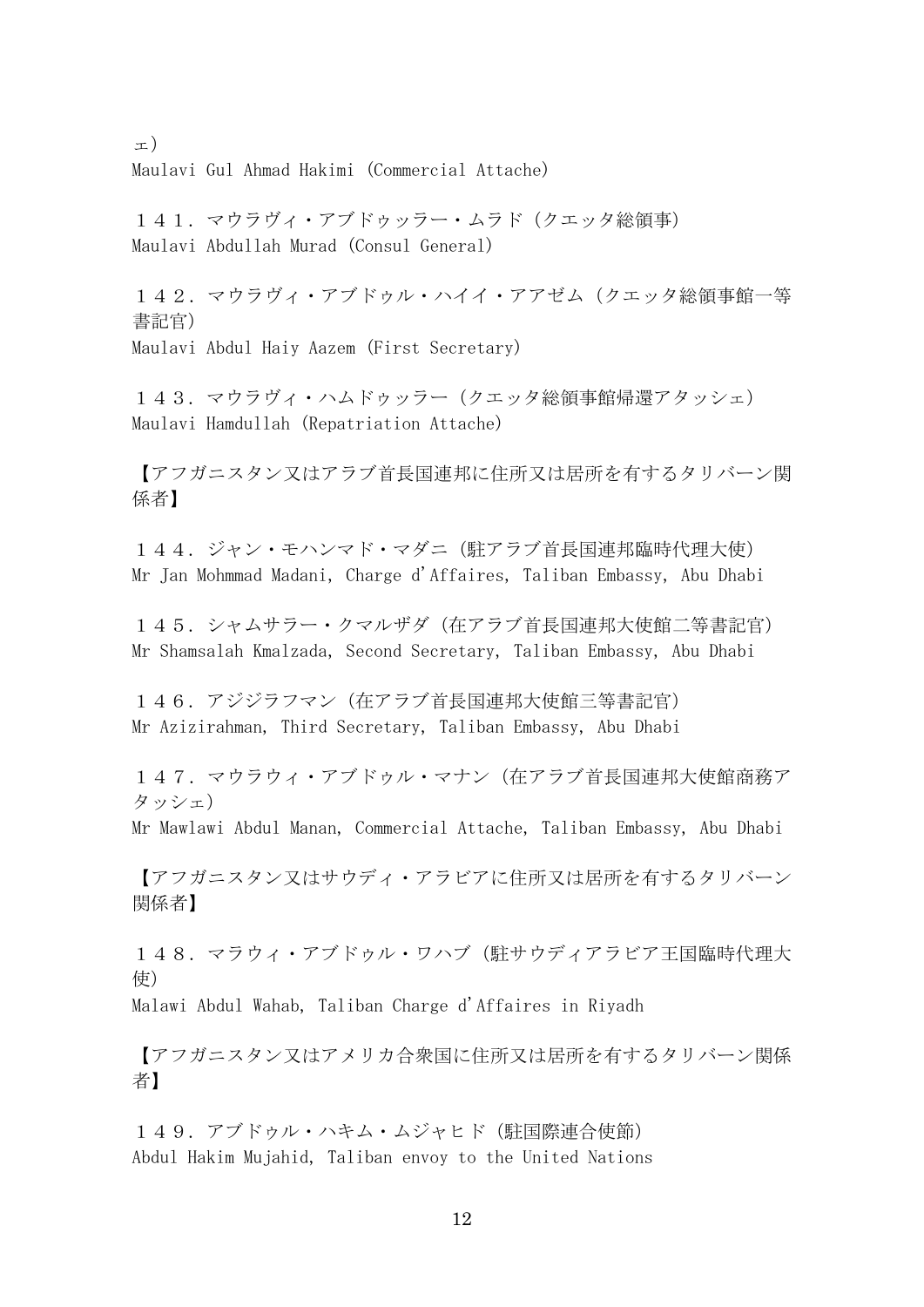150.削除

【特定企業(支店を含む。)】 151.削除

152.削除

153.削除

154. デ・アフガニスタン・モムタズ銀行 De Afghanistan Momtaz Bank

155.削除

【アフガニスタンに住所又は居所を有するオサマ・ビン・ラーデン及びその関 係者】

156.ウサマ・ビン・ムハンマド・ビン・アワド・ビン・ラーデン(別名 ア ブー・アブダッラー・アブド・アル・ハキム、ウサマ・ビン・ラーデン、ウサ マ・ビン・ムハンマド・ビン・アワド、オサマ・ビン・ラーデン)

Usama Bin Muhammad Bin Awad Bin Ladin (a.k.a. Abu Abdallah Abd Al-Hakim, Usama bin Laden, Usama Bin Muhammad Bin Awad, Osama Bin Laden) 生年月日:1957 年 7 月 30 日又は 1957 年 7 月 28 日 出身地: Jeddah, Saudi Arabia 又は Yemen 国籍:サウディ国籍は剥奪、公的にはアフガン国民

157.ソブヒ・アブド・アル・アズィーズ・モハメド・エル・ゴハーリー・ アブー・シンナ (別名:(a) モハメド・アーティフ (b) シェイク・タイシール・アブドゥッラ ー(c) アブー・ハフス・アル・マスリー (d) アブー・ハフス・アル・マスリ ー・エル・ハビール (e) タイシール) SOBHI ABD AL AZIZ MOHAMED EL GOHARY ABU SINNA (a.k.a.: (a) Mohamed Atef (b) Sheik Taysir Abdullah (c) Abu Hafs Al Masri (d) Abu Hafs Al Masri El Khabir (e) Taysir) 称号:不明 役職:不明 生年月日:1958年1月17日 出生地:El Behira, Egypt 国籍:エジプト(推定) 旅券番号:不明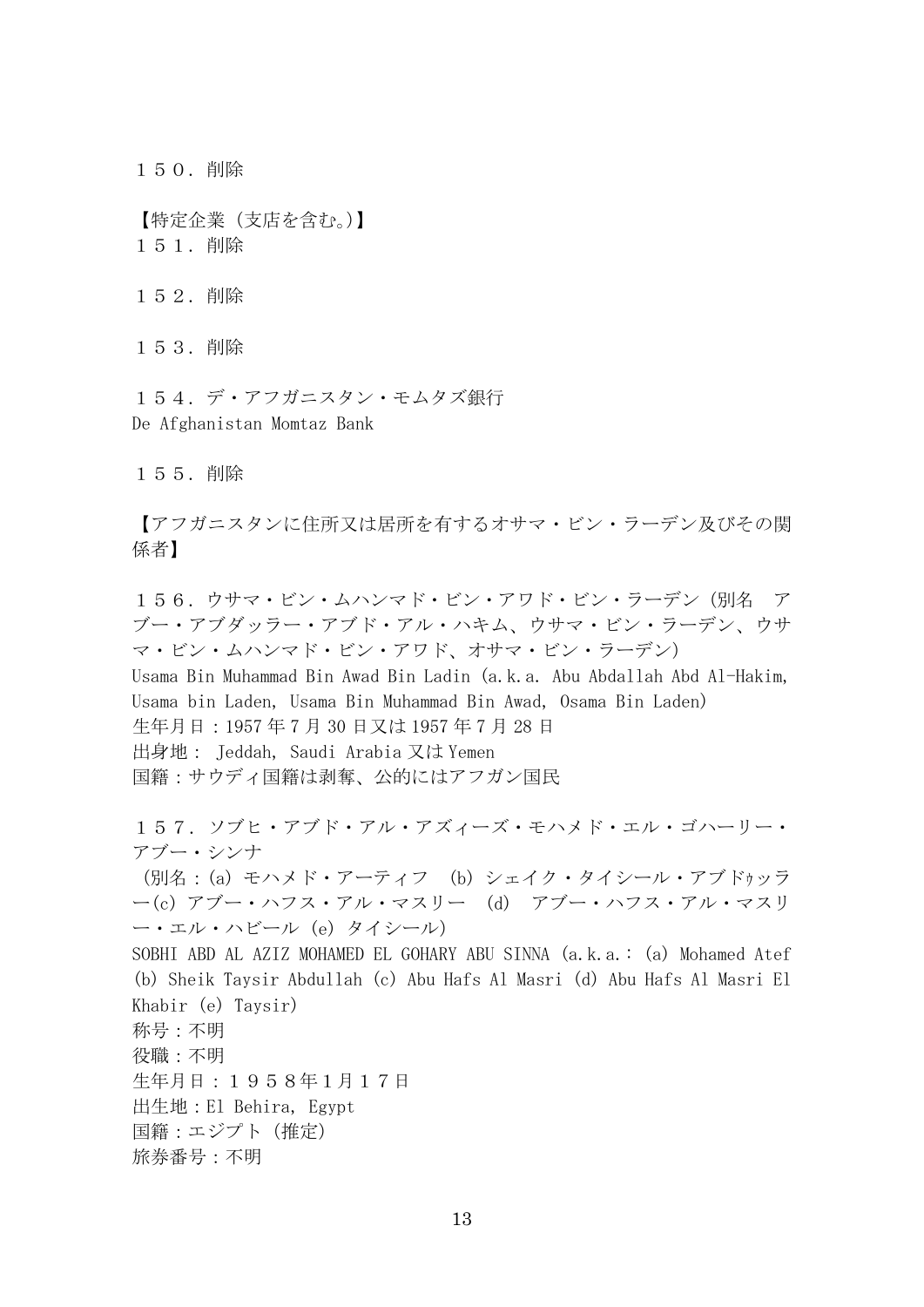ID番号:不明 住所:不明 国連制裁委員会による指定日:2001年1月25日(2004年11月26 日に改訂) その他の情報:UBLの上級副官

158.アイマン・ムハンマド・ラビ・アル・ザワヒリ(別名 アイマン・ア ル・ザワヒリ、アフメド・フアド・サリム)、エジプシャン・イスラミック・ジ ハードの前指導者、UBL 協力者、ジハード団の作戦・軍事指導者 Aiman Muhammad Rabi Al-Zawahiri (a.k.a. Ayman Al-Zawahiri, Ahmed Fuad Salim), Former leader of the Egyptian Islamic Jihad, now a close associate of UBL, Operational and Military Leader of Jihad Group 生年月日:1951 年 6 月 19 日 出身地: Giza, Egypt 国籍:Egypt(推定) パスポート番号:1084010 (Egypt)又は 19820215

159. サド・アル・シャリーフ、ウサマ・ビン・ラーデン義弟、同人の協力 者、同人の財務部門責任者と思われる者 Sa'd Al-Sharif, Brother-in-law and close associate of Usama Bin Laden, Said to be head of UBL's financial organisation 生年月日:1969 年 出身地:Saudi Arabia

160.サイフ・アル・アディル(別名 サイフ・アル・アディル)、UBL 警護 責任者 Saif Al-'adil(a.k.a. Sayf Al-Adl), Responsible for UBL's security 生年月日:1963 年 出身地:Egypt 国籍:Egypt(推定)

161. アミン・アル・ハック (別名ムハンマド・アミン,アフ・ハク・アミン 博士、ウル・ハク・アミン博士)、ウサマ・ビン・ラーデン防護担当調整係. Amin Al-Haq (aka Muhammad Amin; Ah Haq, Dr.Amin; Ul-Haq, Dr.Amin), Security coordinator for Usama Bin Laden 生年月日:1960 年 出身地:Nangahar province, Afghanistan 国籍:Afghanistan

162. アフマド・サイド・ザキ・ヘードル(別名:(a) アフマド・サイド・アル・カ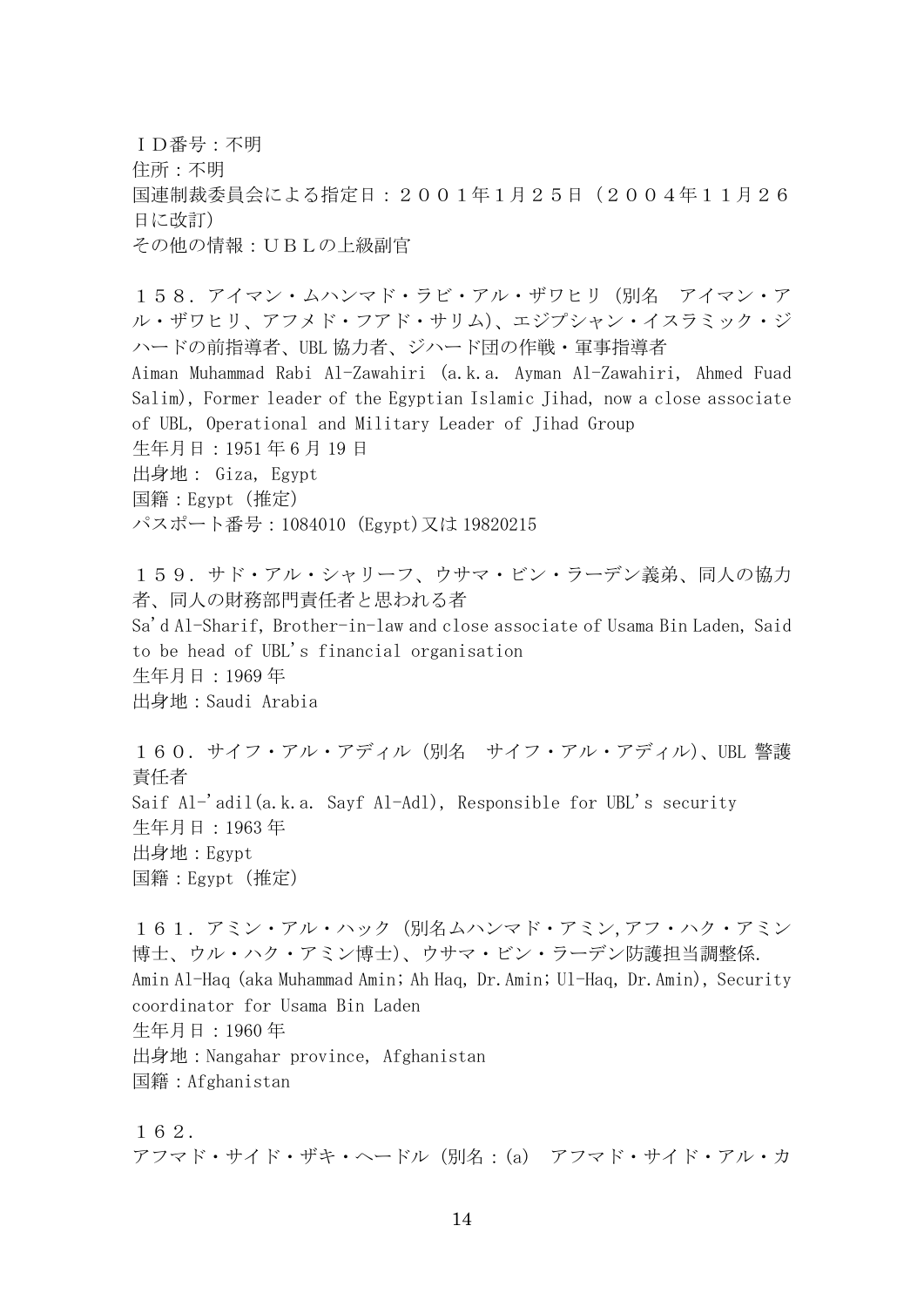ーデル (b) アル・カナディ、アブー・アブド・アル・ラフマン) AHMED SAID ZAKI KHEDR (a.k.a.: (a) Ahmed Said Al Kader (b) Al-Kanadi, Abu Abd Al-Rahman) 称号:不明 役職:不明 生年月日:1948年3月1日 出身地:Cairo, Egypt 国籍:カナダ 旅券番号:不明 ID番号:不明 住所:不明 国連制裁委員会による指定日:2001年1月25日(2004年11月26 日に改訂) その他の情報:不明

163. ザイン・アル・アビディン・ムハッンマド・フサイン(別名:アブー・ ズバイダ、アブド・アル・ハディ・アル・ワハブ、ザイン・アル・アビディン・ ムハッハド・フサイン・アブ・ズバイヤダ、タリク)、UBL協力者、テロリスト の移動補助者

Zayn Al-Abidin Muhammad Husayn (a.k.a. Abu Zubaida, Abd Al-Hadi Al-Wahab, Zain Al-Abidin Muhahad Husain Abu Zubaydh,Tariq), Close associate of UBL and facilitator of terrorist travel

生年月日:1971年3月12日

出身地:Riyadh, Saudi Arabia

国籍:Saudi Arabia及び Palestine(推定)

旅券番号:エジプト旅券を所持 (No. 484824、1984年1月18日リャドで発行)

164. サカール・アル・ジャダウィ、UBL 補佐 Saqar Al-Jadawi, Aide to UBL 生年月日:1965 年 国籍:Yemen 及び Saudi Arabia(推定)

165.ビラル・ビン・マルワン、ウサマ・ビン・ラーデン上級副官 Bilal Bin Marwan, Senior lieutenant of Usama Bin Laden 生年月日:1947 年

【アル・カーイダのネットワークを構成する11のテロ組織】

166.アル・カーイダ/イスラム軍(別称 「基地」、アル・カエダ、イスラ ム救済財団、聖地保存グループ、聖地解放イスラム軍、反ユダヤ・十字軍世界 イスラム・ジハード戦線、ウサマ・ビン・ラーデン・ネットワーク、ウサマ・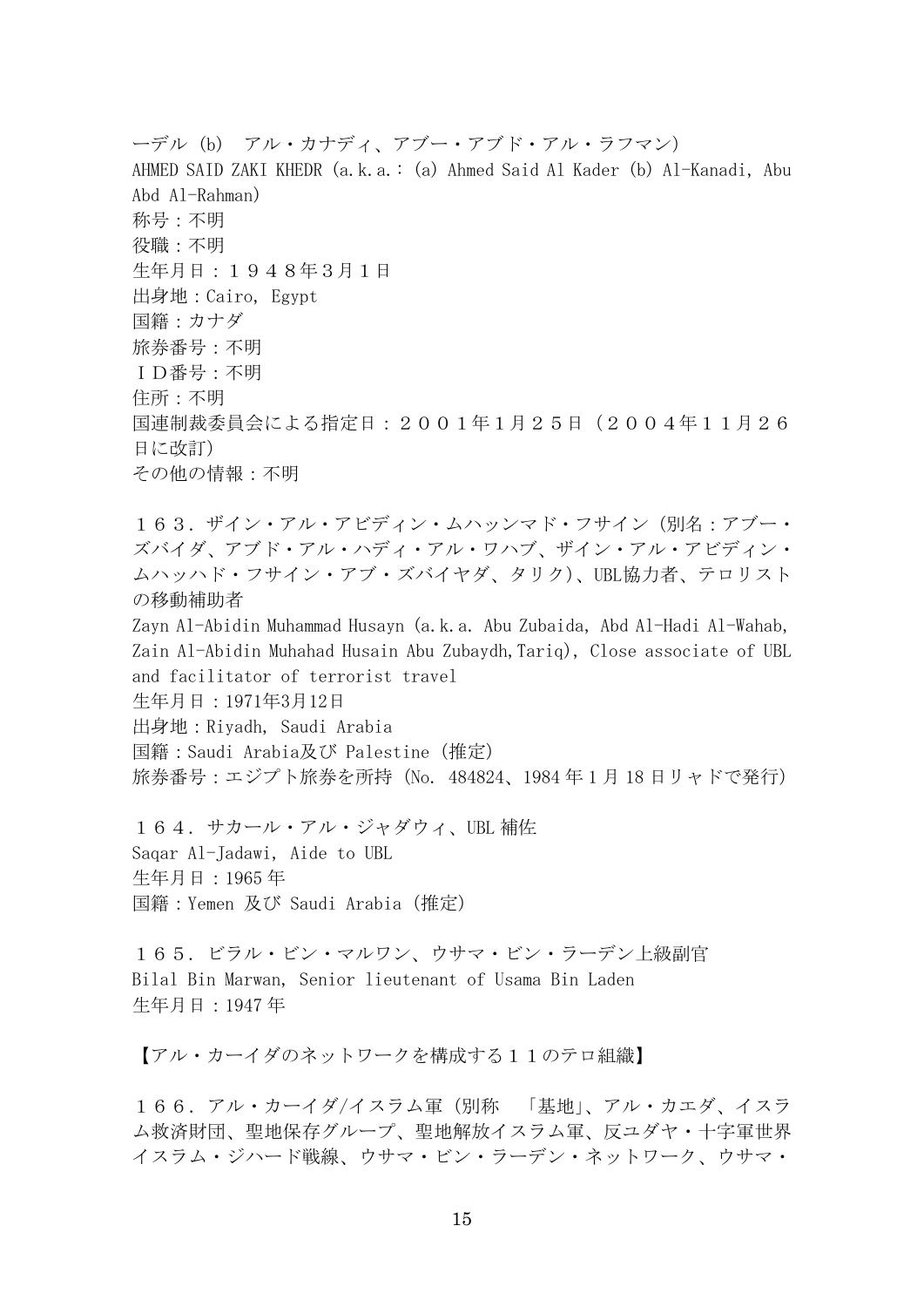ビン・ラーデン組織)

Al Qa'ida/Islamic Army (a.k.a. " The base", Al Qaeda, Islamic Salvation Foundation, The Group for the preservation of the Holy Sites, The Islamic Army for the Liberation of Holy Places, The World Islamic Front for Jihad Against Jews and Crusaders,Usama Bin Laden Network,Usama Bin Laden Organization)

167. アブ・サヤフ (別称 アル・ハラカト・アル・イスラミヤ) Abu Sayyaf Group (a.k.a. Al Harakat Al Islamiyya)

168. 武装イスラム集団(別称 アル・ジャマア・アル・イスラミア・アル・ ムサッラ、GIA)

Armed Islamic Group(GIA) (a.k.a. Al Jamm'ah Al-Islamiah Al-Musallah, GIA, Groupment Islamic Arme)

169. ハラカト・ムジャヒディン(別称 アル・ファラン、アル・ハディド、 アル・ハディス、ハラカト・アル・アンサール、HUA、アラカト・アル・ムジャ ヒディーン)

Harakat ul-Mujahidin/HUM (a.k.a. Al-Faran, Al-Hadid, Al-Hadith, Harakat UL-Ansar, HUA, Harakat Ul-Mujahideen)

170.ジハード団(別称 エジプシャン・アル・ジハード、エジプシャン・ イスラミック・ジハード団、ニュー・ジハード)

Al-Jihad/Egyptian Islamic Movement (a.k.a. Egyptian Al-Jihad, Egyptian Islamic Jihad, Jihad Group, New Jihad)

171. イスラム運動ウズベキスタン (別称 IMU) Islamic Movement of Uzbekistan (a.k.a. IMU)

172.アスバト・アルアンサル Asbat Al-Ansar

173.サラフィスト・グループ Salafist Group for Call and Combat/GSPC (a.k.a. Le Groupe Salafiste Pour La Prediction et le Combat)

174. リビア・イスラム闘争グループ Libyan Islamic Fighting Gruop

175. アルイティハード・アルイスラミヤ Al-Itihaad Al-Islamiya(AIAI)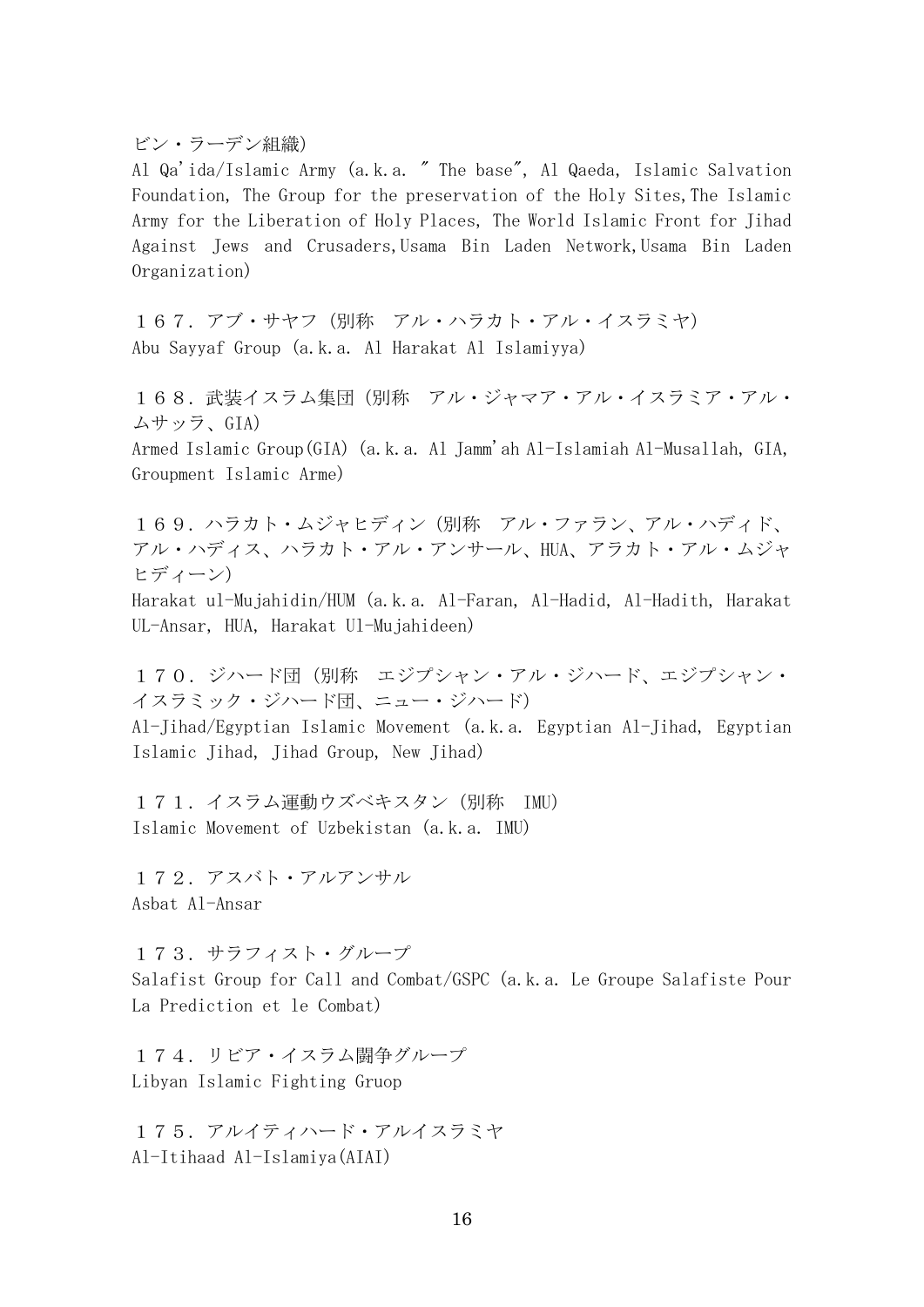176.アデン・イスラム軍 Islamic Army of Aden

【テロリストのリーダー】

177.ムスタファ・アフマド・モハメド・オスマン・アブー・エル・ヤズィ ード(別名:(a) ムスタファ・モハメド・アフマド (b) シャイク・サイード) MUSTAPHA AHMED MOHAMED OSMAN ABU EL YAZEED (a.k.a.: (a) Mustapha Mohamed Ahmed (b) Shaykh Sai'id) 称号:不明 役職:不明 生年月日:1955年2月27日 出生地:El Sharkiya, Egypt 国籍:不明 旅券番号:不明 ID番号:不明 住所:不明 国連制裁委員会による指定日:2001年10月6日(2004年11月26 日に改訂) その他の情報:不明

178. アブ・ハフス(別名 マフフォウズ・オウルド・アル・ワリド、ハリ ド・アル・シャンキティ、マフフォウズ・ワリド・アル・ワリド、マハメド・ オウルド・スラヒ) Abu Hafs the Mauritanian(a.k.a. Mahfouz Ould al-Walid, Khalid Al- Shanqiti, Mafouz Walad Al-Walid, Mahamedou Ouid Slahi) 生年月日:1975 年 1 月 1 日

179.アリ・モハメド・アブドゥル・アジーズ・アル・ザラニ・アル・ファ ヒリ(別名:イブン・アルシャイク・アルリビ) ALI MOHAMED ABDUL AZIZ AL ZAR' ANI AL FAKHIRI (a.k.a.: Ibn Al-Shaykh  $Al-I<sub>th</sub>$ i $)$ 生年月日:1963年 住所:Ajdabiya 国連制裁委員会による指定日:2001年10月6日(2006年7月31日 に改訂) その他の情報:Aliya al Adnan(シリア国籍)と結婚している。

180. アブド・アルハディ・アルイラキ(別名 アブー・アブダッラ,アブダ ル・アル・ハッジ・アル・イラク)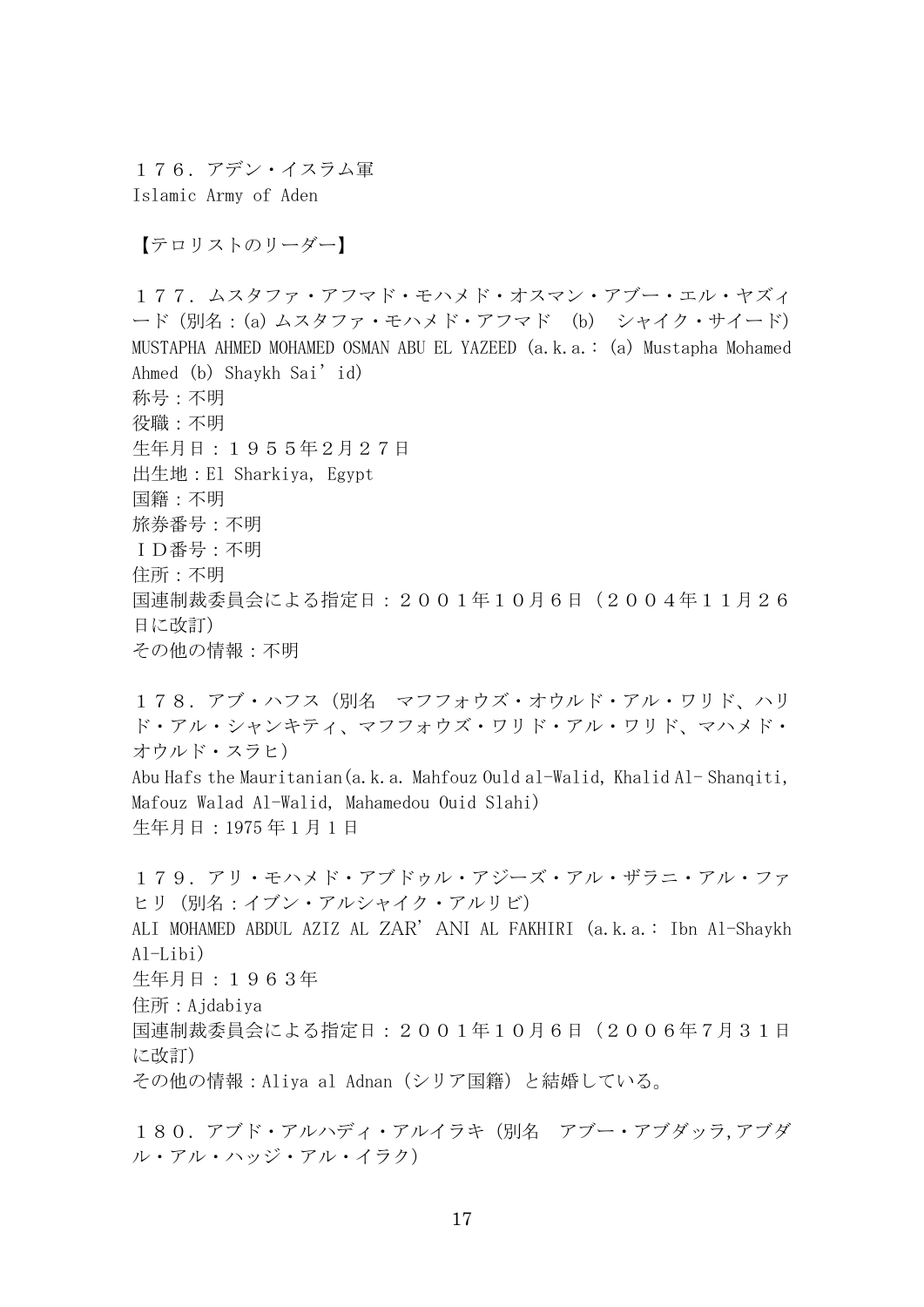Abd al-Hadi al Iraqi(a.k.a. Abu Abdallah, Abdal Al-Hadi Al-Iraqi) 181.サルワト・サラーハ・シハータ・アリ(別名:(a) タルワト・サラー ハ・アブダッラー (b) サラーハ・シハータ・シルワト (c) シャハータ・シル ワト) THARWAT SALAH SHIHATA ALI (a.k.a. : (a) Tarwat Salah Abdallah (b) Salah Shihata Thirwat (c) Shahata Thirwat) 称号:不明 役職:不明 生年月日:1960年6月29日 出生地:Egypt 国籍:不明 旅券番号:不明 ID番号:不明 住所:不明 国連制裁委員会による指定日:2001年10月6日(2004年11月26 日に改訂) その他の情報:不明 182.ターリク・アンワル・エル・サイード・アハマド(別名: (a) ハムデ ィ・アフマド・ファラグ (b) アムル・アル・ファティーフ・ファトヒ) TARIQ ANWAR EL SAYED AHMED (a.k.a. (a) Hamdi Ahmad Farag (b) Amr Al-Fatih Fathi) 称号:不明 役職:不明 生年月日:1963年3月15日 出生地:Alexandria, Egypt 国籍:不明 旅券番号:不明 ID番号:不明 住所:不明 国連制裁委員会による指定日:2001年10月6日(2004年11月26 日に改訂)

その他の情報:不明 183.ナスル・ファフミ・ナスル・ハサネイン(別名:(a) ムハンマド・サ ラーハ (b) ナセル・ファフミ・ナセル・フセイン) NASR FAHMI NASR HASSANNEIN (a.k.a. (a) Muhammad Salah (b) Naser Fahmi Naser Hussein) 称号:不明 役職:不明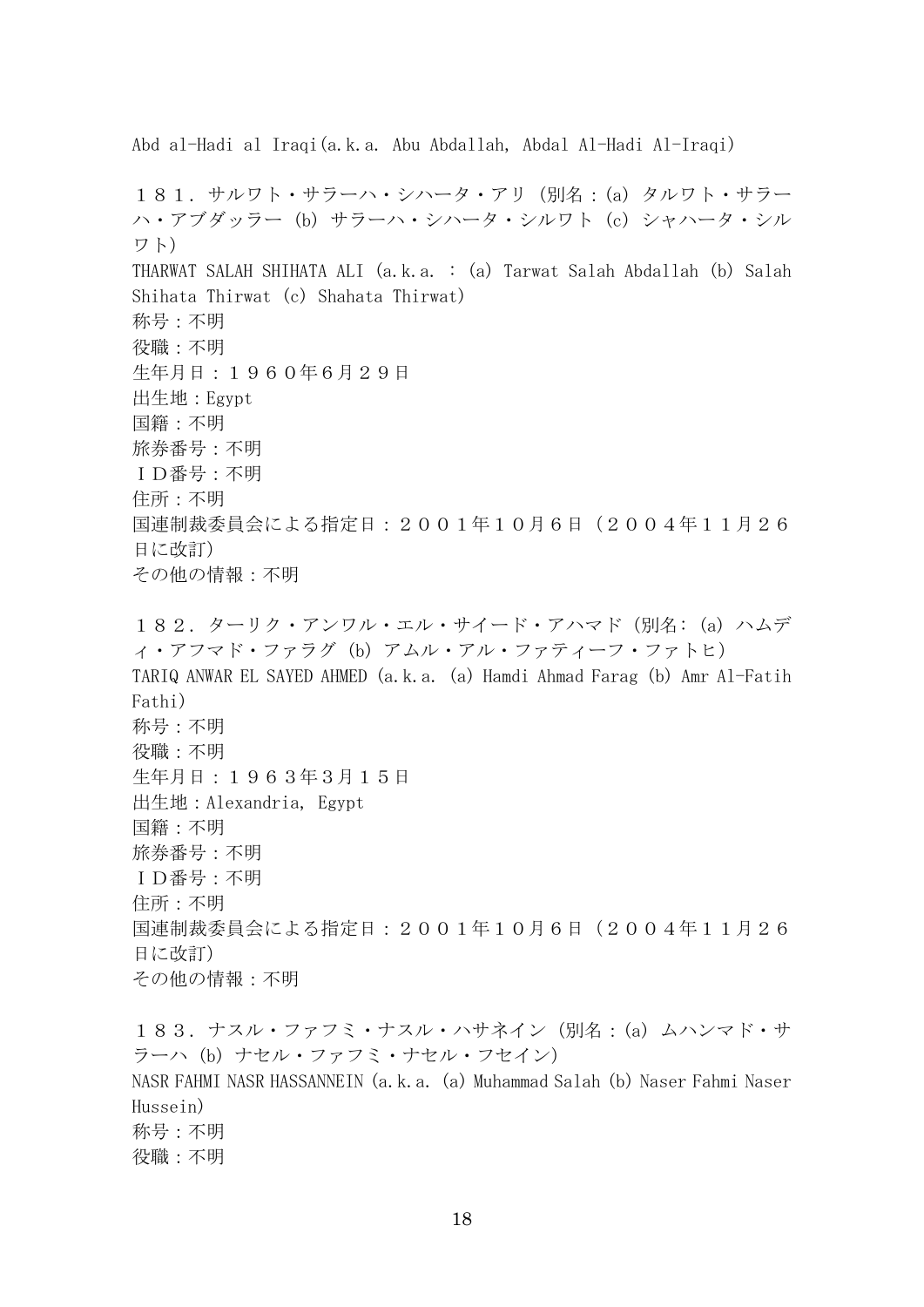生年月日:1962年10月30日 出生地:Cairo, Egypt 国籍:不明 旅券番号:不明 ID番号:不明 住所:不明 国連制裁委員会による指定日:2001年10月6日(2004年11月26 日に改訂) その他の情報:不明

184.マクタブ・アルキダマト Makhtab Al-Khidamat/Al Kifah

【団体】

185.ワファ人道組織(別称 アル・ワファ、アル・ワファ組織、ワファ・ アル・イガタ・ル・イスラミア) Wafa Humanitarian Organization (a.k.a. Al Wafa, Al Wafa Organization, Wafa Al-Igatha Al-Islamia)

186.アルラシード信託 Al Rashid Trust(a.k.a. Al-Rasheed Trust)

187. マモン・ダルカザンリ輸出入会社(別称 ダルカザンリ会社、ダルカ ザンリ貿易会社)

Mamoun Darkazanli Import-Export Company (a.k.a. Darkazanli Company, Darkazanli Export-Import Sonderposten)

188.削除

# 【団体】

189.アル・ハマティ・スィーツ・ベーカリーズ Al-Hamati Sweets Bakeries 所在地:Al-Mukallah, Hadhramawt Governorate, Yemen

190. アル・ヌル・ハニー・プレス・ショップス (別名 アル・ヌル・ハニ ー・センター)

Al-Nur Honey Press Shops(a.k.a. Al-Nur Honey Center) 所在地:Sanaa, Yemen

191. アル・シファ商工業用ハニー・プレス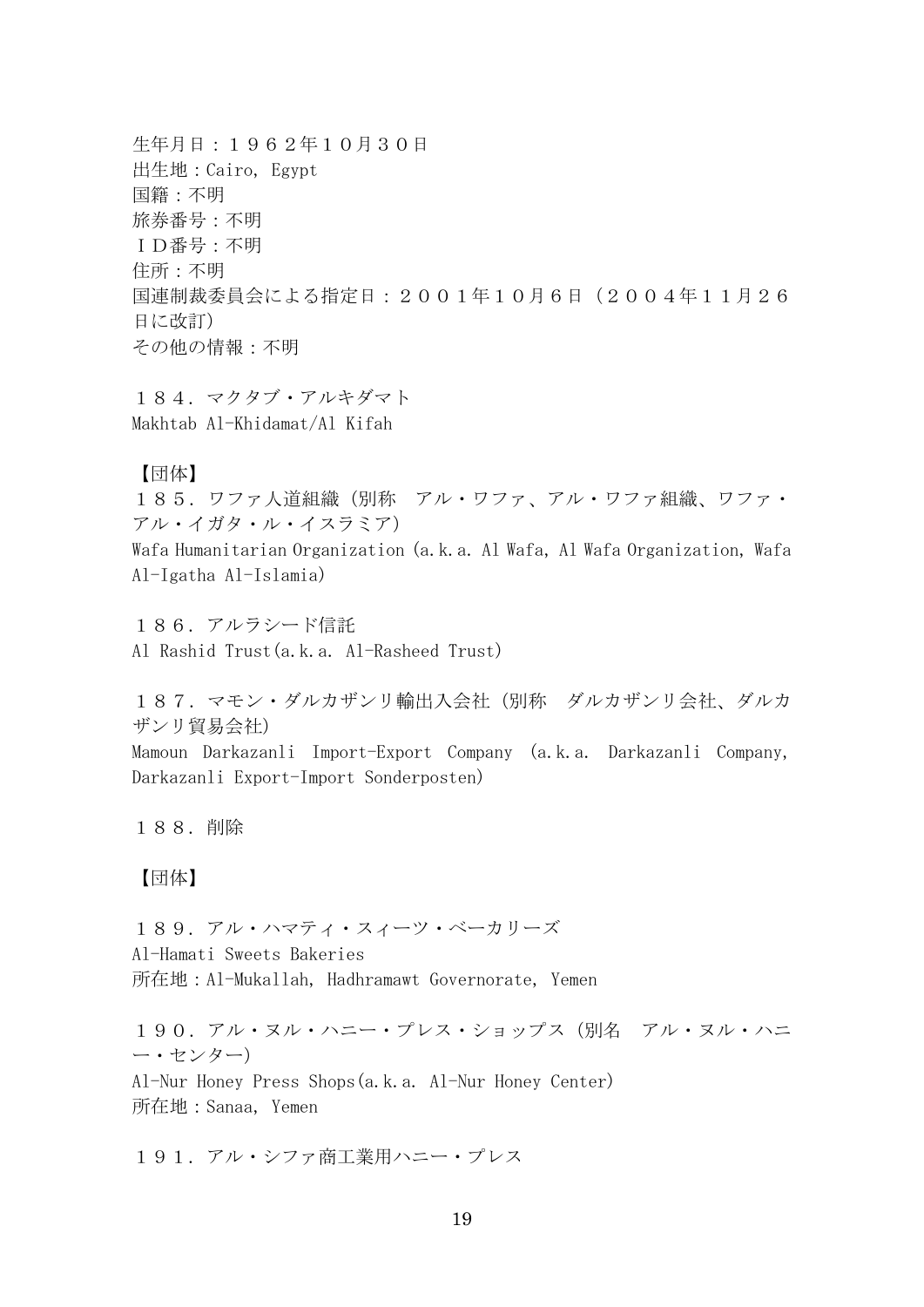Al-Shifa, Honey Press For Industry And Commerce 所在地:P.O. Box 8089, Al-Hasabah, Sanaa, Yemen; By The Shrine Next To The Gas Station, Jamal Street, Ta'iz, Yemen; Al- Arudh Square, Khur Maksar, Aden, Yemen; Al-Nasr Street, Doha, Qatar

192. ジャイシ・モハンメド(別名 モハンメド軍) Jaish-I-Mohammed(a.k.a. Army of Mohammed) 所在地:Pakistan

193. ジャミヤ・タアウン・アル・イスラミア(別名 イスラム協力協会、 ジャミヤト・アル・タアウン・アル・イスラミーヤ、ジト) Jam'yah Ta'awun Al-Islamia(a.k.a. Society of Islamic Cooperation; Jam'iyat Al Ta'awun Al Islamiyya; Jit) 所在地:Qandahar City, Afghanistan

194.ラビタ・トラスト Rabita Trust 所在地:Room 9a, 2nd Floor, Wahdat Road, Education Town, Lahore, Pakistan; Wares Colony, Lahore, Pakistan

195.削除

【個人】

196.アグハ・ハジ・アブドゥル・マナン(別名 サイイド・アブドゥ・ア ル・マン・アム) Agha, Haji Abdul Manan(a.k.a. Saiyid, Abd Al-Man,Am) 住所:Pakistan

197. アル・ハマティ・ムハンマド(別名 アル・アフダル・モハンマド・ ハムディ・サディク、アル・マッキ・アブ・アシム)

Al-Hamati, Muhammad(a.k.a. Al-Ahdal, Mohammad Hamdi Sadiq; Al-Makki, Abu Asim)

住所:Yemen

198. アル・カディ・ヤシン(別名 カディ・シャイフ・ヤッシン・アブド ゥッラー、カフディ・ヤシン) Al-Qadi, Yasin(a.k.a. Kadi, Shaykh Yassin Abdullah; Kahdi, Yasin) 住所:Jeddah, Saudi Arabia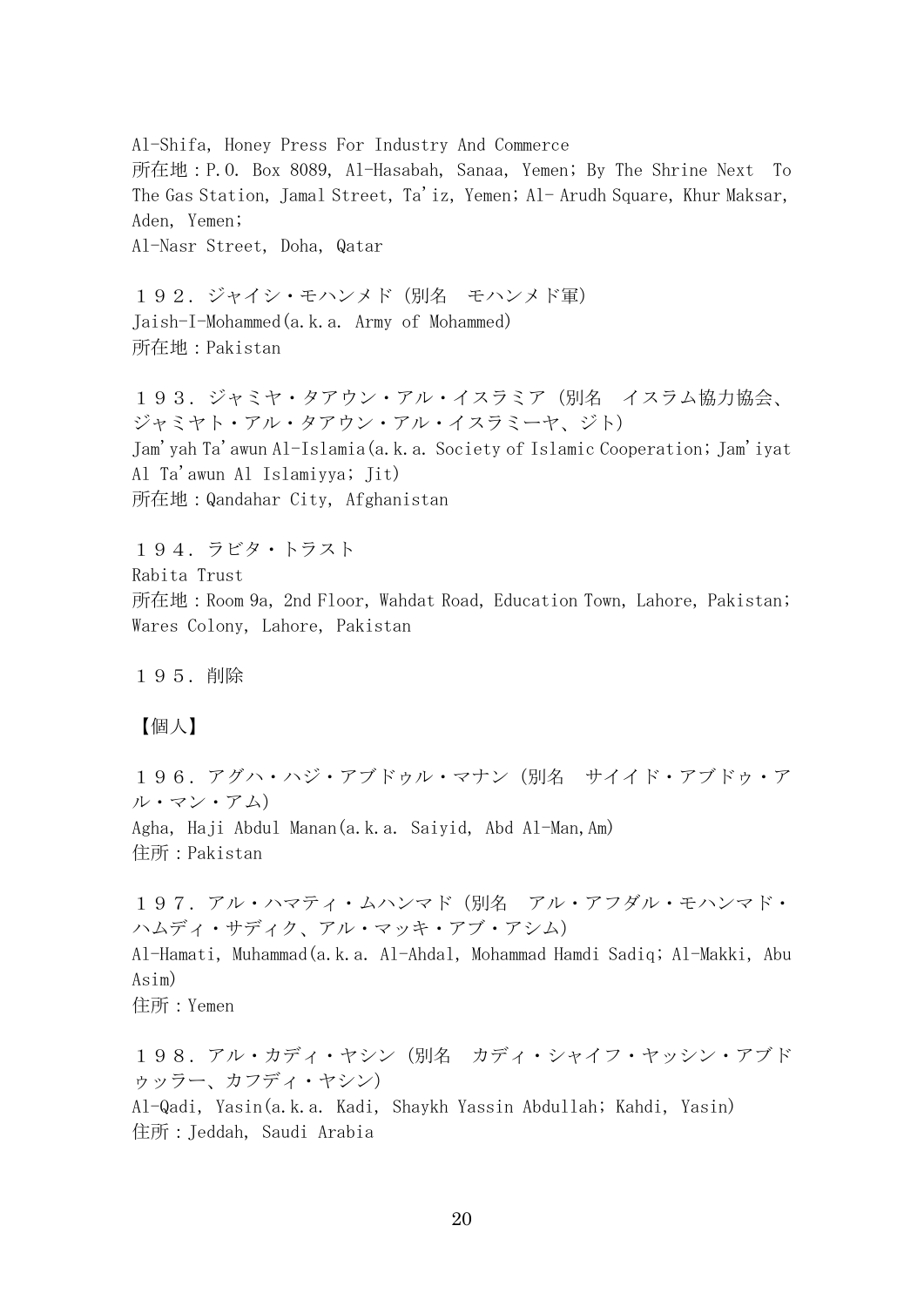199. シャフィーク・ベン・モハメド・ベン・モハメド・アルアヤディ(別 名:(a)ビン・ムハンマド、アヤディ・シャフィーク(b)アヤディ・シャフィー ク、ベン・ムハンマド(c)アイアディ、ベン・ムハンマド(d)アヤディ、ベン・ ムハンマド(e)アヤディ・シャフィーグ・ベン・モハメド(f)ベン・モハメド、 アヤディ・シャフィーグ(g)シャフィーク・アヤディ(h)シャフィーク・アヤデ ィ (i)アヤディ・シャフィーク(j)アヤディ・シャフィーク(k)アブ・エル・バ ラア)

SHAFIQ BEN MOHAMED BEN MOHAMED AL-AYADI( a.k.a.(a)Bin Muhammad, Ayadi Chafiq (b)Ayadi Chafik, Ben Muhammad (c)Aiadi, Ben Muhammad (d)Aiady, Ben Muhammad (e)Ayadi Shafig Ben Mohamed (f)Ben Mohamed, Ayadi Chafig (g)Chafiq Ayadi (h)Chafik Ayadi (i)Ayadi Chafiq (j)Ayadi Chafik (k)Abou El Baraa) 称号:不明

役職:不明

生年月日:(a)1963年3月21日 (b)1963年1月21日

出生地:Sfax, Tunisia

国籍:(a)チュニジア (b)ボスニア

旅券番号:(a)チュニジア旅券 E 423362 (1988年5月15日イスラマバー ドにて発行、1993年5月14日失効) (b) ボスニア旅券 0841438 (19 98年12月30日発行、2003年12月30日失効)

ID番号:1292931

住所: (a)Helene Meyer Ring 10-1415-80809, Munich, Germany (b)129 Park Road, NW8, London, England (c)28 Chausse Di Lille, Moscron, Belgium (d) ボス ニアでの最終登録住所: Street of Provare, No. 20 Sarajevo, Bosnia and Herzegovina

国連制裁委員会による指定日:2001年10月17日(2004年11月2 6日、2005年12月20日、2006年7月25日、7月31日に改訂) その他の情報:ベルギーの住所は私書箱であり、ベルギー当局は同人はベルギ ーに住んだことはないと述べている。報道によれば、同人は Dublin, Ireland に居住。同人の父の名前はモハメド(Mohamed)、母の名前はメディナ・アビー ド(Medina Abid)。

200.マムーン・ダルカザンリ(別名:(a) アブー・イリヤス、(b) アブー・ イリヤス・アル・スーリー、(c) アブー・ルズ) MAMOUN DARKAZANLI (a.k.a.: (a) Abu Ilyas (b) Abu Ilyas Al Suri (c) Abu Luz) 称号:不明 役職:不明 生年月日:1958年8月4日 出身地:Damascus, Syria 国籍:シリア、ドイツ 旅券番号:1310636262、ドイツ、2005年10月29日まで有効 ID番号:ドイツIDカード番号 1312072688、2005年10月29日まで有効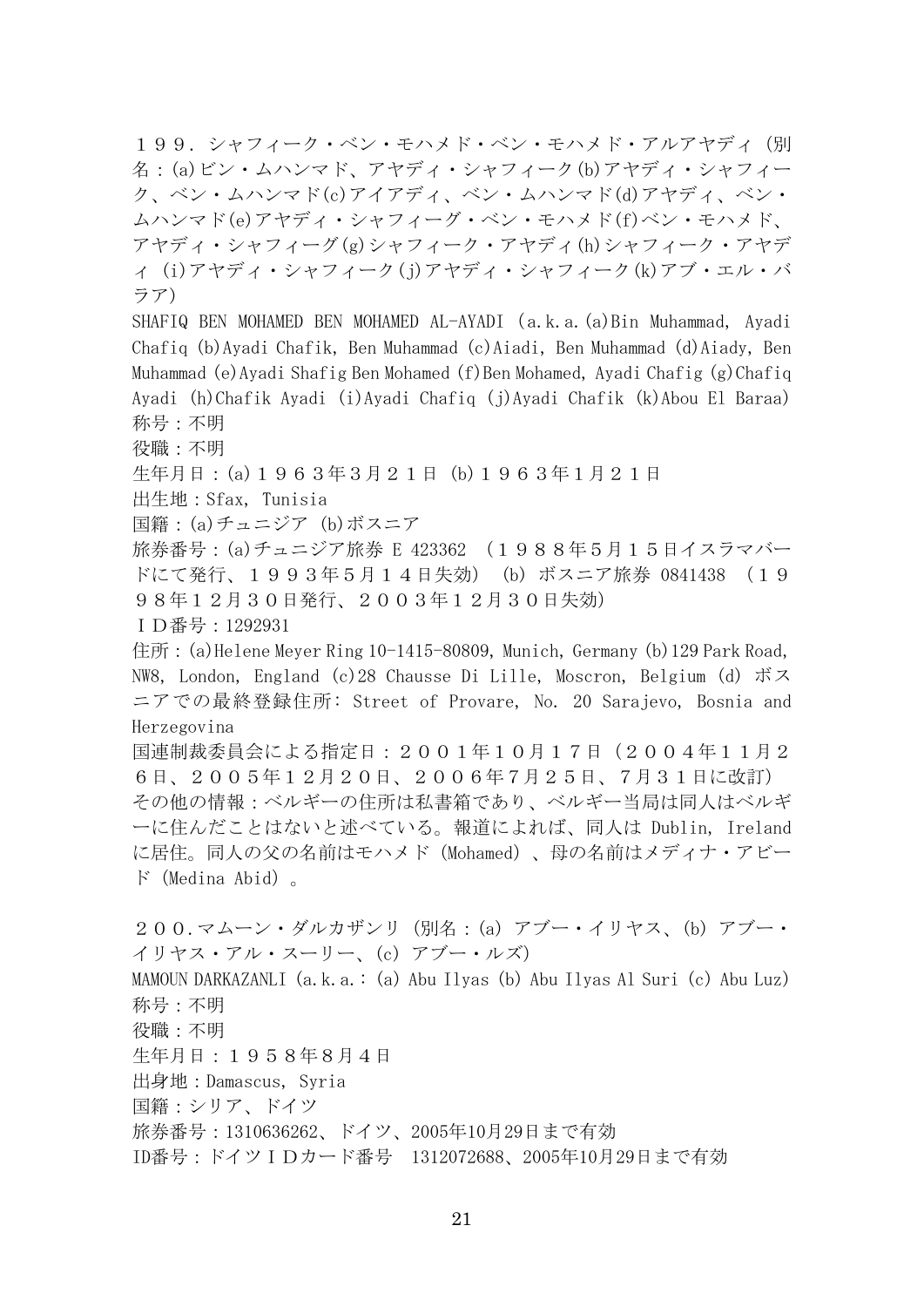住所:Uhlenhorster Weg 34, Hamburg, 22085 Germany 国連制裁委員会による指定日:2001年10月17日(2004年11月2 6日に改訂) その他の情報:不明

201.リアド(ラエド)・ムハンマド・ハサン・ムハンマド・ヒジャジ(別名: ヒジャジ・ラエド・M、アル・ハウェン・アブ・アフマド、アル・シャヒド・ アブ・アフマド、アル・マグリビ・ラシド(ザ・モロッカン)、アル・アムリキ・ アブ・アフマド(ジ・アメリカン))

Ri'ad (Raed)Muhammad Hasan Muhammad Hijazi(a.k.a. Hijazi, Raed M.; Al-Hawen, Abu-Ahmad; Al-Shahid, Abu-Ahmad; Al-Maghribi, Rashid (The Moroccan); Al-Amriki, Abu-Ahmad(The American)) 生年月日:1968年12月30日

出身地:California, U.S.A.

国籍:Jordan

SSN:548-91-5411

ID番号:9681029476

その他:Ramlah 出身、Jordan では Amman の Al-Shumaysani(Sheisani)に滞在

202.ラディヤノイ・ムフティ・ラシド・アフマド(別名 ルディアンヴィ・ ムフティ・ラシド・アフマド、アルマド・ムフティ・ラシード、ワディヤノイ・ ムフティ・ラシド・アフマド)

Ladehyanoy, Mufti Rashid Ahmad(a.k.a. Ludhianvi, Mufti Rashid Ahmad; Armad, Mufti Rasheed; Wadehyanoy, Mufti Rashid Ahmad) 住所:Karachi, Pakistan

203.ウスマン・オマル・マフムード(別名 アル・フィリスティニ・アブ・ カタダ、タクフィリ・アブ・ウムル、アブ・ウマル・アブ・オマル、ウスマン・ アル・サンマン、ウマル・アブ・ウマル、ウスマン・ウマル、アブ・イスマイ ル)

Uthman, Omar Mahmoud (a.k.a. Al-Filistini, Abu Qatada; Takfiri, Abu Umr; Abu Umar, Abu Omar; Uthman, Al-Samman; Umar, Abu Umar; Uthman, Umar; Abu Ismail)

住所:London, England

生年月日:1960 年 12 月 30 日又は 1960 年 12 月 13 日

204. ユルダシェフ・トヒル(別名 ユルダシェフ・タヒル) Yuldashev, Tohir (a.k.a. Yuldashev, Takhir) 住所:Uzbekistan

205.ジア・モハンマド(別名 ジア・アフマド)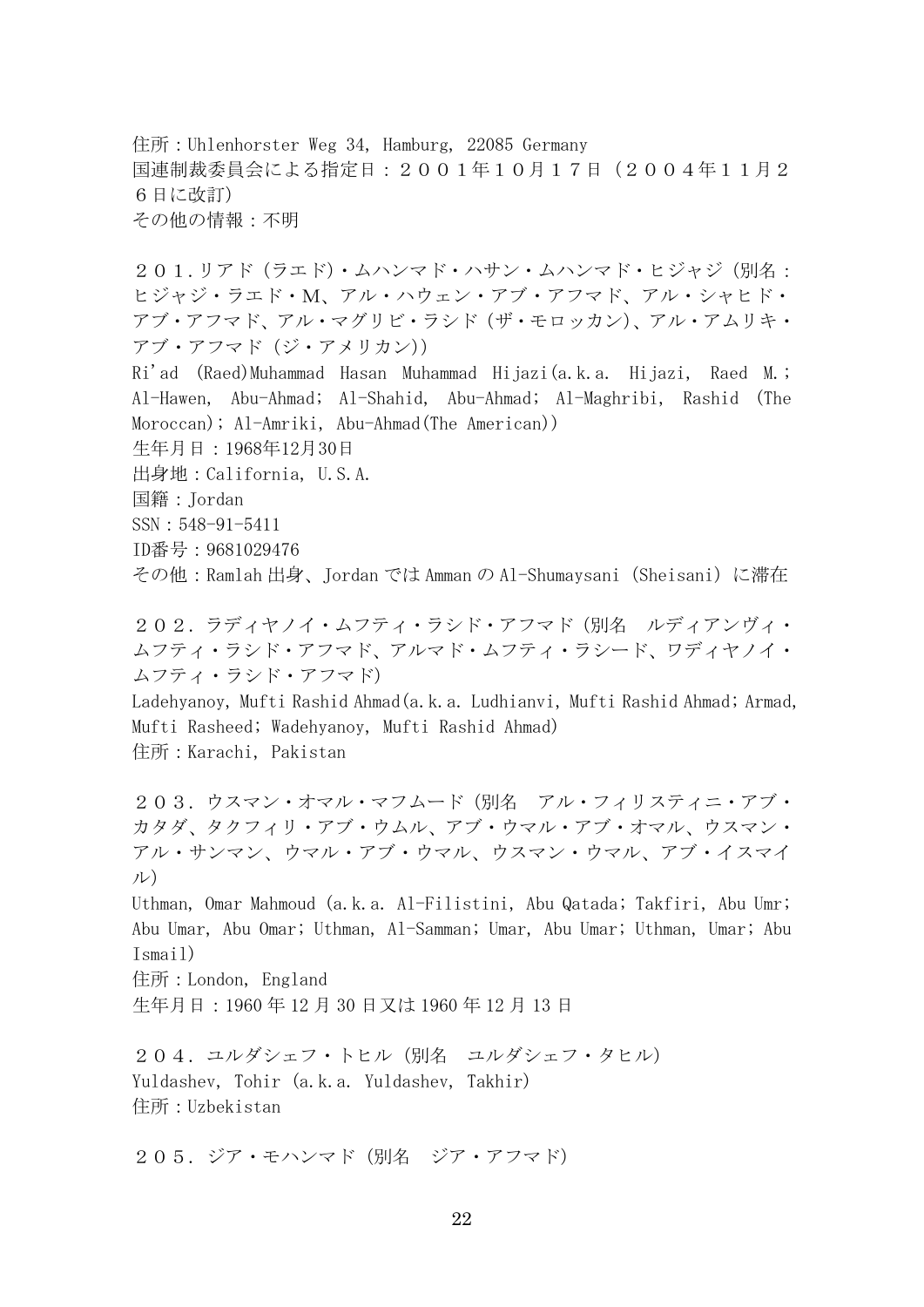Zia, Mohammad (a.k.a. Zia, Ahmad)

住所:C/O Ahmed Shah C/O Painda Mohammad Al-Karim Set, Peshawar, Pakistan; C/O Alam General Store Shop 17, Awami Market, Peshawar, Pakistan; C/O Zahir Shah S/

206.アブドゥッラー・アフメド・アブドゥッラー・エル・アルフィ(別名: (a) アブー・マリアム、(b) アル・マスリ、アブー・モハメド、(c) サーレハ) ABDULLAH AHMED ABDULLAH EL ALFI (a.k.a.: (a) Abu Mariam (b) Al-Masri, Abu Mohamed (c) Saleh) 称号:不明 役職:不明 生年月日:1963年6月6日 出身地:Gharbia, Egypt 国籍:エジプト 旅券番号:不明 ID番号:不明 住所:不明 国連制裁委員会による指定日:2001年10月17日(2004年11月2 6日に改訂) その他の情報:不明

207. ムフシン・ムーサ・マトワッリー・アトワ・デウェダール (別名: (a) アル・ムハージル、アブドゥル・ラフマン (b)アル・ナーメル、モハンメド K. A.(c) アブデル・ラフマン (d) アブドゥル・ラフマン) MUHSIN MOUSSA MATWALLI ATWAH DEWEDAR (a.k.a.: (a) Al-Muhajir, Abdul Rahman (b) Al-Namer, Mohammed K.A. (c) Abdel Rahman (d) Abdul Rahman) 称号:不明 役職:不明 生年月日:1964年6月19日 出身地:Dakahliya, Egypt 国籍:エジプト 旅券番号:不明 ID番号:不明 住所:不明 国連制裁委員会による指定日:2001年10月17日(2004年11月2 6日に改訂) その他の情報:アフガニスタン

208.ナジフ・アブドゥル・ハメド・ナビフ・アッルカーイ(別名 (a)アナ ス・アルリビー(b)アナス・アッシバイ(c)ナジフ・アブドゥル・ハメド・アル ラグヒー)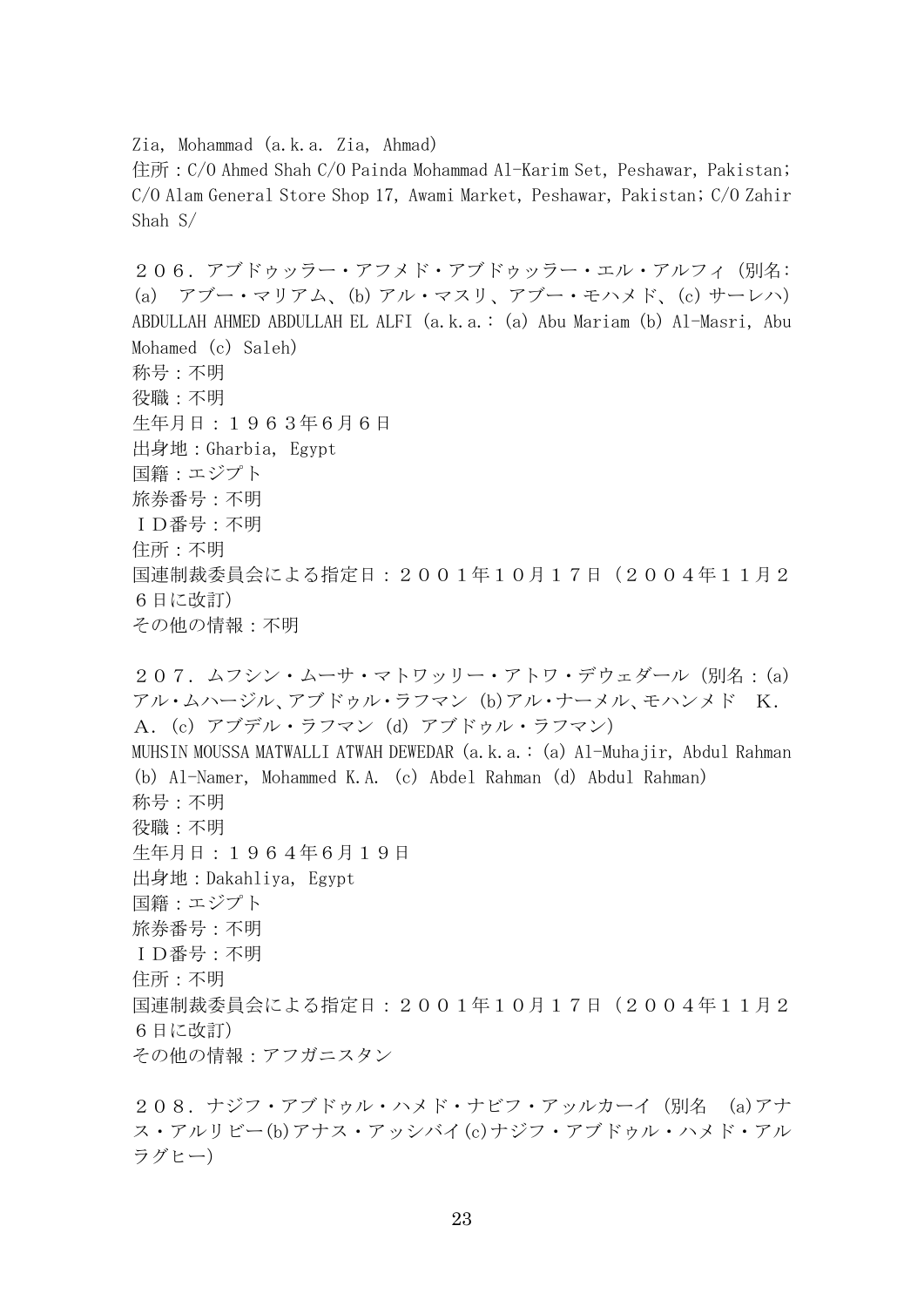NAZIH ABDUL HAMED NABIH AL-RUQAI' I (a.k.a.:(a)Anas Al-Liby (b)Anas Al-Sibai (c)Nazih Abdul Hamed Al-Raghie) 生年月日:1964 年 3 月 30 日又は 1964 年 5 月 14 日 出生地:Tripoli, Libya 国籍:リビア 旅券番号:621570 ID番号:T/200310 住所:Al Nawafaliyyin, Jarraba Street, Taqsim Al Zuruq 国連制裁委員会による指定日:2001年10月17日(2006年7月31 日に改訂)

209.アフメド・ハルファン・ガイラニ(別名 アフメド・ザ・タンザニア ン、「フーピー」、「フピ」、アフマド・アブ・バクル、アフメド・A、アフメド・ アブバカル、アフメド・アブバカル・K、アフメド・アブバカル・ハルファン、 アフメド・アブバカリ・K、アフメド・アフメド・ハルファン、アル・タンザニ・ アフマド、アリ・アフメド・ハルファン、バクル・アブ、ガイラニ・アブバカ リ・ハルファン・アフメド、ガイラニ・アフメド、ギラニ・アフマド・ハラフ ァン、フッセイン・マハフド・アブバカル・アフメド・アブダッラー、ハバル・ アブ、カハファン・アフメド、モハンメド・シャリフ・オマル)

Ahmed Khalfan Ghailani (a.k.a. "Ahmed The Tanzanian"; "Foopie"; "Fupi"; Ahmad, Abu Bakr; Ahmed, A; Ahmed, Abubakar; Ahmed Abubakar K; Ahmed Abubakar Khalfan; Ahmed, Abubakary K; Ahmed, Ahmed Khalfan; Al Tanzani, Ahmad; Ali, Ahmed Khalfan; Bakr, Abu; Ghailani, Abubakary Khalfan Ahmed; Ghailani, Ahmed; Ghilani, Ahmad Khalafan; Hussein, Mahafudh Abubakar Ahmed Abdallah; Khabar, Abu; Khalfan, Ahmed; Mohammed, Shariff Omar)

生年月日:1974 年 3 月 14 日又は 1974 年 4 月 13 日又は 1974 年 4 月 14 日又は 1970 年 8 月 1 日

出身地:Zanzibar, Tanzania 国籍:Tanzania

210.アフメド・モハンメド・ハメド・アリ(別名 アブドゥレフマン・ア フメド・モハンメド、アブ・ファティマ、アブ・イスラム、アブ・ハディイジ ャフ、アフメド・ハメド、アフメド・ザ・エジプシャン、アフメド・アフメド、 アル・マスリ・アフマド、アル・スリル・アブ・イスラム、アリ・アフメド・ モハンメド、アリ・ハメド、ヘメド・アフメド、シェーブ・アフメド、シュア イブ)

Ahmed Mohammed Hamed Ali (a.k.a. Abdurehman, Ahmed Mohammed; Abu Fatima; Abu Islam; Abu Khadiijah; Ahmed Hamed; Ahmed The Egyptian; Ahmed, Ahmed; Al-Masri, Ahmad; Al-Surir, Abu Islam; Ali, Ahmed Mohammed; Ali, Hamed; Hemed, Ahmed; Shieb, Ahmed; Shuaib) 住所:Afghanistan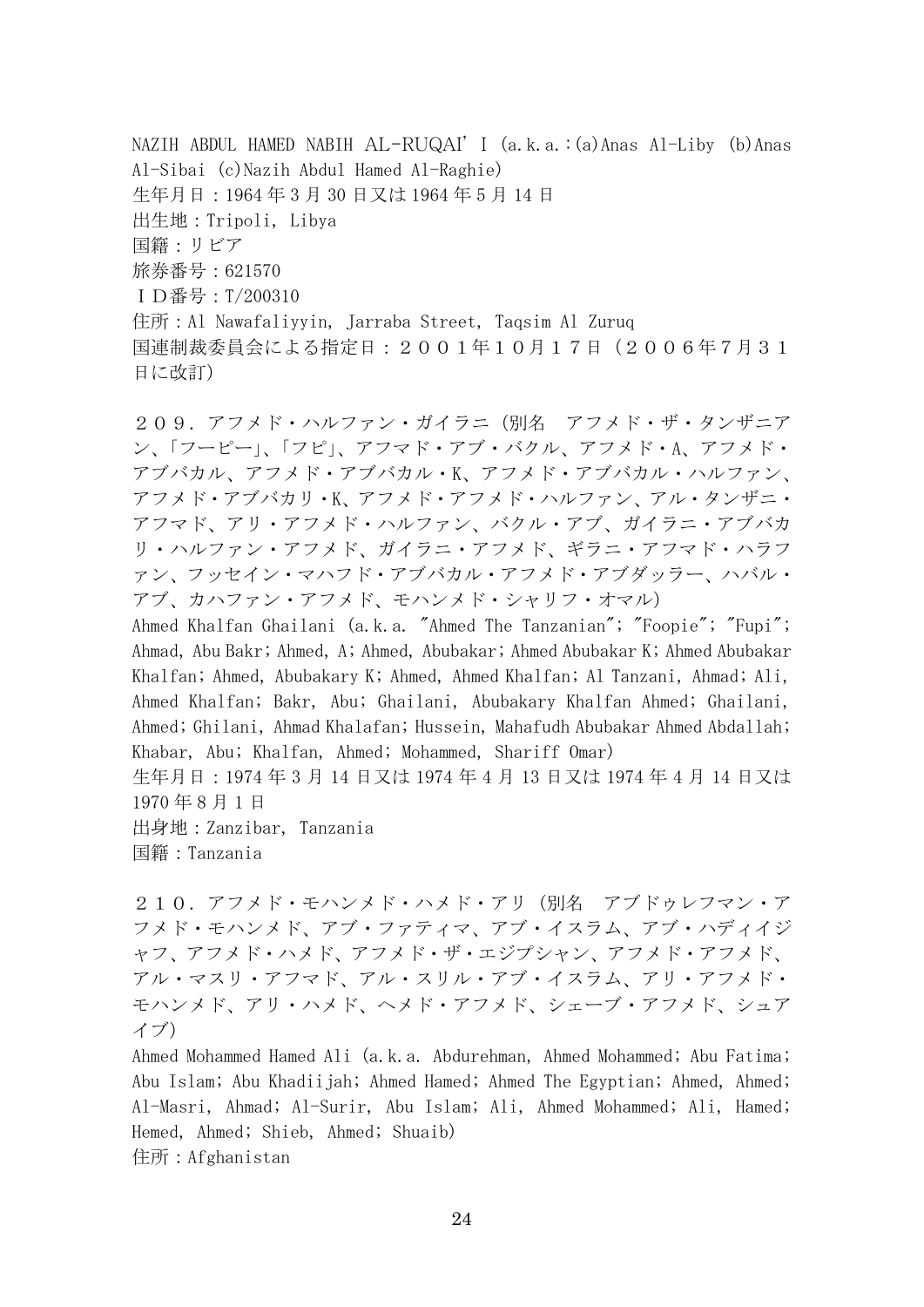生年月日:1965 年 出身地:Egypt 国籍:Egypt

211.ファズル・アブドゥッラー・モハンメド(別名 アブダッラ・ファズ ル、アブダッラー・ファズル、アイシャ・アブ、アル・スダニ・アブ・セイフ、 アリ・ファデル・アブダッラー・モハンメド、ファズル・アブダッラ、ファズ ル・アブダッラー、ファズル・アブダッラー・モハンメド、ファズル・ハルー ン、ファズル・ハルン、ハルーン、ハロウン・ファディル、ハルン、ルクマン・ アブ、モハンメド・ファズル、モハンメド・ファズル・アブディラヒ、モハン メド・フアド、ムハマド・ファディル・アブダッラー)

Fazul Abdullah Mohammed (a.k.a. Abdalla, Fazul; Abdallah, Fazul; Aisha, Abu; Al Sudani, Abu Seif; Ali, Fadel Abdallah Mohammed; Fazul, Abdalla; Fazul, Abdallah; Fazul, Abdallah Mohammed; Fazul Haroon; Fazul, Harun; Haroon; Haroun, Fadhil; Harun; Luqman, Abu; Mohammed, Fazul; Mohammed, Fazul Abdilahi; Mohammed, Fouad; Muhamad, Fadil Abdallah) 生年月日:1972 年 8 月 25 日、1974 年 12 月 25 日又は 1974 年 2 月 25 日 出身地:Moroni, Comoros Islands 国籍:Comoros 又は Kenya

212.ムスタファ・モハメド・ファディル(別名 アル・マスリ・アブドゥ・ アル・ワキル、アル・ヌビ・アブ、アリ・ハッサン、アニス・アブ、エルビシ・ ムスタファ・アリ、ファディル・ムスタファ・ムハマド、ファズル・ムスタフ ァ、フッセイン、ジハド・アブ、ハリド、マン・ヌ、モハンメド・ムスタファ、 ユッスル・アブ)

Mustafa Mohamed Fadhil (a.k.a. Al Masri, Abd Al Wakil; Al-Nubi, Abu; Ali, Hassan; Anis, Abu; Elbishy, Moustafa Ali; Fadil, Mustafa Muhamad; Fazul Mustafa; Hussein; Jihad Abu; Khalid; Man, Nu; Mohammed, Mustafa; Yussrr, Abu)

生年月日:1976 年 6 月 23 日 出身地:Cairo, Egypt 国籍:Egypt 又は Kenya Kenyan Id. No. 12773667 Serial No. 201735161

213.シェイフ・アフメド・サリム・スウェダン(別名 アフメド・ザ・ト ール、アリー・アフメド、バハマド、バハマド・シェイフ、バハマディ・シェ イフ、スウェイダン・シェイフ・アフマド・サレム、スウェダン・シェイフ、 スウェダン・シェイフ・アフメド・サレム)

Sheikh Ahmed Salim Swedan (a.k.a. Ahmed The Tall; Ally, Ahmed; Bahamad; Bahamad, Sheik; Bahamadi, Sheikh; Suweidan, Sheikh Ahmad Salem; Swedan,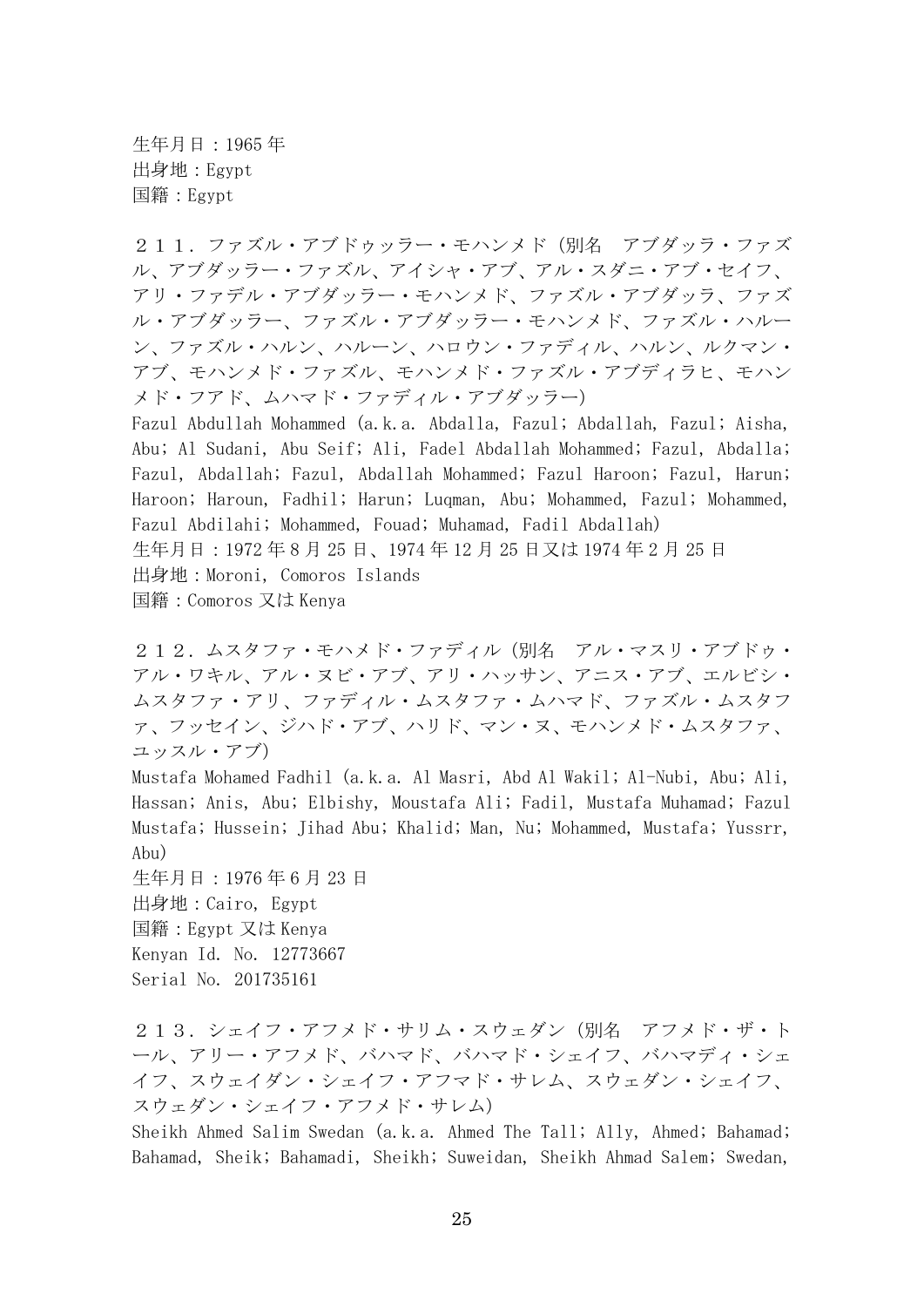Sheikh; Swedan, Sheikh Ahmed Salem) 生年月日:1969 年 4 月 9 日又は 1960 年 4 月 9 日 出身地:Mombasa, Kenya 国籍:Kenya

214.ファヒド・モハンメド・アリー・ムサラム(別名 アル・キニ・ウサ マ、アリー・ファヒド・モハンメド、ムサラム・ファハド・アリー、ムサラム・ ファヒド・モハンメド・アリ、ムサラム・モハンメド・アリー、ムサラアム・ ファヒド・モハンメド・アリ、サレ ム・ファヒド・ムハマド・アリ) Fahid Mohammed Ally Msalam (a.k.a. Al-Kini, Usama; Ally, Fahid Mohammed; Msalam, Fahad Ally; Msalam, Fahid Mohammed Ali; Msalam, Mohammed Ally; Musalaam, Fahid Mohammed Ali; Salem, Fahid Muhamad Ali) 生年月日:1976 年 2 月 19 日 出身地:Mombasa, Kenya 国籍:Kenya 215.アブドゥル・ラフマン・ヤシン(別名:タハ・アブドゥル・ラフマン・ S、タヘル・アブドゥル・ラフマン・S、ヤシン・アブドゥル・ラフマン・サ イド、ヤシン・アブード)

Abdul Rahman Yasin (a.k.a. Taha, Abdul Rahman S.; Taher, Abdul Rahman S.; Yasin, Abdul Rahman Said; Yasin, Aboud) 生年月日:1960年4月10日

出身地:Bloomington, Indiana U.S.A.

国籍:U.S.A.

旅券番号: 27082171 (米国(発行日 1992年6月21日、Amman, Jordan)); 又はパ スポート番号MO887925 (イラク)

- SSN:156-92-9858 (米国)
- その他:イラク滞在中

## 【団体】

### 216.削除

217. アル・バラカ・エクスチェンジ L.L.C AL BARAKA EXCHANGE L.L.C 所在地:P.O. Box 3313, Deira, Dubai, United Arab Emirates; P.O. Box 20066, Dubai, United Arab Emirates.

218.アル・バラカアト AL-BARAKAAT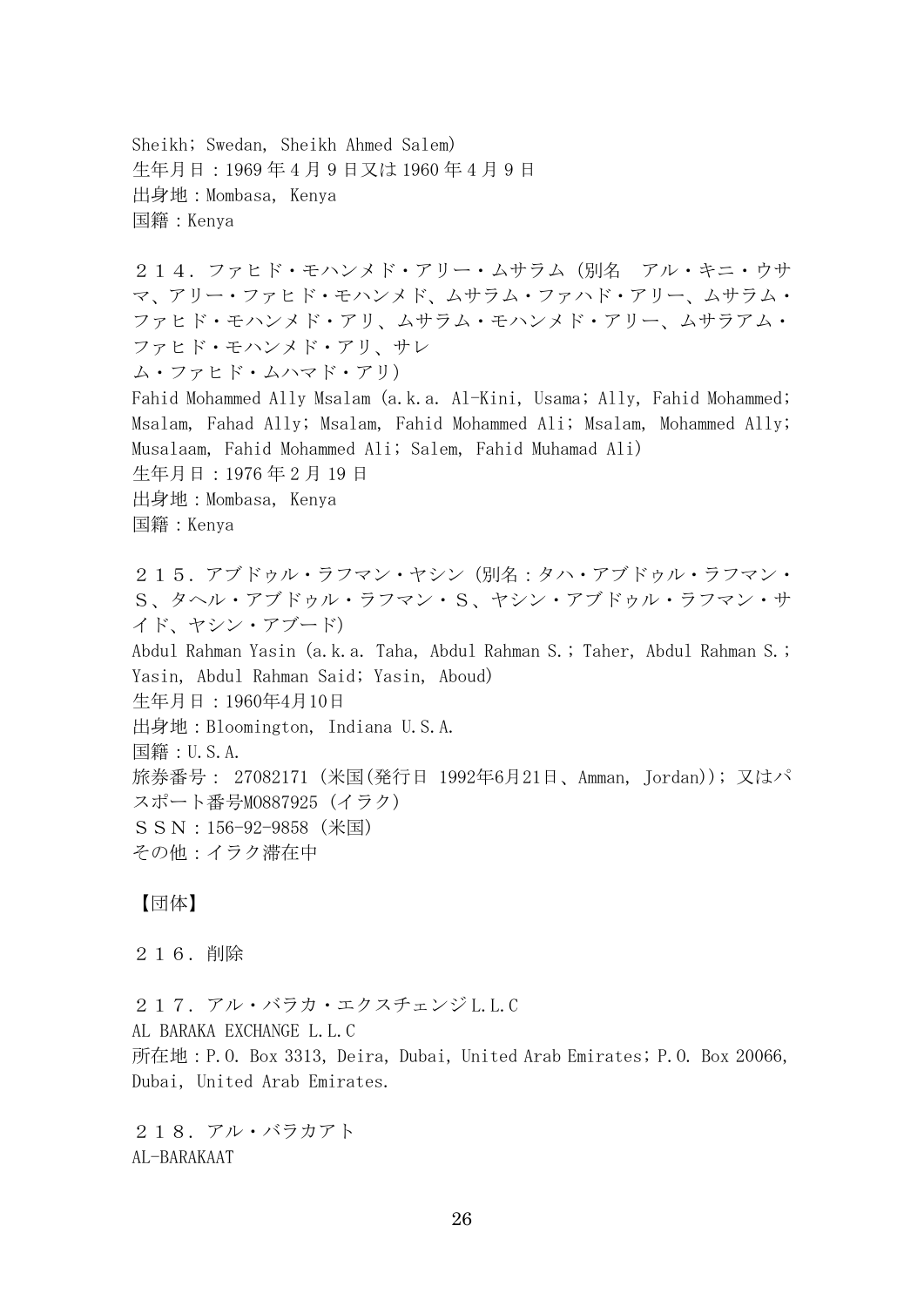所在地:Mogadishu, Somalia; Dubai, United Arab Emirates.

219.アル・バラカアト銀行 AL-BARAKAAT BANK 所在地:Mogadishu, Somalia.

220. ソマリア・アル・バラカト銀行(別名 ソマリア・バラカト銀行、BBS) AL-BARAKAT BANK OF SOMALIA(BBS) (a.k.a. BARAKAT BANK OF SOMALIA) 所在地:Mogadishu, Somalia; Bossaso, Somalia.

221.ソマリア・アル・バラカト・企業グループ(別名 アル・バラカト金 融会社) AL-BARAKAT GROUP OF COMPANIES SOMALIA LIMITED (a.k.a. AL-BARAKAT FINANCIAL COMPANY) 所在地:P.O.Box 3313, Dubai, United Arab Emirates; Mogadishu, Somalia. 222.アル・バラカアト・ワイヤリング・サービス AL-BARAKAAT WIRING SERVICE 所在地:2940 Pillsbury Avenue, Suite 4, Minneapolis, Minnesota, 55408, USA. 223. アル・バラカト・ファイナンス・グループ AL-BARAKAT FINANCE GROUP 所在地:Dubai, United Arab Emirates; Mogadishu, Somalia. 224.アル・バラカト・ファイナンシャル・ホールディング・カンパニー AL-BARAKAT FINANCIAL HOLDING COMPANY 所在地:Dubai, United Arab Emirates; Mogadishu, Somalia. 225. アル・バラカト・グローバル・テレコミュニケーションズ (別名: (a) バラカート・グローブテルカンパニー (b) アル・バラカト・テレコミュニケー ションズ・リミテッド) AL-BARAKAT GLOBAL TELECOMMUNICATIONS (a.k.a.: (a) Barakaat Globetelecompany (b) Al Barakat Telecommunications  $Ltd.$ ) 旧称:不明 所在地:(a) P.O. Box 3313, Dubai, UAE (b) Mogadishu, Somalia (c) Hargeysa,

Somalia. 国連制裁委員会による指定日:2001年11月9日(2004年11月26 日に改訂)

その他の情報:不明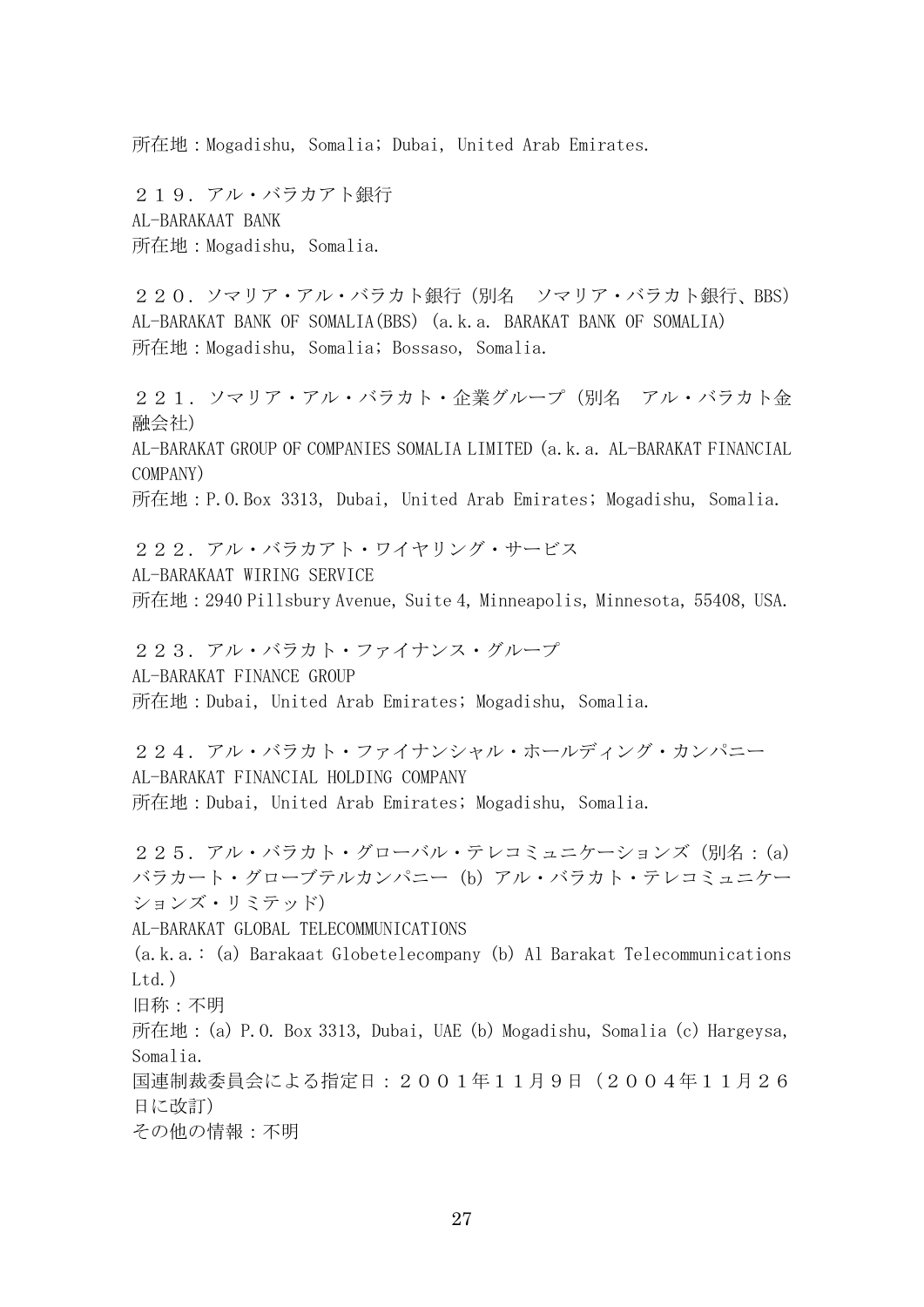226.アル・バラカト・インターナショナル(別名 バラコ・カンパニー) AL-BARAKAT INTERNATIONAL (a.k.a. BARACO CO.) 所在地:Box 2923, Dubai, United Arab Emirates.

227.アル・バラカト投資 AL-BARAKAT INVESTMENTS 所在地:P.O. Box 3313, Deira, Dubai, United Arab Emirates.

228.ヴァルデンベルクAG(旧称:(a)アル・タクワ貿易・資産・工業(b) アル・タクワ貿易・資産・工業会社(c)アル・タクワ貿易・資産・工業エスタ ブリッシュメント(d)ヒンマト・エスタブリッシュメント) WALDENBERG AG $(f, k, a. : (a)$  Al Taqwa Trade, Property and Industry  $(b)$  Al Taqwa Trade, Property and Industry Company Limited (c) Al Taqwa Trade, Property and Industry Establishment (d) Himmat Establishment) 別称:不明 所在地: (a) c/o Asat Trust Reg., Altenbach 8, 9490 Vaduz FL, Liechtenstein (b) Via Posero, 2, 22060 Campione d'Italia, Italy 国連制裁委員会による指定日:2001年11月9日(2003年11月4日 及び2004年11月26日に改訂) その他の情報:清算中

229.アサト・トラスト・レグ ASAT TRUST REG. 所在地:Altenbach 8, 9490 Vaduz Fl, Liechtenstein.

230. バンク・アル・タクワ・リミテッド(別名 アル・タクワ・バンク、 バンク・アル・タクワ) BANK AL TAQWA LIMITED (a.k.a. AL TAQWA BANK) (a.k.a. BANK AL TAQWA) 所在地:P.O. Box N-4877, Nassau, Bahamas; c/o Arthur D. Hanna & Company, 10 Deveaux Street, Nassau, Bahamas.

231.バラカ貿易会社 BARAKA TRADING COMPANY 所在地:P.O. Box 3313, Dubai, United Arab Emirates.

232..バラカアト・ボストン

BARAKAAT BOSTON

所在地:266 Neponset Avenue, Apt 43, Dorchester, Massachusetts 02122-3224, USA.

233. バラカアト建設会社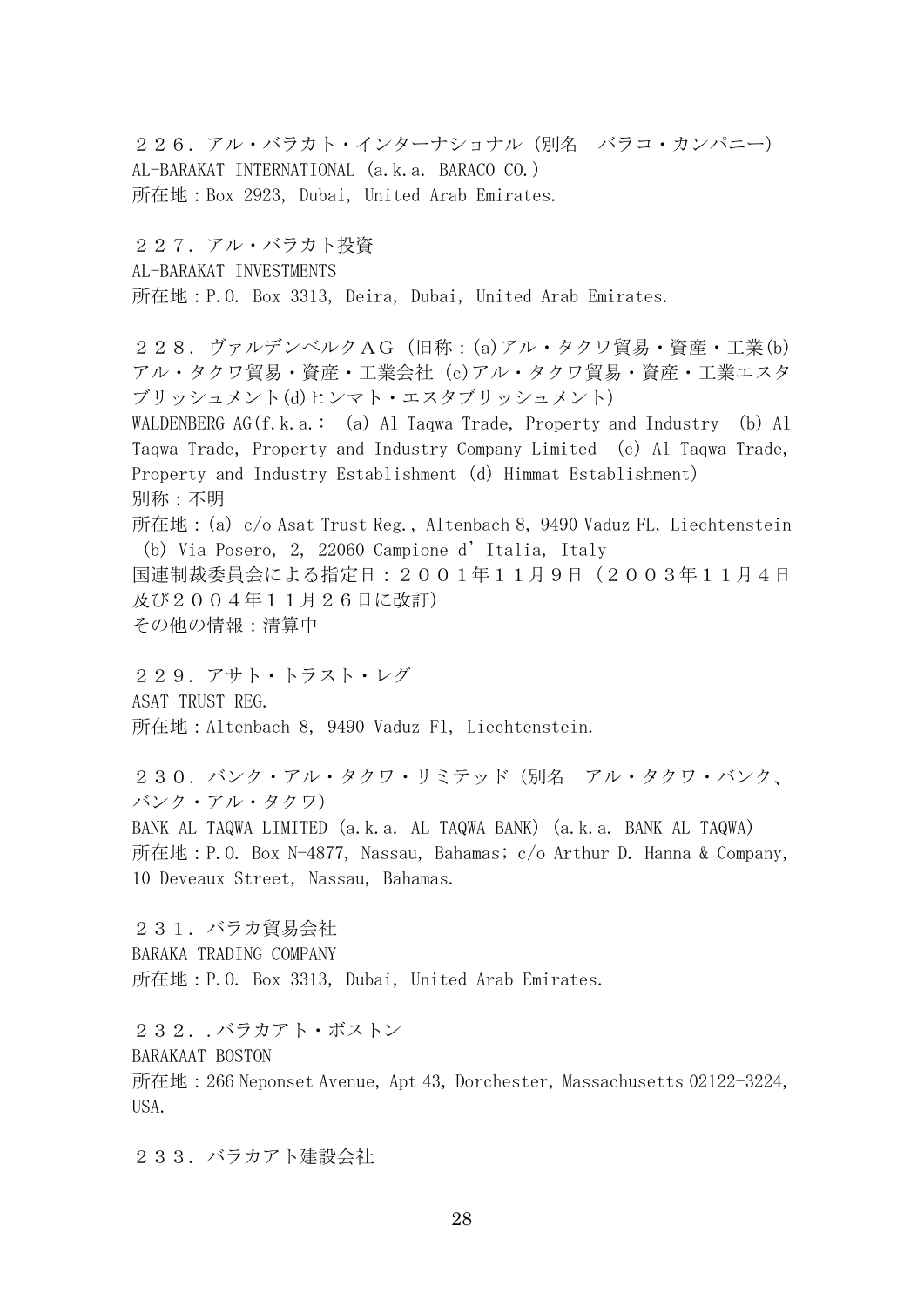BARAKAAT CONSTRUCTION COMPANY 所在地:P.O. Box 3313, Dubai, United Arab Emirates.

234.削除

235.バラカアト企業グループ BARAKAAT GROUP OF COMPANIES 所在地:P.O. Box 3313, Dubai, United Arab Emirates; Mogadishu, Somalia.

236.バラカアト・インターナショナル BARAKAAT INTERNATIONAL 所在地:Hallbybacken 15, Spanga 70, Sweden.

237.バラカト・インターナショナル・カンパニーズ(BICO) BARAKAT INTERNATIONAL COMPANIES (BICO) 所在地:Mogadishu, Somalia; Dubai, United Arab Emirates.

238. バラカアト・インターナショナル財団 BARAKAAT INTERNATIONAL FOUNDATION 所在地:Box 4036, Spanga, Sweden; Rinkebytorget 1, 04 Spanga , Sweden.

239. バラカアト・インターナショナル・インク BARAKAAT INTERNATIONAL, INC. 所在地:1929 South 5th Street, Suite 205, Minneapolis, Minnesota, USA.

240. バラカアト北アメリカ会社 BARAKAAT NORTH AMERICA, INC. 所在地:925 Washington Street, Dorchester, Massachusetts, USA; 2019 Bank Street, Ottawa, Ontario, Canada.

241. バラカアト紅海通信 BARAKAAT RED SEA TELECOMMUNICATIONS 所在地:Bossaso, Somalia; Nakhiil, Somalia; Huruuse, Somalia; Raxmo, Somalia; Ticis, Somalia; Kowthar, Somalia; Noobir, Somalia; Bubaarag, Somalia; Gufure, Somalia, Xuuxuule, Somalia; Ala Aamin, Somalia; Guureeye, Somalia; Najax, Somalia; Carafaat, Somalia.

242. バラカアト通信会社 (別名 BTELCO) BARAKAAT TELECOMMUNICATIONS COMPANY LIMITED (a.k.a. BTELCO) 所在地:Bakara Market, Dar Salaam Buildings, Mogadishu, Somalia; Kievitlaan 16, T' veld, Noord-Holland, The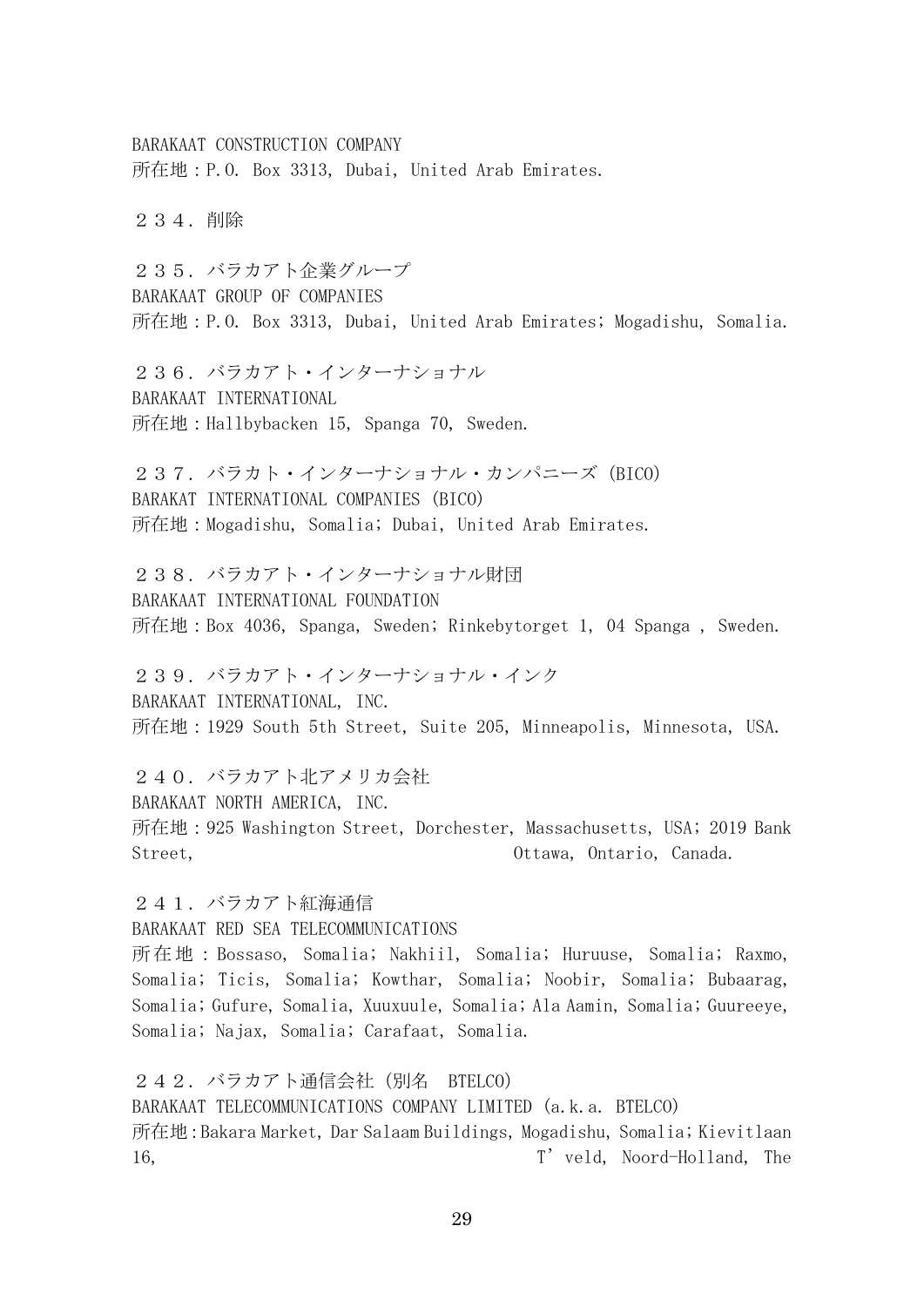Netherlands.

243.ソマリア・バラカアト通信会社 BARAKAAT TELECOMMUNICATIONS COMPANY SOMALIA, LIMITED 所在地:P.O. Box 3313, Dubai, United Arab Emirates. 244. バラカト・バンクス・アンド・レミッタンスィズ(別称:(a) バラカ ート・バンク・オブ・ソマリア・リミテッド (b) バラカ・バンク・オブ・ソ マリア) BARAKAT BANKS AND REMITTANCES (a.k.a.: (a) Barakaat Bank of Somalia Ltd. (b) Baraka Bank of Somalia) 旧称:不明 所在地:Mogadishu, Somalia; Dubai, UAE 国連制裁委員会による指定日:2001年11月9日(2004年11月26 日に改訂) その他の情報:不明 245. バラカト・コンピューター・コンサルティング (BCC) BARAKAT COMPUTER CONSULTING (BCC) 所在地:Mogadishu, Somalia. 246. バラカト・コンサルティング・グループ (BCG) BARAKAT CONSULTING GROUP (BCG) 所在地:Mogadishu, Somalia. 247.バラカト国際電話会社 BARAKAT GLOBAL TELEPHONE COMPANY 所在地:Mogadishu, Somalia; Dubai, United Arab Emirates. 248. バラカト・ポスト・エクスプレス (BPE) BARAKAT POST EXPRESS (BPE) 所在地:Mogadishu, Somalia. 249. バラカト・リフレッシュメント・カンパニー BARAKAT REFRESHMENT COMPANY 所在地:Mogadishu, Somalia; Dubai, United Arab Emirates. 250. バラカアト・ワイヤー・トランスファー会社 BARAKAAT WIRE TRANSFER COMPANY 所在地:4419 South Brandon Street, Seattle, Washington, USA.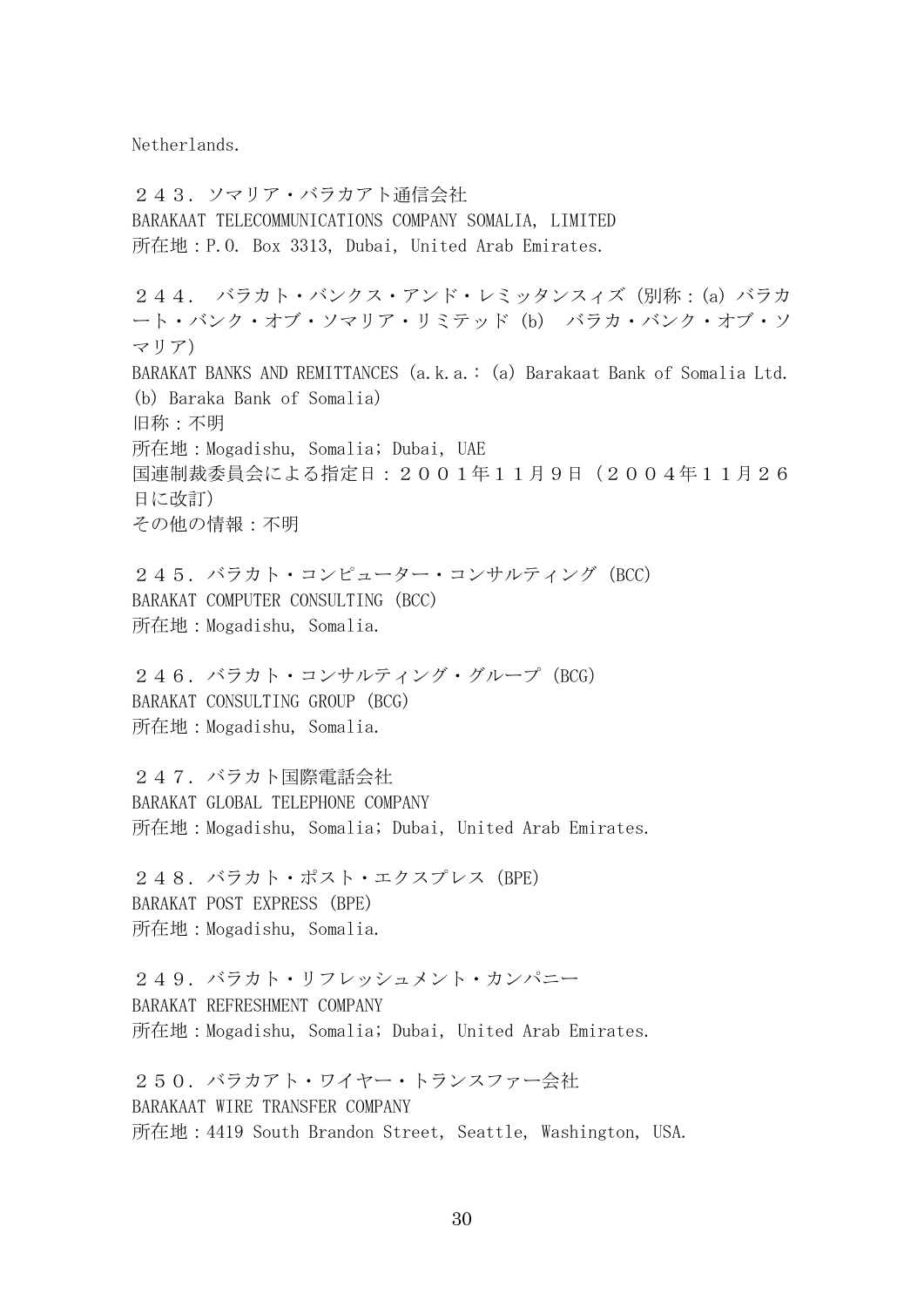251.バラコ貿易会社 BARAKO TRADING COMPANY LLC 所在地:P.O. Box 3313, Dubai, United Arab Emirates. 252.削除 253.ヘヤトゥル・ウルヤ HEYATUL ULYA 所在地:Mogadishu, Somalia. 254.ナダ経営組織SA (旧称: アル・タクワ経営組織Sa) NADA MANAGEMENT ORGANIZATION SA (f.k.a. Al Taqwa Management Organization Sa) 別称:不明 所在地:Viale Stefano Franscini 22, Ch-6900 Lugano Ti, Switzerland 国連制裁委員会による指定日:2001年11月9日(2004年11月26 日に改訂) その他の情報:清算され、商業登録から抹消 255.パルカ貿易会社 Parka Trading Company 所在地:P.O Box 3313,Deira,Dubai,UAE 256. 紅海バラカト会社 RED SEA BARAKAT COMPANY LIMITED 所在地:Mogadishu, Somalia; Dubai, United Arab Emirates. 257.ソマリ国際救援組織 SOMALI INTERNATIONAL RELIEF ORGANIZATION 所在地:1806 Riverside Avenue, 2nd Floor, Minneapolis, Minnesota, USA. 258.ソマリ・インターネット会社 SOMALI INTERNET COMPANY 所在地:Mogadishu, Somalia. 259.ソマリ・ネットワーク AB SOMALI NETWORK AB 所在地:Hallbybacken 15,70 Spanga, Sweden. 260.ユーセフ・ムスタファ・ナダ・エバダ(別名: (a) ナダ、ユーセフ (b)

ナダ、ユーセフ M. (c)ユーセフ・ムスタファ・ナダ)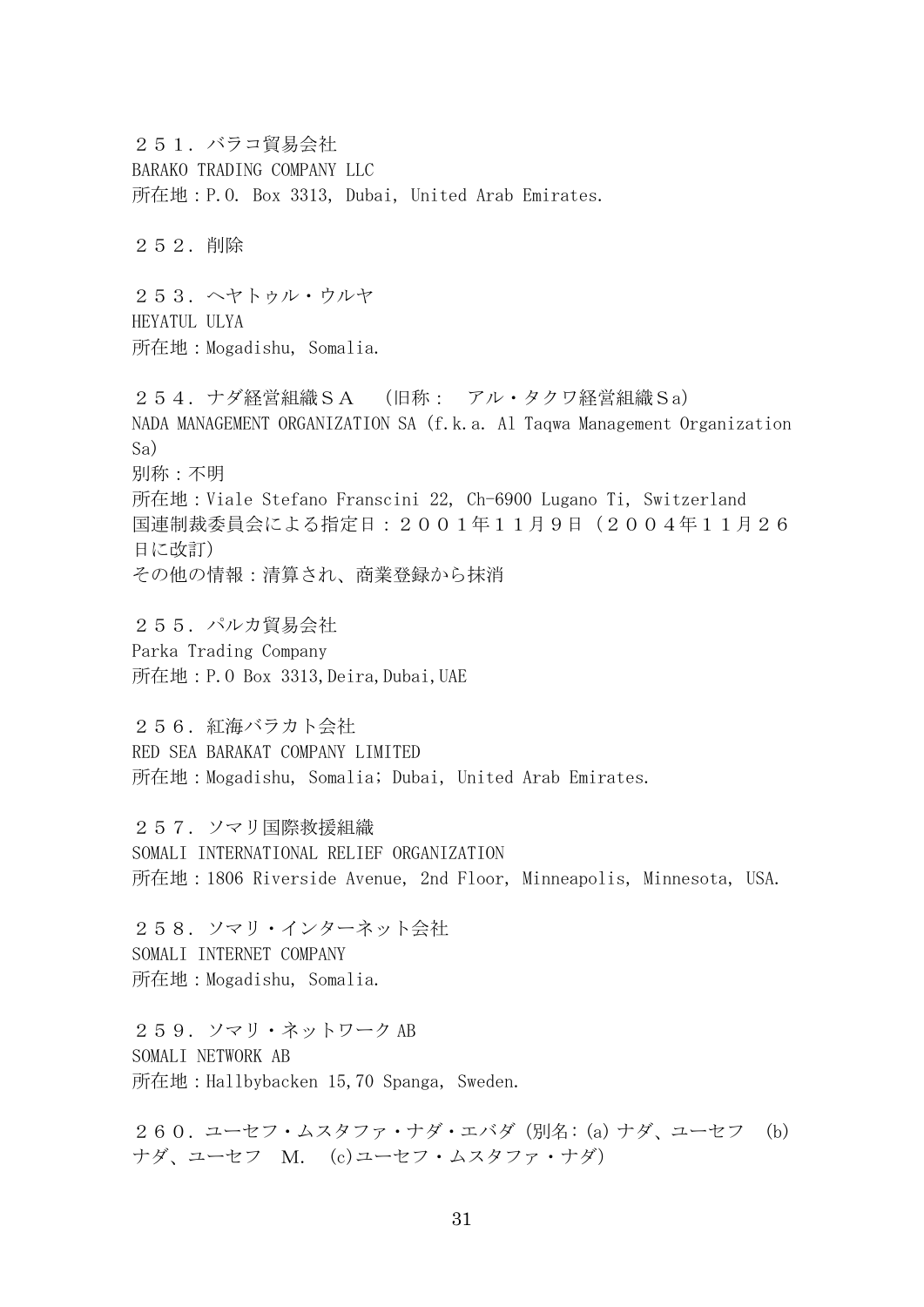YOUSSEF MUSTAPHA NADA EBADA (a.k.a. (a) Nada, Youssef (b) Nada, Youssef M. (c) Youssef Mustapha Nada) 称号:不明 役職:不明 生年月日:1931年5月17日 出生地:Alexandria, Egypt 国籍:不明 旅券番号:不明 ID番号:イタリアIDカード:Nr. AE 1111288、2005年3月21日まで 有効 住所: (a) via Arogno 32, 6911 Campione d'Italia, Italy (b) via per Arogno 32, ch-6911 Campione d'Italia, Italy (c) via Riasc 4, ch-6911 Campione d'Italia I, Italy 国連制裁委員会による指定日:2001年11月9日(2004年11月26 日に改訂) その他の情報:不明 261. ユセフ・M・ナダ会社 YOUSSEF M. NADA & CO. GESELLSCHAFT M.B.H. 別称:不明 旧称:不明 所在地:Kaertner Ring 2/2/5/22, 1010 Vienna, Austria 国連制裁委員会による指定日:2001年11月9日(2004年11月26 日に改訂) その他の情報:同社は2002年10月に解散され、2002年11月に会社 登録から抹消。2002年11月に社屋から立ち退き。

## 【個人】

262.アブドゥルカーディル・フセイン・マハムード(別名:アブドゥルカ ーディル・フセイン・マハムド) ABDULLKADIR HUSSEIN MAHAMUD (a.k.a.: Abdulkadir Hussein Mahamud) 称号:不明 役職:不明 生年月日:(a) 1966年10月12日 (b)1966年11月11日 出生地:Somalia 国籍:不明 旅券番号:不明 ID番号:不明 住所:不明 国連制裁委員会による指定日:2001年11月9日(2004年11月26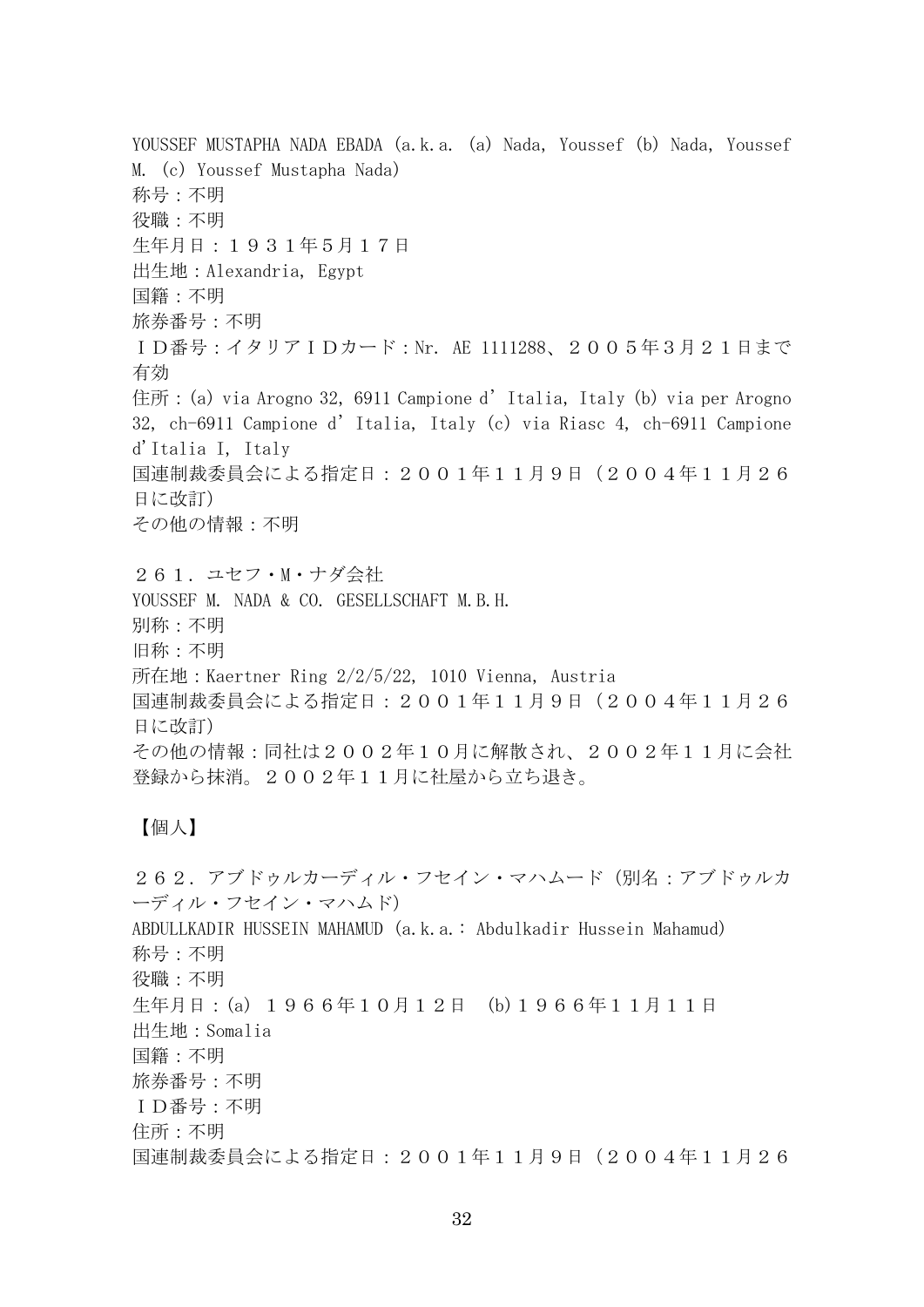日に改訂) その他の情報:Florence, Italy 263.削除 264.アリ・アッバス・アブディ ALI, Abbas Abdi 住所:Mogadishu, Somalia. 265.削除 266.削除 267. アウェイス・ダヒル・ウベイドゥッラーヒ AWEYS, Dahir Ubeidullahi 住所:Via Cipriano Facchinetti 84, Rome, Italy. 268.アウェイス・ハッサン・ダヒル(別名 アリ・シェイク・ハッサン・ ダヒル・アウェイス、アウェス・シャイク・ハッサン・ダヒル) AWEYS, Hassan Dahir (a.k.a. ALI, Sheikh Hassan Dahir Aweys) (a.k.a. AWES, Shaykh Hassan Dahir) 生年月日:1935 年 国籍:Somalia 269.アリ・ガーレブ・ヒンマト ALI GHALEB HIMMAT 称号:不明 役職:不明 生年月日:1938年6月16日 出生地:Damascus, Syria 国籍:イタリア(1990年より) 旅券番号:不明 ID番号:不明 住所: (a) via Posero 2, ch-6911 Campione D'Italia, Italy (b) Location in Italy and Syria 国連制裁委員会による指定日:2001年11月9日(2004年11月26 日に改訂) その他の情報:スイス当局は同人に対し、スイス旅券を発行した記録はなく、 同人はスイス国籍を有さないと述べている(2004年11月26日の改訂に おいて、国籍がスイスからイタリアに修正)。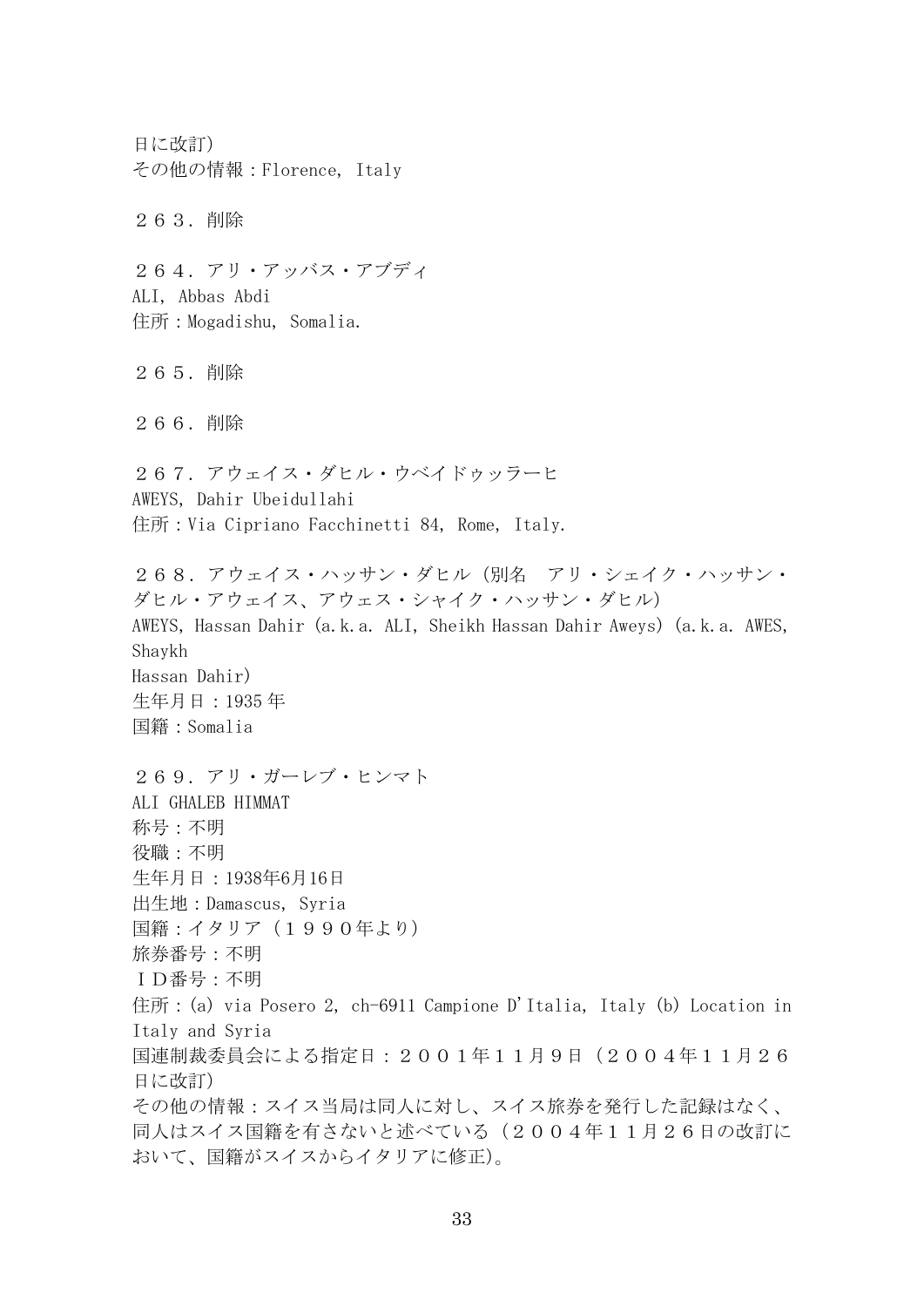270. アルマンド・アルベルト・フリードリッヒ・フーバー ARMAND ALBERT FRIEDRICH HUBER 称号:不明 役職:不明 生年月日:1927年 出生地:不明 国籍:スイス 旅券番号:不明 ID番号:不明 住所: Rossimattstrasse 33, 3074 Muri b. Bem. Switzerland 国連制裁委員会による指定日:2001年11月9日(2004年11月26 日に改訂) その他の情報:同人に対し、同名のスイス旅券は発行されていない。 271.削除 272.削除 273.アリ・アフメド・ヌール・ジマール(別名 (a) ジマール、アフマド・ アリ (b) ジマール、アフマド・ヌール・アリ (c) ジュマール、アフメド・ ヌール (d) ジュマリ、アフメド・アリ) ALI AHMED NUR JIM'ALE (a.k.a.(a) Jimale, Ahmad Ali (b) Jim'ale, Ahmad Nur Ali (c) Jumale, Ahmed Nur (d) Jumali, Ahmed Ali) 称号:不明 役職:不明 生年月日:1954年 出生地:不明 国籍:ソマリア 旅券番号:不明 ID番号:不明 住所:P.O. Box 3312, Dubai, UAE 国連制裁委員会による指定日:2001年11月9日(2004年11月26 日に改訂) その他の情報:Mogadishu, Somalia、職業:会計士 274.カヒエ・アブドゥッラーヒ・フセイン KAHIE, Abdullahi Hussein 住所:Bakara Market, Dar Salaam Buildings, Mogadishu, Somalia.

275.削除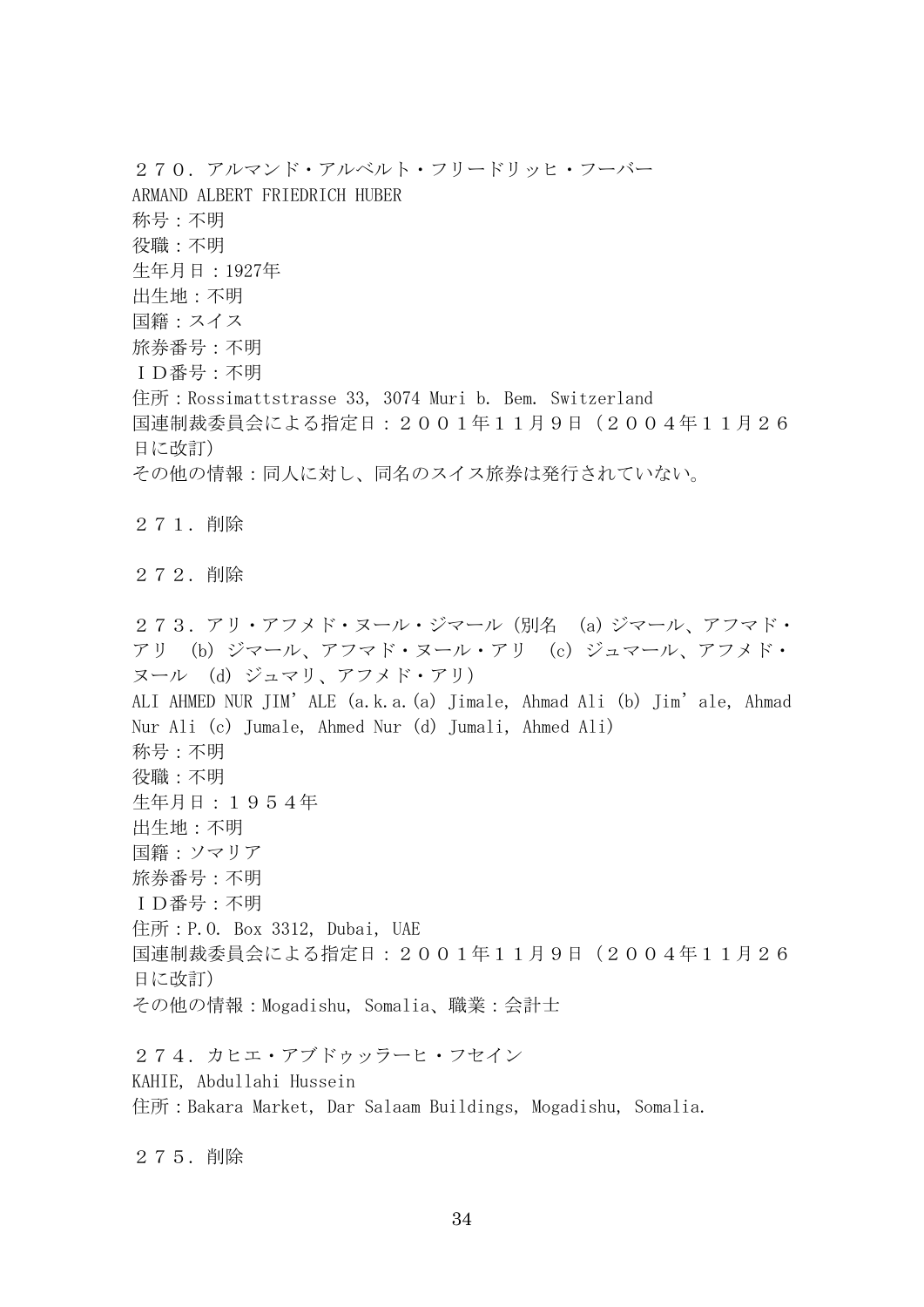#### 276.削除

277.ナダ・ユセフ・ムスタファ(別名:ナダ・ユセフ、ナダ・ユセフ・M) Nada Youssef Mustafa(a.k.a. Nada Youssef, Nada Youssef M.) 住所:Via Arogno 32, 6911 Campione d'Italia, Italy; Via Per Arogno 32, CH-6911 Campione d'Italia, Italy; Via Riasc 4, Ch-6911 Campione d' Italia, Italy 生年月日:1931年5月17日又は1937年5月17日 出身地:Alexandria, Egypt ID 番号:Nr. AE 1111288(イタリア、2005 年 3 月 21 日まで有効)

【団体】

278.ウンマ・タミーレ・ノウ Ummah Tameer E-Nau (UTN) 所在地:Street 13, Wazir Akbar Khan, Kabul, Afghanistan, and Pakistan

【個人】

279.マフムード・スルタン・バシール・ウッディン(別名 マフムード・ スルタン・バシルッディン、メクムード・スルタン・バシルッディン、メフム ード・バシール・ウッディン博士) Mahmood, Sultan Bashir-Ud-Din(a.k.a. Mahmood, Sultan Bashiruddin, a.k.a. Mekmud Sultan Baishiruddin a.k.a. Mehmood Dr. Bashir Uddin) 住所:Street 13, Wazir Akbar Khan, Kabul, Afghanistan 生年月日:1937年~1945年 国籍:パキスタン 280.マジード・アブドゥル(別名 マジード・チョウドリー・アブドゥル、 マジド・アブドゥル) Majeed Abdul (a.k.a. Majeed Chaudhry Abdul, a.k.a. Majid Abdul)

生年月日:1938年又は1939年4月15日 国籍:パキスタン

281.トフェール・ムハンマド(別名 トフェール・S・M、トフェール・ シェイク・ムハンマド) Tufail Mohammed (a.k.a. Tufail S. M a.k.a. Tufail Sheik Mohammed) 国籍:パキスタン

【アル・カーイダのネットワークを構成する団体】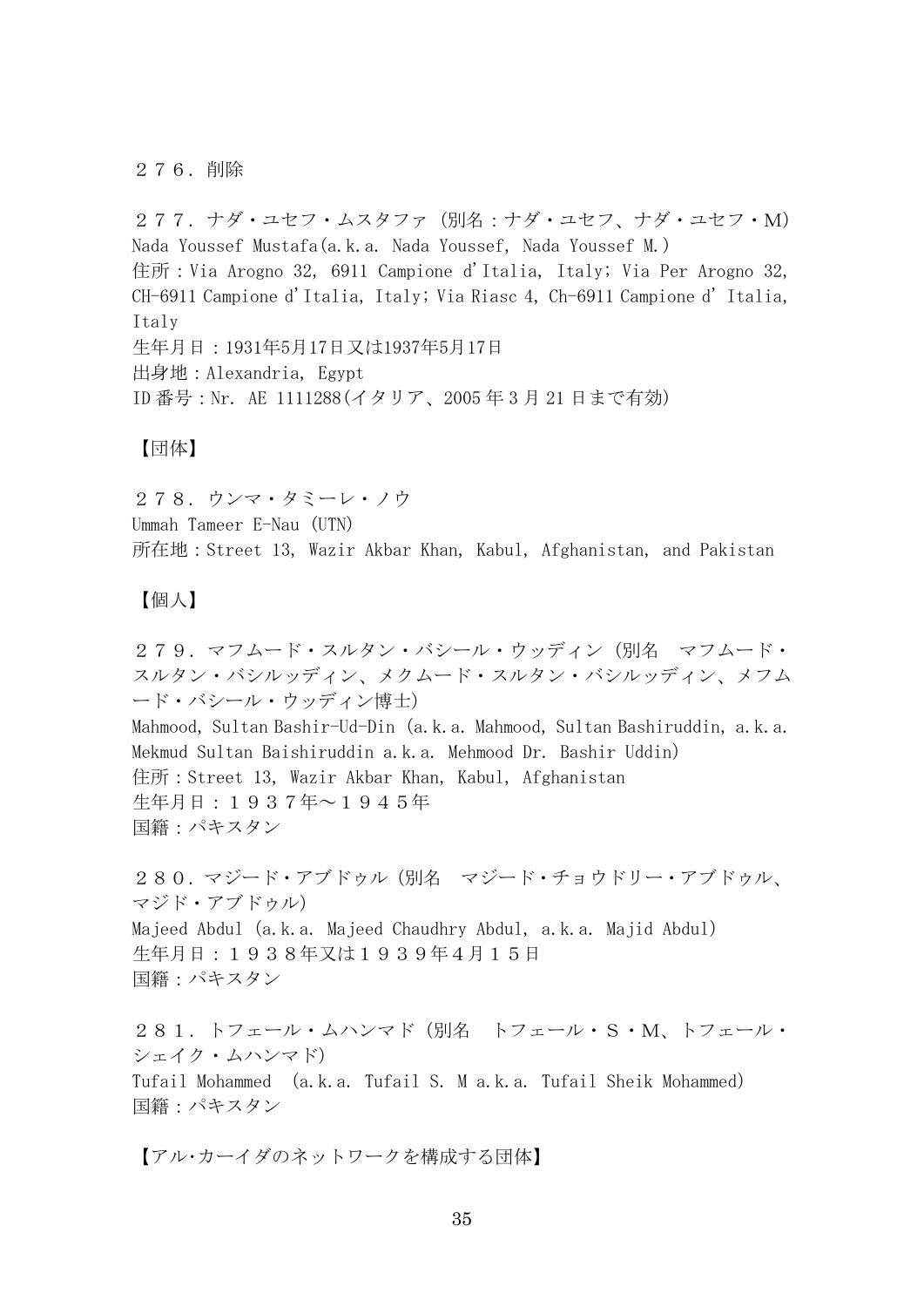282.アフガン支援委員会(ASC)(別名 ラジナット・ウル・メサ・エイダ トゥル・アフガニア、ジャミアット・アヤット・ウル・ラース・アル・イスラミーヤ、 ジャミアット・イハヤ・ウル・トゥラッタ・アル・イスラミーヤ、アハヤ・ウル・トゥ ラス)

AFGHAN SUPPORT COMMITTEE (a.k.a. Lajnat ul Masa Eidatul Afghania, Jamiat Ayat-ur-Rhas al Islamia, Jamiat Ihya ul Turath al Islamia, and Ahya ul Turas)

事務所所在地:Headquarters-G.T. Road(Probably Grand Trunk Road), near Pushtoon Gardi Pabbi, Peshawar, Pakistan:Cheprahar Hadda, Mia Omar Sabaqah School, Jalabad, Afghanistan

283.イスラムの遺産復興協会(RIHS)(別名 ジャミアット・イヒア・アル・ トゥラス・アル・イスラミア、アフリカ大陸におけるイスラム社会遺産復興、 ジャミア・イヒャ・ウル・トゥラス)

REVIVAL OF ISLAMIC HERITAGE SOCIETY (a.k.a Jamiat Ihia Al-Turath Al-Islamiya, Revival of Islamic Society Heritage on the African Continent, Jamia Ihya ul Turath)

事務所所在地:Pakistan and Afghanistan

【アル・カーイダのネットワークを構成する団体と関係を有する個人】

284.イブラヒム・アリ・アブ・バクル・タントゥーシ(別名:(a)アブド・ アルムフシン(b)イブラヒム・アリ・ムハンマド・アブ・バクル(c)アブドゥル・ ラフマン(d)アブ・アナス(e)イブラヒム・アブバケル・タントゥーシェ(f)イブ ラヒム・アブバケル・タントゥーシ(g)アブド・アルムフシ(h)アブド・アルラ フマン(i)アルリビ)

IBRAHIM ALI ABU BAKR TANTOUSH (a.k.a. (a)Abd al-Muhsin (b)Ibrahim Ali Muhammad Abu Bakr (c)Abdul Rahman (d)Abu Anas (e)Ibrahim Abubaker Tantouche (f)Ibrahim Abubaker Tantoush (g)' Abd al-Muhsi (h)' Abd al-Rahman  $(i)$ Al-Libi) 称号:不明 役職:不明 生年月日:1966年

出生地:al Aziziyya

国籍:リビア

旅券番号:リビア旅券 203037(トリポリにて発行)

ID番号:不明

住所:Ganzour Sayad Mehala Al Far district

国連制裁委員会による指定日:2002年1月11日(2006年7月31日 及び10月4日に改訂)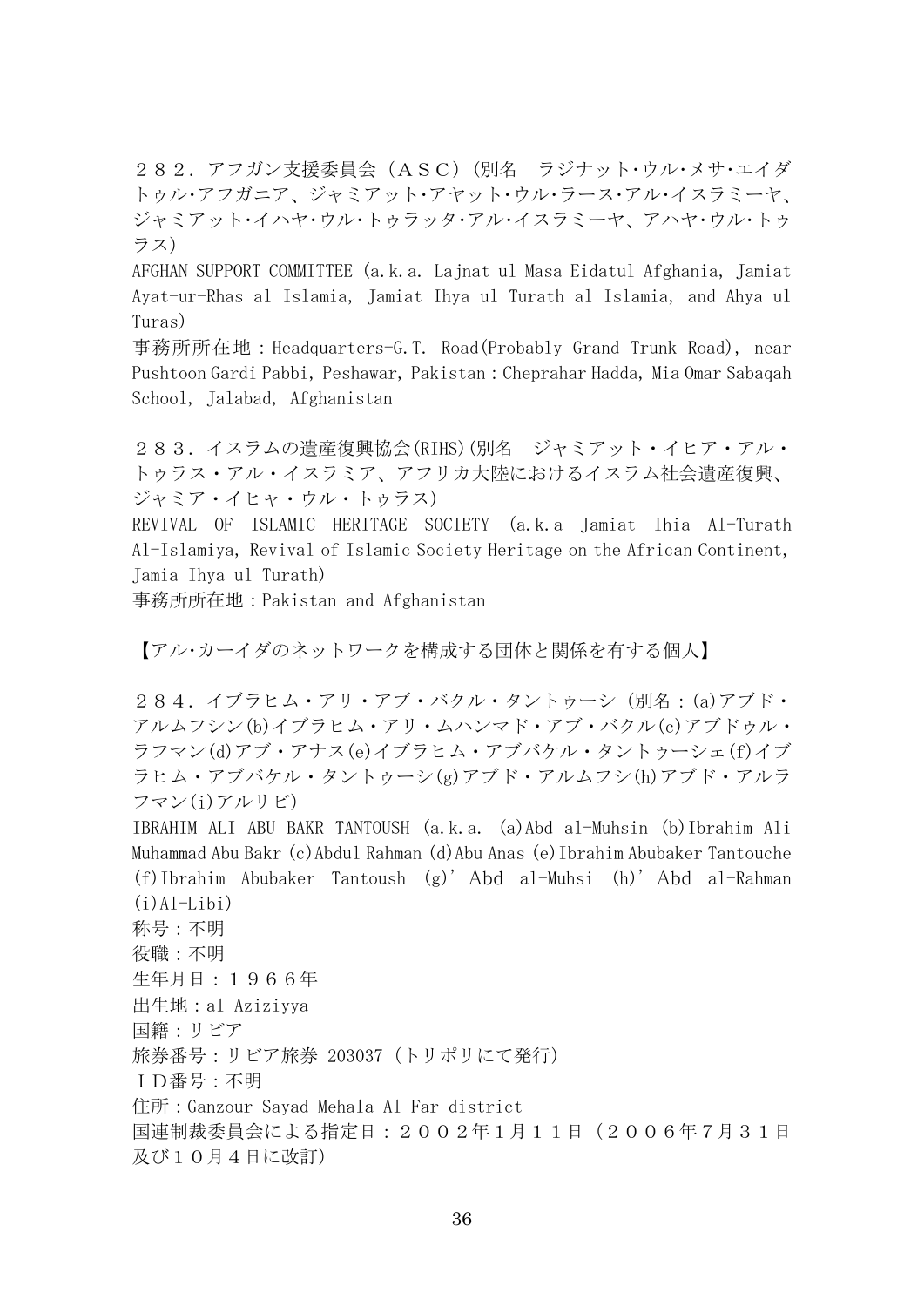その他の情報:アフガン支援委員会 (Afghan Support Committee (ASC)) 及び イスラムの遺産復興協会 (Revival of Islamic Heritage Society (RIHS)) と 関係を有する。アルジェリア人Manuba Bukifaと離婚。

285.アル・ジャジリ、アブ・バクル AL-JAZIRI, Abu Bakr 国籍:アルジェリア 住所:Peshawar, Pakistan 282と関係を有する。

【団体】

286.アル・ハラマイン・イスラム財団-ボスニア・ヘルツェゴビナ(別称: (a)バジール(b)ブジール) AL-HARAMAIN ISLAMIC FOUNDATION 別称:(a)Vazir(b)Vesir 旧称:不明 住所:64 Poturmahala, Travnik, Bosnia and Herzegovina 国連制裁委員会による指定日:2002年3月13日(2003年12月26 日に改訂) その他の情報:不明

287. アル・ハラマイン・イスラム財団-ソマリア Al-Haramain Islamic Foundation-Somalia

【アル・カーイダと関係を有する団体】

288.ウレマ援助組織(別称:アル・ラシド信託;アル・ラシード信託) The Aid Organization of The Ulema (a.k.a. Al Rashid Trust; Al Rasheed Trust; Al-Rasheed Trust; Al-Rashid Trust) 所在地:Pakistan 追加的所在地: イ.Kitab Ghar, Darul Ifta Wal Irshad, Nazimabad No. 4, Karachi, Pakistan ロ.302b-40, Good Earth Court, Opposite Pia Planitarium, Block 13a, Gulshan -I Iqbal, Karachi ハ. 617 Clifton Center, Block 5, 6<sup>th</sup> Floor, Clifton, Karachi ニ.605 Landmark Plaza, 11 Chundrigar Road, Opposite Jang Building, Karachi, Pakistan

ホ.Jamia Masjid, Sulaiman Park, Begum Pura, Lahore, Pakistan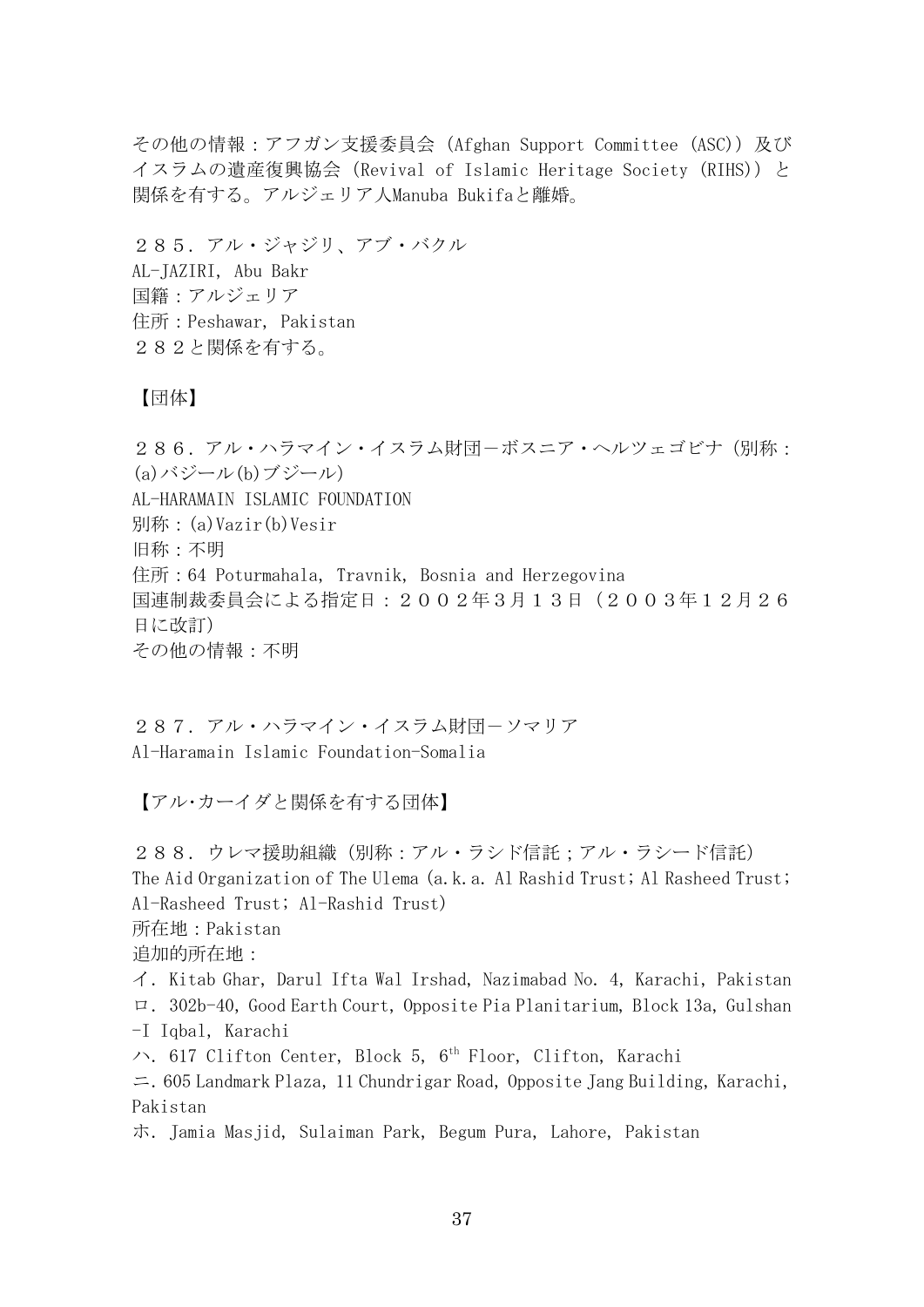【アル・カーイダと関係を有する個人】

289.イドリス・アフメド・ナスレッディン(別名:(a) ナスレッディン、 アフマド I.(b) ナスレッディン・ハッジ・アフメド (c) ナスレッディン、 アフメド・イドリス、(d) アフメド・イドリス・ナスレッディン) IDRIS AHMED NASREDDIN (a.k.a. : (a) Nasreddin, Ahmad I. (b) Nasreddin, Hadj Ahmed (c) Nasreddine, Ahmed Idriss (d) Ahmed Idris Nasreddin) 称号:不明 役職:不明 生年月日:1929年11月22日 出生地:Adi Ugri, Ethiopia(現在のエリトリア) 国籍:イタリア 旅券番号:不明 ID番号:(a) イタリアIDカード:Nr. AG 2028062、2005年9月7日まで有効 (b) イタリア外国人用IDカード: K 5249 住所: (a) Corso Sempione 69, 20149 Milan, Italy (b) Piazzale Biancamano, Milan, Italy (c) Rue De Cap Spartel, Tangiers, Morocco (d) no:10, Rmilat, Villa Nasreddin in Tangiers, Morocco 国連制裁委員会による指定日:2002年4月24日(2004年11月26 日に改訂) その他の情報:Italian Fiscal Code: NSRDRS29S22Z315Y、ナスレッディン氏は、 1994年に "1 via delle Scuole, 6900 Lugano,Switzerland" を離れモロッ コに移動した。 290. アブド・エル・カーデル・マフムード・モハメド・エル・サイード(別 名:エス・サイード、カーデル) ABD EL KADER MAHMOUD MOHAMED EL SAYED (a.k.a.: Es Sayed, Kader) 称号:不明 役職:不明 生年月日:1962年12月26日 出生地:Egypt 旅券番号:不明 ID番号:不明 住所:Via Del Fosso di Centocelle n. 66, Rome, Italy 国連制裁委員会による指定日:2002年4月24日(2004年11月26 日に改訂) その他の情報:Codice Fiscale: SSYBLK62T26Z336L

291. ハーリド・アル・ファワズ (別名: (a) アル・フォワズ、ハーレド (b) アル・フォワズ、ハーレド・A.(c) アル・ファッワーズ、ハーリド (d) アル・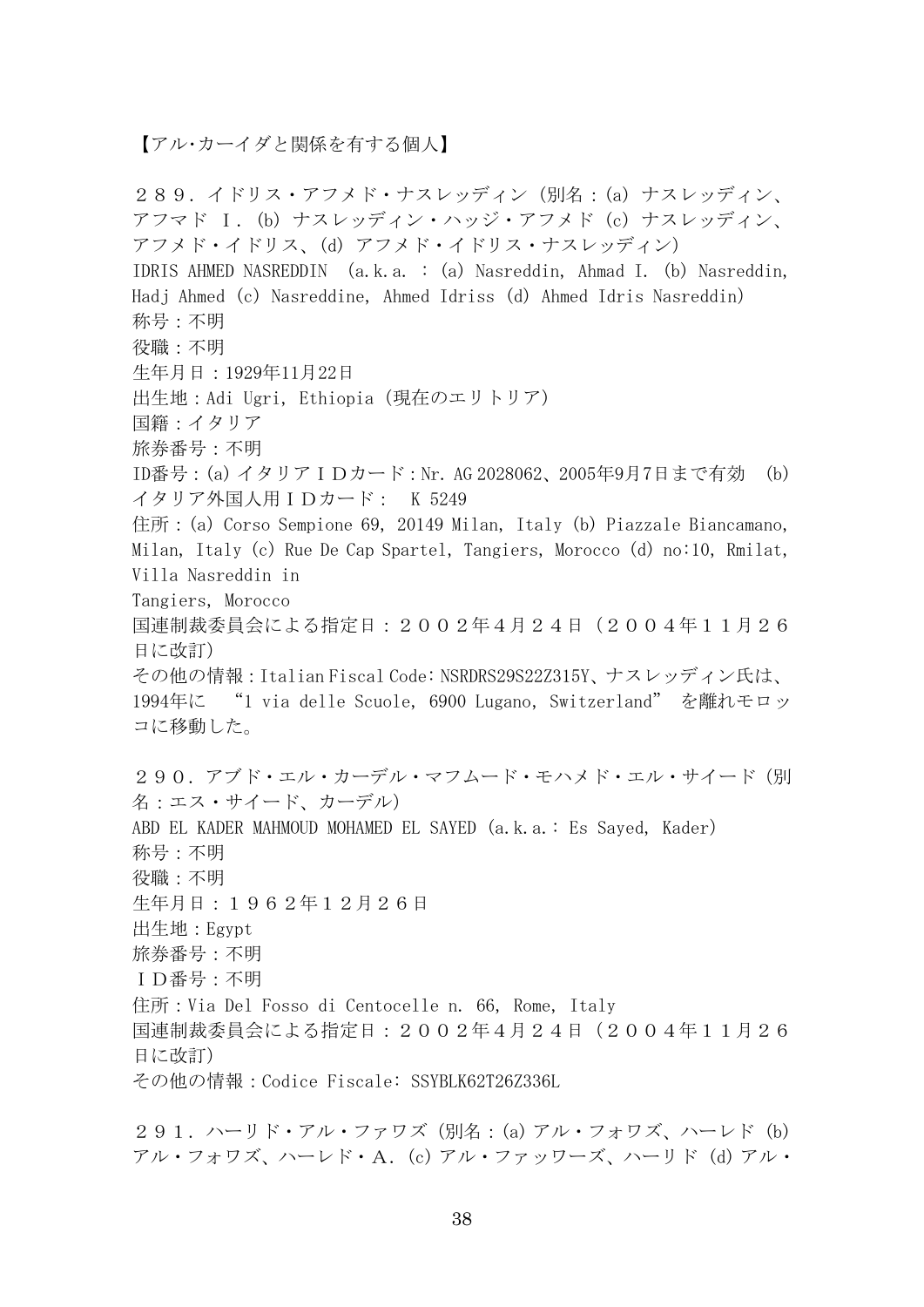ファッワーズ、ハーリク (e) アル・ファッワーズ、ハーレド (f) アル・ファ ッワーズ、ハーレド) KHALID AL-FAWAZ (a.k.a. (a) Al-Fauwaz, Khaled (b) Al-Fauwaz, Khaled A. (c) Al-Fawwaz, Khalid (d) Al Fawwaz, Khalik (e) Al-Fawwaz, Khaled (f) Al Fawwaz, Khaled) 称号:不明 役職:不明 生年月日:1962年8月25日 出生地:不明 国籍:不明 旅券番号:不明 ID番号:不明 住所:55 Hawarden Hill, Brooke Road, London NW2 7BR, UK 国連制裁委員会による指定日:2002年4月24日(2004年11月26 日に改訂) その他の情報:不明 292.モスタファ・カーメル・モスタファ・イブラヒム(別名:(a) ムスタ ファ・カーメル・ムスタファ (b) アダム・ラムジ・イアマン (c) カーメル・ ムスタファ・ムスタファ (d) ムスタファ・カーメル・ムスタファ (e) アブー・ ハムザ (f) アブー・ハムザ・アル・マスリー (g) アル・マスリー、アブー・ ハムザ (h) アル・ミスリー、アブー・ハムザ) MOSTAFA KAMEL MOSTAFA IBRAHIM (a.k.a. (a) Mustafa Kamel Mustafa (b) Adam Ramsey Eaman (c) Kamel Mustapha Mustapha (d) Mustapha Kamel Mustapha (e) Abu Hamza (f) Abu Hamza Al-Masri (g) Al-Masri, Abu Hamza (h) Al-Misri, Abu Hamza) 称号:不明 役職:不明 生年月日:1958 年 4 月 15 日 出生地:Alexandria, Egypt 国籍:英国 旅券番号:不明 ID番号:不明 住所:(a) 9 Albourne Road, Shepherds Bush, London W12 OLW, UK (b) 8 Adie Road, Hammersmith, London W6 OPW, UK 国連制裁委員会による指定日:2002年4月24日(2004年11月26 日に改訂) その他の情報:英国において調査の対象となっている。 293.アル・アサド・ベン・ハニ(別名:(a)ラセド・ベン・ヘニ(b)モハメ ド・アブ・アブダ)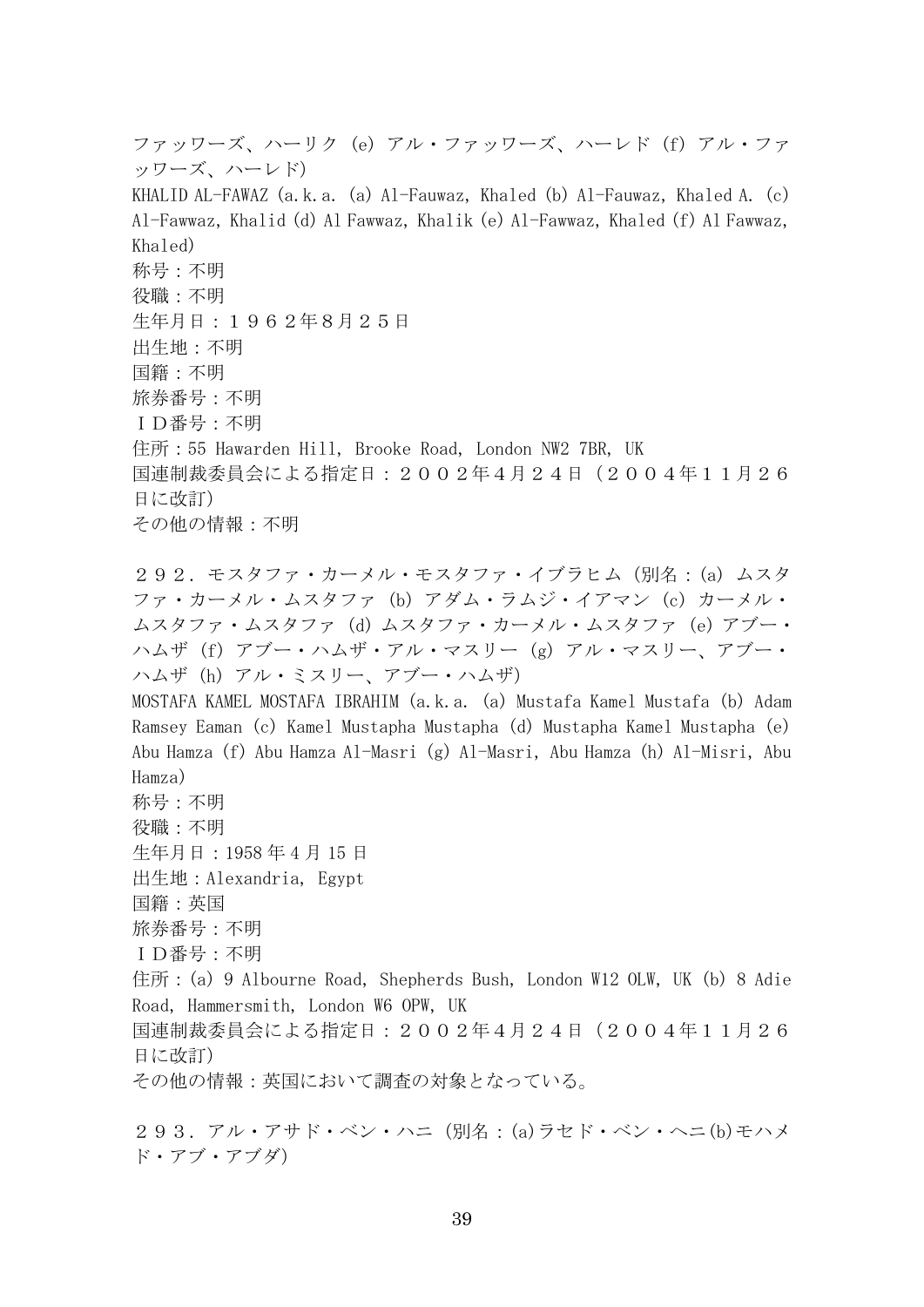AL AS' AD BEN HANI (a.k.a.:(a)Lased Ben Heni (b)Mohamed Abu Abda) 称号:不明 役職:不明 生年月日:1969年2月5日 出生地:Tripoli, Libya 国籍:不明 旅券番号:不明 ID番号:不明 住所:不明 国連制裁委員会による指定日:2002年4月24日(2004年11月26 日、2005年9月9日及び2006年7月31日に改訂) その他の情報:ドイツでは、事件は終了しており、同人は2002年12月1 1日にイタリアにおいて有罪を宣告され、懲役6年の判決を受けた。化学教授。 294. モハメド・ベン・ベルガセム・ベン・アブダッラー・アルアワディ(別 名:アワディ、モハメド・ベン・ベルカセム) MOHAMED BEN BELGACEM BEN ABDALLAH AL-AOUADI (a.k.a.: Aouadi, Mohamed Ben Belkacem) 称号:不明 役職:不明 生年月日:1974年12月11日 出生地:Tunis, Tunisia 国籍:チュニジア 旅券番号: チュニジア旅券 L 191609 (1996年2月28日発行、2001年2月27日失効) ID番号:04643632(1999年6月18日発行) 住 所 : (a) Via A. Masina n. 7, Milan, Italy (b) Via Dopini No 3, GALLARATI-ITALY 国連制裁委員会による指定日:2002年4月24日(2004年11月26 日、2005年9月9日、12月20日及び2006年7月31日に改訂) その他の情報:Codice Fiscale: DAOMMD74T11Z352Z。同人の母の名前はベント・ アフメド・ウリダ(Bent Ahmed Ourida)。同人は、2002年12月11日に イタリアで懲役3年6箇月の判決を受けた。 295.ブシュシャ・モフタル・ベン・モハメド・ベン・モフタル(別名:ブ シュシャ、モフタル) BOUCHOUCHA MOKHTAR BEN MOHAMED BEN MOKHTAR (a.k.a.:Bushusha, Mokhtar) 称号:不明 役職:不明 生年月日:1969年10月13日 出身地:Tunis, Tunisia

旅券番号:K/754050 (1999年5月26日発行)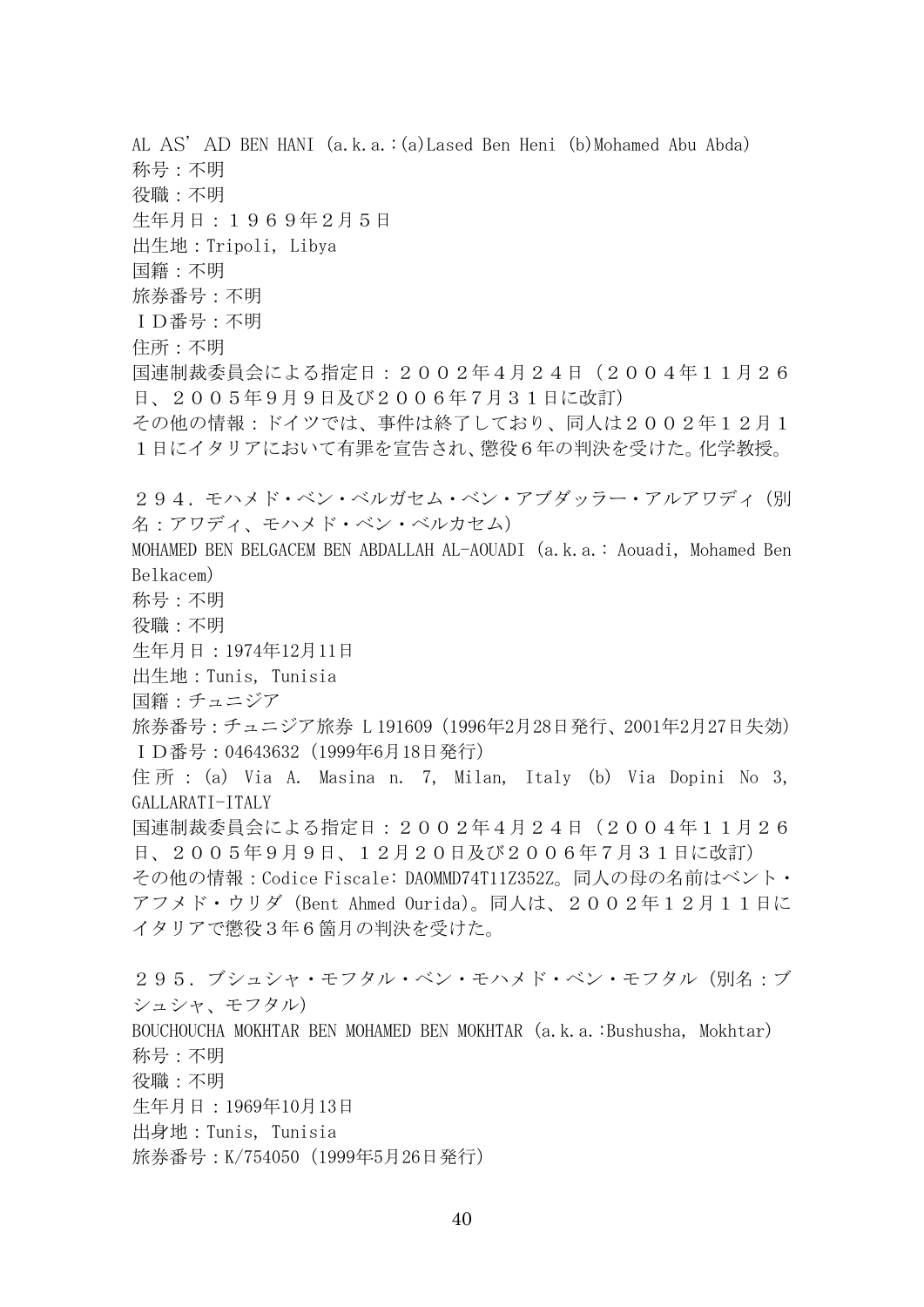ID番号:04756904(1987年9月14日発行) 住所:Via Milano n. 38 Spinadesco (CR), Italy 国連制裁委員会による指定日:2002年4月24日(2004年11月26 日に改訂) その他の情報:Codice Fiscale: BCHMHT69R13Z352T、同人の母の名前はバヌー ル・ヘディード(Bannour Hedid)。2002年12月11日にイタリアで有罪 を宣告され、懲役3年6箇月の判決を受けた。 296.ターレク・ベン・アルベシール・ベン・アマラ・アッシャラービ(別 名:(a)シャラービ、ターレク(b)ハルーン(c)フランク) TAREK BEN AL-BECHIR BEN AMARA AL-CHARAABI (a.k.a.:(a)Sharaabi, Tarek (b)Haroun (c)Frank) 生年月日:1970年3月31日 出生地:Tunis, Tunisia 国籍:チュニジア 旅券番号:チュニジア旅券 L 579603 (1997年11月19日ミラノで発行、2002年11 月18日失効) ID番号:007-99090 住所:Viale Bligny n.42, Milan, Italy 国連制裁委員会による指定日:2002年4月24日(2005年12月20 日及び2006年7月31日に改訂) その他の情報:Codice Fiscale: CHRTRK70C31Z352U。同人の母の名はCharaabi Hedia。 297.エッシード、サーミー・ベン・ヘマイス・ベン・サラーハ(別名:(a) オ マル・エル・ムハージル (b) サベール) ESSID SAMI BEN KHEMAIS BEN SALAH(a.k.a.: (a) Omar El Mouhajer (b) Saber) 称号:不明 役職:不明 生年月日:(a) 1968年10月2日 (b) 1968年2月10日 出生地:Menzel Jemil Bizerte, Tunisia 国籍:チュニジア 旅券番号:K/929139(1995年2月14日発行) ID番号:00319547(1994年12月8日発行) 住所:Via Dubini n. 3, Gallarate (VA), Italy 国連制裁委員会による指定日:2002年4月24日(2004年11月26 日に改訂) その他の情報:Codice Fiscale: SSDSBN68B10Z352F、同人の母の名前はサイダ

ニ・ベヤム(Saidani Beym)。同人はイタリアにおいて拘禁された。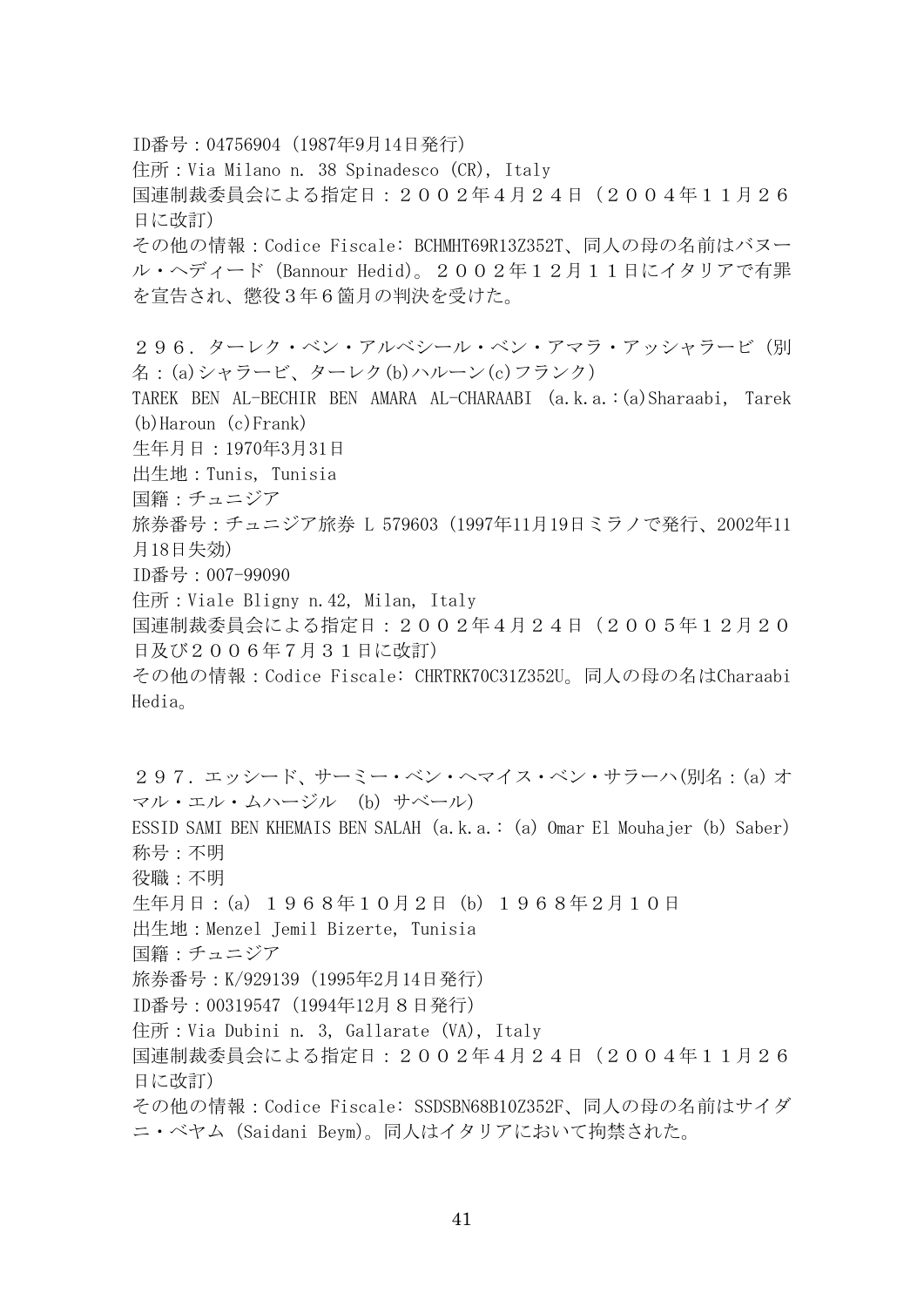【アル・カーイダと関係を有する個人】

298.アーディル・ベン・ソルタン Adel Ben Soltane 住所:Via Latisana n. 6, Milan, Italy 生年月日:1970年7月14日 出身地:テュニス(テュニジア)

299.ナビール・ベン・モハメド・ベン・アリ・ベン・アティア NABIL BEN MOHAMED BEN ALI BEN ATTIA 生年月日:1966年5月11日 出生地:Tunis, Tunisia 国籍:チュニジア 旅券番号: チュニジア旅券 L289032 (2001年8月22日発行、2006年 8月21日失効) ID番号:不明 住所:Tunis 国連制裁委員会による指定日:2002年9月3日(2005年12月20日 及び2006年7月31日に改訂)

300.ヤーシーン・シェクーリ Yassine Chekkouri 生年月日:1966年10月6日 出身地:サフィ(モロッコ)

301.リアド・ベン・ベルカッセム・ベン・モハメド・アルジェラッシ RIADH BEN BELKASSEM BEN MOHAMED AL-JELASSI 生年月日:1970年12月15日 出生地:Al-Mohamedia, Tunisia 国籍:チュニジア 旅券番号:チュニジア旅券 L276046(1996年7月1日発行、2001年6 月30日失効) 国連制裁委員会による指定日:2002年9月3日(2005年12月20日 及び2006年7月31日に改訂)

302.メフディ・カンムーン Mehdi Kammoun 住所:Via Masina n. 7, Milan, Italy 生年月日:1968年4月3日 出身地:テュニス(テュニジア)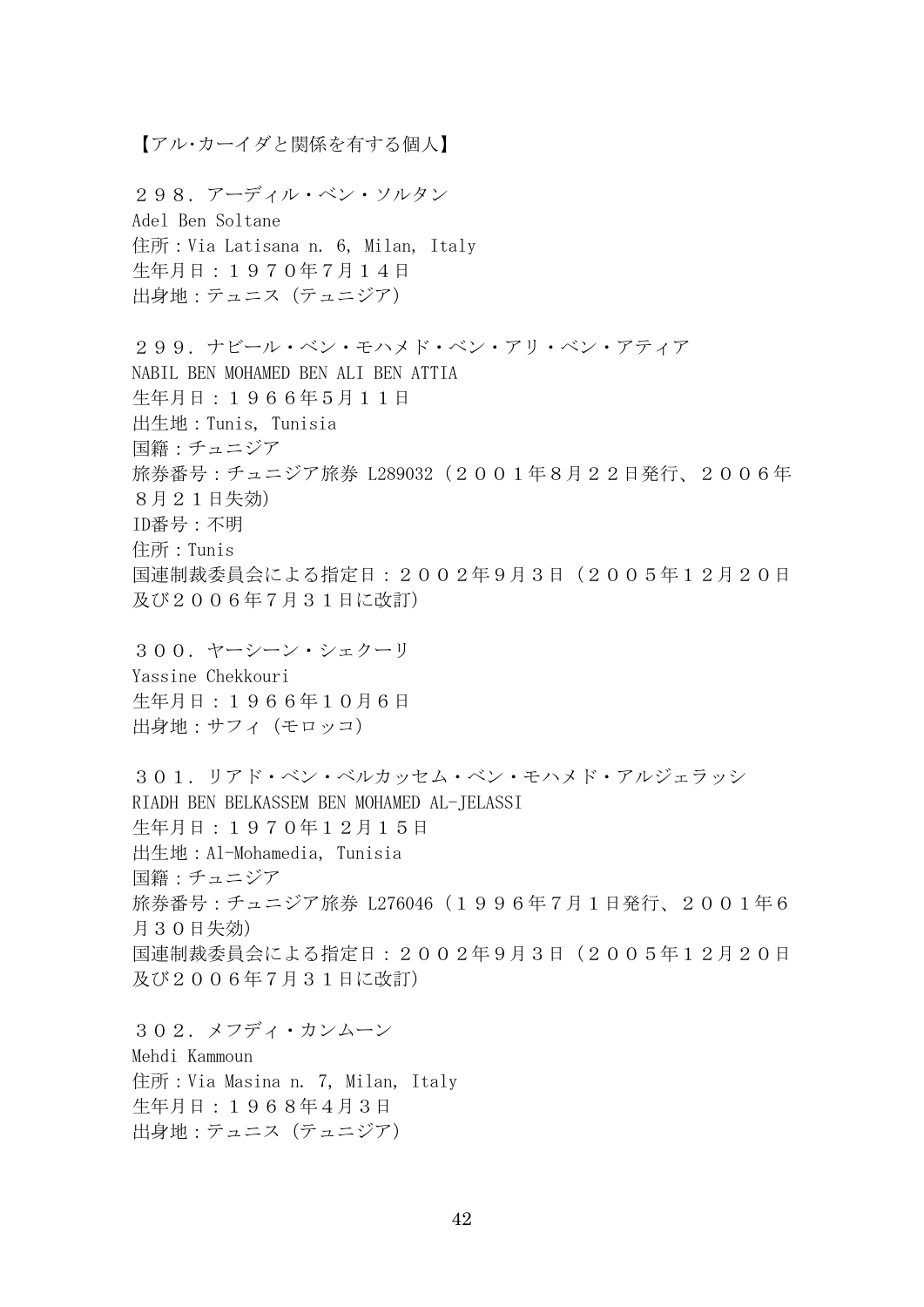303.サミール・アブド・エル・ラティフ・エル・サイド・キシュク SAMIR ABD EL LATIF EL SAYED KISHK 称号:不明 役職:不明 生年月日:1955年5月14日 出生地:Gharbia, Egypt 国籍:不明 旅券番号:不明 ID番号:不明 住所:不明 国連制裁委員会による指定日:2002年9月3日(2004年11月26日 に改訂) その他の情報:不明 304. ターレク・ベン・ハビーブ・ベン・アットウミ・アルマアルーフィ(別 名:アブ・イスマイル) TAREK BEN HABIB BEN AL-TOUMI AL-MAAROUFI (a.k.a.: Abu Ismail) 称号:不明 役職:不明 生年月日:1965年11月23日 出生地:Ghar el-dimaa, Tunisia 国籍:(a)チュニジア (b)ベルギー(1993年11月8日より) 旅券番号:チュニジア旅券 E590976(1987年6月19日発行、1992年 6月18日失効) ID番号:不明 住所:Gaucheret 193, 1030 Scherbeek, Brussels, Belgium 国連制裁委員会による指定日:2002年9月3日(2004年11月26日、 2005年12月20日及び2006年7月31日に改訂) その他の情報:不明 305.アブデルハリーム・レマドナ Abdelhalim Remadna 生年月日:1966年4月2日 出身地:ビストラ(アルジェリア) 306.マンスール・ザエール MANSOUR THAER 生年月日:1974年3月21日 出生地:バグダッド(イラク) 国連制裁委員会による指定日:2002年9月3日(2006年8月18日に 改訂)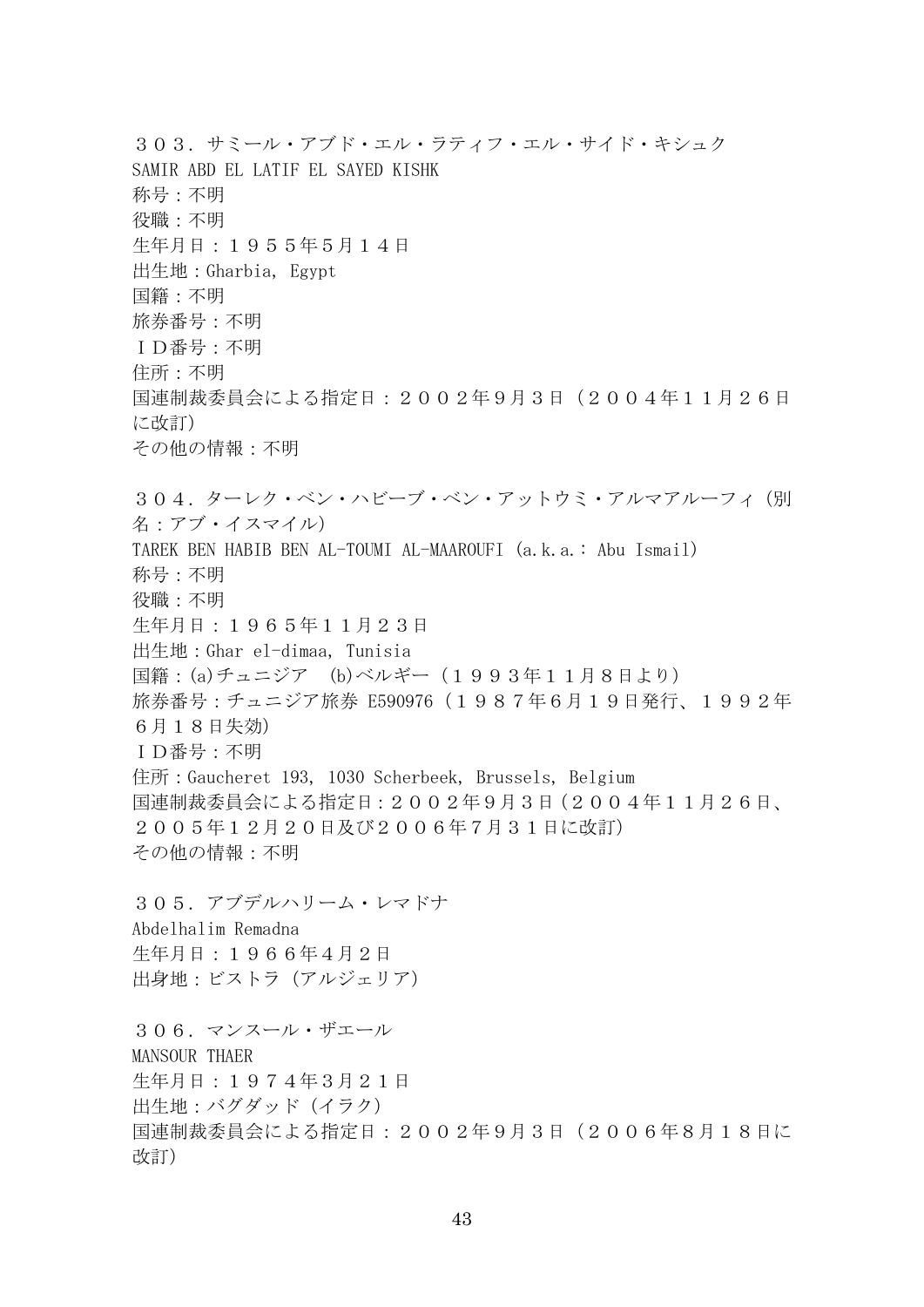307. アルアズハル・ベン・アンマール・ベン・アブダッラー・アルティリ ーリ AL-AZHAR BEN AMMAR BEN ABDALLAH AL-TLILI 生年月日:1971年11月1日 出生地:Ben Aoun, Tunisia 国籍:チュニジア 旅券番号:チュニジア旅券 Z417830 (2004年10月4日発行、2009年 10月3日失効) ID番号:不明 住所:Via Carlo Porta n. 97, Legnano, Italy 国連制裁委員会による指定日:2002年9月3日(2005年12月20日 及び2006年7月31日に改訂) その他の情報:Italian Fiscal Code:TLLLHR69C26Z352G 308.ハビーブ・ベン・アリ・ベン・サイド・アルワダーニー HABIB BEN ALI BEN SAID AL-WADHANI 生年月日:1970年6月1日 出生地:Tunis, Tunisia 国籍:チュニジア 旅券番号: チュニジア旅券 L550681 (1997年9月23日発行、2002年 9月22日失効) ID番号:不明 住所:Via unica Borighero n.1, San Donato M.se (MI), Italy 国連制裁委員会による指定日:2002年9月3日(2005年12月20日 及び2006年7月31日に改訂) その他の情報:Italian Fiscal Code:WDDHBB70H10Z352O

その他の情報:2005年2月にドイツからヨルダンに追放された。

【アル・カーイダと関係を有する団体】

309. アキダ銀行(以前の呼称:アキダ・イスラミック銀行インターナショ ナル、イクシル・インターナショナル銀行) Akida Bank Private Limited.( f.k.a. Akida Islamic Bank International Limited, Iksir International Bank Lmited) 住所: c/o Arthur D. Hanna & Company; 10 Deveaux Street, Nassau, Bahamas; P.O.Box N-4877, Nassau, Bahamas

310. アキダ投資会社(以前の呼称:アキダ銀行プライベート) Akida Investment Co. Ltd.(a.k.a. Akida Investment Company Limited; f.k.a. Akida Bank Private Limited)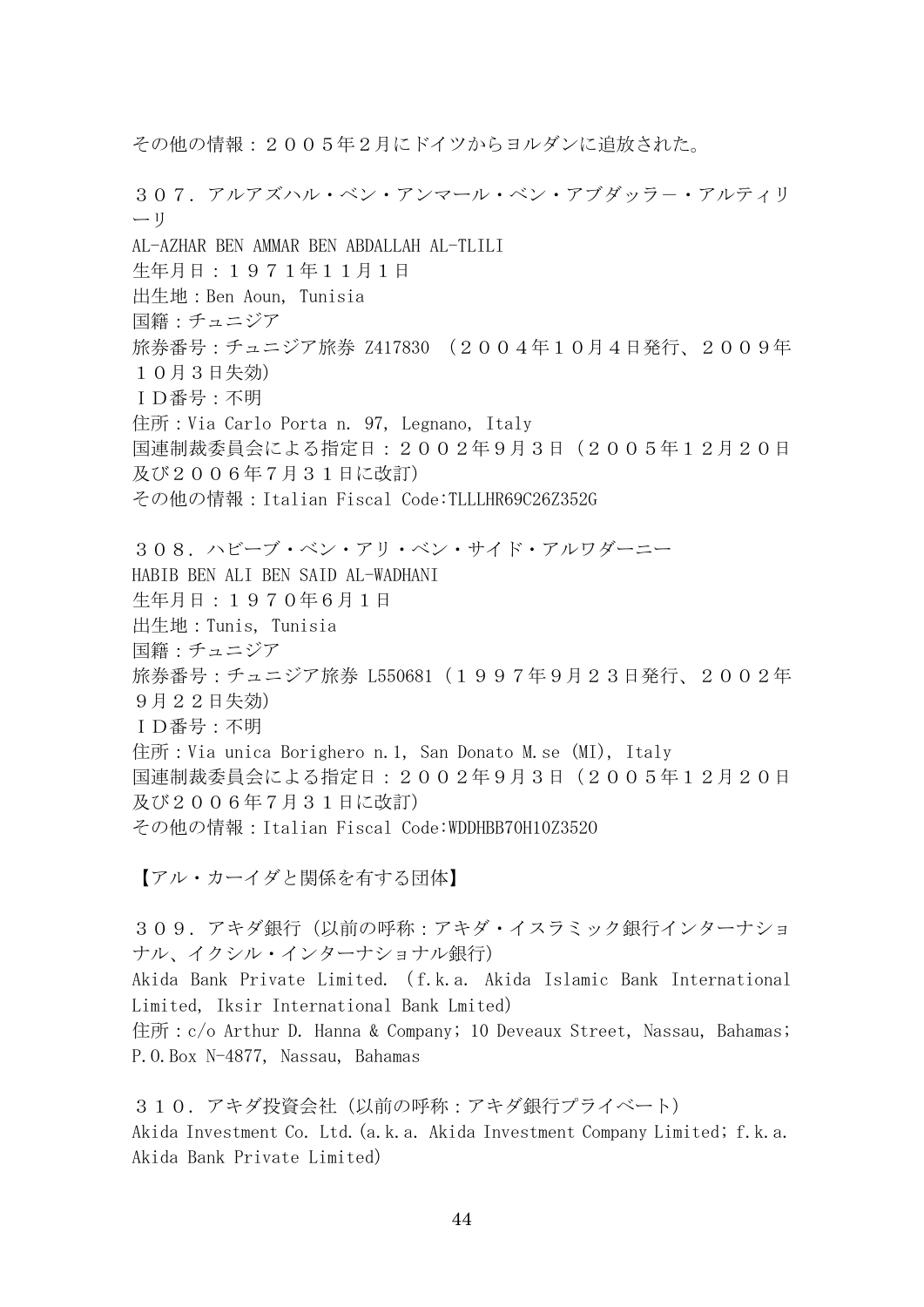住所: c/o Arthur D. Hanna & Company; 10 Deveaux Street, Nassau, Bahamas; P.O.Box N-4877, Nassau, Bahamas

311. ナスレッディン・グループ・インターナショナル・ホールディング(別 称:ナスレッディン・グループ・インターナショナル・ホールディングス) Nasreddin Group International Holding Limited (a.k.a Nasreddin Group International Holdings Limited) 住所: c/o Arthur D. Hanna & Company; 10 Deveaux Street, Nassau, Bahamas;

P.O.Box N-4877, Nassau, Bahamas

312.ナスコ・ナスレッディン・ホールディングA.S. Nasco Nasreddin Holding A.S., 住所:Zemin Kat, 219 Demirhame Caddesi, Zeytinburnu, Istanbul, Turkey

313.ナスコテックス S.A.(別称:インドゥストリー・ジェネラル・ド・フ ィラトゥール・エ・ティサージュ、インドゥストリー・ジェネラレ・ド・テク スティレ)

Nascotex S.A.(a.k.a. Industrie Generale de Filature et Tissage, Industrie Generale de Textile)

住所:KM 7 Route de Rabat, BP 285, Tangiers, Morocco; KM 7 Route de Rabat, Tangiers, Morocco

314.ナスレッディン財団(別称:ナスレッディン・スティフタング) Nasreddin Foundation (a.k.a. Nasreddin Stiftung) 住所: c/o Recta Trehand-Anstalt, Vaduz, Liechtenstein

315.バ・タクワ・フォー・コマース・アンド・リアル・エステート・カン パニー(別称:ホーホブルクAG) BA TAQWA FOR COMMERCE AND REAL ESTATE COMPANY LIMITED 別称:Hochburg AG 旧称:不明 住所: (a)Vaduz, Liechtenstein(b)formerly c/o Astat Trust reg. 国連制裁委員会による指定日:2002年9月3日(2003年12月26日 に改訂) その他の情報:不明

316.ミガ・マレイシアン・スイス・ガルフ・アンド・アフリカン・チェン バー(以前の呼称:ガルフ・オフィス・Assoc.・パー・ロ・スヴィルッポ・Comm. Ind. エ・チュリス. フラ・グリ・スタティ・アラビ・デル・ゴルフォエ・エ・ ラ・スヴィッゼラ)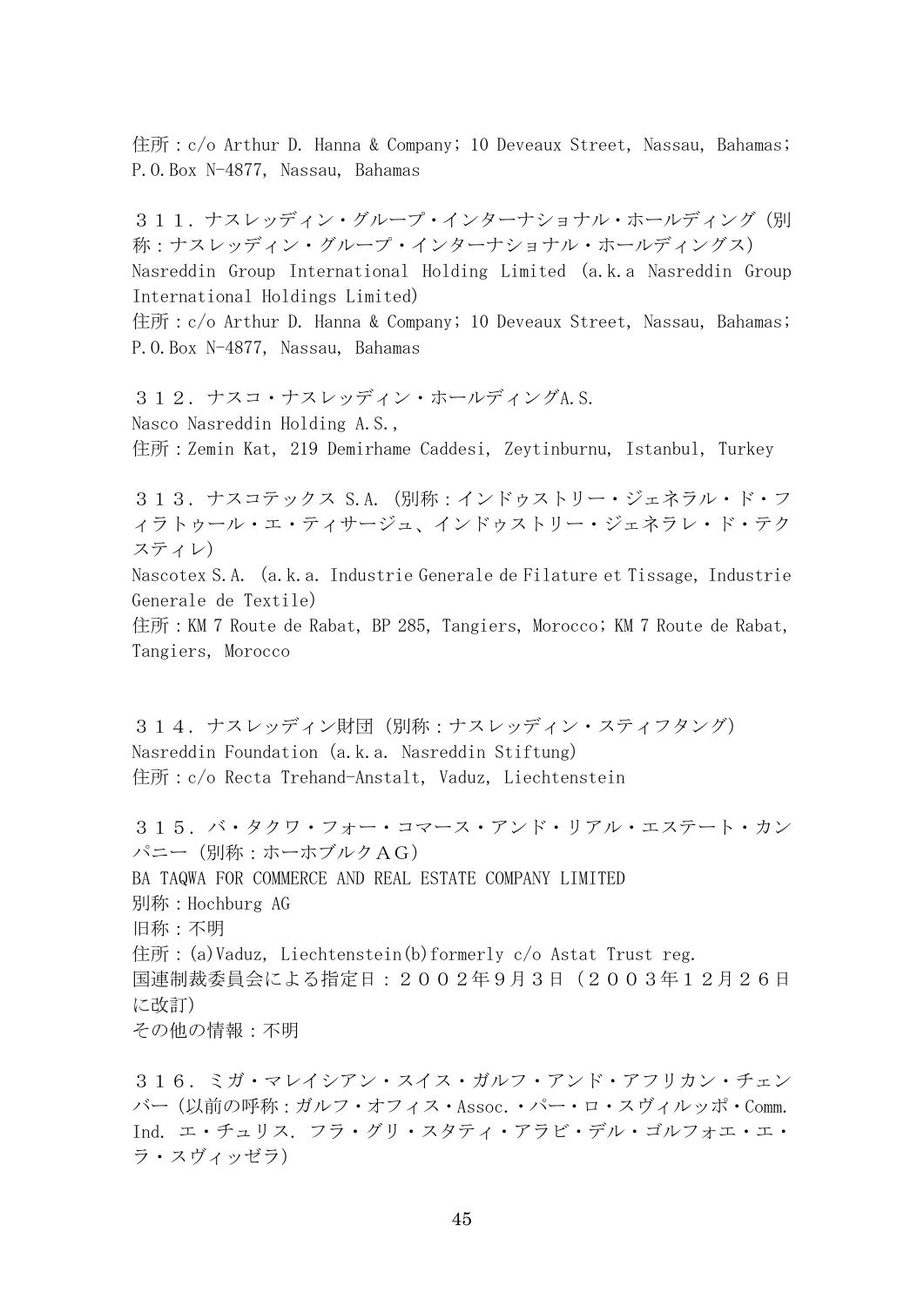Miga-Malaysian Swiss, Gulf and African Chamber (f.k.a. Gulf Office Assoc. per Lo Sviluppo Comm. Ind. e Turis. Fra Gli Stati Arabi del Golfo e la Svizzera) 住所:via Maggio 21, 6900 Lugano Ti, Switzerland 317.ガルフ・センター S.R.L. Gulf Center S.R.L. 住所:Corso Sempione 69, 20149 Milan, Italy 318.ナスコサービス S.R.L. Nascoservice S.R.L. 住所:Corso Sempione 69, 20149 Milan Italy 319. ホテル・ナスコ HOTEL NASCO 別称:ナスコ・ビジネス・レジデンス・センター・SAS・ディ・ナスレッデ ィン・アフメッド・イドリス・EC(Nasco Business Residence Center SAS Di Nasreddin Ahmed Idris EC) 旧称:不明 所在地:Corso Sempione 69, 20149 Milan, Italy 国連制裁委員会による指定日:2002年9月3 日(2005 年 7 月 25 日に改訂) その他の情報:納税者番号 01406430155 V.A.T. 番号 IT 01406430155 320.ナスレッディン・カンパニー・ナスコ・SAS・ディ・アフメド・イドリ ス・ナスレッディン・EC Nasreddin Company Nasco SAS Di Ahmed Idris Nasreddin EC 住所:Corso Sempione 69, 20149 Milan Italy 321.ナダ・インターナショナル・アンスタルト Nada International Anstalt 住所:Vaduz, Liechtenstein (formerly c/o Asat Trust Reg.) 322.ナスレッディン・インターナショナル・グループ・リミテッド・ホー ルディング Nasreddin International Group Limited Holding (a.k.a. Nasreddin International Group Ltd. Holding) 住所: c/o Rechta Treuhand-Anstalt, Vaduz, Liechtenstein: Corso Sempione 69, 20149, Milan, Italy

【アル・カーイダと関係を有する個人】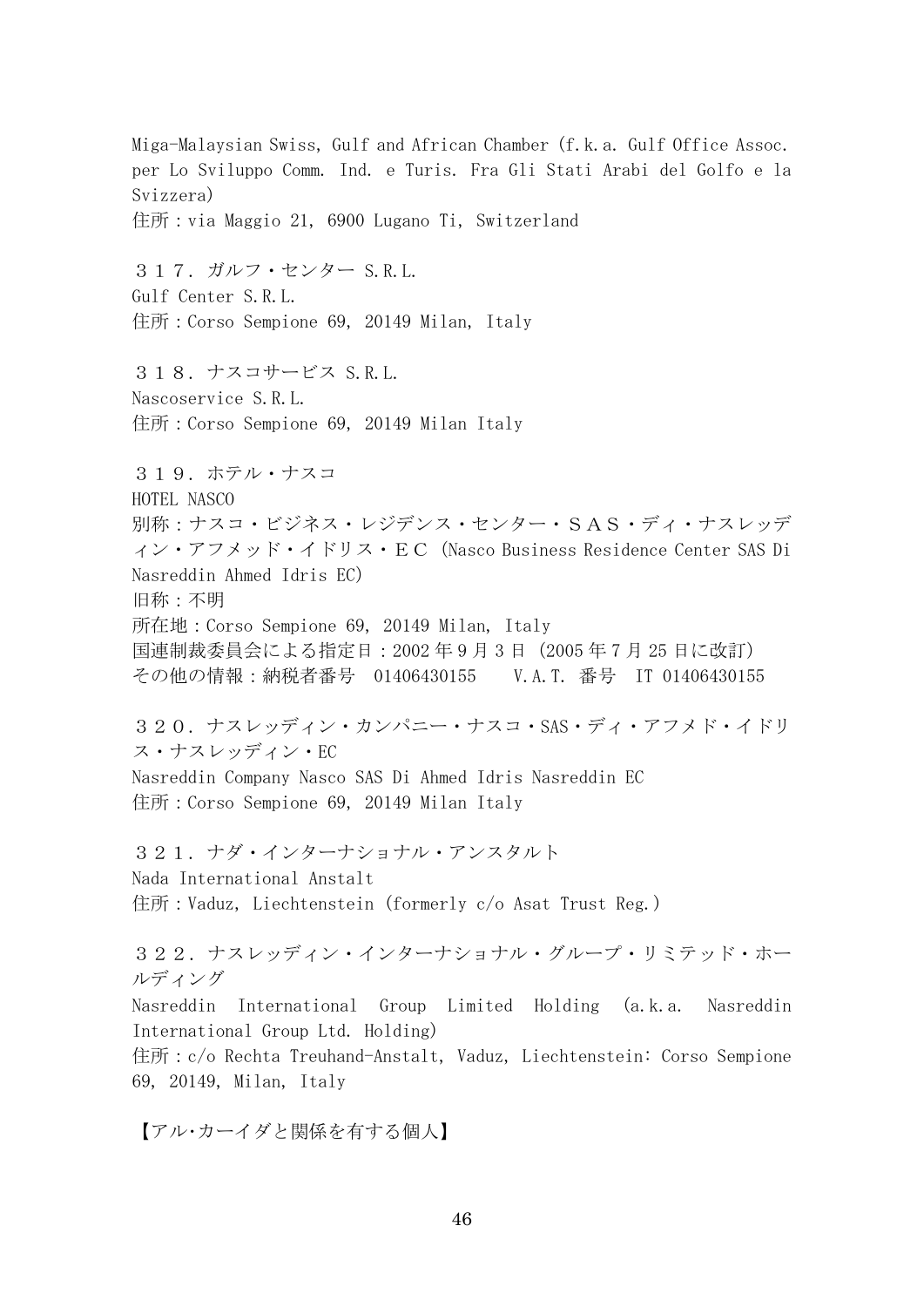323.ワーエル・ハムザ・ジュライダン(別名:ワーイル・ハムザ・ジュラ イダン、ワーエル・ハムザ・ジャライダン、ワーイル・ハムザ・ジャライダン、 ワーエル・ハムザ・ジャラディン、ワーイル・ハムザ・ジャラディン、アブ・ アル・ハサン・アル・マダニ)

Wa'el Hamza Julaidan(a.k.a. Wa'il Hamza Julaidan; a.k.a. Wa'el Hamza Jalaidan; a.k.a. Wa'il Hamza Jalaidan; a.k.a. Wa'el Hamza Jaladin; a.k.a. Wa'il Hamza Jaladin; a.k.a. Abu Al-Hasan Al Madani)

生年月日:1958年1月22日

出身地:アル・マディーナ(サウディ・アラビア) パスポート番号:A-992535(サウディ・アラビア)

【アル・カーイダと関係を有する団体】

324. 東トルキスタン・イスラム運動(別称:東トルキスタン・イスラム党、 東トルキスタン・イスラム神の党)

The Eastern Turkistan Islamic Movement (a.k.a. The Eastern Turkistan Islamic Party; a.k.a. The Eastern Turkistan Islamic Party of Allah)

【アル・カーイダと関係を有する個人】

325.ムニール・エル・モタサッデク MOUNIR EL MOTASSADEQ 称号:不明 役職:不明 生年月日:1974年4月3日 出生地:Marrakech, Morocco 国籍:モロッコ 旅券番号:H236483 ID番号:不明 住所:21073 Hamburg, Göschenstrasse 13 国連制裁委員会による指定日:2002年9月30日(2004年11月26 日に改訂) その他の情報:不明

326.ラムジ・モハメド・アブドゥッラー・ビナルシブフ(別名:(a) ビナ ルシェイダ、ラムジ・モハメド・アブドゥッラー (b) ビン・アル・シブフ、ラ ムジ (c) オマル、ラムジ・モハメド・アブデラ) RAMZI MOHAMED ABDULLAH BINALSHIBH (a.k.a.: (a) Binalsheidah, Ramzi Mohamed Abdullah (b) Bin Al Shibh, Ramzi (c) Omar, Ramzi Mohamed Abdellah) 称号:不明 役職:不明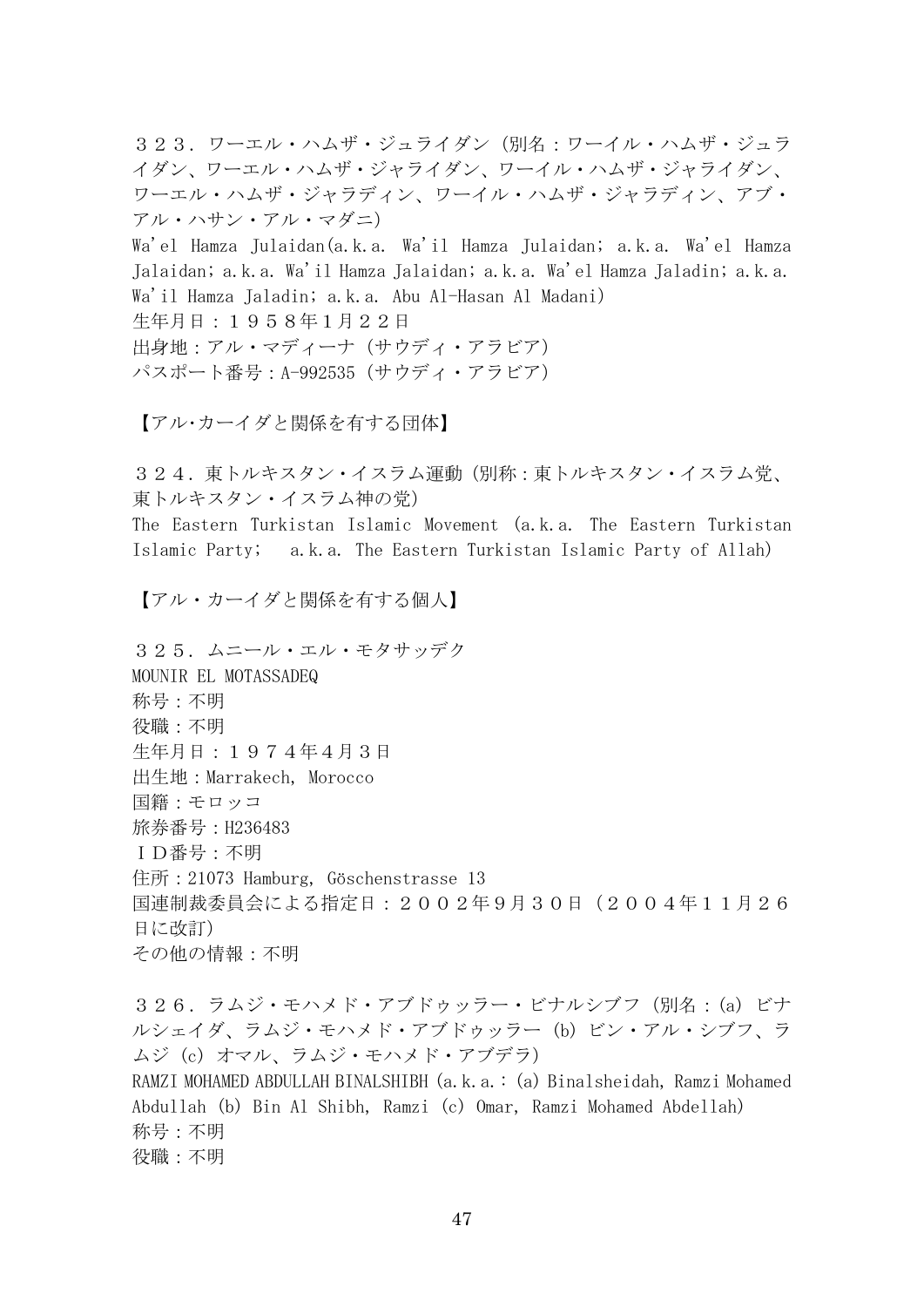生年月日:(a) 1972年5月1日 (b) 1973年9月16日 出生地:(a) Hadramawt, Yemen (b) Khartoum, Sudan 国籍:(a) イエメン (b) スーダン 旅券番号: 00085243(イエメン、サナアにて1997年11月12日に発行) ID番号:不明 住所:不明 国連制裁委員会による指定日:2002年9月30日(2004年11月26 日に改訂) その他の情報:不明 327.サイード・バハジ SAID BAHAHII 称号:不明 役職:不明 生年月日:1975年7月15日 出身地:Haselünne, Lower Saxony, Germany 国籍:ドイツ及びモロッコ 旅券番号:ドイツ旅券番号:28642163、ハンブルグ市により暫定的に発行 ID番号:BPA Nr. 1336597587 住所:"Bunatwiete 23, 21073 Hamburg/Germany"にかつて居住 国連制裁委員会による指定日:2002年9月30日(2004年11月26 日に改訂) その他の情報:不明 328.ザカリヤ・エッサバル ZAKARYA ESSABAR 称号:不明 役職:不明 生年月日:1977年4月13日 出生地:Essaouira, Morocco 国籍:モロッコ 旅券番号: M271351 (在ベルリン (ドイツ) · モロッコ大使館により2000年 10月24日に発行) ID番号:不明 住所:最終登録居住地は"Dortmunder Strasse 38, 22419 Hamburg/ Germany" 国連制裁委員会による指定日:2002年9月30日(2004年11月26 日に改訂) その他の情報:E 189935

【アル・カーイダと関係を有する団体】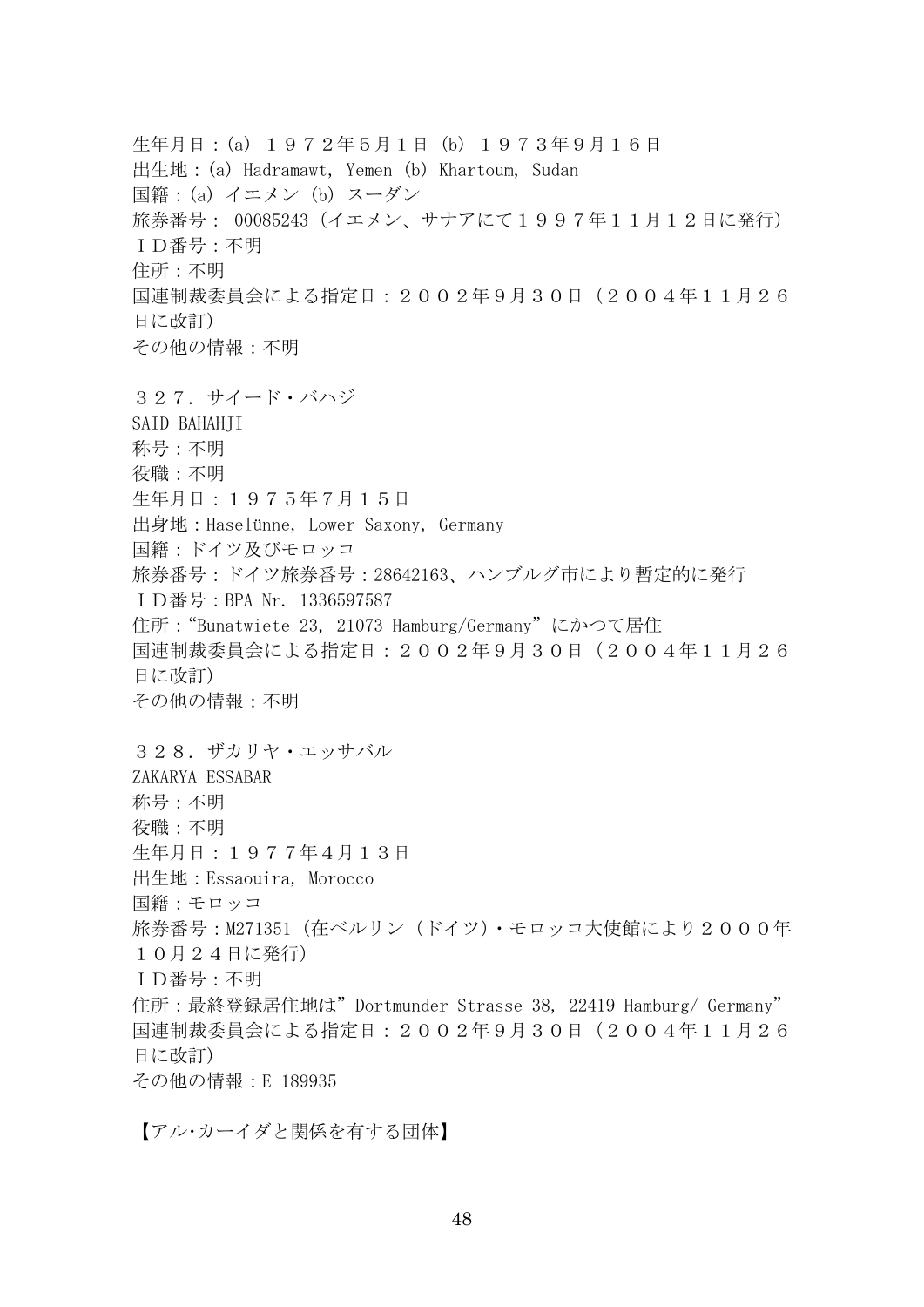329. チュニジア・コンバタント・グループ (別称: (a)グループ・コンバッ タン・チュニジアン (b)グループ・イスラミスト・コンバッタン・チュニジア  $\vee$  (GICT)) TUNISIAN COMBATANT GROUP (a.k.a. : (a) Groupe Combattant Tunisien (b) Groupe Islamiste Combattant Tunisien (GICT) 旧称:不明 所在地:不明 国連制裁委員会による指定日:2002年10月10日(2004年11月2 6日に改訂) その他の情報:不明

330.モロッコ・イスラミック・コンバタント・グループ The Moroccan Islamic Combatant Group

【アル・カーイダと関係を有する団体】

331. グローバル・リリーフ・ファウンデーション (GRF) (別称:フォン ダション・スクール・モンディアル(FSM)) GLOBAL RELIEF FOUNDATION (GRF), (a.k.a. Fondation Secours Mondial(FSM))

旧称:不明

所在地:(a) 9935 South 76th Avenue, Unit 1, Bridgeview, Illinois 60455, U.S.A. (b) P.O. Box 1406, Bridgeview, Illinois 60455, U.S.A.

支 店 : Fondation Secours Mondial (a.k.a. : (a) Secours mondial de France(SEMONDE) (b) Fondation Secours Mondial - Belgique a.s.b.l. (c) Fondation Secours Mondial vzw (d) FSM (e) Stichting Wereldhulp - Belgie, v.z.w. (f) Fondation Secours Mondial – Kosova (g) Fondation Secours Mondial "World Relief")

支 店 所 在 地 : (a)49 rue du Lazaret, 67100 Strasbourg, France (b) Vaatjesstraat, 29, 2580 Putte, Belgium (c) Rue des Bataves 69, 1040 Etterbeek, Brussels, Belgium (d) P.O. Box 6, 1040 Etterbeek 2, Brussels, Belgium (e) Mula Mustafe Baseskije Street No. 72, Sarajevo, Bosnia (f) Put Mladih Muslimana Street 30/A, Sarajevo, Bosnia (g) Rr. Skenderbeu 76, Lagjja Sefa, Gjakova, Kosovo (h) Ylli Morina Road, Djakovica, Kosovo (i) Rruga e Kavajes, Building No. 3, Apartment No.61, P.O. Box 2892, Tirana, Albania (j) House 267 Street No. 54, Sector  $F = 11/4$ , Islamabad, Pakistan (k) Saray Cad. No. 37 B Blok, Yesilyurt Apt. 2/4, Sirinevler, Turkey 国連制裁委員会による指定日:2002年10月10日(2004年11月2 6日に改訂)

その他の情報:(a) その他の所在地:Afghanistan, Azerbaijan, Bangladesh, Chechnya(Russia), China, Eritrea, Ethiopia, Georgia, India,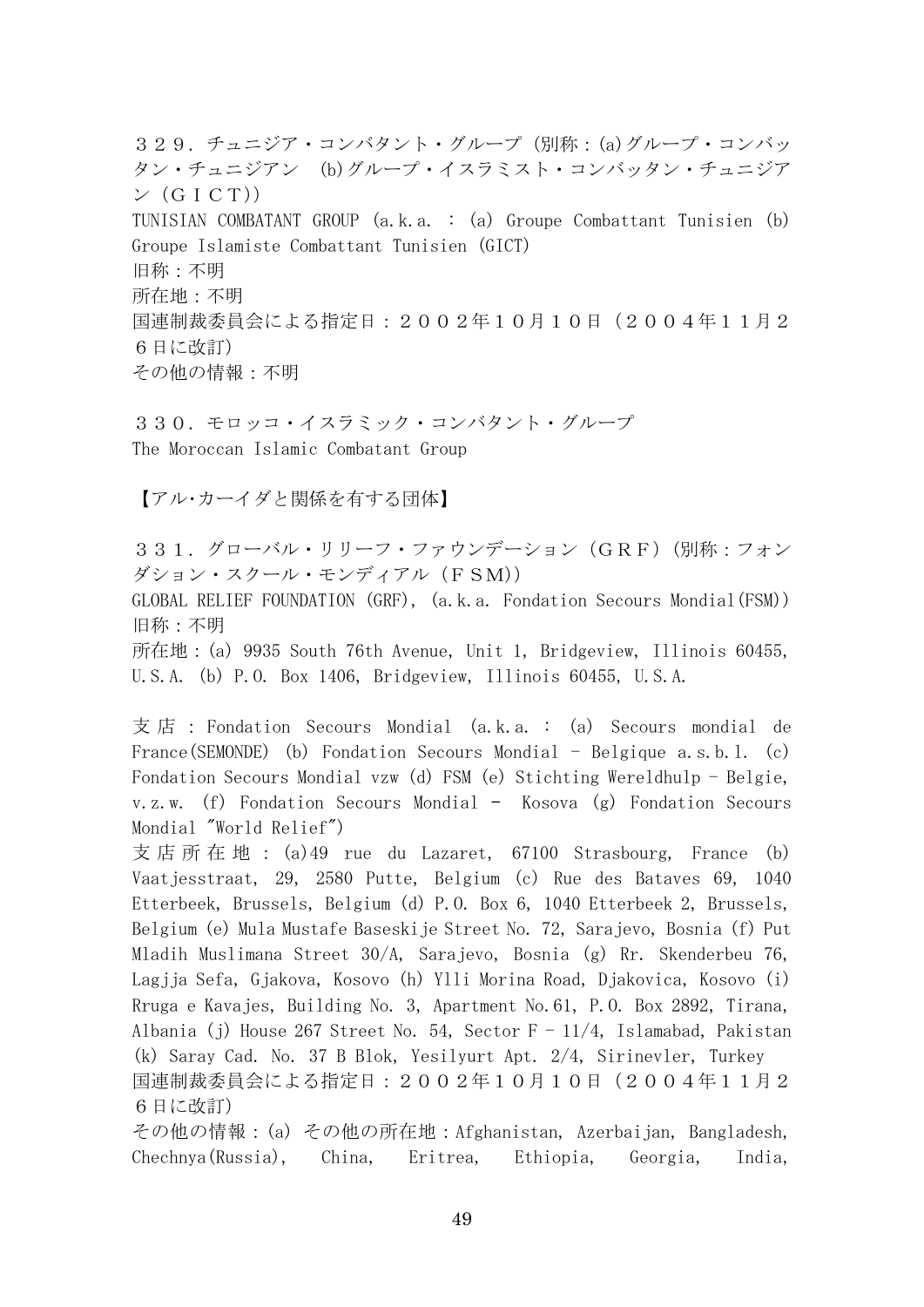Ingushetia(Russia), Iraq, Jordan, Kashmir, Lebanon, West Bank and Gaza, Sierra Leone, Somalia, Syria (b) US. Federal Employer Identification Number: 36-3804626 (c) V.A.T. Number: BE 454,419,759 (d) ベルギーにおけ る所在地は不正確であり、これらは1998年より "Putte et Bruxelles de I' Association sans but Lucratif "の所在地となっている。

【アル・カーイダと関係を有する団体】

332. ジュマ・イスラミーヤ(別称:ジュマ・イスラミーア、ジャマ・イス ラミーヤ)

Jemaah Islamiyah (a.k.a. Jema'ah Islamiyah; a.k.a. Jemaah Islamiya; Jemaah Islamiah; Jamaah Islamiyah; Jama'ah Islamiyah)

【アル・カーイダと関係を有する団体】

333.ベネヴォランス・インターナショナル・ファウンデーション(別称: アル・ビル・アル・ドゥワリーヤ、BIF、BIF-USA、メジュドゥナロ ードヌィ・ブラガトゥヴァリーチェリヌィ・フォンド、スティッヒティング・ ベネヴォランス・インターナショナル・ネーデルランド、ベネヴォランス・イ ンターナショナル・ネーデルランド、BIN)

Benevolence International Foundation (a.k.a. Al Bir Al Dawalia; BIF; BIF-USA; Mezhdunarodnyj Blagotvoritel'nyj Fond; Stichting Benevolence International Nederland; Benevolence International Nederland; BIN)

所在地:8820 Mobile Avenue, 1A, Oak Lawn, Illinois, 60453 U.S.A.; P.O. Box 548, Worth, Illinois, 60452 U.S.A.; (Formerly located at)9838 S. Roberts Road Suite 1W, Palos Hills, Illinois, 60465 U.S.A.; (Formerly located at)20-24 Branford Place, Suite 705, Newark, New Jersey, 07102 U.S.A.; Bashir Safar Ugli 69, Baku, Azerbaijan; 69 Boshir Safaroglu St., Baku, Azerbaijan; Sarajevo, Bosnia-Herzegovina; Zenica, Bosnia-Herzegovina; (Last known address)3 King Street, South Waterloo, Ontario, N2J 3Z6 Canada; (Last known address)P.O. Box 1508 Station B, Mississauga, Ontario L4Y 4G2, Canada; (Last known address)2465 Cawthra Rd., #203, Mississauga, Ontario L5A 3P2, Canada; Ottawa, Canada; Grozny, Chechnya; 91 Paihonggou, Lanzhou, Gansu, China 730000; Hrvatov 30, 41000, Zagreb, Croatia; Makhachkala, Daghestan; Duisi, Georgia; Tbilisi, Georgia; Nazran, Ingushetia; Burgemeester Kessensingel 40, Maastricht, Netherlands; Radeborg 14B, 6228 CV Maastricht, Netherlands. Chamber of commerce registration: 14063277; House 111, First Floor, Street 64, F-10/3, Islamabad, Pakistan; P.O. Box 1055, Peshawar, Pakistan; Azovskaya 6, km. 3, off. 401, Moscow, Russia 113149; Ulitsa Oktyabr'skaya, dom. 89, Moscow, Russia 127521; P.O. Box 1937, Khartoum, Sudan; P.O. Box 7600, Jeddah 21472, Saudi Arabia; P.O. Box 10845,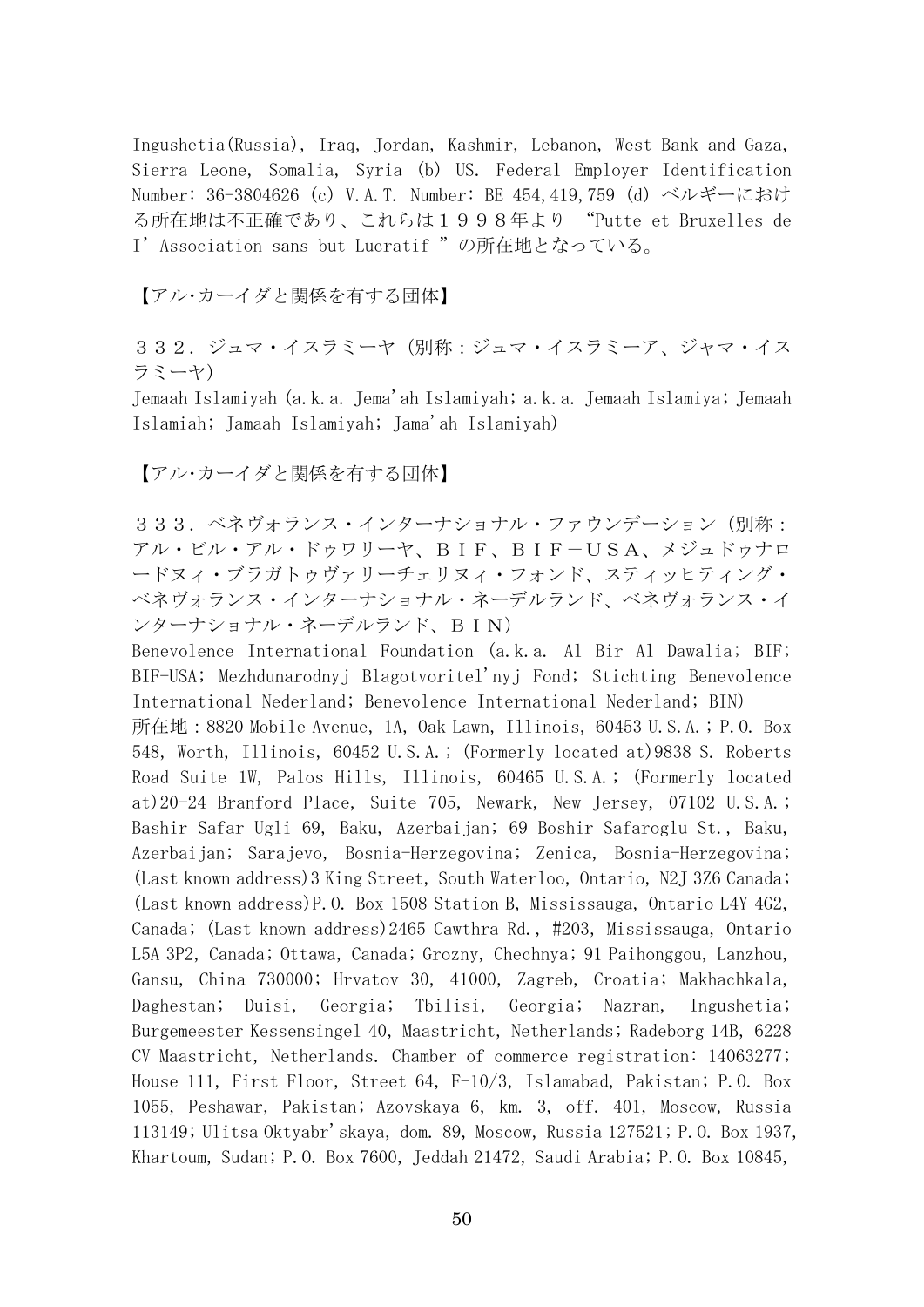Riyadh 11442, Saudi Arabia; Dushanbe, Tajikistan; United Kingdom その他活動地域:Afghanistan, Bangladesh, Gaza Strip, Bosnia-Herzegovina; Yemen

Employee Identification Number(U.S.):363823186

334.ベネヴォランス・インターナショナル・ファンド(別称:ベネヴォラ ント・インターナショナル・ファンド)

Benevolence International Fund (a.k.a. Benevolent International Fund) 所在地:(Last known address)2465 Cawthra Rd., Unit 203, Mississauga, Ontario, L5A 3P2 Canada; (Last known address)P.O. Box 1508, Station B, Mississauga, Ontario, L4Y 4G2 Canada; (Last known address)P.O. Box 40015, 75 King Street South, Waterloo, Ontario, N2J 4V1 Canada; (Last known address)92 King Street, 201, Waterloo, Ontario, N2J 1P5 Canada

335. ボサンスカ・イデアルナ・フートゥーラ (別称: BIF-ボスニア、 ボスニアン・アイディール・フューチャー、BECF・チャリタブル・エデュ ケーショナル・センター、ベネヴォランス・エデュケーショナル・センター) Bosanska Idealna Futura (a.k.a. BIF-Bosnia; Bosnian Ideal Future; BECF Charitable Educational Center; Benevolence Educational Center) 所在地:Salke Lagumdzije 12, 71000 Sarajevo, Bosnia-Herzegovina; Hadzije Mazica Put 16f, 72000 Zenica, Bosnia-Herzegovina; Sehidska Street, Breza, Bosnia-Herzegovina; Kanal 1, 72000 Zenica, Bosnia-Herzegovina; Hamze Celenke 35, Ilidza, Sarajevo, Bosnia-Herzegovina

【アル・カーイダと関係を有する個人】

336.ナビル・アブドゥル・サラム・サヤディ(別名:アブー・ゼイナブ) NABIL ABDUL SALAM SAYADI (a.k.a.:Abu Zeinab) 称号:不明 役職:不明 生年月日:1966年1月1日 出生地:El Hadid, Tripoli, Lebanon 国籍:ベルギー(2001年9月18日より) 旅券番号:不明 ID番号:不明 住所:Vaatjesstraat 29, 2580 Putte, Belgium 国連制裁委員会による指定日:2003年1月22日(2004年11月26 日に改訂) その他の情報:パトリシア・ヴァンク(Patricia Vinck)の配偶者、1992 年5月29日にパキスタン、ペシャワールにて結婚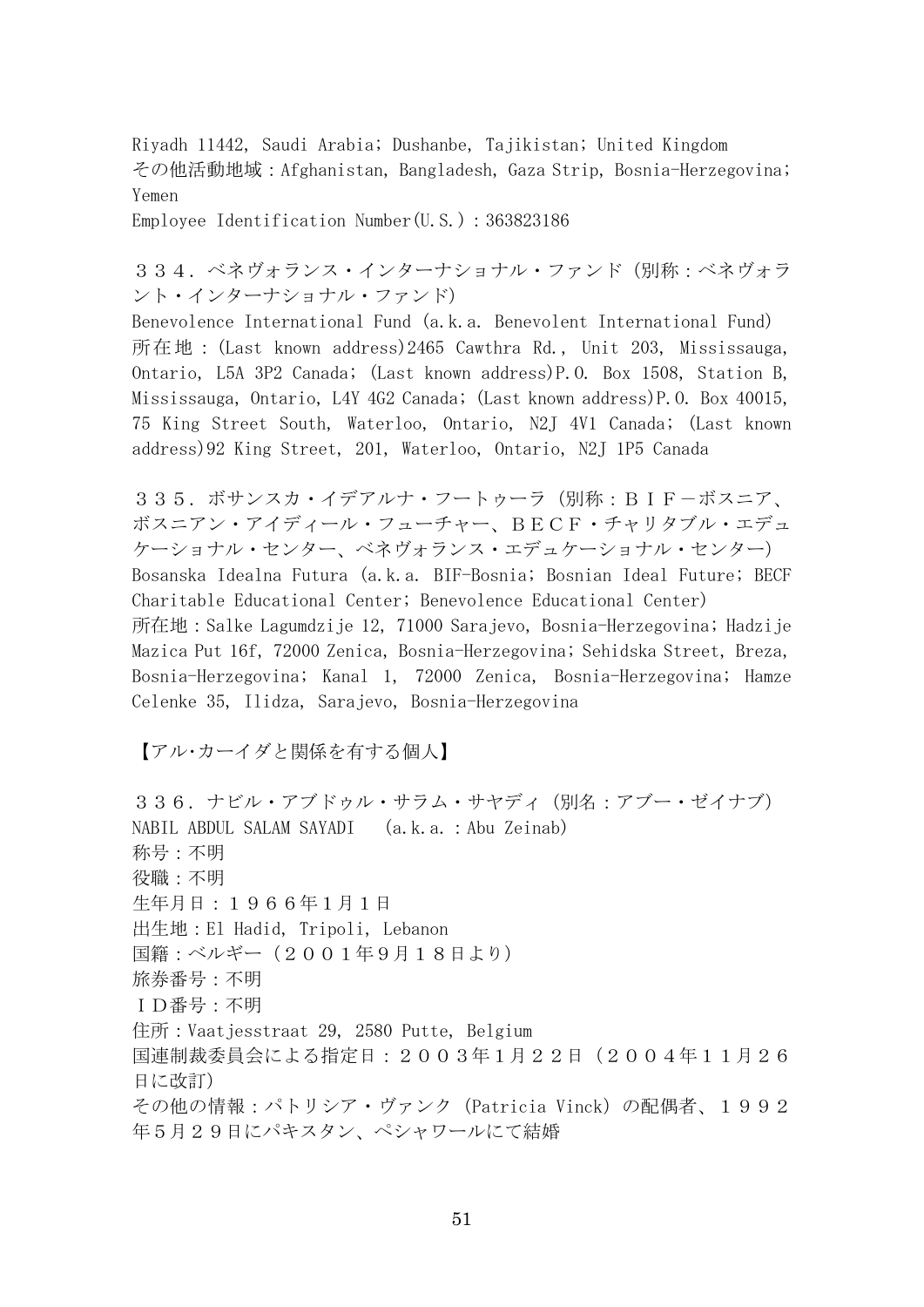337. パトリシア・ローザ・ヴァンク (別名:スーラヤ・P・ヴァンク) PATRICIA ROSA VINCK (a.k.a. : Souraya P. Vinck) 称号:不明 役職:不明 生年月日:1965年1月4日 出生地:Berchem, Antwerp 国籍:ベルギー 旅券番号:不明 ID番号:不明 住所:Vaatjesstraat 29, 2580 Putte, Belgium 国連制裁委員会による指定日:2003年1月22日(2004年11月26 日に改訂) その他の情報:ナビル・サヤディ(Nabil Sayadi)の配偶者 338.イサムディン・ヌルジャマン・リドゥアン(別名:ハンバリ、ヌルジャ マン、イソムディン・ヌルジャマン・リドゥアン) Isamuddin, Nurjaman Riduan(a.k.a. Hambali; Nurjaman; Isomuddin, Nurjaman Riduan) 国籍:インドネシア 生年月日:1964年4月4日 出生地:Cianjur, West Java, Indonesia 339.モハマド・イクバル・アブドゥルラフマン(別名:(a) ラフマン、モ ハマド・イクバル(b) A・ラフマン・モハマド・イクバル (c) アブー・ジブ リル・アブドゥルラフマン (d) フィキルディン・ムクティ (e) フィヒルデ ィン・ムクティ (f) アブー・ジブリル) MOHAMAD IQBAL ABDURRAHMAN, (a.k.a.: (a) Rahman, Mohamad Iqbal (b) A Rahman, Mohamad Iqbal (c) Abu Jibril Abdurrahman (d) Fikiruddin Muqti (e) Fihiruddin Muqti (f) Abu Jibril) 称号:不明 役職:不明 生年月日:1958年8月17日 出生地:Tirpas-Selong Village, East Lombok, Indonesia 国籍:インドネシア 旅券番号:不明 ID番号:不明 国連制裁委員会による指定日:2003年1月28日(2004年11月26 日に改訂) その他の情報:2003年12月にマレーシアにおいて拘禁されたとされてい る。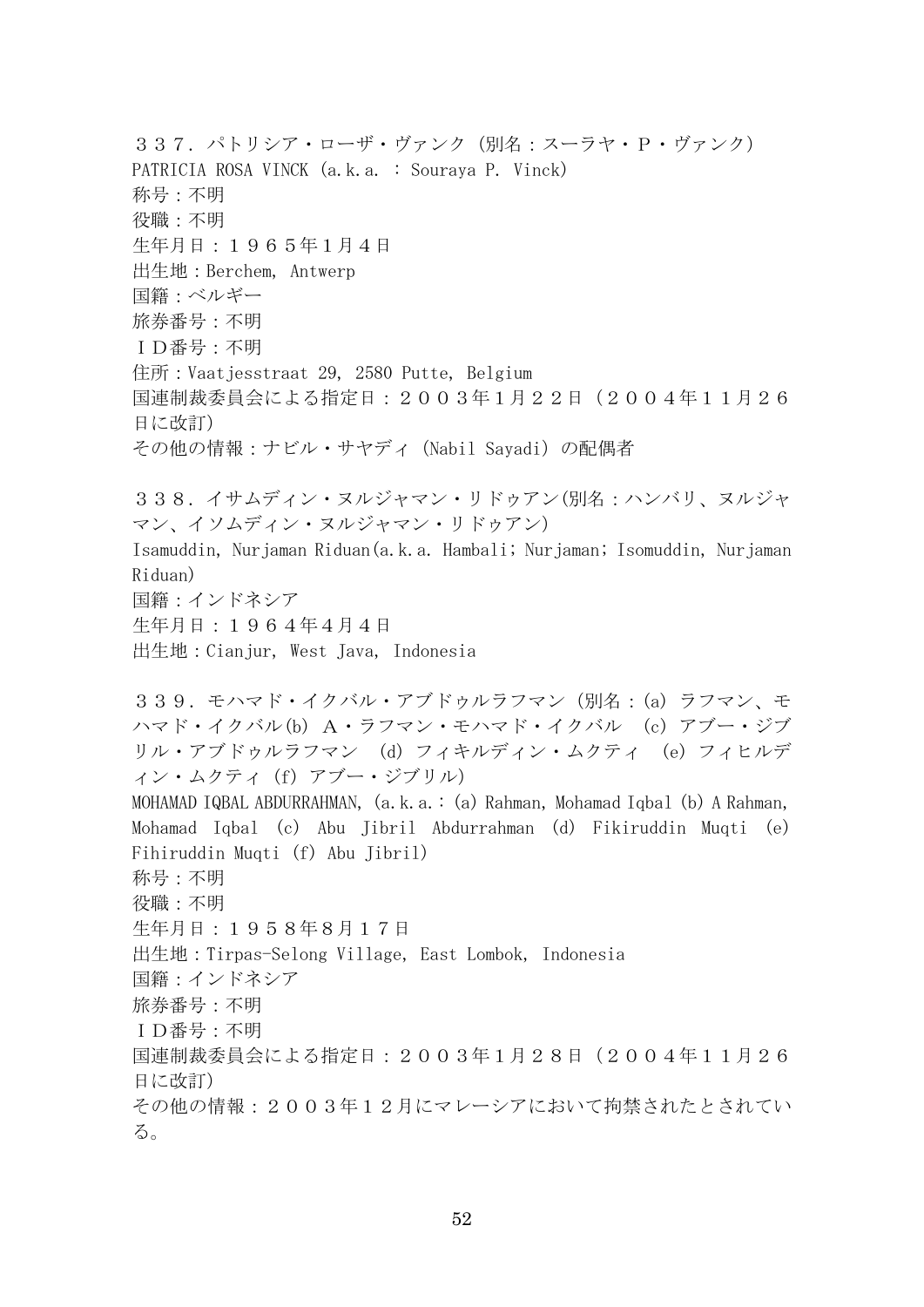【アル・カーイダと関係を有する団体】

340.ラシュカル・イ・ジャングヴィ(LJ) Lashkar i Jhangvi(LJ)

【アル・カーイダと関係を有する個人】

341. グルブディン・ヘクマティアル(別名:グラブディン・ヘクマティア ル、ゴルボディン・ヒクメティアル、グルブディン・ヘクマティヤル、グルブ ディン・ヘクマーティアル、グルブディン・ヘクメティアル)

Gulbuddin Hekmatyar(a.k.a. Gulabudin Hekmatyar; Golboddin Hikmetyar; Gulbuddin Khekmatiyar; Gulbuddin Hekmartyar; Gulbudin Hekmetyar) 生年月日:1949年8月1日 出生地:Konduz Province, Afghanistan

【アル・カーイダと関係を有する団体】

342.ラジュナット・アル・ダアワ・アル・イスラミーヤ(別称:LDI) Lajnat Al Daawa Al Islamiya(LDI)

343.アンサール・アル・イスラム(別称:(a)デヴォーティーズ・オブ・イ スラム (b)ジュンド・アル・イスラム (c)ソルジャーズ・オブ・イスラム (d) クルディスタン・サポーターズ・オブ・イスラム (e)サポーターズ・オブ・イ スラム・イン・クルディスタン (f)フォロワーズ・オブ・イスラム・イン・ク ルディスタン (g)クルディシュ・タリバーン (h)ソルジャーズ・オブ・ゴッド (i)アンサール・アル・スンナ・アーミー (j) ジェイシュ・アンサール・アル・ スンナ(k)アンサール・アル・スンナ)

ANSAR AL-ISLAM(a.k.a. (a)Devotees of Islam (b)Jund al-Islam (c)Soldiers of Islam (d)Kurdistan Supporters of Islam (e)Supporters of Islam in Kurdistan (f)Followers of Islam in Kurdistan (g)Kurdish Taliban (h)Soldiers of God (i)Ansar al-Sunna Army (j)Jaish Ansar al-Sunna (k)Ansar al-Sunna) 旧称:不明 所在地:不明 国連制裁委員会による指定日:2003年2月24日(2004年3月31日 に改訂)

その他の情報:The Kurdish-controlled area of northeastern Iraq

【アル・カーイダと関係を有する団体】

344. イスラミック・インターナショナル・ブリゲイド(別称: IIB、イ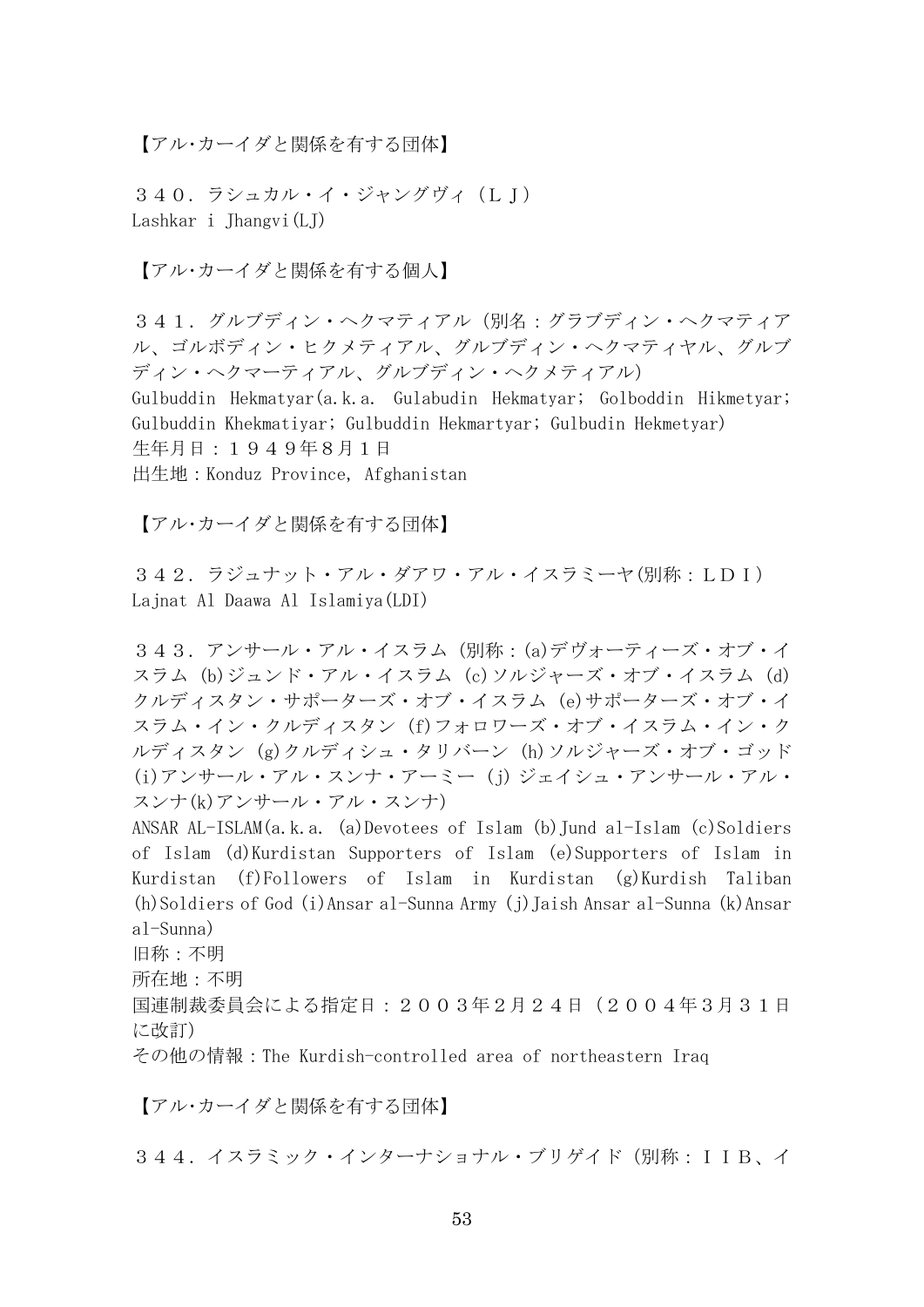スラミック・ピ-スキーピング・ブリゲイド、イスラミック・ピースキーピン グ・アーミー、インターナショナル・ブリゲイド、イスラミック・ピースキー ピング・バタリオン、インターナショナル・バタリオン、イスラミック・ピー スキーピング・インターナショナル・ブリゲイド)

Islamic International Brigade(a.k.a. IIB; the Islamic Peacekeeping Brigade; the Islamic Peacekeeping Army; the International Brigade; Islamic Peacekeeping Battalion; International Battalion; Islamic Peacekeeping International Brigade)

345. スペシャル・パーパス・イスラミック・レジメント(別称: SPIR、 イスラミック・スペシャル・パーパス・レジメント、アル・ジハード・フィシ・ サビリラー・スペシャル・イスラミック・レジメント)

Special Purpose Islamic Regiment(a.k.a. SPIR; the Islamic Special Purpose Regiment; the al-Jihad-Fisi-Sabililah Special Islamic Regiment)

346.リヤダス・サリヒン・リカナザンス・アンド・サボタージュ・バタリ オン・オブ・チェチェン・マーターズ(別称:RSRSBCM、リヤダス・サ リヒン・リカナザンス・アンド・サボタージュ・バタリオン、リヤド・アス・ サリヒーン、サボタージュ・アンド・ミリタリー・サーベイランス・グループ・ オブ・ザ・リヤド・アル・サリヒン・マーターズ、フィルカト・アル・タフリ ブ・ワ・アル・イスティトラ・アル・アスカリヤ・リ・シュハダ・リヤド・ア ル・サリヒン)

Riyadus-Salikhin Reconnaissance and Sabotage Battalion of Chechen Martyrs(a.k.a. RSRSBCM; Riyadus-Salikhin Reconnaissance and Sabotage Battalion; Riyadh-as-Saliheen; the Sabotage and Military Surveillance Group of the Riyadh al-Salihin Martyrs; Firqat al-Takhrib wa al-Istitla al- Askariyah li Shuhada Riyadh al-Salihin)

【アル・カーイダと関係を有する個人】

347. アブデルガニー・マズディ (別名: (a)アブデルガニー・マズワティ(b) アブデルガニー・マズティ) ABDELGHANI MZOUDI (a.k.a.: (a)Abdelghani Mazwati (b)Abdelghani Mazuti) 称号:不明 役職:不明 生年月日:1972 年 12 月 6 日 出生地:Marrakesh, Morocco 国籍:モロッコ 旅券番号:(a) モロッコ旅券番号:F879567、モロッコのマラケシュにて 1992 年 4 月 29 日発行、1997 年 4 月 28 日まで有効、更新後 2002 年 2 月 28 日まで有 効 (b) モロッコ旅券番号 M271392、在ベルリン(ドイツ)・モロッコ大使館によ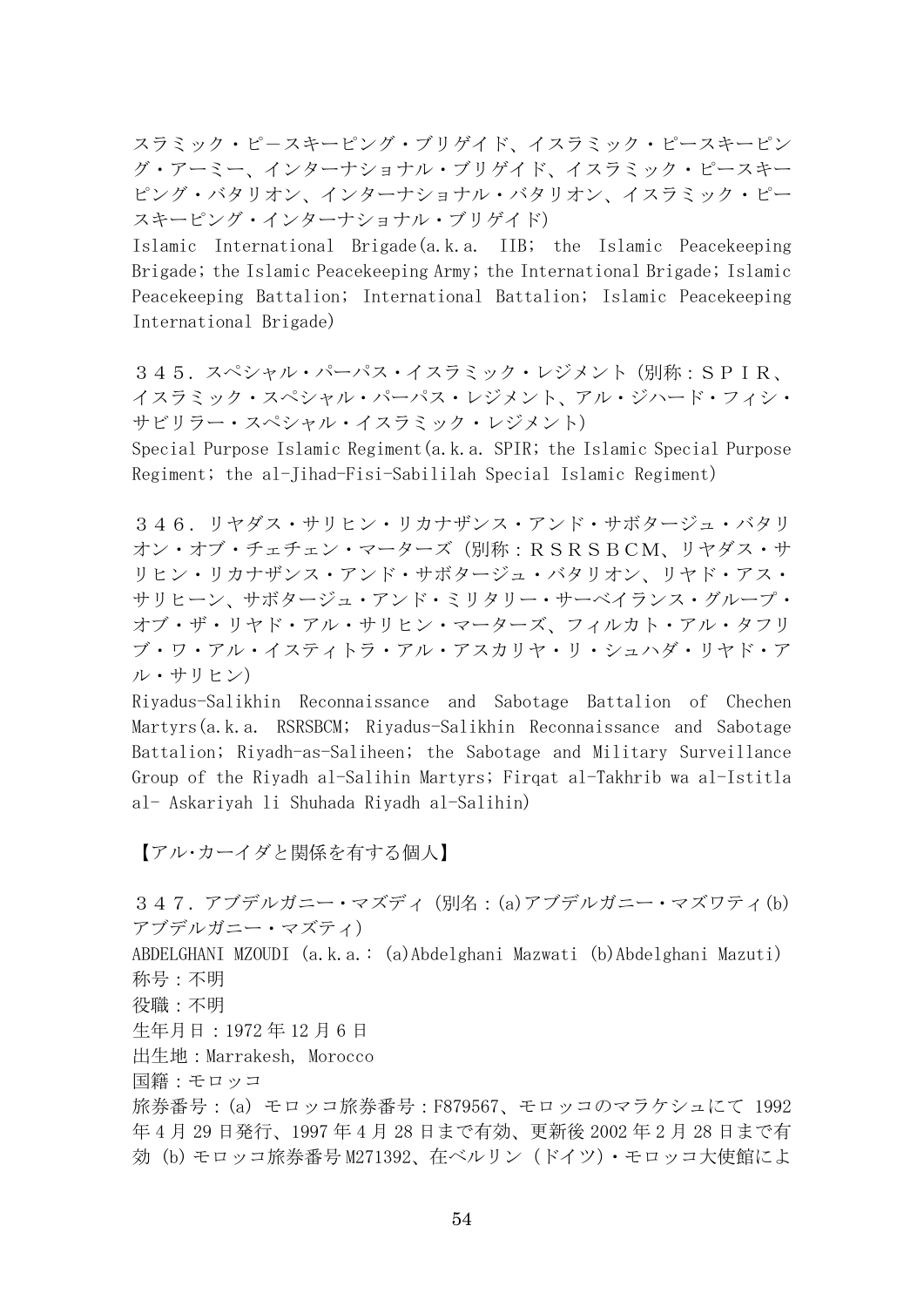り 2000 年 12 月 4 日発行 ID 番号:モロッコ個人ID番号:E427689、在デュッセルドルフ(ドイツ)・モ ロッコ総領事館により2001年3月20日発行 住所:最終登録住所は op de Wisch 15, 21149 Hamburg, Germany。 国連制裁委員会による指定日:2003年6月10日(2004年11月26日 及び2006年8月18日に改訂) その他の情報:(2003年6月時点でドイツにて拘留中であったが)もはやド イツに居住していない。無罪放免された後、2005年6月にモロッコに向け 出発した。 348.ユセフ・アブダウィ(別名:(a)アブ・アブドウラ (b)アブデラ (c)ア ブドウラ YOUSSEF ABDAOUI (a.k.a.:(a)Abu Abdullah (b)Abdellah (c)Abdullah) 称号:不明 役職:不明 生年月日:(a)1966年6月4日 (b) 1966年9月4日 出生地:Kairouan, Tunisia 国籍:不明 旅券番号:不明 ID番号:不明 住所: (a) Via Romagnosi, n.6, Varese, Italy (b) Piazza Giovane Italia n.2, Varese, Italy 国連制裁委員会による指定日:2003年6月25日(2004年6月23日 に改訂) その他の情報:Fiscal Code: BDA YSF 66P04 Z352Q 349. アクリ・モハメド・アミン(別名:モハメド・アミン・アクリ、キリ ッヒ・シャミール、カリ・サミ、イリアス) AKLI MOHAMED AMINE(a.k.a.: Mohamed Amine Akli; Killech Shamir; Kali Sami; Elias) 生年月日:1972 年 3 月 30 日 出生地:Abordj El Kiffani, Algeria 350.メフレズ・アムドウニ (別名:(a) ファビオ・フスコ(b) モハメド・ ハッサン(c) アブー・サル) MEHREZ AMDOUNI (a.k.a.: (a) Fabio Fusco (b) Mohamed Hassan (c) Abu Thale) 称号:不明 役職:不明 生年月日:1969 年 12 月 18 日 出生地:Asima-Tunis, Tunisia 国籍:ボスニア・ヘルツェゴビナ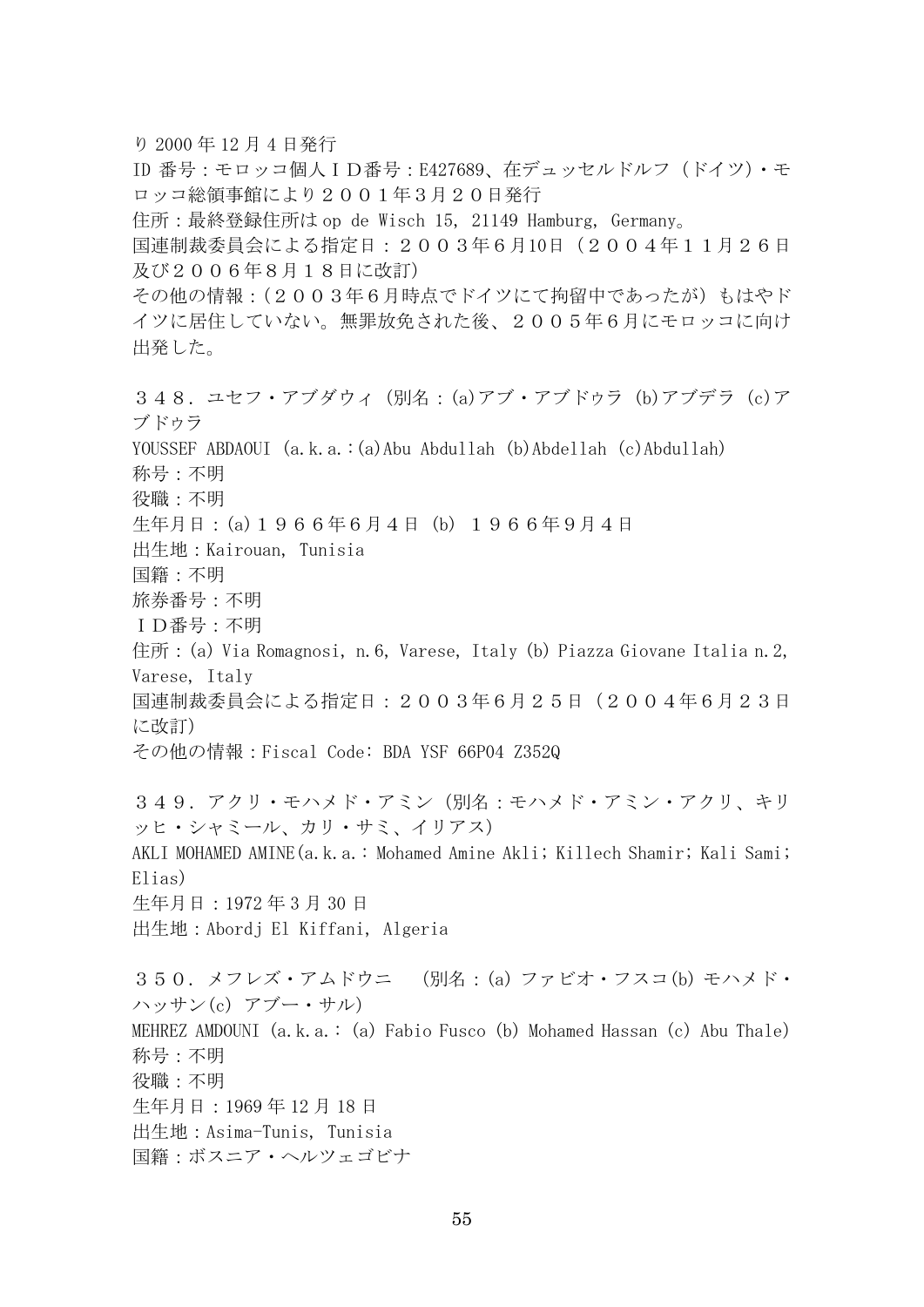旅券番号:0801888 ID番号:不明 住所:of no fixed address in Italy 国連制裁委員会による指定日:2003年6月25日(2004年11月26日に 改訂) その他の情報:トルコ、イスタンブールにおいて逮捕され、イタリアへ退去さ せられたとされている。 351. アヤリ・シヘブ・ベン・モハメド (別名:ヒシェーム・アブ・フシュ ム) AYARI CHIHEB BEN MOHAMED(a.k.a.: HICHEM Abu Hchem) 生年月日:1965 年 12 月 19 日 出生地:Tunis, Tunisia 住所:Via di Saliceto n.51/9, Bologna, Italy 352.バアザウイ・モンドヘル(別名:ハムザ) BAAZAOUI MONDHER(a.k.a.: HAMZA) 生年月日:1967 年 3 月 18 日 出生地:Kairouan, Tunisia 住所:Via di Saliceto n.51/9, Bologna, Italy 353.リオネル・デュモン(別名:(a) ジャック・ブルゲール (b) アブー・ ハムザ (c) ディ・カルロ・アントニオ (d) メルリン・オリバー・クリスチャ ン・レネー (e) アルファウニ・イマド・ベン・ヨゼット・ハムザ (f) イーマ ム・ベン・ユーセフ・アルファジ (g) ビラル (h) ハムザ) LIONEL DUMONT (a.k.a.: (a) Jacques Brougere (b) Abu Hamza (c) Di Karlo Antonio (d) Merlin Oliver Christian Rene (e) Arfauni Imad Ben Yousset Hamza (f) Imam Ben Yussuf Arfaj (g) Bilal (h) Hamza) 称号:不明 役職:不明 生年月日:(a) 1971 年 1 月 21 日 (b) 1975 年 1 月 29 日 出生地:Roubaix, France 国籍:不明 旅券番号:不明 ID番号:不明 住所:of non-fixed address in Italy 国連制裁委員会による指定日:2003 年 6 月 25 日(2004 年 11 月 22 日及び 2004 年 11 月 26 日に改訂) その他の情報:国際逮捕令状が国際刑事警察機構より発行されている。ドイツ において2003年12月13日に逮捕され、2004年5月18日にフラン スに引き渡されている。同人は2004年10月現在、拘禁中。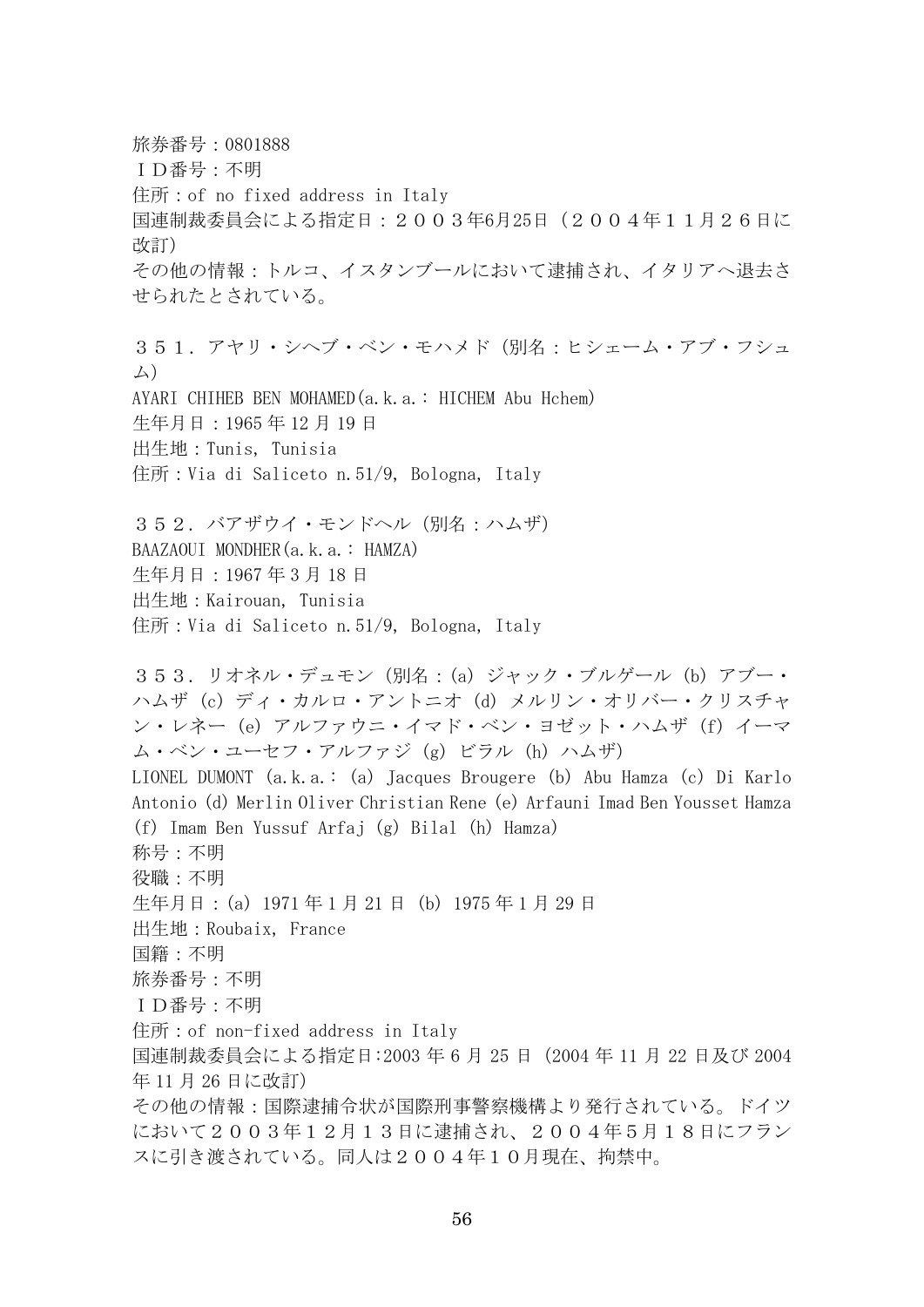354. エサアディ・ムーサ・ベン・アモル(別名:ダウ・ダウ、アブデルラ フマン、ベシール) ESSAADI MOUSSA BEN AMOR(a.k.a: DAH DAH; ABDELRAHMMAN; BECHIR) 生年月日:1964 年 12 月 4 日 出生地:Tabarka, Tunisia 住所:Via Milano n.108, Brescia, Italy

355.フタール・ラシド(別名:アミン・デル・ベルジオ、ジャファール) FETTAR RACHID(a.k.a.: Amine del Belgio; Djaffar) 生年月日:1969 年 4 月 16 日 出生地:Boulogin, Algeria 住所:Via degli Apuli n.5, Milan, Italy

356.イブラヒム・ベン・ヘディリ・ベン・モハメド・アルハマミ IBRAHIM BEN HEDHILI BEN MOHAMED AL-HAMAMI 生年月日:1971 年 11 月 20 日 出生地:Koubellat, Tunisia 国籍:チュニジア 旅券番号:チュニジア旅券 Z106861(2004年2月18日発行、2009年 2月17日失効) 住所:Via de' Carracci n.15, Casalecchio di Reno (Bologna) Italy 国連制裁委員会による指定日:2003年6月25日(2005年12月20 日及び2006年7月31日に改訂)

357.ハリール・ジャラーヤ(別名:(a)ハリール・ヤラーヤ(b)ベン・ナル バン・アブデル・アジーズ(c)アムロ(d)オマル(e)アムルー(f)アムル) KHALIL JARRAYA (a.k.a.: (a) Khalil Yarraya (b) Ben Narvan Abdel Aziz (c) Amro (d) Omar (e) Amrou (f) Amr) 称号:不明 役職:不明 生年月日:1969 年 2 月 8 日 出生地:Sfax, Tunisia 国籍:ボスニア・ヘルツェゴビナ 旅券番号:不明 ID番号:不明 住所:(a) Via Bellaria n.10, Bologna, Italy (b) Via Lazio n.3, Bologna, Italy (c) Dr Fetah Becirbegovic St. 1 Sarajevo, Bosnia and Herzegovina 国連制裁委員会による指定日:2003 年 6 月 25 日(2004 年 11 月 26 日に改訂) その他の情報:同人は1970年8月15日に Sereka (旧ユーゴスラビア)で生

まれたアベル・アジズ・ベン・ナルバン(Abel Aziz Ben Narvan)とも認識さ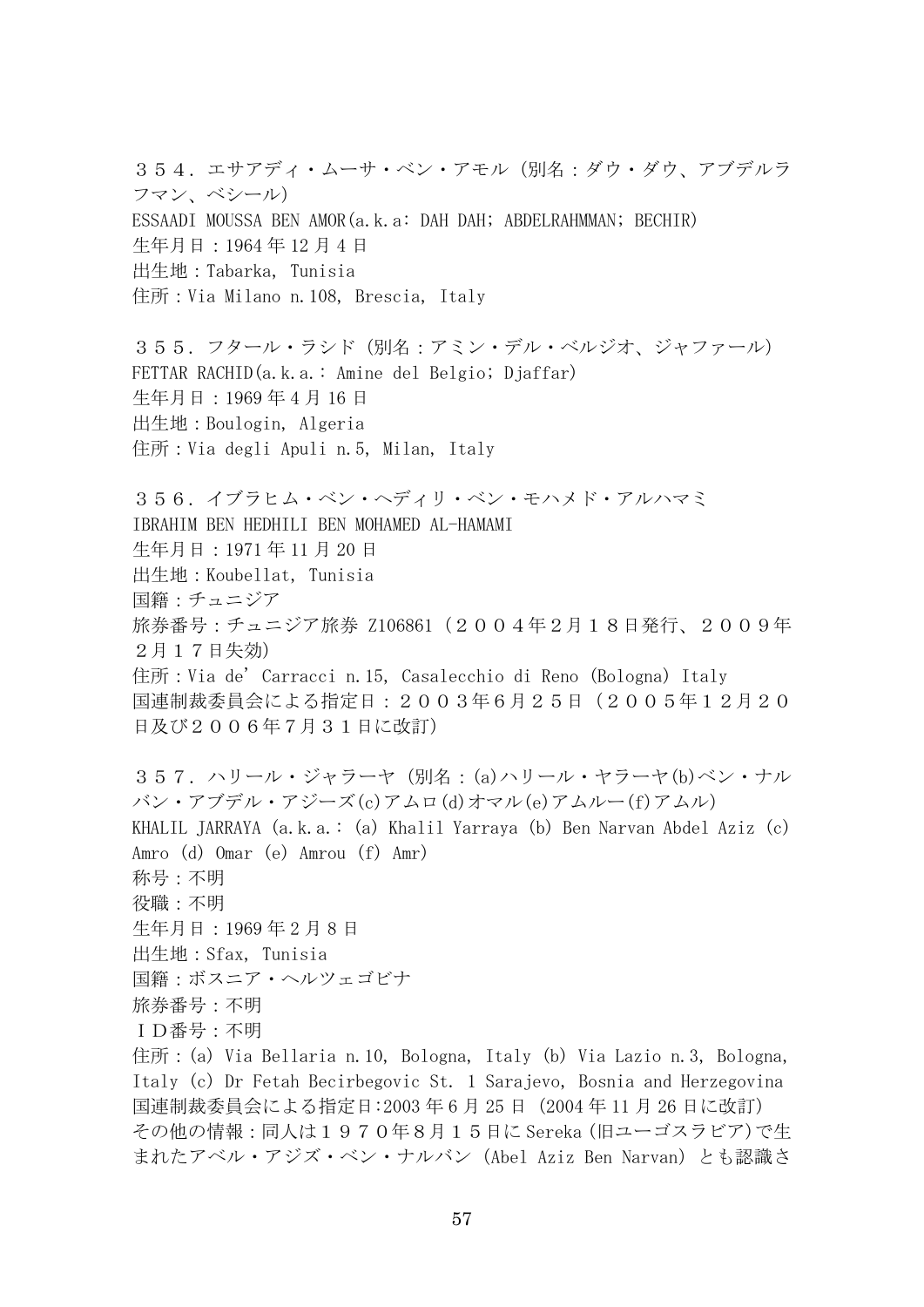れている。

358.ジャラヤ・モニール・ベン・ハビブ(別名:ヤラヤ) JARRAYA MOUNIR BEN HABIB(a.k.a: YARRAYA) 生年月日:1963 年 10 月 25 日 出生地:Sfax, Tunisia 住所:Via Mirasole n.11, Bologna, Italy; Via Ariosto n.8, Casalecchio di Reno(Bologna), Italy

359. ファウジ・ベン・モハメド・ベン・アフメド・アルジュンドウビ (別 名:(a)サイド(b)サミール) FAOUZI BEN MOHAMED BEN AHMED AL-JENDOUBI (a.k.a.: (a)Said (b)Samir) 生年月日:1966 年 1 月 30 日 出生地:Beja, Tunisia 国籍:チュニジア 旅券番号: チュニジア旅券 K459698 (1999年3月6日発行、2004年3 月5日失効) 住所 :(a)Via Agucchi n.250, Bologna, Italy (b)Via di Saliceto n.51/9, Bologna, Italy 国連制裁委員会による指定日:2003年6月25日(2005年12月20 日及び2006年7月31日に改訂) 360.フェトヒ・ベン・アッラベイ・ベン・アブシャ・ムナスリ(別名:(a) フェトヒ・アリク(b)アモル(c)オマル・アブ) FETHI BEN AL-RABEI BEN ABSHA MNASRI (a.k.a.:(a)Fethi Alic (b)Amor (c)Omar Abu)

生年月日:1969 年 3 月 6 日

出生地:Baja, Tunisia 国籍:チュニジア

旅券番号:チュニジア旅券 L 497470(1997年6月3日発行、2002年6

月2日失効)

ID番号:不明

住所:(a)Via Toscana n.46, Bologna, Italy (b)Via di Saliceto n.51/9, Bologna, Italy

国連制裁委員会による指定日:2003年6月25日(2005年12月20 日及び2006年7月31日に改訂)

361.ウズ・ナジブ OUAZ NAJIB 生年月日:1960 年 4 月 12 日 出生地:Hekaima, Tunisia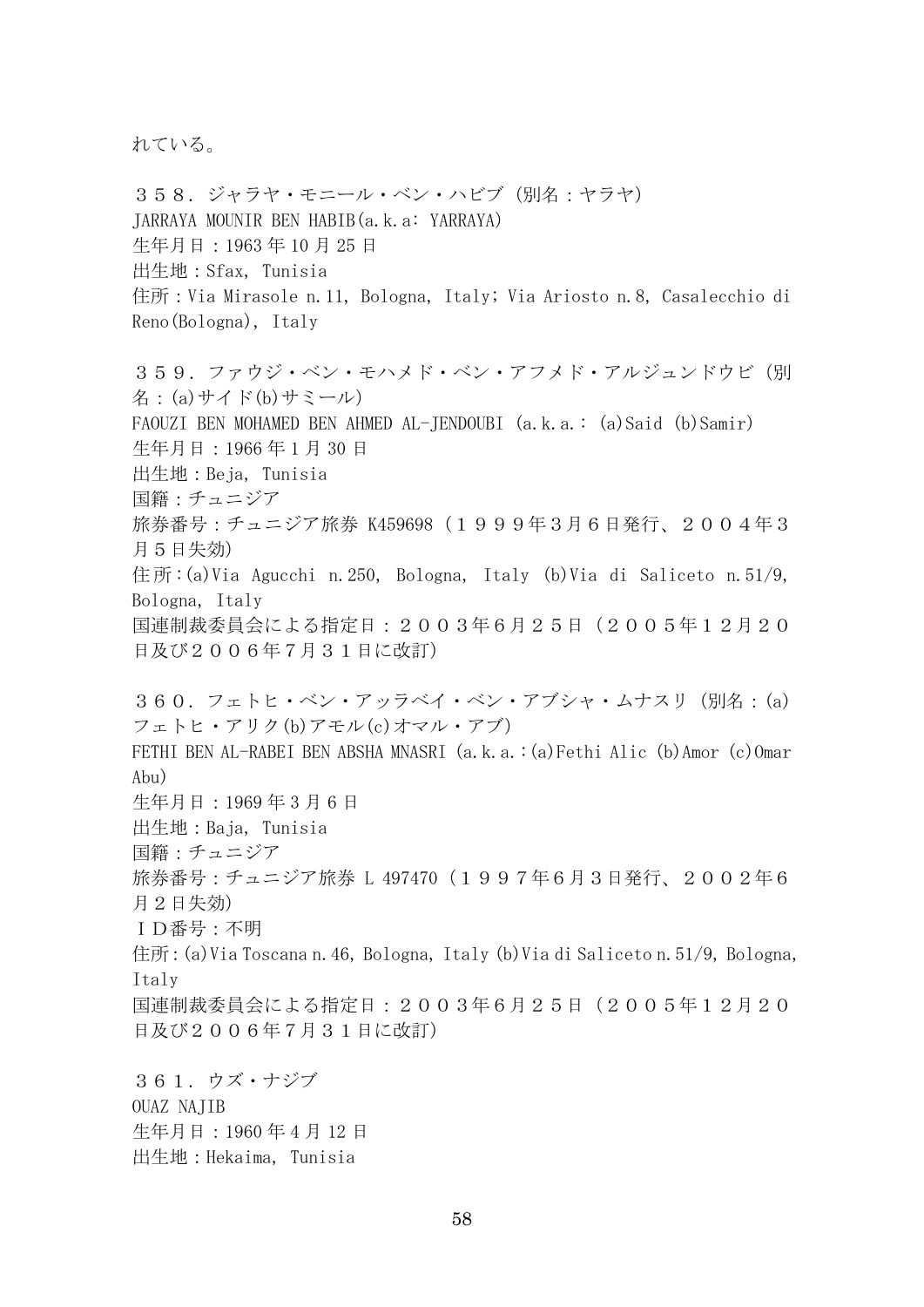住所:Vicolo dei Prati n.2/2, Bologna, Italy 362.ラルボ・アフメド・ホスニ(別名:アブダッラ・オ・アブドゥッラ) RARRBO AHMED HOSNI(a.k.a.:ABDALLAH o ABDULLAH) 生年月日:1974 年 9 月 12 日 出生地:Bologhine, Algeria 363.ネダール・マフムード・サーレフ(別名:(a) ネダール・マフムード・ N.サレーハ (b) ヒットゥム) NEDAL MAHMOUD SALEH (a.k.a.: (a) Nedal Mahmoud N.Saleh (b) Hitem) 称号:不明 役職:不明 生年月日:(a) 1970年3月1 日 (b)1972 年 3 月 26 日 出生地:Taiz, Yemen 国籍:不明 旅券番号:不明 ID番号:不明 住所:(a) Via Milano n.105, Casal di Principe(Caserta), Italy (b) Via di Saliceto n.51/9, Bologna, Italy 国連制裁委員会による指定日:2003 年 6 月 25 日(2004 年 11 月 26 日に改訂) その他の情報:2003年8月19日にイタリアにおいて逮捕。 364.ヤンダルビエフ・ゼリムハン・アフメドヴィッチ(別名:アブドゥル・ ムスリモヴィッチ) YANDARBIEV ZELIMKHAN AHMEDOVIC (a.k.a. Abdul-Muslimovich) 生年月日:1952 年 9 月 12 日 出生地:Kazakhstan 国籍:Russia 旅券番号:1600453 【アル・カーイダと関係を有する個人】 365.シャミル・バサエフ(別名:アブドゥラ・シャミル・アブ・イドリス) SHAMIL BASAYEV (a.k.a. Abdullakh Shamil Abu-Idris) 称号:不明 役職:不明 生年月日:1965年1月14日

出生地:Chechen village of Dyshni-Vedeno 国籍:不明

旅券番号:2002 年1月時点、623334(ロシア政府発行)

ID番号:不明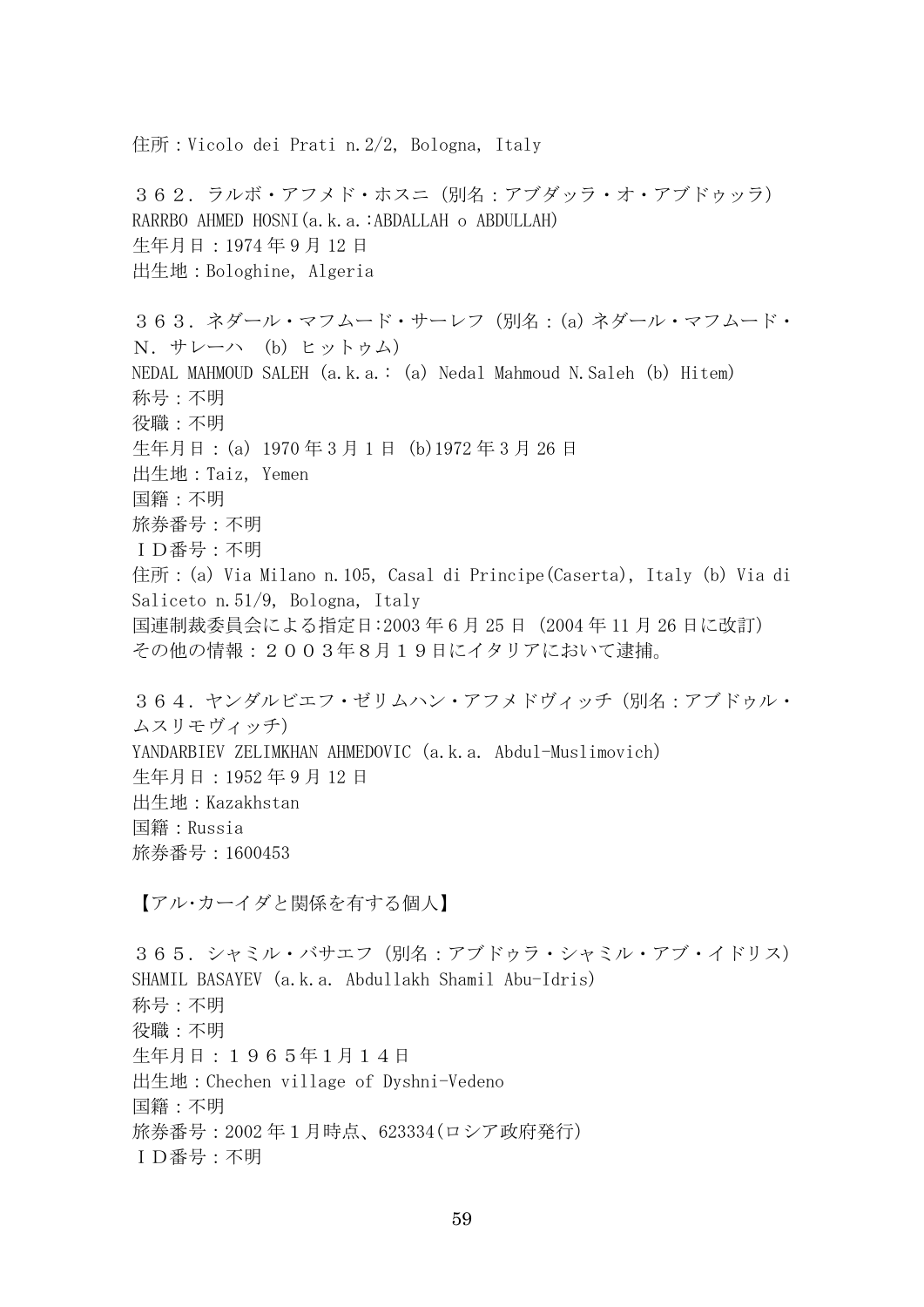住所:不明 国連制裁委員会による指定日:2003 年 8 月 12 日 その他の情報:不明

366.ヤシン・シャワル"ヤシン"(別名:(a)サリム・ヤシン(b)モフタル・ ヤシン・マフムド(c)アブドゥル・ハディ・ヤシン(d)アブ・セタ(e)マフムド(f) ムハマド・ムバロク(g)ムハマド・シャワル(h)アブ・ムアマル) YASSIN SYWAL ("Yassin") (a.k.a. (a)Salim Yasin (b)Mochtar Yasin Mahmud (c)Abdul Hadi Yasin (d)Abu Seta (e)Mahmud (f)Muhamad Mubarok (g)Muhammad Syawal (h)Abu Muamar) 称号:不明 役職:不明 生年月日:1972 年頃 出生地:不明 国籍:Indonesia 旅券番号:不明 ID番号:不明 住所:不明 その他の情報:不明 367.ムクリス・ユノス(別名:(a)ユノス・ムクリス (b)サイフラ・ムクリ ス・ユノス) MUKHLIS YUNOS (a.k.a. (a)Yunos, Muklis (b)Saifullah Mukhlis Yunos) 称号:不明 役職:不明 生年月日:1966 年 7 月 7 日 出生地:Lanao del Sur, Philippines 国籍:不明 旅券番号:不明 ID番号:不明 住所:不明 その他の情報:不明 368.イマム・サムドラ(別名:(a)アブドゥル・アジズ(b)アブドゥル・ア ジズ・ビン・シハブディン(c)クダマ(d)ヘンドリ(e)ヘリ(f)ファイズ・ユンシ ャール(g)ファティ(h)アブ・オマル) IMAM SAMUDRA (a.k.a. (a)Abudul Aziz (b)Abdul Aziz Bin Sihabudin (c)Kudama (d)Hendri (e)Heri (f)Faiz Yunshar (g)Fatih (h)Abu Omar) 称号:不明 役職:不明 生年月日:1970 年 1 月 14 日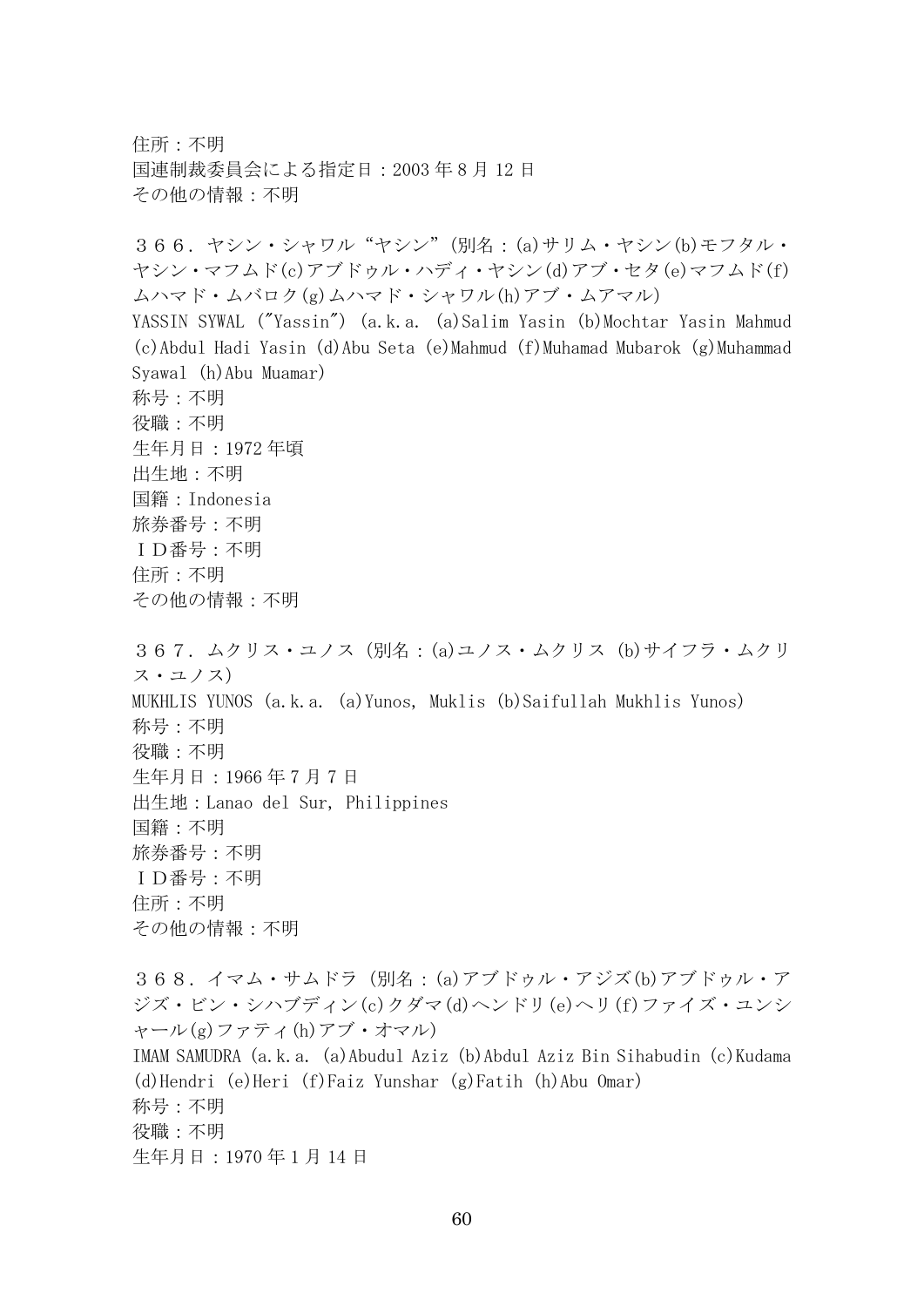出生地:Serang, Banten, Indonesia 国籍:不明 旅券番号:不明 ID番号:不明 住所:不明 その他の情報:不明 369.フダ・ビン・アブドゥル・ハク (別名:(a)ムクラス (b)ムクラス (c) ムクラス(d)アリ・グフロン(e)アリ・グフロン(f)アリ・グフロン・アル・ムク ラス(g)ソファン ) HUDA BIN ABDUL HAQ(a.k.a. (a)Mukhlas (b)Muklas (c)Muchlas (d)Ali Gufron (e)Ali Ghufron (f)Ali Gufron al Mukhlas (g)Sofwan) 称号:不明 役職:不明 生年月日:(a)1960年2月9 日 (b)1960 年 2 月 2 日 出生地:Solokuro subdistrict in Lamongan district, East Java province, Indonesia 国籍:Indonesia 旅券番号:不明 ID番号:不明 住所:不明 その他の情報:不明 370.パルリンドゥガン・シレガル(別名:(a)シレガル・パルリン(b)シレ ガル・サレ・パルリンドゥンガン) PARLINDUNGAN SIREGAR(a.k.a. (a)Siregar, Parlin (b)Siregar, Saleh Parlindungan ) 称号:不明 役職:不明 生年月日:(a)1957 年 4 月 25 日 (b)1967 年 4 月 25 日 出生地:Indonesia 国籍:Indonesia 旅券番号:不明 ID番号:不明 住所:不明 その他の情報:不明 371.ジュルキプリ・サリム・Y・サラムディン(別称:(a)キプリ・サリ(b) ジュルキプリ・サリム) JULKIPLI SALIM Y SALAMUDDIN (a.k.a. (a)Kipli Sali (b)Julkipli Salim ) 称号:不明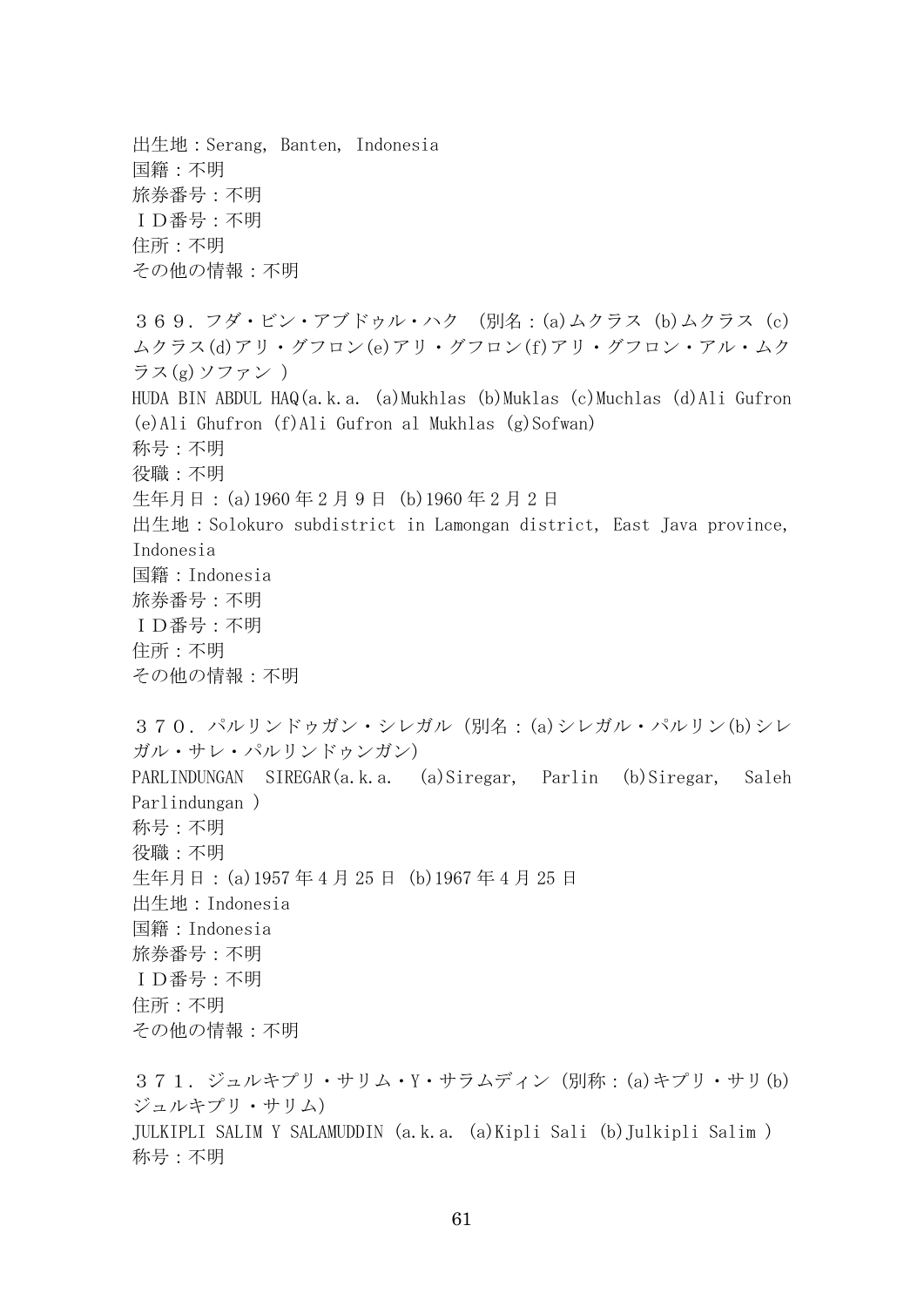役職:不明 生年月日:1967 年 6 月 20 日 出生地:Tulay, Jolo Sulu, Philippines 国籍:不明 旅券番号:不明 ID番号:不明 住所:不明 その他の情報:不明 372.アリス・ムナンダル ARIS MUNANDAR 称号:不明 役職:不明 生年月日:(a)1971年1月1日 (b)1962年から1968年までの間 出生地:Sambi, Boyolali, Java, Indonesia 国籍:不明 旅券番号:不明 ID番号:不明 住所:不明 国連制裁委員会による指定日:2003年9月9日(2005年9月9日及び 2006年10月4日に改訂) その他の情報:不明

373.ファスール・ロフマン・アルゴジ(別名:(a)アル・ゴジ、ファスール・ ロフマン(b)アル・ゴジ、ファスール・ラフマン(c)アルゴジ、ファスール・ロ フマン(d)アルゴジ、ファスール・ラフマン(e)アルゴジ、ファスール・ロフマ ン(f)アルゴジ、ファスール・ラフマン(g)アルゴジ、ファスール・ロフマン(h) アルゴジ、ファスール・ラフマン(i)ランディー・アリー(j)ランディー・アリ (k)アリー・ランディー(l)ランディー・アダム・アリー(m)サミー・サリ・ジャ ミル(n)サミー・サリー・ジャミル(o) ロニー・アザッド (p) ロニー・アザッ ド・ビン・アハッド (q) ロニー・アザッド・ビン・アフマッド (r) ロニー・ アザッド・ビン・アマッド (s) エドリス・アンワール・ロディン (t)アブ・サ アド (u)アブ・サード (v)フリーダム・ファイター)

FATHUR ROHMAN AL-GHOZHI (a.k.a. (a)Al Ghozi, Fathur Rohman (b)Al Ghozi, Fathur Rahman (c)Al-Gozi, Fathur Rohman (d)Al-Gozi, Fathur Rahman (e)Alghozi, Fathur Rohman(f)Alghozi, Fathur Rahman (g)Al-Gozhi, Fathur Rohman (h)Al-Gozhi, Fathur Rahman (i) Randy Alih (j) Randy Ali (k) Alih Randy (l) Randy Adam Alih (m) Sammy Sali Jamil (n) Sammy Salih Jamil (o) Rony Azad (p) Rony Azad Bin Ahad (q) Rony Azad Bin Ahmad (r) Rony Azad Bin Amad (s) Edris Anwar Rodin (t) Abu Saad (u)Abu Sa'ad (v) Freedom Fighter) 称号:不明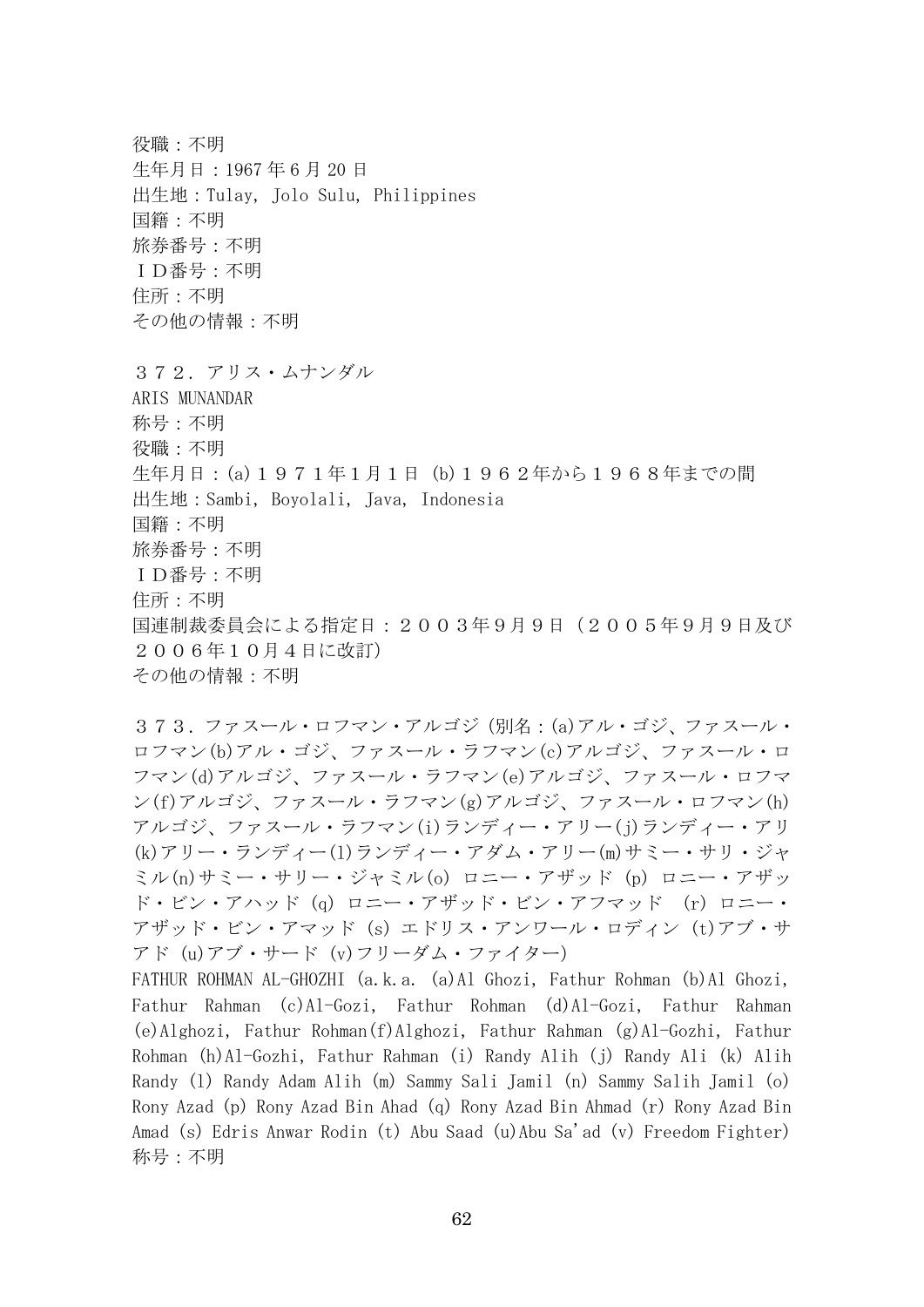役職:不明 生年月日:1971 年 2 月 17 日 出生地:Madiun, East Java, Indonesia 国籍:インドネシア 旅券番号:GG672613(フィリピン政府発行) ID番号:不明 住所:不明 国連制裁委員会による指定日:2003年9月9 日(2004 年 11 月 26 日に改訂) その他の情報:2003年10月にフィリピンにおいて殺害されたとされてい る。 374.アグス・ドゥイカルナ AGUS DWIKARNA 称号:不明 役職:不明 生年月日:1964 年 8 月 11 日 出生地:Makassar, South Sulawesi, Indonesia 国籍:インドネシア 旅券番号:不明 ID番号:不明 住所:不明 国連制裁委員会による指定日:2003年9月9 日(2004 年 11 月 26 日に改訂) その他の情報:フィリピンにおいて、2002年3月13日に逮捕され、20 02年7月12日に刑の言渡しを受けた。 375. アブドゥル・ハキム・ムラッド (別名: (a)ムラド・アブドゥル・ハキ ム・ハシム(b)ムラド・アブドゥル・ハキム・アリ・ハシム(c)ムラド・アブド ゥル・ハキム・アル・ハシム(d)サイイド・アクマン(e)サイイド・アフメド) ABDUL HAKIM MURAD(a.k.a. (a)MURAD, Abdul Hakim Hasim (b)MURAD, Abdul Hakim Ali Hashim (c)MURAD, Abdul Hakim Al Hashim (d)Saeed Akman (e)Saeed Ahmed) 称号:不明 役職:不明 生年月日:1968 年 1 月 4 日 出生地:Kuwait 国籍:Pakistan 旅券番号:不明 ID番号:不明 住所:不明

その他の情報:不明

【アル・カーイダと関係を有する個人】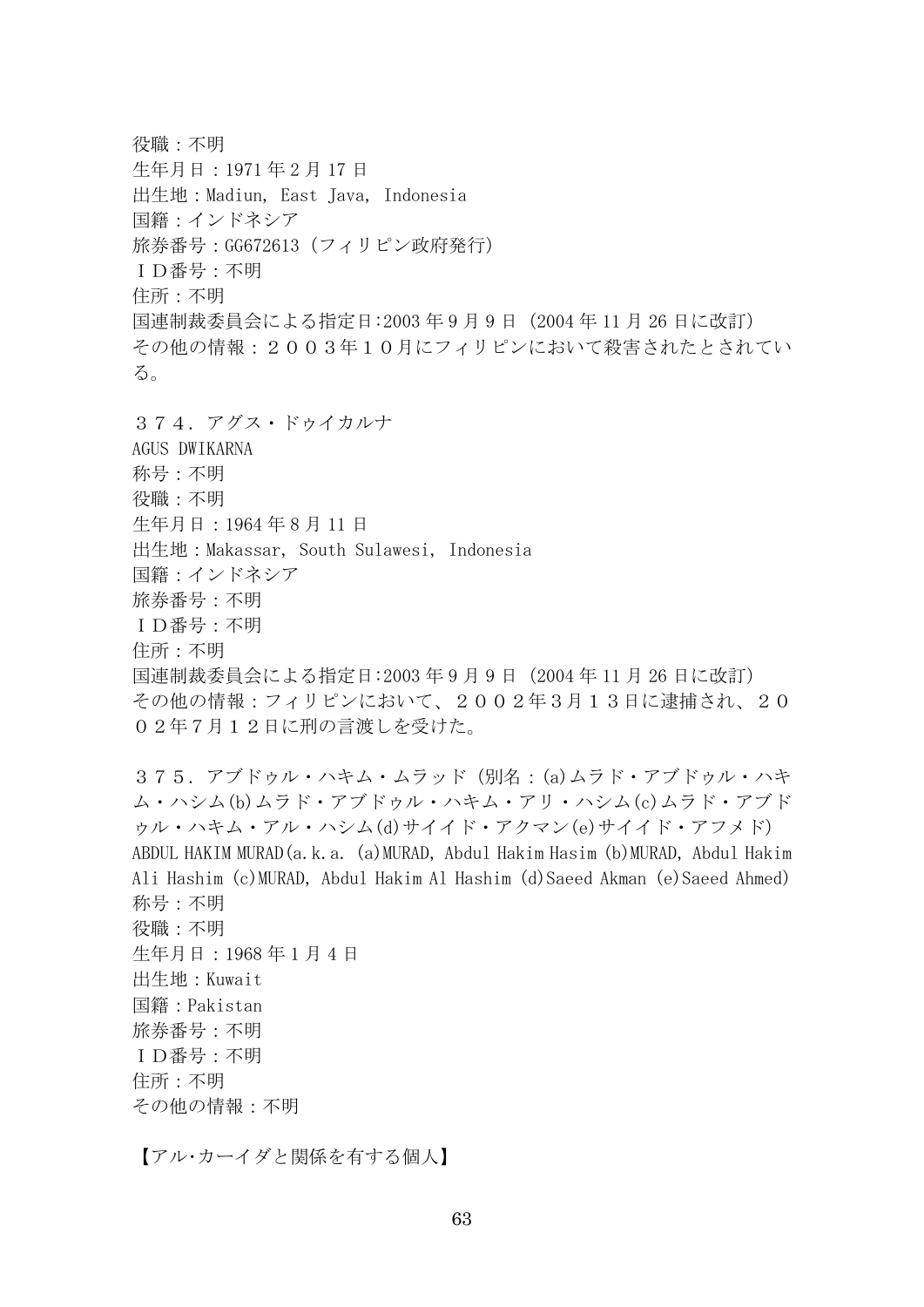376.ズルキフリ・アブドゥル・ヒール(別名:ムサ・アブドゥル・ヒール) ZULKIFLI ABDUL HIR(a.k.a. Musa Abdul Hir) 称号:不明 役職:不明 生年月日:1966年1月5日 出生地:Johor, Malaysia 国籍:Malaysia 旅券番号:A11263265 ID番号:660105-01-5297 住所:Seksyen 17, Shah Alam, Selangor, Malaysia その他の情報:不明 377.アザハリ・フシン AZAHARI HUSIN 称号: ドクター (Dr.) 役職:不明 生年月日:1957年9月14日 出生地:Negeri Sembilan, Malaysia 別名:不明 国籍:Malaysia 旅券番号:A11512285 ID番号:570914-05-6411 住所:Taman Sri Pulai, Johor, Malaysia その他の情報:不明 378.アムラン・マンスール(別名:ヘンリー) AMRAN MANSOR(a.k.a. Henry) 称号:不明 役職:不明 生年月日:1964年5月25日 出生地:Johor, Malaysia 国籍:Malaysia 旅券番号:A10326821 ID番号:640525-01-5885 住所:Kg. Sg. Tiram, Johor, Malaysia その他の情報:不明 379. ワン・ミン・ワン・マット (別名: (a)アブ・ハフィス(b)ワン・ハリ ム(c)アブ・ヒダヤ)

WAN MIN WAN MAT(a.k.a. (a)Abu Hafis (b)Wan Halim (c)Abu, Hidayah)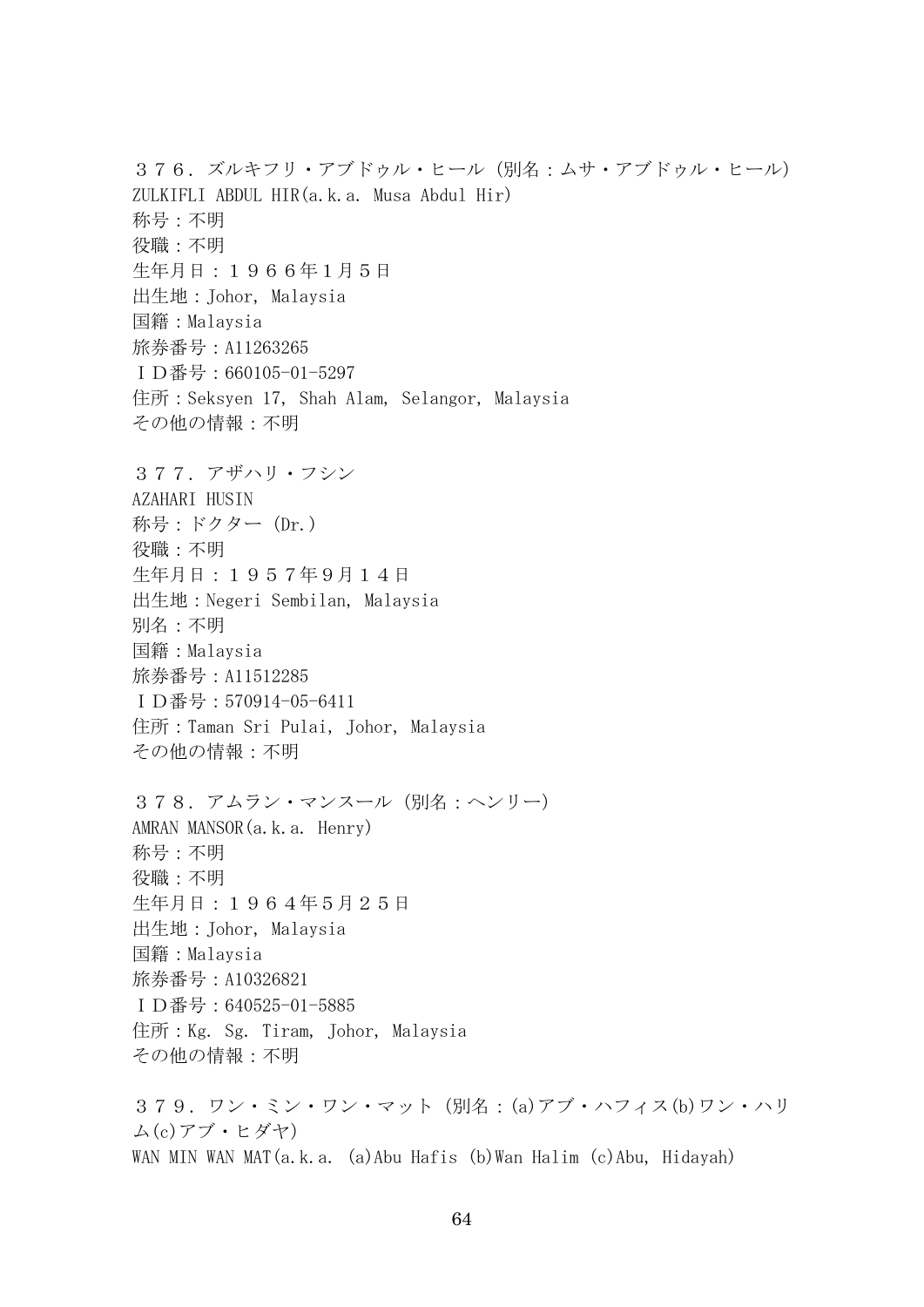称号:不明 役職:不明 生年月日:1960年9月23日 出生地:Kelantan, Malaysia 国籍:Malaysia 旅券番号:A9703399 ID番号:600923-03-5527 住所:Ulu Tiram, Johor, Malaysia その他の情報:不明 380. ヤジド・スファト (別名: (a)ジョー(b)アブ・ズファル) YAZID SUFAAT $(a, k, a, : (a)$  Joe  $(b)$  Abu Zufar) 称号:不明 役職:不明 生年月日:1964年1月20日 出生地:Johor, Malaysia 国籍:Malaysia 旅券番号:A10472263 ID番号:640120-01-5529 住所:Taman Bukit, Ampang, Selangor, Malaysia 国連制裁委員会による指定日:2003年9月9日(2004年4月30日に 改訂) その他の情報:不明 381.ズルケプリ・ビン・マルズキ ZULKEPLI BIN MARZUKI 称号:不明 役職:不明 生年月日:1968年7月3日 出生地:Selangor, Malaysia 別名:不明 国籍:Malaysia 旅券番号:A5983063 ID番号:680703-10-5821 住所:Taman Puchong, Perdana, Selangor, Malaysia 国連制裁委員会による指定日:2003年9月9日(2004年4月30日に 改訂) その他の情報:不明

382.モハマド・ナシル・アッバス(別名:(a)アブ・フスナ(b)アディー・ ムルヨノ(c)マリク(d)カイルディン(e)スラエマン(f)ママン(g)フスナ)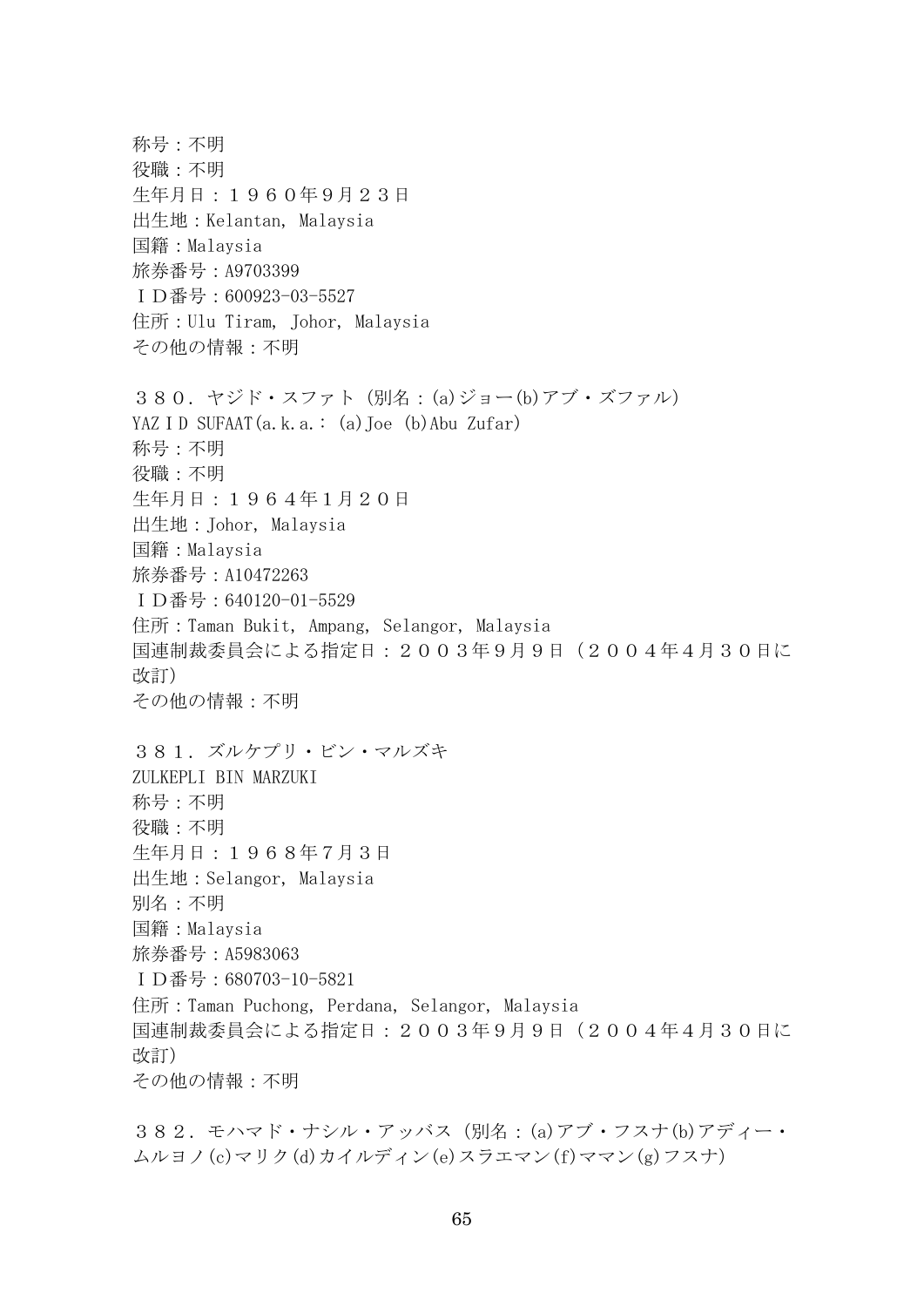MOHAMAD NASIR ABAS(a.k.a. (a)Abu Husna (b)Addy Mulyono (c)Malik (d)Khairudin (e)Sulaeman (f)Maman (g)Husna) 称号:不明 役職:不明 生年月日:1969年5月6日 出生地:Singapore 国籍:Malaysia 旅券番号:A8239388 ID番号:690506-71-5515 住所:Taman Raja Laut, Sabah, Malaysia その他の情報:不明 383.ノルディン・モハメド・トプ NORDIN MOHD. TOP 称号:不明 役職:不明 生年月日:1969年8月11日 出生地:Johor, Malaysia 別名:不明 国籍:Malaysia 旅券番号:A9775183 ID番号:690811-10-5873 住所:Kg. Sg.Tiram, Johor, Malaysia その他の情報:不明 384. ザイニ・ザカリア (別名:アフマド) ZAINI ZAKARIA (a.k.a. Ahmad) 称号:不明 役職:不明 生年月日:1967年5月16日 出生地:Kelantan, Malaysia 国籍:Malaysia 旅券番号:A11457974 ID番号:670516-03-5283 住所:Kota Bharu, Kelantan, Malaysia その他の情報:不明 385. アブドゥル・マナフ・カスムリ (別名: (a)ムハマド・アル・フィリピ ニ(b)インタン) ABDUL MANAF KASMURI(a.k.a. (a)Muhammad Al-Filipini(b)Intan)

称号:不明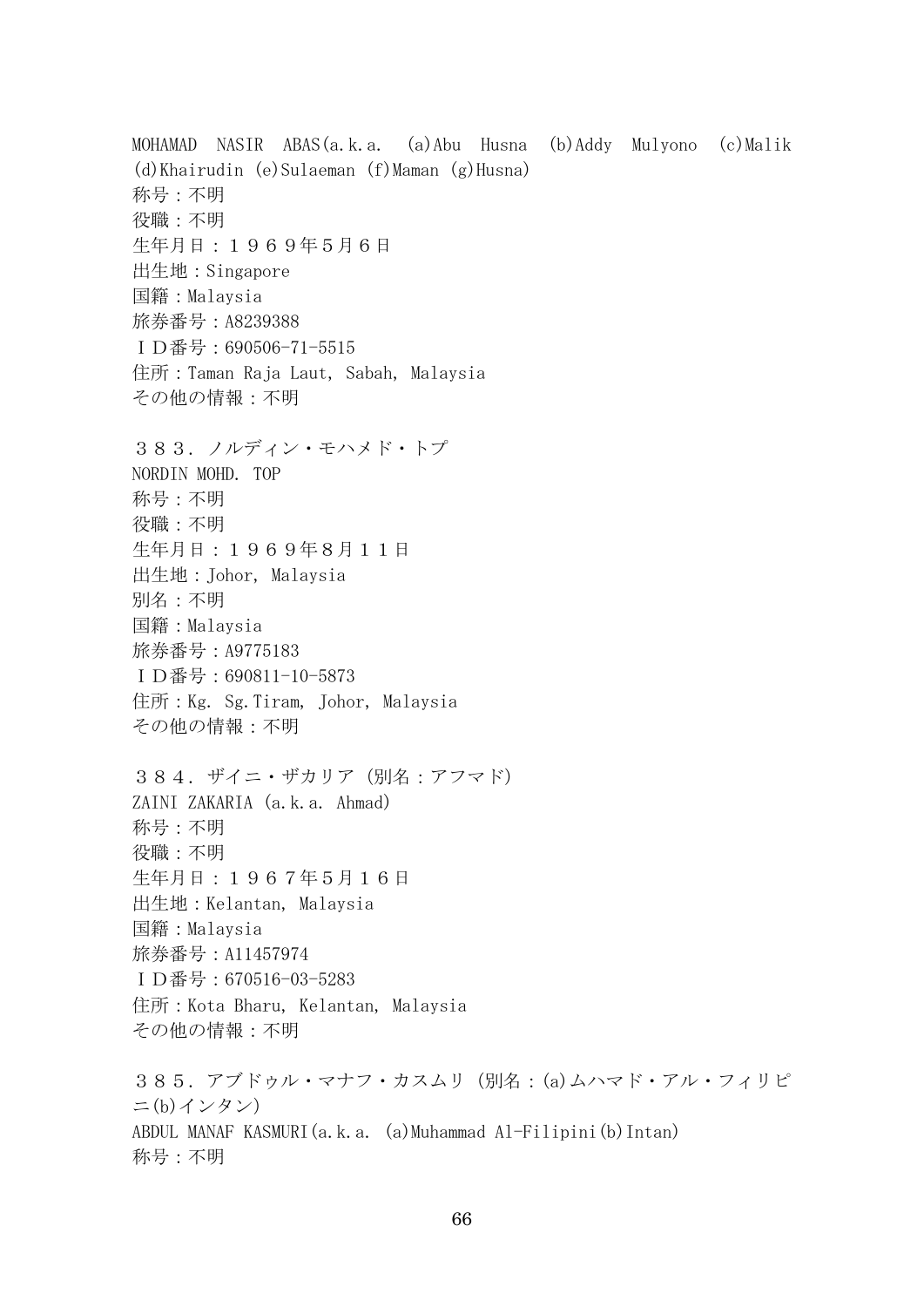役職:不明 生年月日:1955年5月28日 出生地:Salangor, Malaysia 国籍:Malaysia 旅券番号:A9226483 ID番号:550528-10-5991 住所:Klang, Selangor, Malaysia 国連制裁委員会による指定日:2003年9月9日(2004年2月24日に 改訂) その他の情報:不明 386.アフマド・ファディル・ナザル・アル・ハレイレ(別名:(a)アブ・ム サブ・アル・ザルカウィ(b)ムハンナド(c)アル・ムハージェル(d)ガリーブ) AHMAD FADIL NAZAL AL-KHALAYLEH(a.k.a. (a)Abu Musab Al-Zarqawi(b)Muhannad(c)Al-Muhajer(d)Garib) 称号:不明 役職:不明 生年月日:1966年10月30日 出生地:Al-Zarqaa, Jordan 国籍:不明 旅券番号:不明 ID番号:不明 住所:不明 その他の情報:不明 387.モハメド・アブ・デス(別名:(a)ヤーセル・ハッサン、1966年2 月1日にイラク、ハスミジャにて出生(b)アブ・アリ・アブ・モハメド・デス、 1966年2月1日にイラク、ハスミジャにて出生(c)モハメド・アブ・デス、 1966年2月1日にイラク、ハシミジャにて出生) MOHAMED ABU DHESS(a.k.a. (a)Yaser Hassan, born 1 Feb. 1966 in Hasmija(b)Abu Ali Abu Mohamed Dhees, born 1 Feb. 1966 in Hasmija(c)Mohamed Abu Dhess, born 1 Feb. 1966 in Hashmija, Iraq) 称号:不明 役職:不明 生年月日:1964年2月22日 出生地:Irbid, Jordan 国籍:Jordanian 旅券番号:(a)ドイツ旅券 no.: 0695982, 失効(b)ドイツ旅券 no.: 0785146, 2 004年4月8日まで有効 ID番号:不明 住所:拘留中(2003年9月23日現在)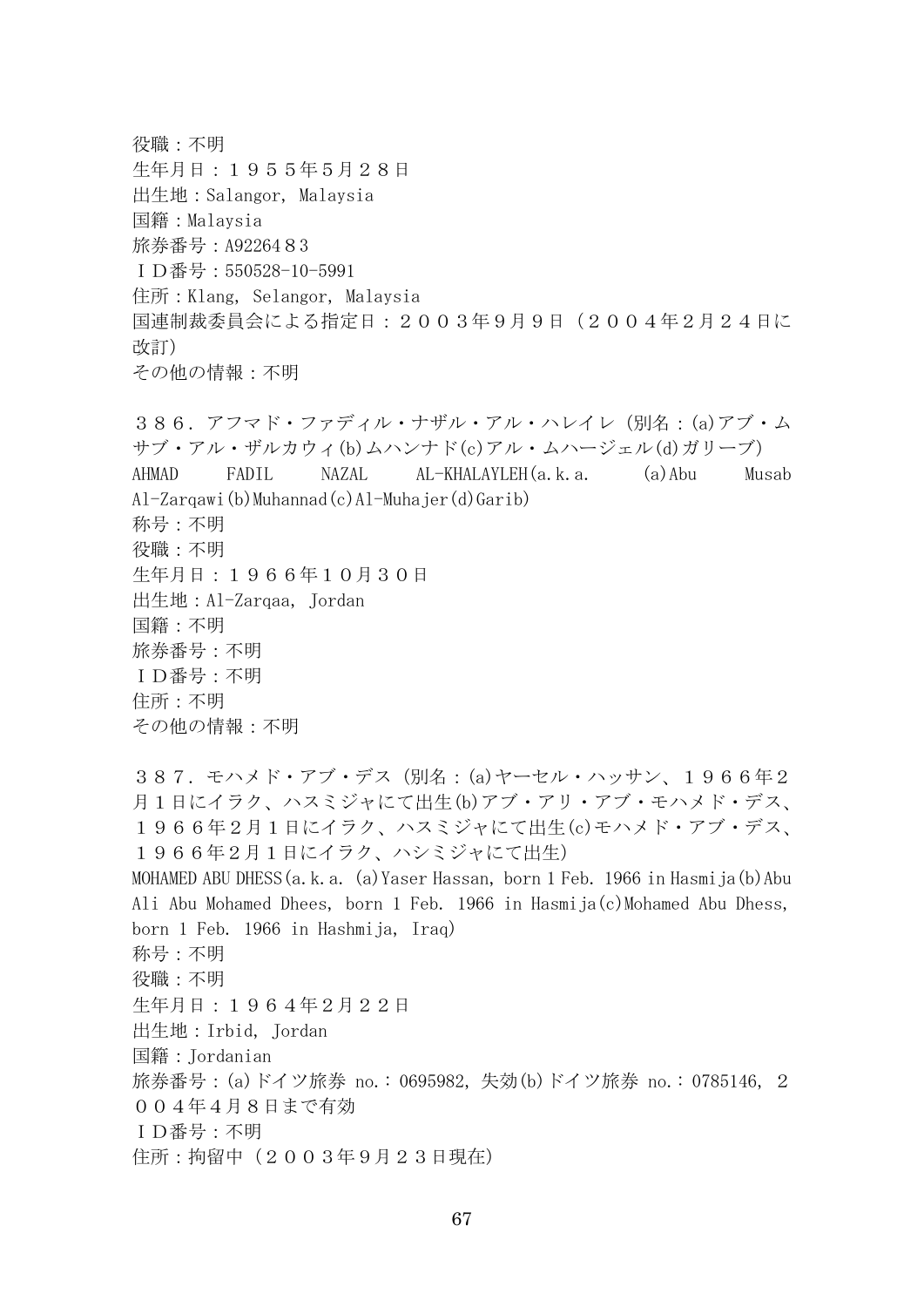その他の情報:(a)父の氏名: Mouhemad Saleh Hassan(b)母の氏名: Mariam Hassan, née Chalabia(c)特徴:不随、左の人さし指が変形

388.削除

389.アシュラフ・アル・ダグマ(別名:(a)アシュラフ・アル・ダグマ、1 969年4月28日にパレスチナ、カニユーイズにて出生(b)アシュラフ·ア ル・ダグマ、1969年4月28日にパレスチナ、ガザにて出生(c)アシュラフ・ アル・ダグマ、1969年4月28日にパレスチナにて出生(d)アシュラフ・ア ル・ダグマ、1969年4月28日、ガザ、アバサンにて出生) ASCHRAF AL-DAGMA(a.k.a. (a)Aschraf Al-Dagma, born 28 April 1969 in Kannyouiz, Palestinian Territories(b)Aschraf Al Dagma, born 28 April 1969 in the Gaza Strip, Palestinian Territories(c)Aschraf Al Dagma, born 28 April 1969 in Palestinian Territories(d)Aschraf Al Dagma, born 28 April 1969 in Abasan, Gaza Strip) 称号:不明 役職:不明 生年月日:1969年4月28日 出生地:Absan, Gaza Strip, Palestinian Territories 国籍:不詳、パレスチナ出身 旅券番号:難民のための旅券 2003年4月30日 Landratsamt Altenburger Land (Altenburg County Administration Office), Germany で発行 ID番号:不明 住所:拘留中(2003年9月23日現在) その他の情報:不明 390. イスマイル・アブダッラー・スバイタン・シャラビ (別名: (a)イスマ イン・シャラベ、1973年4月30日にベッカムにて出生(b)イスマイル・ア ブダッラー・スバイタン・シャラビ、1973年4月30日にベッカムにて出 生) ISMAIL ABDALLAH SBAITAN SHALABI(a.k.a. (a)Ismain Shalabe, born 30 April 1973 in Beckum(b)Ismail Abdallah Sbaitan Shalabi, born 30 April 1973 in Beckum ) 称号:不明 役職:不明 生年月日:1973年4月30日 出生地:Beckum, Germany 国籍:Jordanian(パレスチナ出身) 旅券番号:(a)ヨルダン旅券 no.: E778675, 1996年6月23日 Rusaifah で 発効, 2001年6月23日まで有効(b)ヨルダン旅券 no.: H401056, JOR 9731050433, 2001年4月11日発行, 2006年4月10日まで有効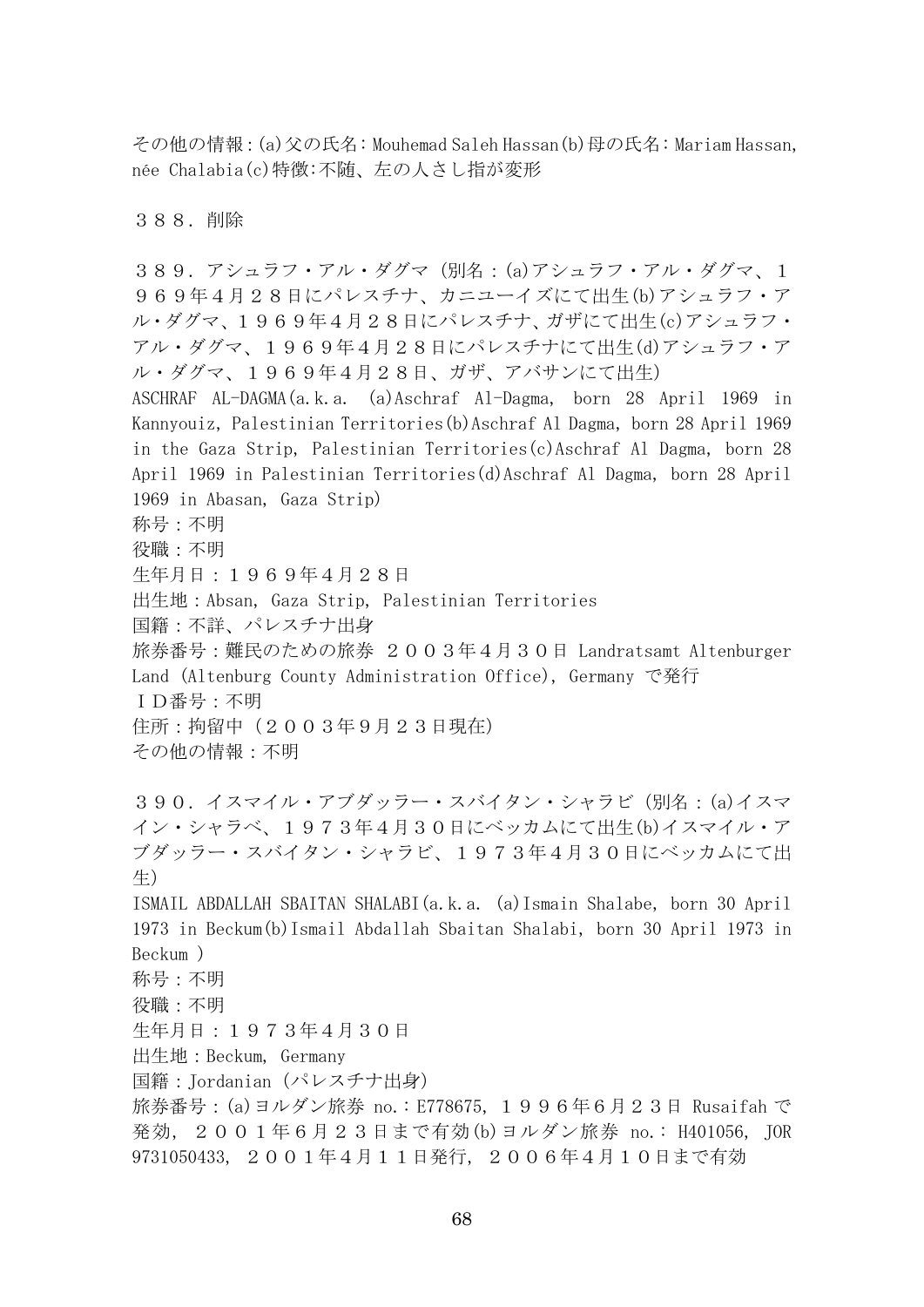ID番号:不明

住所:拘留中(2003年9月23日現在) その他の情報:(a) 父の氏名: Abdullah Shalabi(b)母の氏名: Ammnih Shalabi

391.ジャメル・ムストファ(別名:(a)アリ・バルカニ、1973年9月2 2日にモロッコにて出生(b)カラド・ベルカサム、1979年12月31日に出 生(c)モスタファ・ジャメル、1979年12月31日にアルジェリア、マスカ ラにて出生(d)モスタファ・ジャメル、1979年9月26日にアルジェリア、 マフディアにて出生(e)ムスタファ・ジャメル、1979年12月31日にアル ジェリア、マスカラにて出生(f)バルカサム・カラド、1973年8月26日に アルジェリア、アルジェにて出生(g)ベカサム・カラド、1973年8月26日 にアルジェリア、アルジェにて出生(h)ベルカサム・カラド、1973年8月2 6日にアルジェリア、アルジェにて出生(i)ダメル・モスタファ、1979年1 2月31日にアルジェリア、アルジェにて出生(j)ジャマル·モスタファ、19 79年12月31日にアルジェリア、マスカラにて出生(k)ジャマル・モスタフ ァ、1982年6月10日に出生(l)ジャメル・モスタファ、1979年12月 31日にアルジェリア、マスカラにて出生(m)ジャメル・モスタファ、1979 年12月31日にアルジェリア、アルジェにて出生(n)フジャメル・ムスタファ、 1973年9月28日にアルジェリア、ティアレットにて出生(o)ジャメル·ム スタファ、1979年12月31日に出生(p)ジャメル・ムスタファ、1979 年12月31日にアルジェリア、マスカラにて出生(q)ムスタファ) DJAMEL MOUSTFA(a.k.a. (a)Ali Barkani, born 22 Aug. 1973 in Morocco(b)Kalad Belkasam, born 31 Dec. 1979(c)Mostafa Djamel, born 31 Dec. 1979 in Maskara, Algeria(d)Mostefa Djamel, born 26 Sept. 1973 in Mahdia, Algeria(e)Mustafa Djamel, born 31 Dec. 1979 in Mascara, Algeria(f)Balkasam Kalad, born 26 Aug. 1973 in Algiers, Algeria(g)Bekasam Kalad, born 26 Aug. 1973 in Algiers, Algeria(h)Belkasam Kalad, born 26 Aug. 1973 in Algiers, Algeria(i)Damel Mostafa, born 31 Dec. 1979 in Algiers, Algeria(j)Djamal Mostafa, born 31 Dec. 1979 in Maskara, Algeria(k)Djamal Mostafa, born 10 June 1982(l)Djamel Mostafa, born 31 Dec. 1979 in Maskara, Algeria(m)Djamel Mostafa, born 31 Dec. 1979 in Algiers, Algeria(n)Fjamel Moustfa, born 28 Sept. 1973 in Tiaret, Algeria(o)Djamel Mustafa, born 31 Dec. 1979(p)Djamel Mustafa, born 31 Dec. 1979 in Mascara, Algeria(q)Mustafa) 称号:不明 役職:不明 生年月日:1973年9月28日 出生地:Tiaret, Algeria

国籍:Algerian

旅券番号:(a)デンマーク偽造免許証 no.20645897, 1973年8月22日 Ali Barkani に対しモロッコで発給(b)アルジェリア出生証明書、1973年9月2 5日に Mehdia, Tiaret province, Algeria で出生した Djamel Mostefa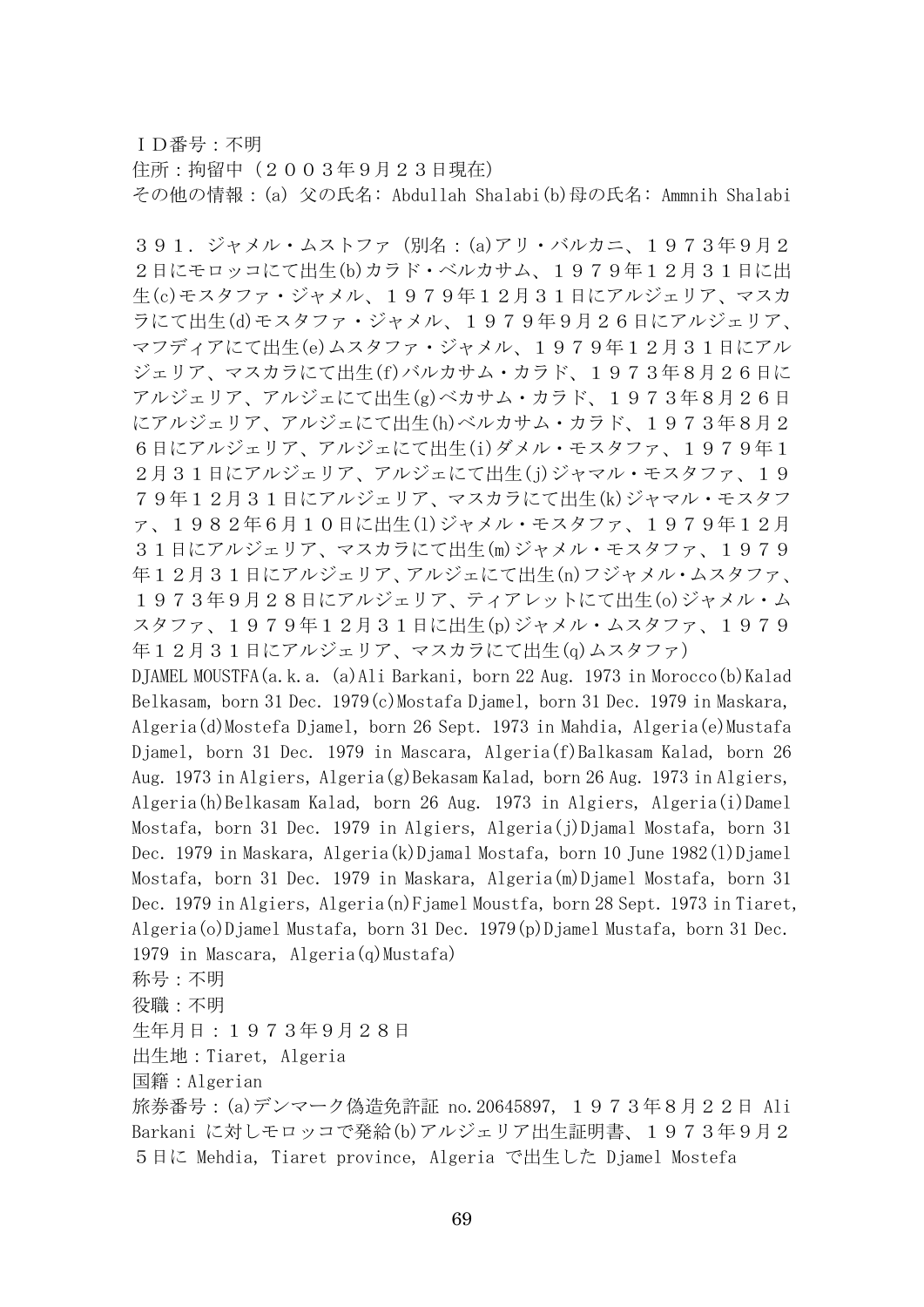ID番号:不明 住所:拘留中(2003年9月23日現在) その他情報:(a)父の氏名: Djelalli Moustfa(b)母の氏名: Kadeja Mansore 【アル・カーイダと関係を有する個人】 392. ダウード・イブラヒム (別名: (a)ダウード・エブラヒム (b) シェイ ク・ダウード・ハサン) DAWOOD IBRAHIM(a.k.a. (a)Dawood Ebrahim (b)Sheikh Dawood Hassan) 称号:不明 役職:不明 生年月日:1955年 出生地:Ratnagiri, India 国籍:Indian 旅券番号:A-333602(1985年4月6日インド・ボンベイにて発行) ID番号:不明 住所:不明 国連制裁委員会による指定日:2003年11月3日 その他の情報:不明 393.モフタル・ベルモフタル MOKHTAR BELMOKHTAR 称号:不明 役職:不明 生年月日:1972年6月1日 出生地:Ghardaia 別名:不明 国籍:不明 旅券番号:不明 ID番号:不明 住所:不明 国連制裁委員会による指定日:2003年11月11日 その他の情報:同人はモハメド・ケムハ、ゾウラ・ケムハ夫妻の息子 394.ムスタファ・ナスリ・ベン・アブドゥル・カデル・アイト・エル・ハ ーディ

MUSTAPHA NASRI BEN ABDUL KADER AIT EL HADI 称号:不明 役職:不明

生年月日:1962年3月5日

出生地:Tunis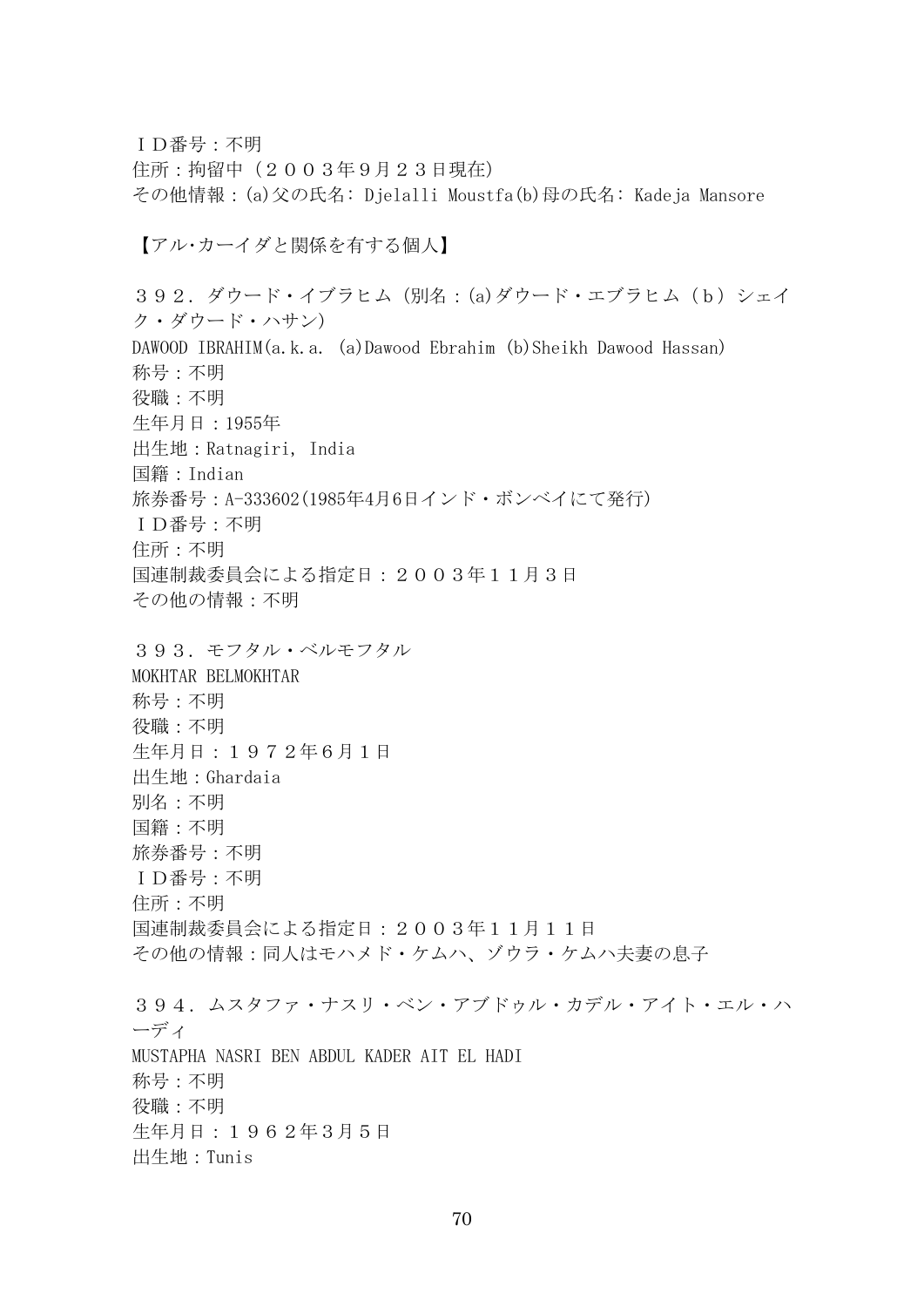国籍:(a)アルジェリア (b)ドイツ 旅券番号:不明 ID番号:不明 住所:不明 国連制裁委員会による指定日:2003年11月11日(2005年12月2 0日及び2006年7月31日に改訂) その他の情報:アブデルカデル・アイサウイ、アミナ・アイサウイ夫妻の息子 395.ジャマァト・ウマト・ダアワ・サラフィア(DHDS)(別称:エル・ アウエル) DJAMAT HOUMAT DAAWA SALAFIA(DHDS) (a.k.a.: El-Ahouel) 旧称:不明 所在地:不明 国連制裁委員会による指定日:2003年11月11日(2004 年 11 月 26 日に 改訂) その他の情報:アフガニスタン帰還者のカダ・ベンシハ・ラルビ(Kada Benchikha Larbi)が、GIAの指導者と対立し、1996年に分裂した結果、形成された GIAの分派。 396. ファラジュ·ファラジュ·フセイン·アッサイーディ (別名: (a) モ ハメド・アブドゥッラ・イマード、1980年11月28日、ガザにて出生 (b) ムハマド・アブドゥッラ・イマード、1980年11月28日、ジオルダニア にて出生 (c)イマード・モハメド・アブデッラ、1980年11月28日、 パレスチナにて出生、住所はViale Bligny 42, Milan, Italy (d)ファラジ ュ・ファルジュ・ハサン・アル・サアディ(e)ハムザ・アル・リビ(f)アブダッ ラー・アブド・アルラヒーム)

FARAJ FARAJ HUSSEIN AL-SA' IDI (a.k.a. (a)Mohamed Abdulla Imad, POB: Gaza, DOB: 28.11.1980 (b) Muhamad Abdullah Imad, POB: Giordania, DOB: 28.11.1980 (c) Imad Mouhamed Abdellah, POB: Palestine, DOB: 28.11.1980, Domicile: Viale Bligny 42, Milan, Italy (d)Faraj Farj Hassan Al Saadi (e)Hamza Al Libi (f)Abdallah Abd al-Rahim)

称号:不明 役職:不明 生年月日:1980年11月28日 出生地:リビア 国籍:リビア 旅券番号:不明 ID番号:不明 住所:不明 国連制裁委員会による指定日:2003年11月12日(2006年7月31 日に改訂)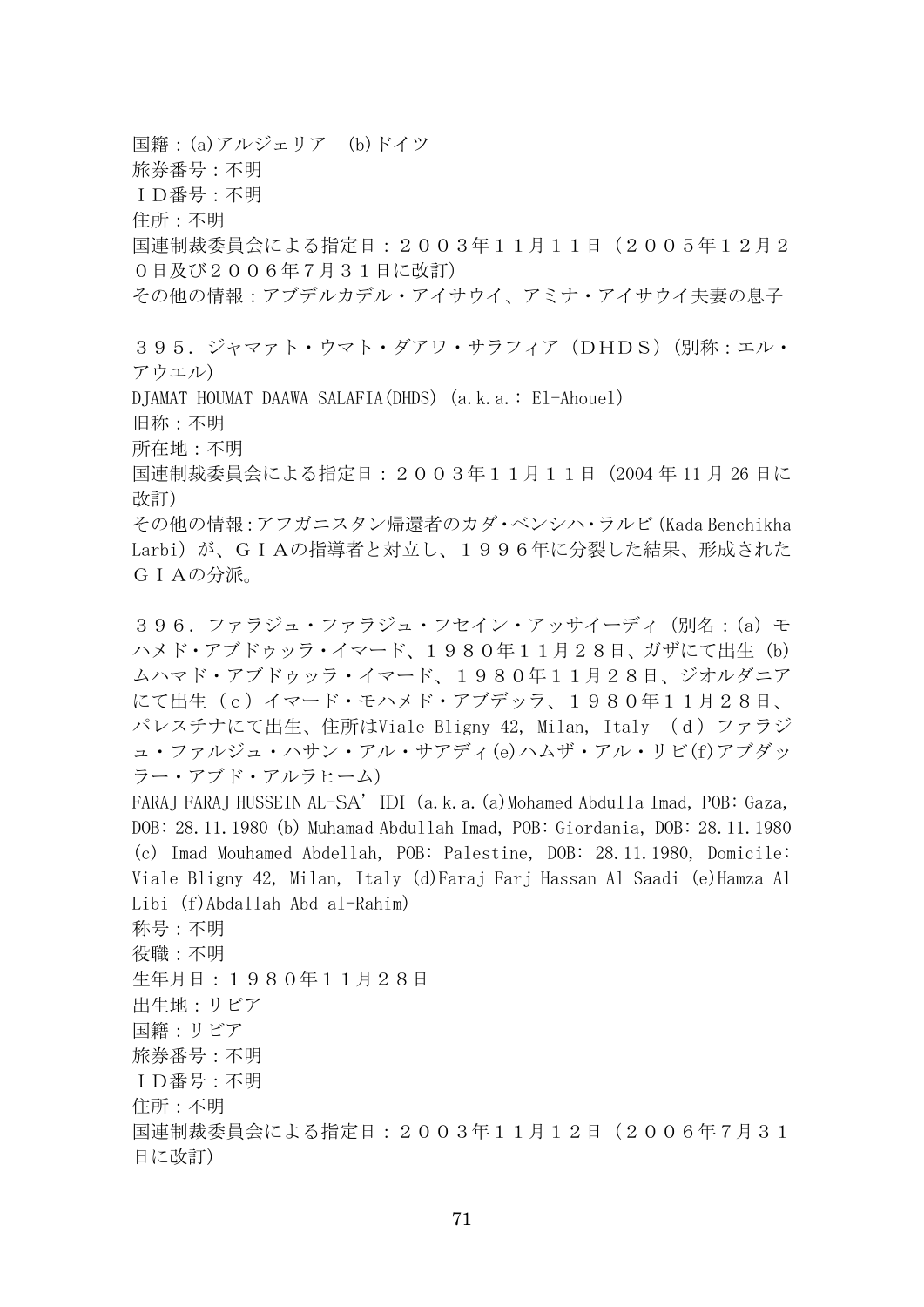その他の情報:不明

397.シェリーフ・サイド・ベン・アブドゥルハキーム(別名:(a)ジャラ ル(b)ユーセフ(c)アブ・サルマン) CHERIF SAID BEN ABDELHAKIM (a.k.a. (a) Djallal (b) Youcef (c) Abou Salman ) 称号:不明 役職:不明 生年月日:1970年1月25日 出生地:Menzel Temine, Tunisia 国籍:不明 旅券番号:不明 ID番号:不明 住所:Corso Lodi 59, Milan, Italy 国連制裁委員会による指定日:2003年11月12日 その他の情報:不明 398.イマード・ベン・アルメッキー・ベン・アルアフダル・アルザルカウ ィ(別名:(a)ザルガ(b)ナドラ) IMAD BEN AL-MEKKI BEN AL-AKHDAR AL-ZARKAOUI(a.k.a.: (a) Zarga (b) Nadra ) 称号:不明 役職:不明 生年月日:1973 年1月15日 出生地: Tunisi, Tunisia 国籍:チュニジア 旅券番号: チュニジア旅券 M174950 (1999年4月27日発行、2004年 4月26日失効) ID番号:不明 住所:Via Col. Aprosio 588, Vallecrosia (IM), Italy (Domicilie) 国連制裁委員会による指定日:2003年11月12日(2005年12月2 0日及び2006年7月31日に改訂) その他の情報:不明 399. カマル・ベン・マウエルディ・ベン・ハッサン・アルハムラウィ(別 名:(a)カメル(b)キモ) KAMAL BEN MAOELDI BEN HASSAN AL-HAMRAOUI (a.k.a.:(a) Kamel (b) Kimo) 称号:不明 役職:不明 生年月日:1977年10月21日 出生地: Beja, Tunisia 国籍:チュニジア 旅券番号:チュニジア旅券 P229856 (2002年11月1日発行、2007年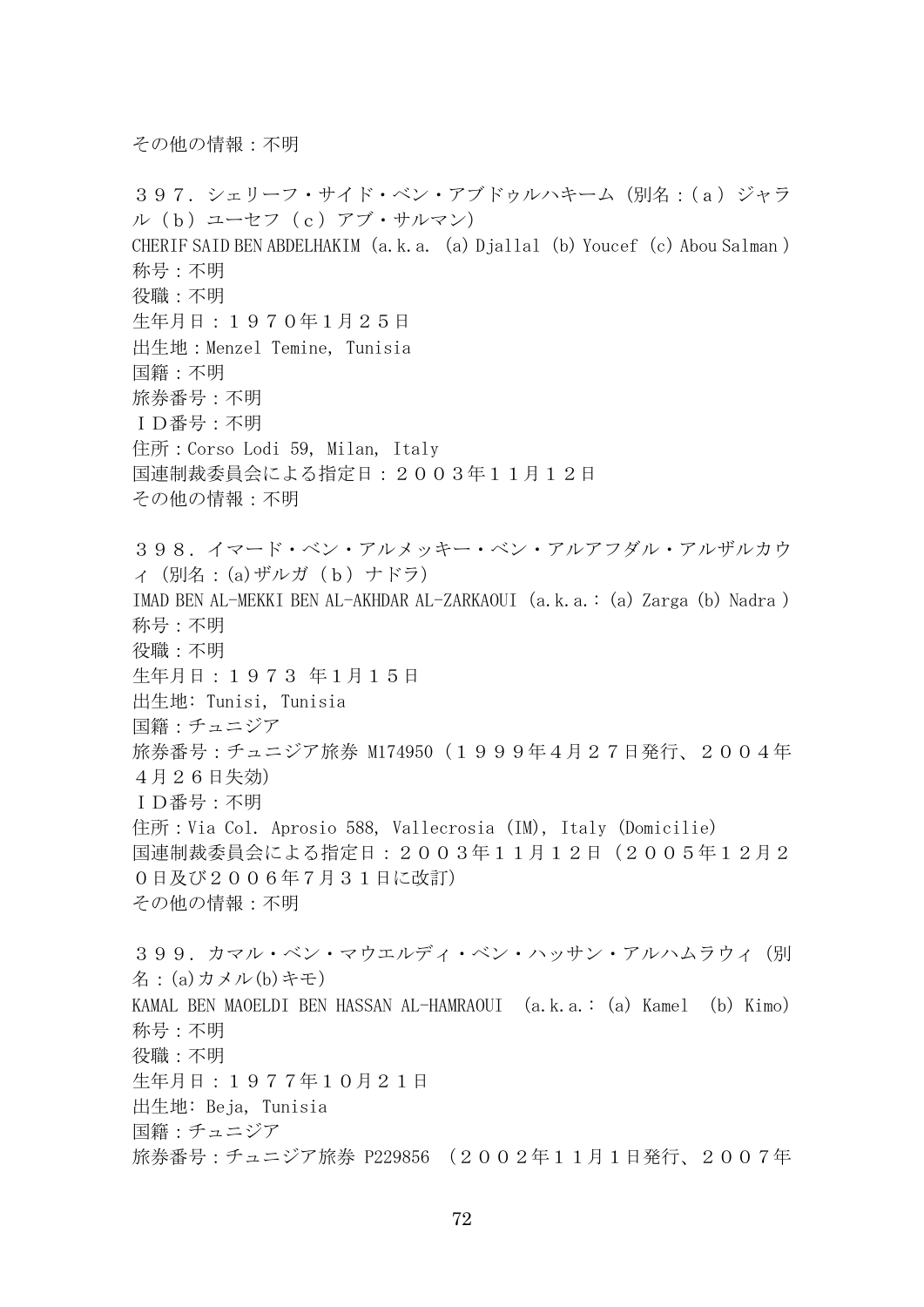10月31日失効) ID番号:不明 住所:(a) Via Bertesi 27, Cermona, Italy (b) Via Plebiscito 3, Cremona, Italy 国連制裁委員会による指定日:2003年11月12日(2005年12月2 0日及び2006年7月31日に改訂) その他の情報:不明 400.マクセメド・カブドゥラ・シイス MAXAMED CABDULLAAH CIISE 称号:不明 役職:不明 生年月日:1974年10月8日 出生地:Somalia 別名:不明 国籍:不明 旅券番号:不明 ID番号:不明 住所:Mosque in Via Quaranta, Milan, Italy (Domicile) 国連制裁委員会による指定日:2003年11月12日 その他の情報:不明 401.ラーディ・アブド・エル・サーミー・アブ・エル・ヤジード・エル・ アヤシ(別名:メラア) RADI ABD EL SAMIE ABOU EL YAZID EL AYASHI(a.k.a. Mera'l) 称号:不明 役職:不明 生年月日:1972年1月2日 出生地: El Gharbia, Egypt 国籍:不明 旅券番号:不明 ID番号:不明 住所:Via Cilea 40, Milan, Italy (Domicile) 国連制裁委員会による指定日:2003年11月12日 その他の情報:不明 402. ハマディ・ベン・アブドゥル・アジーズ・ベン・アリ・ブーイヒア(別 名:ガメル・モフメド、1966年5月25日モロッコにて出生) HAMADI BEN ABDUL AZIZ BEN ALI BOUYEHIA (a.k.a.:Gamel Mohmed, POB: Morocco,

DOB:25.05.1966) 称号:不明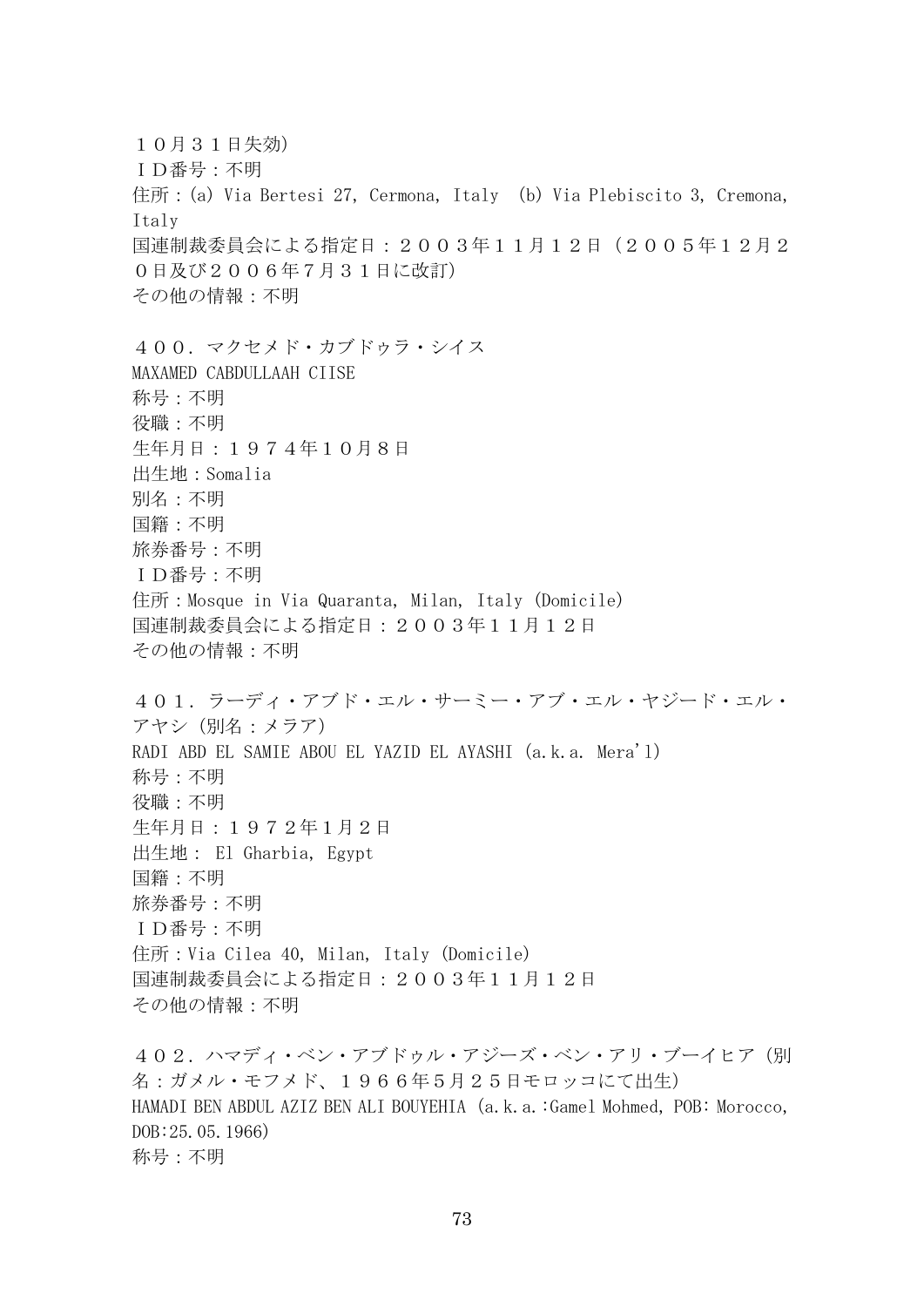役職:不明 生年月日:1966年5月29日 出生地:チュニジア 国籍:チュニジア 旅券番号:チュニジア旅券 L723315(1998年5月5日発行、2003年5 月4日失効) ID番号:不明 住所:Corso XXII Marzo 39, Milan, Italy (Domicile) 国連制裁委員会による指定日:2003年11月12日(2005年12月2 0日及び2006年7月31日に改訂) その他の情報:不明 403.モハメド・ターヒル・ハミード(別名:アブデルハミード・アル・ク ルディ) MOHAMMAD TAHIR HAMMID(a.k.a. Abdelhamid Al Kurdi ) 称号:イマム(Imam) 役職:不明 生年月日:1975年11月1日 出生地:Poshok, Iraq 国籍:不明 旅券番号:不明 ID番号:不明 住所: Via della Martinella 132, Parma, Italy 国連制裁委員会による指定日:2003年11月12日 その他の情報:不明 404. ロフティ・ベン・アブドゥル・ハミド・ベン・アリ・アルリハーニ(別 名:アブデッラフマニ) LOFTI BEN ABDUL HAMID BEN ALI AL-RIHANI(a.k.a. Abderrahmane) 称号:不明 役職:不明 生年月日:1977年7月1日 出生地:Tunisi, Tunisia 国籍:チュニジア 旅券番号: チュニジア旅券 L886177 (1998年12月14日発行、2003 年12月13日失効) ID番号:不明 住所:Via Bolgeri 4, Barni (Como), Italy 国連制裁委員会による指定日:2003年11月12日(2005年9月9日、 12月20日及び2006年7月31日に改訂) その他の情報:不明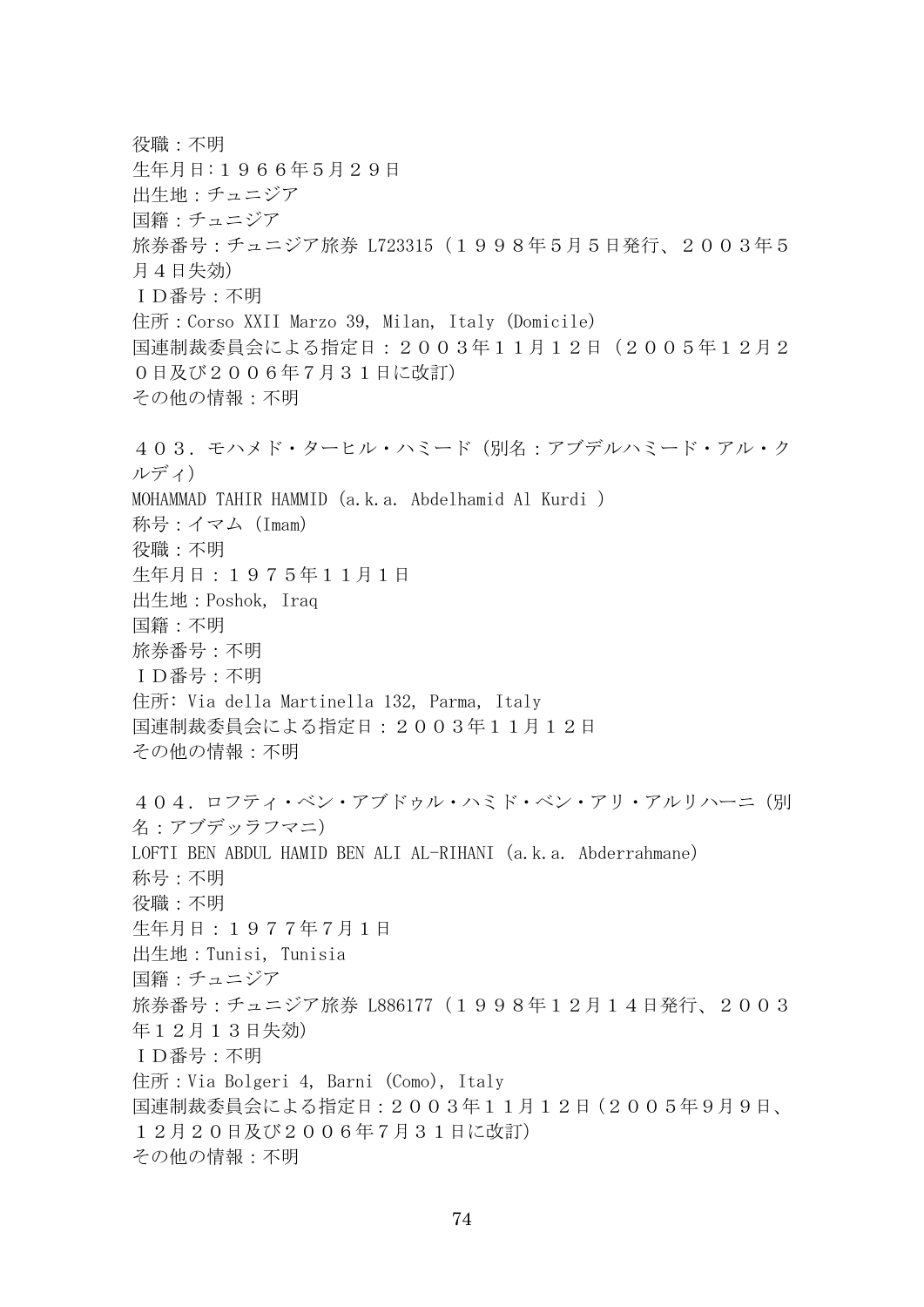405.ダキ・モハンメド DAKI MOHAMMED 称号:不明 役職:不明 生年月日:1965年3月29日 出生地:Morocco 別名:不明 国籍:不明 旅券番号:不明 ID番号:不明 住所:Via Melato 11, Reggio Emilia, Italy (Domicile) 国連制裁委員会による指定日:2003年11月12日 その他の情報:不明 406.モハメド・アミーン・モスタファ MOHAMED AMIN MOSTAFA 称号:不明 役職:不明 生年月日:1975年10月11日 出生地:Karkuk, Iraq 別名:不明 国籍:不明 旅券番号:不明 ID番号:不明 住所:Via della Martinella 132, Parma, Italy (Domicile) 国連制裁委員会による指定日:2003年11月12日 その他の情報:不明 407.ネシーム・ベン・モハメド・アッシェリーフ・ベン・モハメド・サレ フ・アッサアディ(別名:アブ・アニス) NESSIM BEN MOHAMED AL-CHERIF BEN MOHAMED SALEH AL-SAADI(a.k.a.: Abou Anis) 称号:不明 役職:不明 生年月日:1974年11月30日 出生地:Haidra Al-Qasreen, Tunisia 国籍:チュニジア 旅券番号:チュニジア旅券 M788331 (2001年9月28日発行、2006年 9月27日失効) ID番号:不明 住所: (a) Via Monte Grappa 15, Arluno (Milan), Italy (b) Via Cefalonia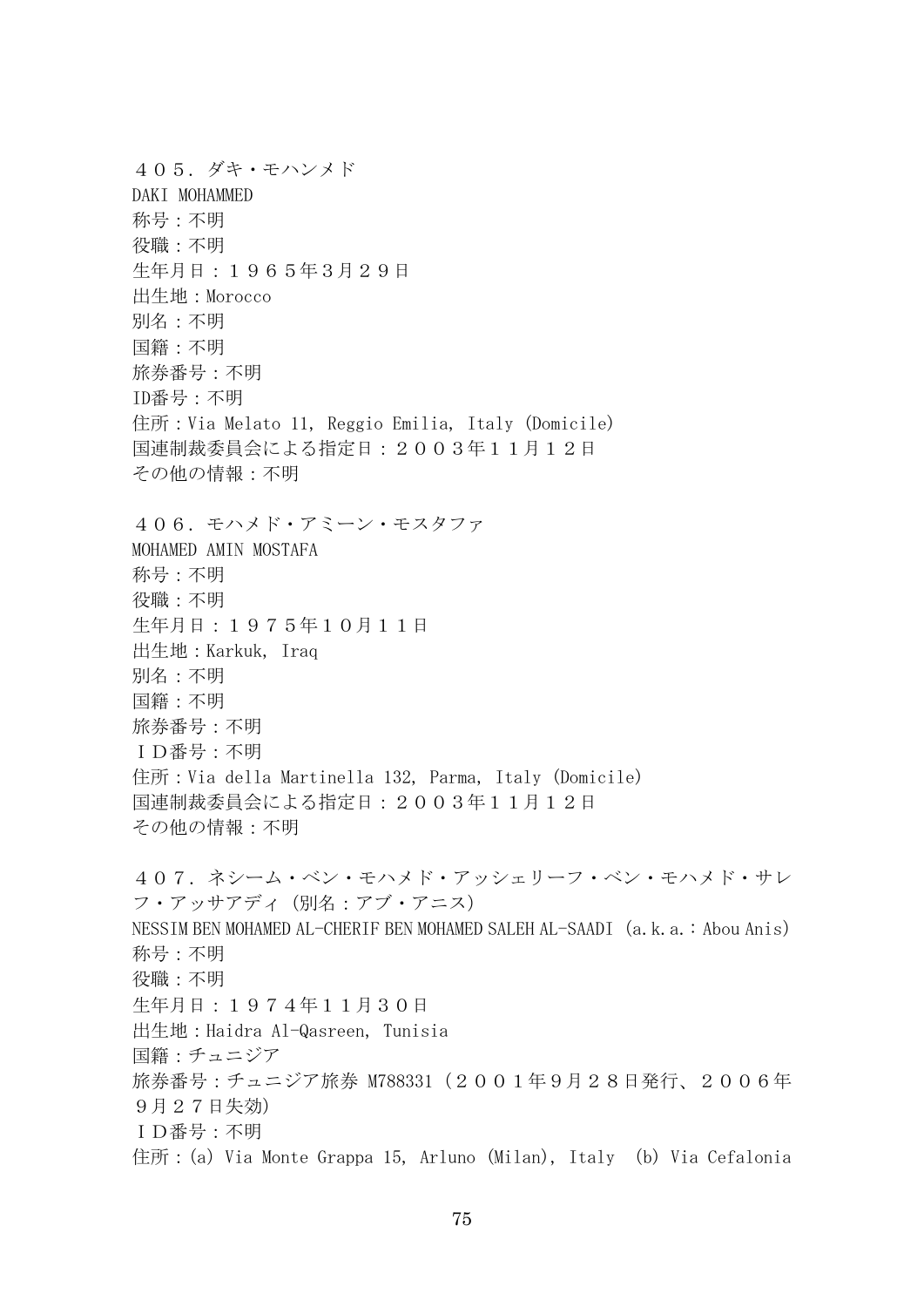11, Milan, Italy (Domicile) 国連制裁委員会による指定日:2003年11月12日(2005年12月2 0日及び2006年7月31日に改訂) その他の情報:不明 408.ヌールディン・ベン・アリ・ベン・ベルカッセム・アルドリシ NOUREDDINE BEN ALI BEN BELKASSEM AL-DRISSI 称号:不明 役職:不明 生年月日:1964年4月30日 出生地:Tunisi, Tunisia 国籍:チュニジア 旅券番号:チュニジア旅券 L851940 (1998年9月9日発行、2003年9 月8日失効) ID番号:不明 住所:Via Plebiscito 3, Cermona, Italy 国連制裁委員会による指定日:2003年11月12日(2005年12月2 0日及び2006年7月31日に改訂) その他の情報:不明 409.ラズヘル・ベン・ハリファ・ベン・アフメド・ルイン(別名:(a)サル マン(b)ラズハル) LAZHER BEN KHALIFA BEN AHMED ROUINE(a.k.a.:(a) Salmane (b) Lazhar) 称号:不明 役職:不明 生年月日:1975年11月20日 出生地:Sfax, Tunisia 国籍:不明 旅券番号:不明 ID番号:不明 住所:Vicolo S. Giovanni, Rimini, Italy (Domicile) 国連制裁委員会による指定日:2003年11月12日 その他の情報:不明 410. ムラード・トラベルシ (別名:アブ・ジャラ) MOURAD TRABELSI( a.k.a.: Abou Djarrah ) 称号:不明 役職:不明 生年月日:1969年5月20日 出生地:Menzel Temine, Tunisia 国籍:Afghan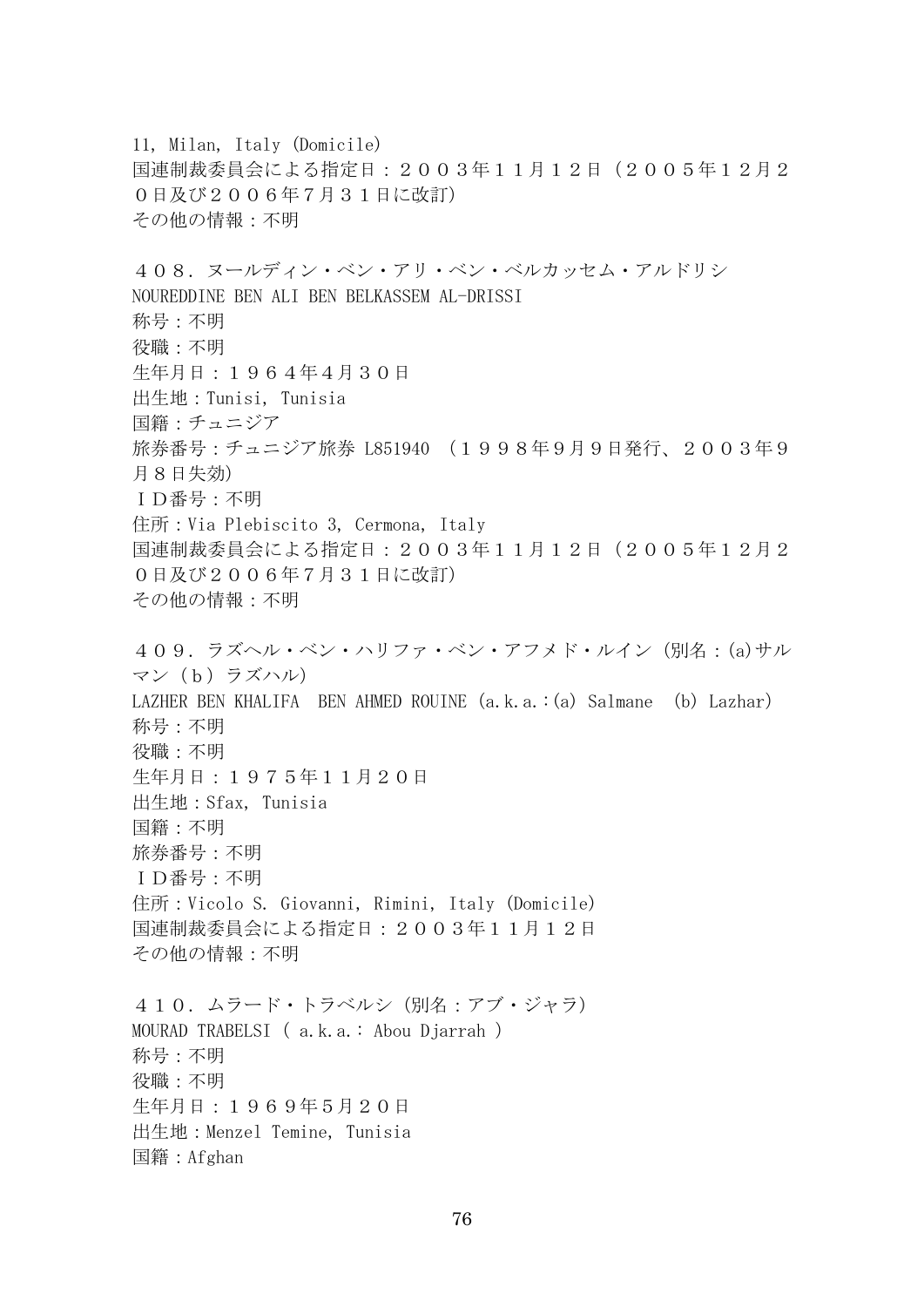旅券番号:不明 ID番号:不明 住所:Via Geromini 15, Cremona, Italy 国連制裁委員会による指定日:2003年11月12日 その他の情報:不明

411.サイフィ・アマリ(別名:(a)エル・パラ(b)アブデルレザク・ル・パラ (c)アブ・ハイダラ(d)エル・ウラシ(e)アブデルレザク・ザイムシェ(f)アブド ゥル・ラサク・アマン・アブ・ハイドラ(g)アブダララク) SAIFI AMMARI(a.k.a.:(a)El Para(combat name) (b)Abderrezak Le Para (c)Abou Haidara (d)El Ourassi (e)Abderrezak Zaimeche (f)Abdul Rasak ammane Abu Haidra (g)Abdalarak) 称号:不明 役職:不明 生年月日:1968年1月1日 出生地:Kef Rih, Algeria 国籍:Algerian 旅券番号:不明 ID番号:不明 住所:不明 国連制裁委員会による指定日:2003年12月4日 その他の情報:不明 【アル・カーイダと関係を有する個人・団体】

412.サフェト・ドゥルグティ SAFET DURGUTI 称号:不明 役職:不明 生年月日:1967年5月10日 出生地:Orahovac, Kosovo 別名:不明 国籍:不明 旅券番号:不明 ID番号:不明 住所:不明 国連制裁委員会による指定日:2003年12月26日 その他の情報:不明

413.スレイマン・ジャセム・スレイマン・アブ・ガイス SULAIMAN JASSEM SULAIMAN ABO GHAITH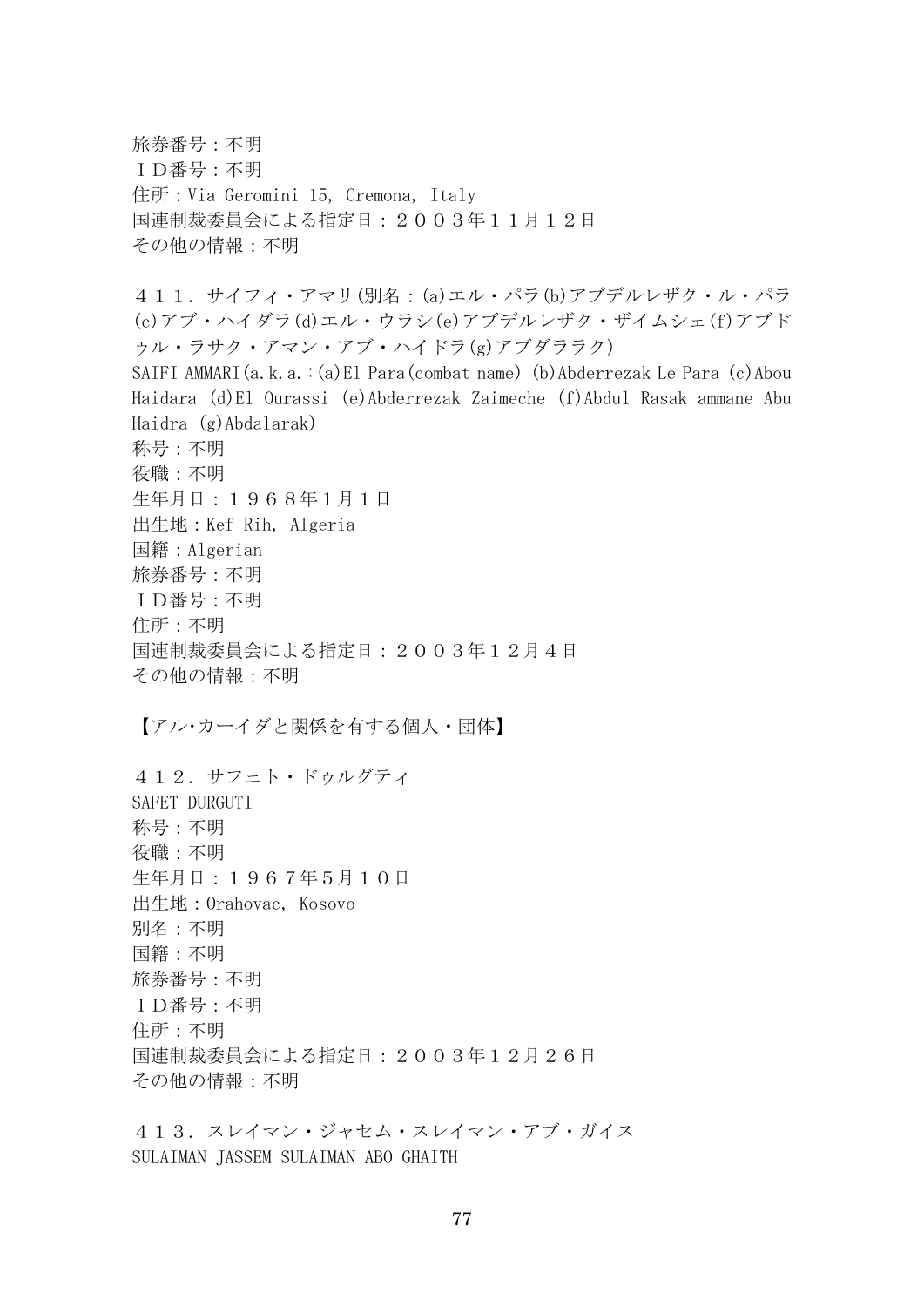称号:不明 役職:不明 生年月日:1965年12月14日 出生地:Kuwait 別名:不明 国籍:クウェート国籍を剥奪 旅券番号:不明 ID番号:不明 住所:不明 国連制裁委員会による指定日:2004年1月16日 その他の情報:不明 414.ジャメル・ルニシ JAMEL LOUNICI 称号:不明 役職:不明 生年月日:1962年2月1日 出生地:Algiers 別名:不明 国籍:不明 旅券番号:不明 ID番号:不明 住所:不明 国連制裁委員会による指定日:2004年1月16日 その他の情報:Abdelkader と Johra Birouh の息子 415.アル・ハラマイン財団-インドネシア(別称:アル・マナヒル・イン ドネシア財団) AL-HARAMAIN FOUNDATION(INDONESIA)(a.k.a.Yayasan Al-Manahil-Indonesia) 旧称:不明 住所:Jalan Laut Sulawesi Blok DII/4, Kavling Angkatan Laut Duren Sawit, Jakarta Timur 13440 Indonesia; Tel.:021-86611265 and 021-86611266; Fax:021-8620174 国連制裁委員会による指定日:2004年1月26日 その他の情報:不明 416. アル・ハラマイン財団ーパキスタン AL-HARAMAIN FOUNDATION(PAKISTAN) 別称:不明 旧称:不明 住所: House #279, Nazimuddin Road, F-10/1, Islamabad, Pakistan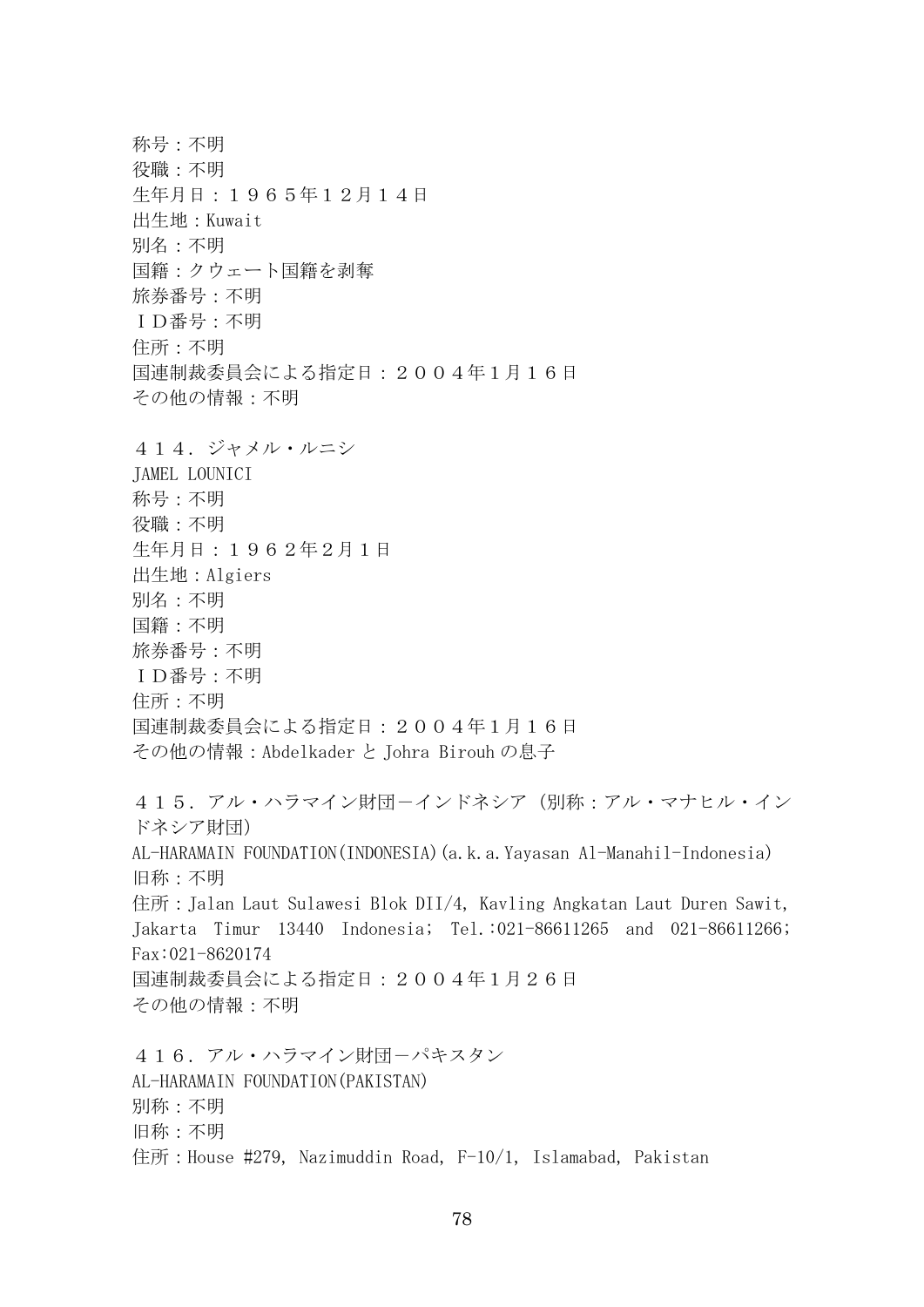国連制裁委員会による指定日:2004年1月26日 その他の情報:不明 417. アル・ハラマイン財団ーケニア AL-HARAMAYN FOUNDATION(KENYA) 別称:不明 旧称:不明 住所:(a)Nairobi, Kenya(b)Garissa, Kenya(c)Dadaab, Kenya 国連制裁委員会による指定日:2004年1月26日 その他の情報:不明 418. アル・ハラマイン財団ータンザニア AL-HARAMAYN FOUNDATION(TANZANIA) 別称:不明 旧称:不明 住所: (a)P.O.Box 3616, Dar es Salaam, Tanzania(b)Tanga(c)Singida 国連制裁委員会による指定日:2004年1月26日 その他の情報:不明 419.シャイク・アブド・アル・マジド・アル・ズィンダニ(別名:(a)アブ デルマジド・アル・ズィンダニ(b)シャイク・アブド・アル・マジド・アル・ズ ィンダニ) SHAYKH 'ABD-AL-MAJID AL-ZINDANI(a.k.a.(a)Abdelmajid Al-Zindani(b)Shaykh 'Abd Al-Majid Al-Zindani) 称号:不明 役職:不明 生年月日:おおよそ1950年 出生地:Yemen 国籍:Yemeni 旅券番号: A005487(Yemen) (1995年8月13日発行) ID番号:不明 住所:不明 国連制裁委員会による指定日:2004年2月27日 その他の情報:不明 420.アブド・アル・ワッハーブ・アブド・アル・ハーフィズ(別名:(a)フ ェルジャニ・ムルド(b)ラバ・ディ・ロマ(c)ムラド) ABD AL WAHAB ABD AL HAFIZ (a.k.a.(a)Ferdjani Mouloud (b)Rabah Di Roma (c)Mourad )

称号:不明 役職:不明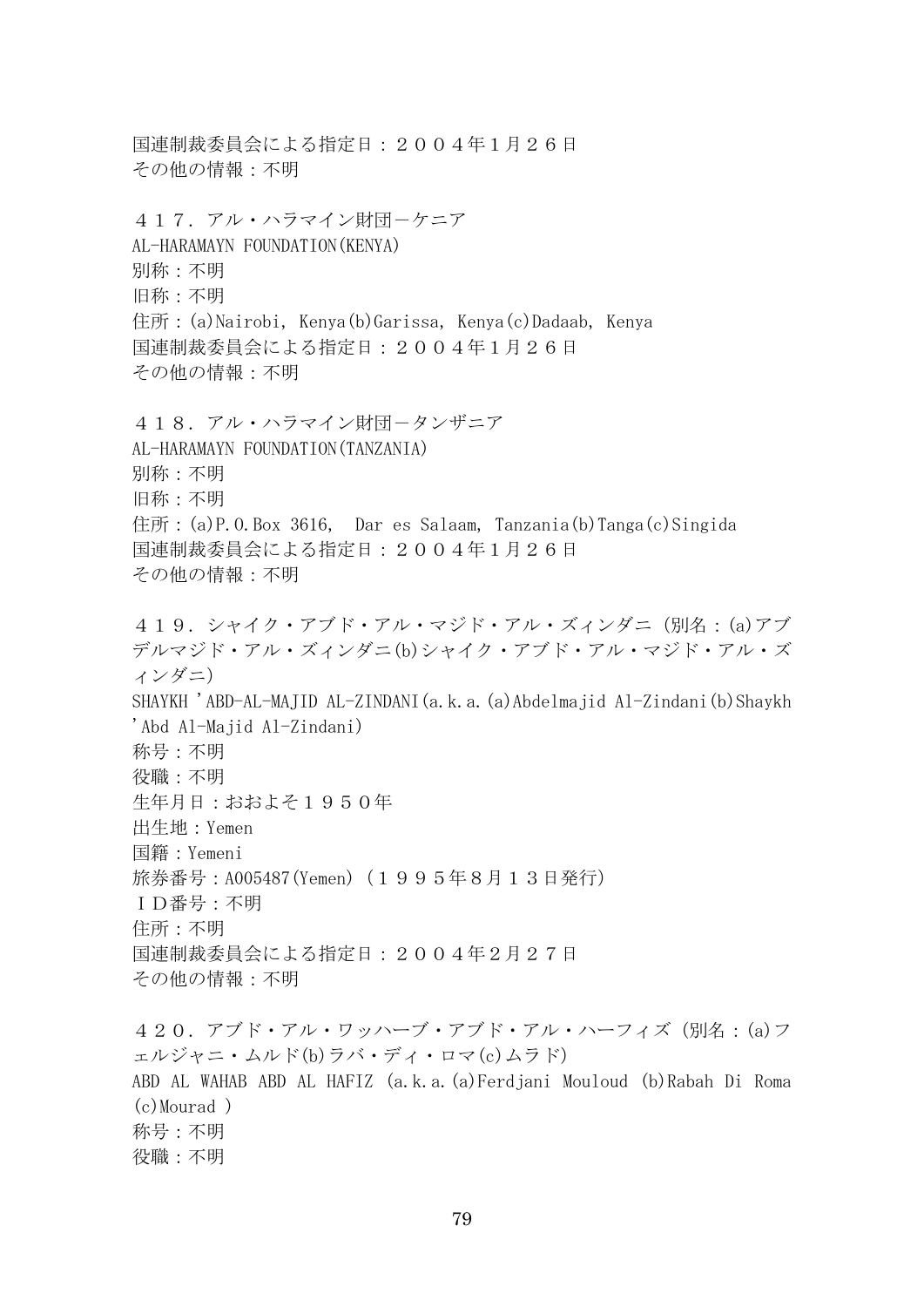生年月日:1967年9月7日 出生地:Algeri, Algeria 国籍:不明 旅券番号:不明 ID番号:不明 住所: Via Lungotevere Dante Roma, Italy (Domicile) 国連制裁委員会による指定日:2004年3月17日(2004年11月26 日に改訂) その他の情報:不明 421.アブデルラフマーン・キファネ ABDERRAHMANE KIFANE 称号:不明 役職:不明 生年月日:1963年3月7日 出生地:Casablanca, Morocco 国籍:不明 旅券番号:不明 ID番号:不明 住所: Via S. Biagio, 32 or 35 Sant'Anastasia(NA), Italy 国連制裁委員会による指定日:2004年3月17日(2004年11月26 日に改訂) その他の情報:不明 422.アリ・エル・ヘイト(別名:(a)カーメル・モハメド (b)アリ・ディ・ ロマ) ALI EL HEIT (a.k.a. (a) Kamel Mohamed (b) Ali Di Roma) 称号:不明 役職:不明 生年月日:1970年3月20日(カーメル・モハメド名義で1971年1月 30日) 出生地:Rouba, Algeria 国籍:不明 旅券番号:不明 ID番号:不明 住所: (a)Via D. Fringuello, 20 Roma, Italy (b) Milan(Domicile) 国連制裁委員会による指定日:2004年3月17日(2004年11月26 日に改訂) その他の情報:不明

423.フェトヒ・ベン・ハセン・ハダッード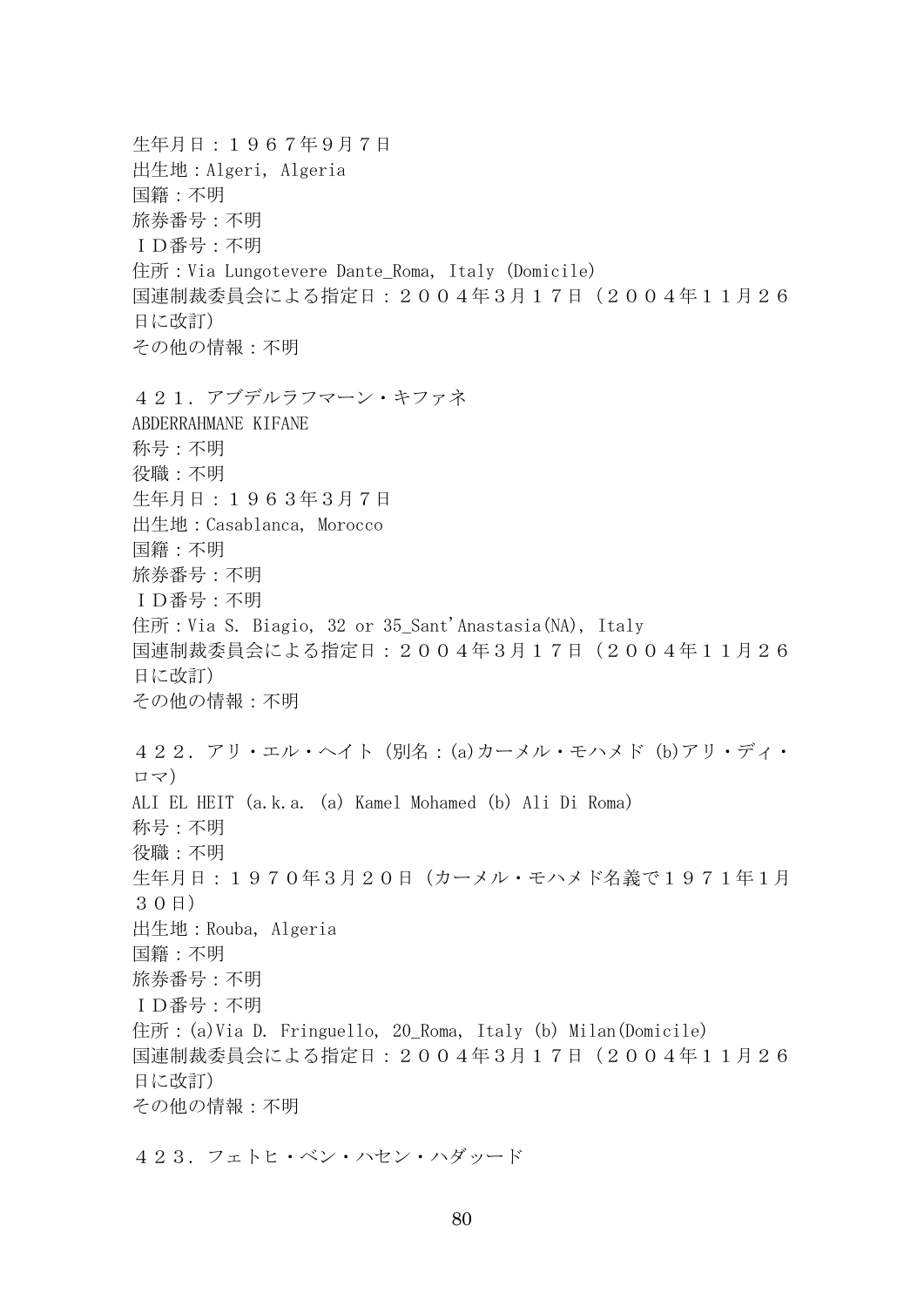FETHI BEN HASSEN HADDAD 称号:不明 役職:不明 生年月日:(a)1963年3月28日 (b)1963年6月28日 出生地:Tataouene, Tunisia 国籍:不明 旅券番号:不明 ID番号:不明 住所:(a)Via Fulvio Testi, 184\_Cinisello Balsamo(MI)\_Italy (b)Via Porte Giove, 1\_Mortara(PV), Italy(Domicile) 国連制裁委員会による指定日:2004年3月17日(2004年11月26 日に改訂) その他の情報:Fiscal Code: HDDFTH63H28Z352V 424.ファリード・アイデル(別名:アシュール・アリ) FARID AIDER (a.k.a.Achour Ali) 称号:不明 役職:不明 生年月日:1964年10月12日 出生地:Algeri, Algeria 国籍:不明 旅券番号:不明 ID番号:不明 住所: Via Milanese, 5 20099 Sesto San Giovanni(MI), Italy 国連制裁委員会による指定日:2004年3月17日(2004年11月26 日に改訂) その他の情報:Fiscal Code DRAFRD64R12Z301C 425.ラハディ・ベンデブカ (別名:(a)アブド・アル・ハーディ(b)ハーデ ィ) L'HADI BENDEBKA (a.k.a.(a)Abd Al Hadi (b)Hadi ) 称号:不明 役職:不明 生年月日:1963年11月17日 出生地:Algeri, Algeria 国籍:不明 旅券番号:不明 ID番号:不明 住所: (a)Via Garibaldi, 70 San Zenone al Po(PV), Italy (2001年12 月17日現在) (b)Via Manzoni, 33\_Cinisello Balsamo(MI), Italy (Domicile) 国連制裁委員会による指定日:2004年3月17 日(2004年11月26日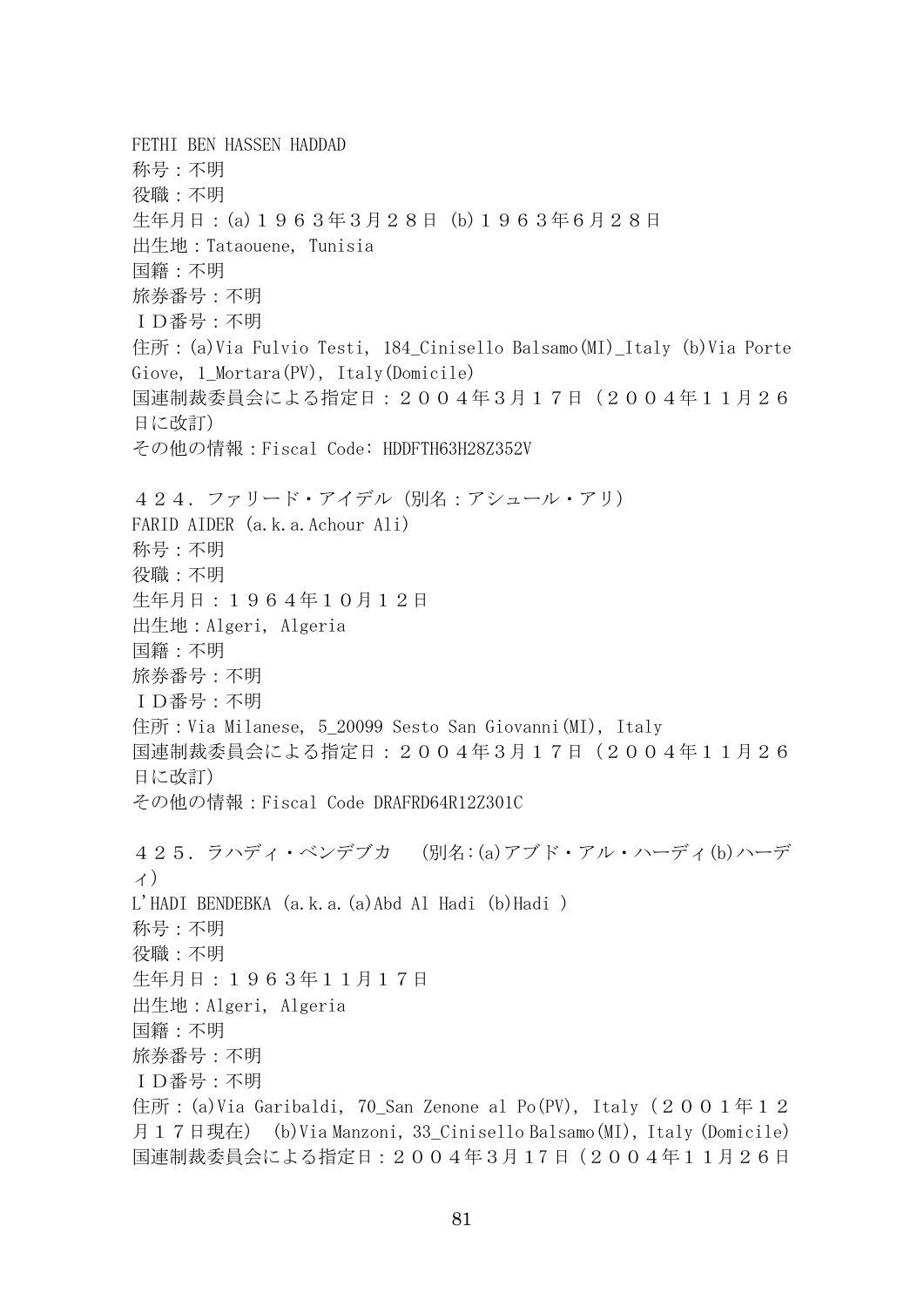に改訂) その他の情報:不明 426.ムスタファ・アッベス MOUSTAFA ABBES 称号:不明 役職:不明 生年月日:1962年2月5日 出生地:Osniers, Algeria 国籍:不明 旅券番号:不明 ID番号:不明 住所:Via Padova 82, Milan-Italy(Domicile) 国連制裁委員会による指定日:2004年3月17日(2004年11月26 日に改訂) その他の情報:不明 427. オスマン・ドゥラムチ(別名:アブー・ユーセフ) OTHMAN DERAMCHI (a.k.a.Abou Youssef) 称号:不明 役職:不明 生年月日:1954年6月7日 出生地:Tighennif, Algeria 国籍:不明 旅券番号:不明 ID番号:不明 住所: (a)Via Milanese, 5\_20099 Sesto San Giovanni(MI), Italy (b)Piazza Trieste, 11\_Mortara, Italy(2002年10月現在) 国連制裁委員会による指定日:2004年3月17日(2004年11月26 日に改訂) その他の情報:Fiscal Code DRMTMN54H07Z301T 428.ヤシン・アフメド・ナセル(別名:ヤシン・ディ・アンナバ) YACINE AHMED NACER (a.k.a. Yacine Di Annaba) 称号:不明 役職:不明 生年月日:1967年12月2日 出生地:Annaba, Algeria 国籍:不明 旅券番号:不明 ID番号:不明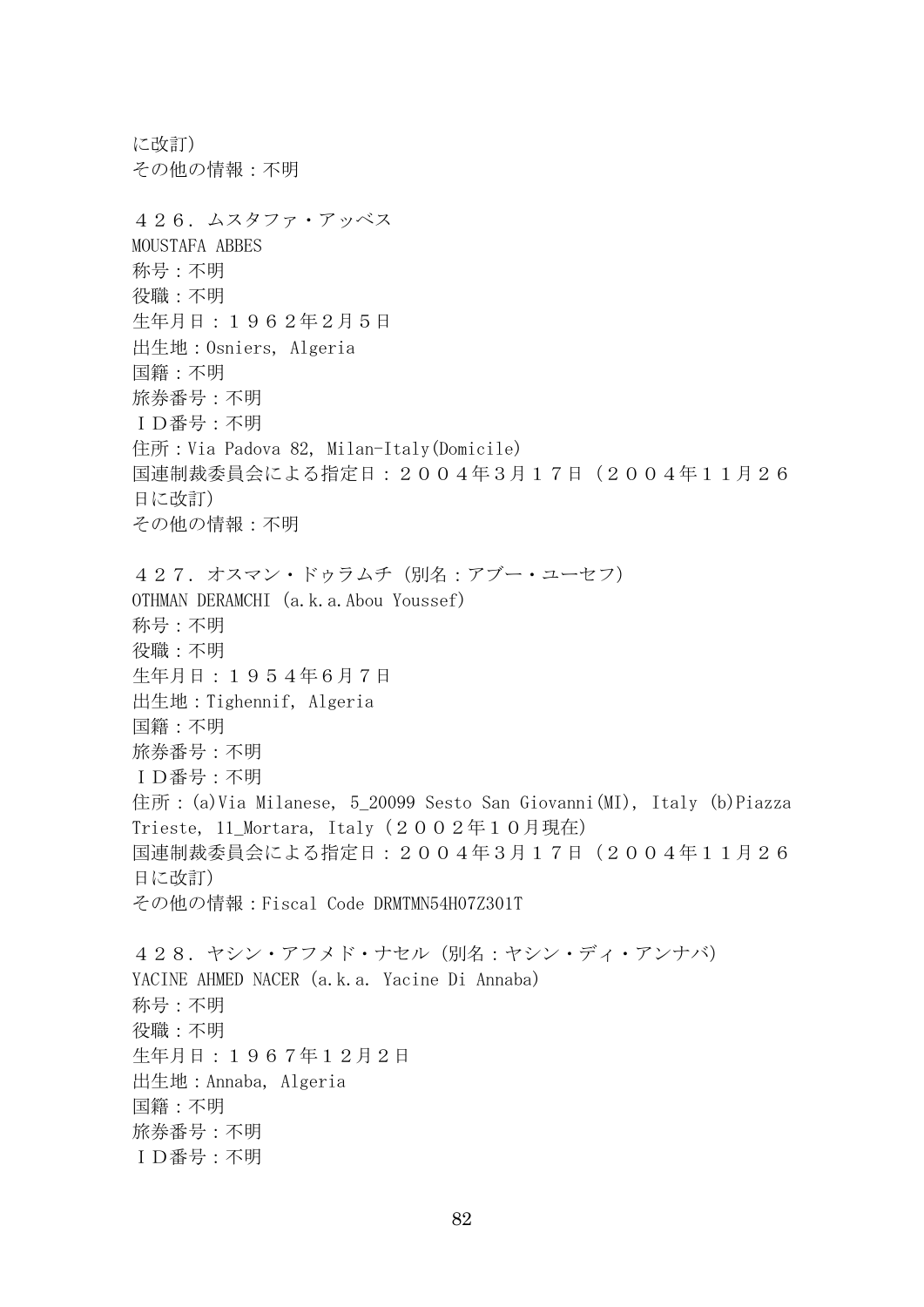住所:(a)Rue Mohamed Khemisti, 6\_Annaba(DZZ), Italy (b)Vicolo Duchessa, 16 and via Genova, 121\_Naples, Italy(Domicile) 国連制裁委員会による指定日:2004年3月17日(2004年11月26 日に改訂) その他の情報:不明 429. ユーセフ・アッベス (別名:ジュゼッペ) YOUCEF ABBES (a.k.a.Giuseppe) 称号:不明 役職:不明 生年月日:1965年1月5日 出生地:Bab El Aoued, Algeria 国籍:不明 旅券番号:不明 ID番号:不明 住所: (a)Via Padova 82, Milan, Italy (Domicile) (b)Via Manzoni, 33\_Cinisello Balsamo(MI), Italy (Domicile) 国連制裁委員会による指定日:2004年3月17日(2004年11月26 日に改訂) その他の情報:不明 430. ハシーヌ・アラン (別名: (a)ハッサン・ジ・オールド(b)アル・シェ イク・アブデルハイ(c)ブーラヒア(d)アブ・アル・フォトゥーフ(e) シェイブ・アセーヌ) HACENE ALLANE (a.k.a.: (a) Hassan the Old (b) Al Sheikh Abdelhay (c) Boulahia (d) Abu al-Foutouh (e) Cheib Ahcene ) 称号:不明 役職:不明 生年月日:1941年1月17日 出生地:El Menea/Algeria 国籍:Algeria(推定) 旅券番号:不明 ID番号:不明 住所:不明 国連制裁委員会による指定日:2004年5月3日 その他の情報:不明 431.カーメル・ジェルマン(別名:(a)ビラール(b)アーデル(c)フ ォディール) KAMEL DJERMANE  $(a, k, a, : (a)$  Bilal $(b)$  Adel $(c)$  Fodhil) 称号:不明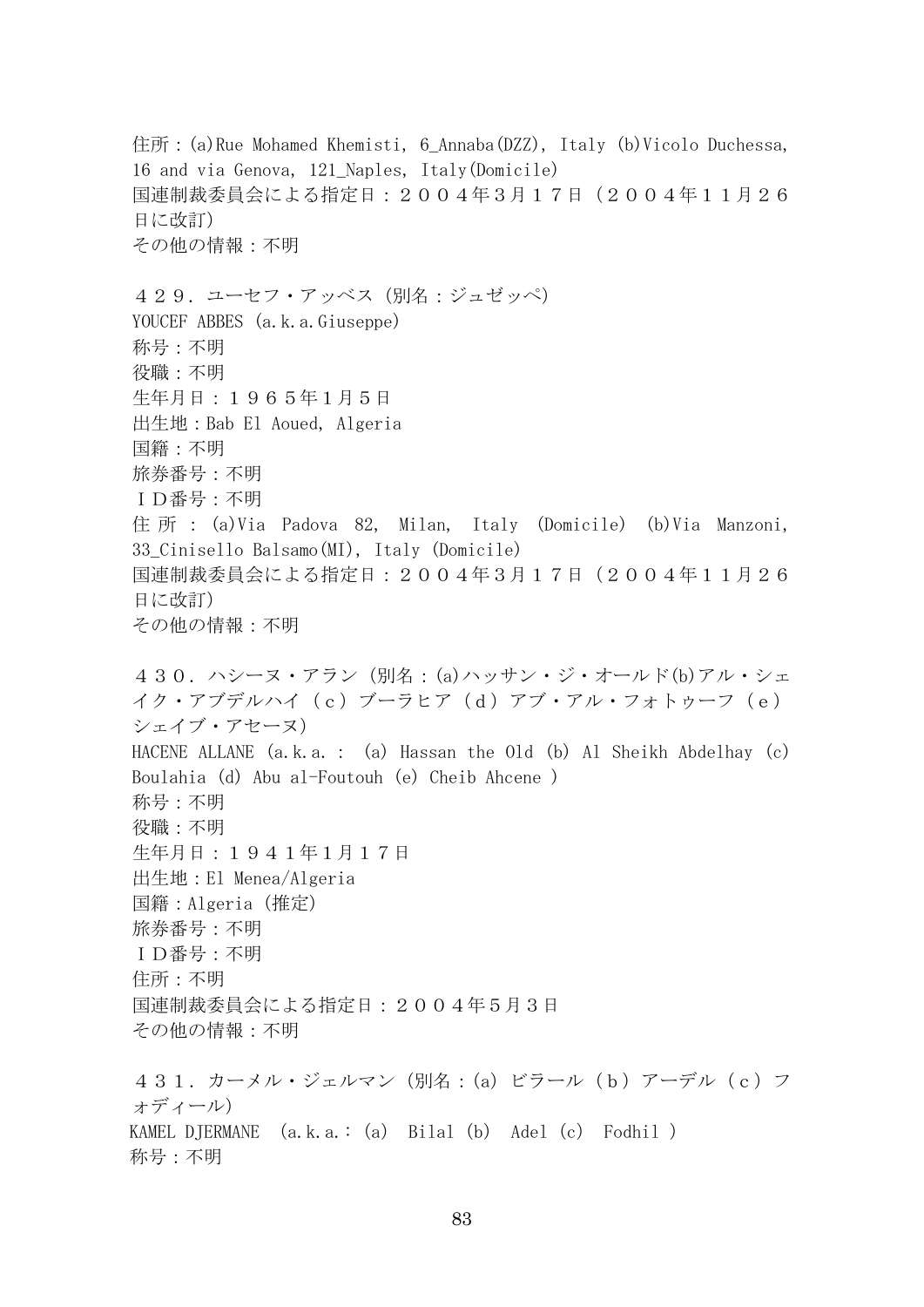役職:不明 生年月日:1965年 出生地:Oum el Bouaghi/Algeria 国籍:Algeria(推定) 旅券番号:不明 ID番号:不明 住所:不明 国連制裁委員会による指定日:2004年5月3日 その他の情報:不明 432.ドゥ・エル・アイチ(別名:アブデル・ハック) DHOU EL-AICH (a.k.a.:Abdel Hak ) 称号:不明 役職:不明 生年月日:1964年8月5日 出生地:Debila/Algeria 国籍:Algeria(推定) 旅券番号:不明 ID番号:不明 住所:不明 国連制裁委員会による指定日:2004年5月3日 その他の情報:不明 433.アフマド・ズルファゥイ(別名:(a)アブドゥラ(b)アブダラ(c) スマイル(d)アブ・ハウラ(e)アブ・ショルダー(f)ヌール) AHMAD ZERFAOUI (a.k.a.: (a) Abdullah (b) Abdalla (c) Smail (d) Abu Khaoula (e) Abu Cholder (f) Nuhr) 称号:不明 役職:不明 生年月日:1963年7月15日 出生地:Chrea/Algeria 国籍:Algeria(推定) 旅券番号:不明 ID番号:不明 住所:不明 国連制裁委員会による指定日:2004年5月3日 その他の情報:不明

434. アル・フゥルカン (別称: (a) ジェミリジャティ・フゥルカン (b) ジェミジュトゥル・フゥルカン(c)アソシエーション・フォー・シチズンズ・ ライツ・アンド・レジスタンス・トゥ・ライズ(d)ジェミジュトゥル・フゥル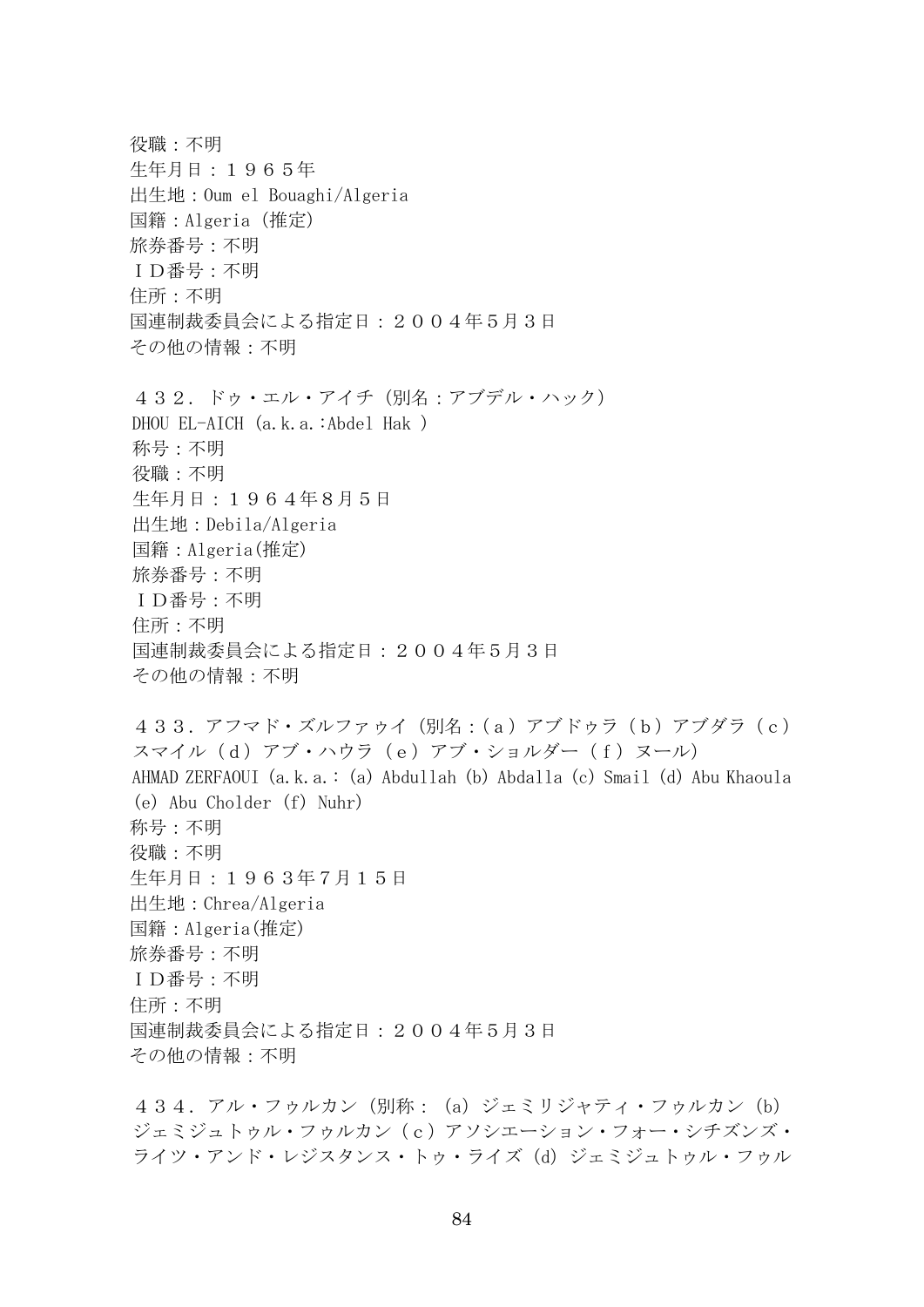カン(e)アソシエーション・オブ・シチズンズ・フォー・ザ・サポート・オブ・ トゥルース・アンド・サプレッション・オブ・ライズ(f)シラート(g)ア ソシエーション・フォー・エジュケーション・カルチャー・アンド・ビルディ ング・ソサイェティー・シラート(h)アソシエーション・フォー・エジュケー ション・カルチュラル・アンド・トゥ・クリエイト・ソサイエティー・シラー ト(i)イスティカメト(j)イン・シラテル)

AL FURQAN(a.k.a.: (a) Dzemilijati Furkan (b) Dzem'ijjetul Furqan (c) Association for Citizens Rights and Resistance to Lies (d) Dzemijetul Furkan (e) Association of Citizens for the Support of Truth and Suppression of Lies (f) Sirat (g) Association for Education, Culture and Building Society-Sirat (h) Association for Education, Cultural, and to Create Society -Sirat (i) Istikamet (j) In Siratel )

旧称:不明

所在地: (a) Put Mladih Muslimana 30a, 71 000 Sarajevo, BiH (b) ul. Strossmajerova 72, Zenica, BiH (c) Muhameda Hadzijahica #42, Sarajevo, BiH 国連制裁委員会による指定日:2004年5月11日(2004年11月26 日に改訂)

その他の情報:不明

435.タイバ・インターナショナル・ボスニア・オフィスィズ(別称:(a) タイバ・インターナショナル・エイド・エージェンシー(b)タイバ・インタ ーナショナル・エイド・アソシエーション(c)アル・タイバ・インターナシ ョナル(d)タイバ・インターナショナル・エイド・アソシエーション) TAIBAH INTERNATIONAL-BOSNIA OFFICES (a.k.a.: (a) Taibah International Aid Agency (b) Taibah International Aid Association (c) Al Taibah, Intl. (d) Taibah International Aide Association) 旧称:不明 所在地: (a) Avde Smajlovic 6, Sarajevo, BiH (b) 26 Tabhanska Street, Visoko, BiH (c) No.3 Velika Cilna Ulica, Visoko, BiH (d) No. 26 Tahbanksa Ulica, Sarajevo, BiH 国連制裁委員会による指定日:2004年5月11日 その他の情報:不明 436.モハメド・ベン・モハメド・ベン・ハリーファ・アブデルヘディ MOHAMED BEN MOHAMED BEN KHALIFA ABDELHEDI 称号:不明 役職:不明 生年月日:1965年8月10日 出生地:Sfax, Tunisia

国籍:チュニジア

旅券番号:チュニジア旅券 L965734 (1999年2月6日発行、2004年2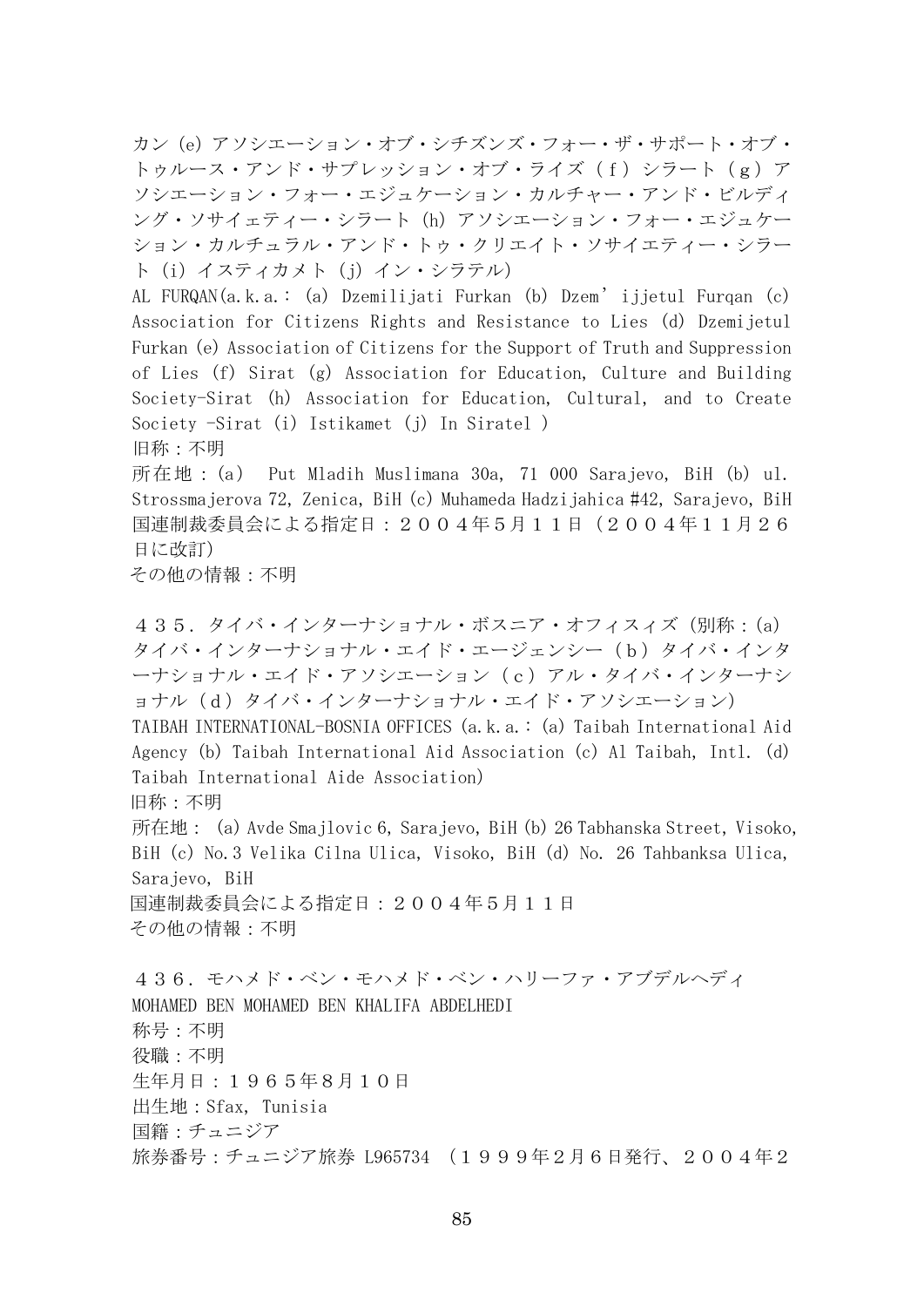月5日失効) ID 番号:不明 住所:via Catalani, n.1, Varese, Italy 国連制裁委員会による指定日:2004年6月23日(2005年12月20 日及び2006年7月31日に改訂) その他の情報:Fiscal Code: BDL MMD 65M10 Z352S 437.カーメル・ダラジ KAMEL DARRAJI 称号:不明 役職:不明 生年月日:1967年7月22日 出生地:Menzel Bouzelfa, Tunisia 国籍:不明 旅券番号:不明 ID番号:不明 住所:via Belotti, n.16, Busto Arsizio, Varese, Italy 国連制裁委員会による指定日:2004年6月23日 その他の情報:Fiscal Code: (a) DRR KML 67L22 Z352Q (b) DRR KLB 67L22 Z352S 438.モハメド・エル・マフウディ MOHAMED EL MAHFOUDI 称号:不明 役職:不明 生年月日:1964年9月24日 出生地:Agadir/ Morocco 国籍:不明 旅券番号:不明 ID番号:不明 住所: via Puglia, n. 22, Gallarate, Varese, Italy 国連制裁委員会による指定日:2004年6月23日 その他の情報:Fiscal Code: LMH MMD 64P24 Z330F 439.イマード・ベン・ベシール・ベン・ハムダ・アルジャマリ IMAD BEN BECHIR BEN HAMDA AL-JAMMALI 称号:不明 役職:不明 生年月日:1968年1月25日 出生地:Menzel Temine, Tunisia 国籍:チュニジア 旅券番号: チュニジア旅券 K693812 (1999年4月23日発行、2004年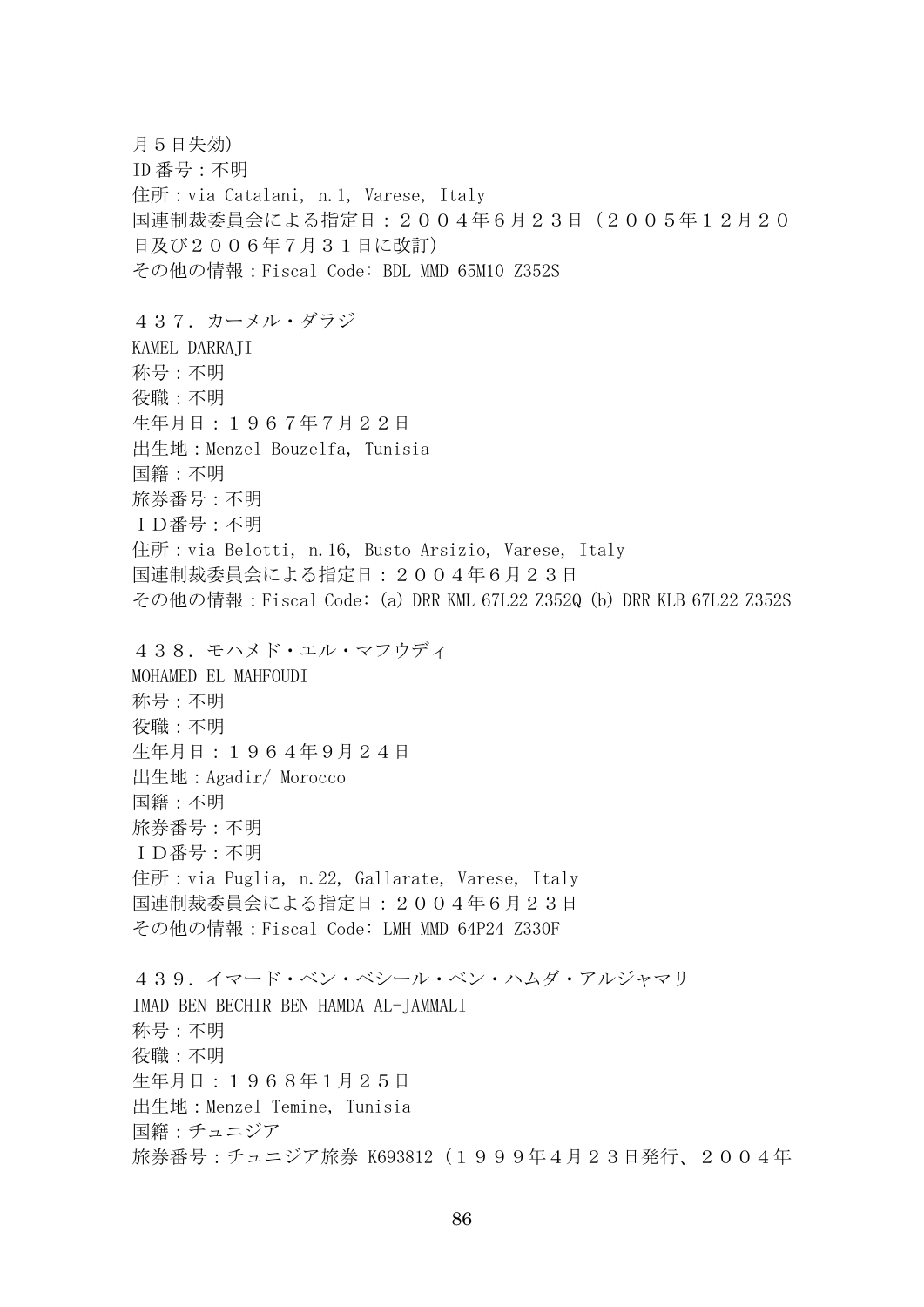4月22日失効) ID番号:不明 住所:via Dubini, n.3, Gallarate, Varese, Italy 国連制裁委員会による指定日:2004年6月23日(2005年12月20 日及び2006年7月31日に改訂) その他の情報:Fiscal Code: JMM MDI 68A25 Z352D。現在チュニジアにて拘留 中。 440.ハビブ・ベン・アフメド・ラウビリ HABIB BEN AHMED LOUBIRI 称号:不明 役職:不明 生年月日:1961年11月17日 出生地:Menzel Temine, Tunisia 国籍:不明 旅券番号:不明 ID番号:不明 住所: via Brughiera, n.5, Castronno, Varese, Italy 国連制裁委員会による指定日:2004年6月23日 その他の情報:Fiscal Code: LBR HBB 61S17 Z352F 441.シャバーンネ・ベン・モハメド・トラベルシ CHABAANE BEN MOHAMED TRABELSI 称号:不明 役職:不明 生年月日:1966年5月1日 出生地:Menzel Temine, Tunisia 国籍:不明 旅券番号:不明 ID 番号:不明 住所: via Cuasso, n.2, Porto Ceresio, Varese, Italy 国連制裁委員会による指定日:2004年6月23日 その他の情報:Fiscal Code: TRB CBN 66E01 Z352O 442.アル・ハラマイン・アンド・アル・マスジド・アル・アクサー・チャ

リティー・ファウンデーション(別称(a)アル・ハラマイン・アル・マスジド・ アル・アクサー (b)アル・ハラマイン・アル・マスジド・アル・アクサー (c) アル・ハラマイン・アンド・アル・マスジド・アル・アクサー・チャリタブル・ ファウンデーション)

AL-HARAMAIN & AL MASJED AL-AQSA CHARITY FOUNDATION(a.k.a.: (a) Al Haramain Al Masjed Al Aqsa (b) Al Haramayn Al Masjid Al Aqsa (c) Al-Haramayn and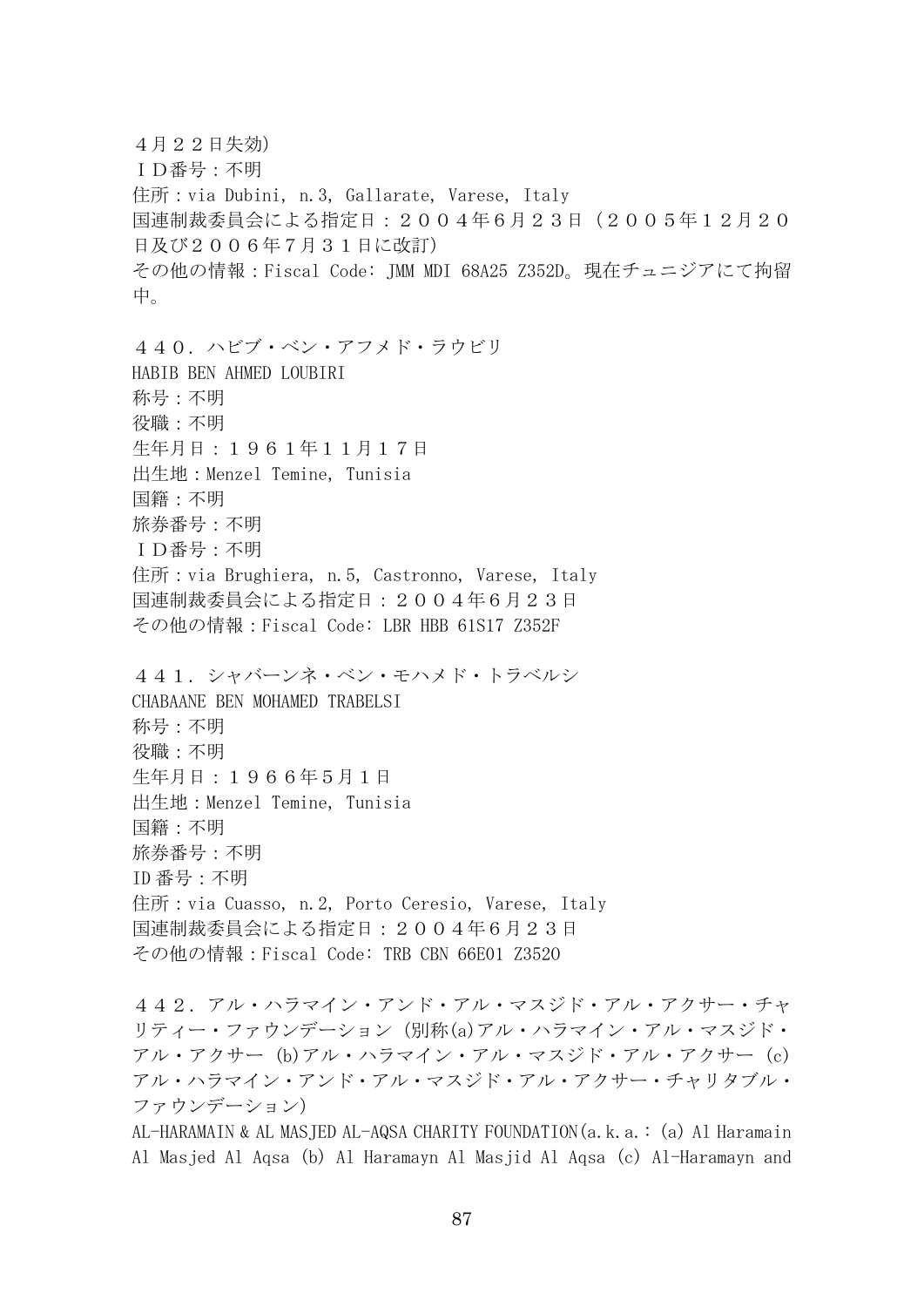Al Masjid Al Aqsa Charitable Foundation) 旧称:不明 所在地:(a) ブランチの住所:Hasiba Brankovica No.2A, Sarajevo, BiH (b) Bihacka St. 14, Sarajevo (c) Travnick, Potur mahala St. 64 国連制裁委員会による指定日:2004年6月28日(2004年11月26 日に改訂) その他の情報:ボスニア当局により閉鎖。 443.アキール・アブドゥルアジーズ・アル・アキール AQEEL ABDULAZIZ AL-AQIL 称号:不明 役職:不明 生年月日:1949年4月29日 出生地:不明 国籍:不明 旅券番号:不明 ID番号:不明 住所:不明 国連制裁委員会による指定日:2004年7月6日 その他の情報:不明 444.ハッサン・アブドゥッラー・ヘルシー・アル・トゥルキー(別名:ハ ッサン・トゥルキー) HASSAN ABDULLAH HERSI AL-TURKI(a.k.a.: Hassan Turki) 称号:不明 役職:不明 生年月日:1944年頃 出生地:Region V, Ethiopia, which is the Ogaden Region in eastern Ethiopia 国籍:不明 旅券番号:不明 ID番号:不明 住所:不明 国連制裁委員会による指定日:2004年7月6日 その他の情報:一族は Ogaden clan, Reer-Abdille subclan の出身 445.アル・ハラマイン:アフガニスタン・ブランチ AL-HARAMAIN: AFGANISTAN BRANCH 旧称:不明 所在地:Afganistan 国連制裁委員会による指定日:2004年7月6日 その他の情報:不明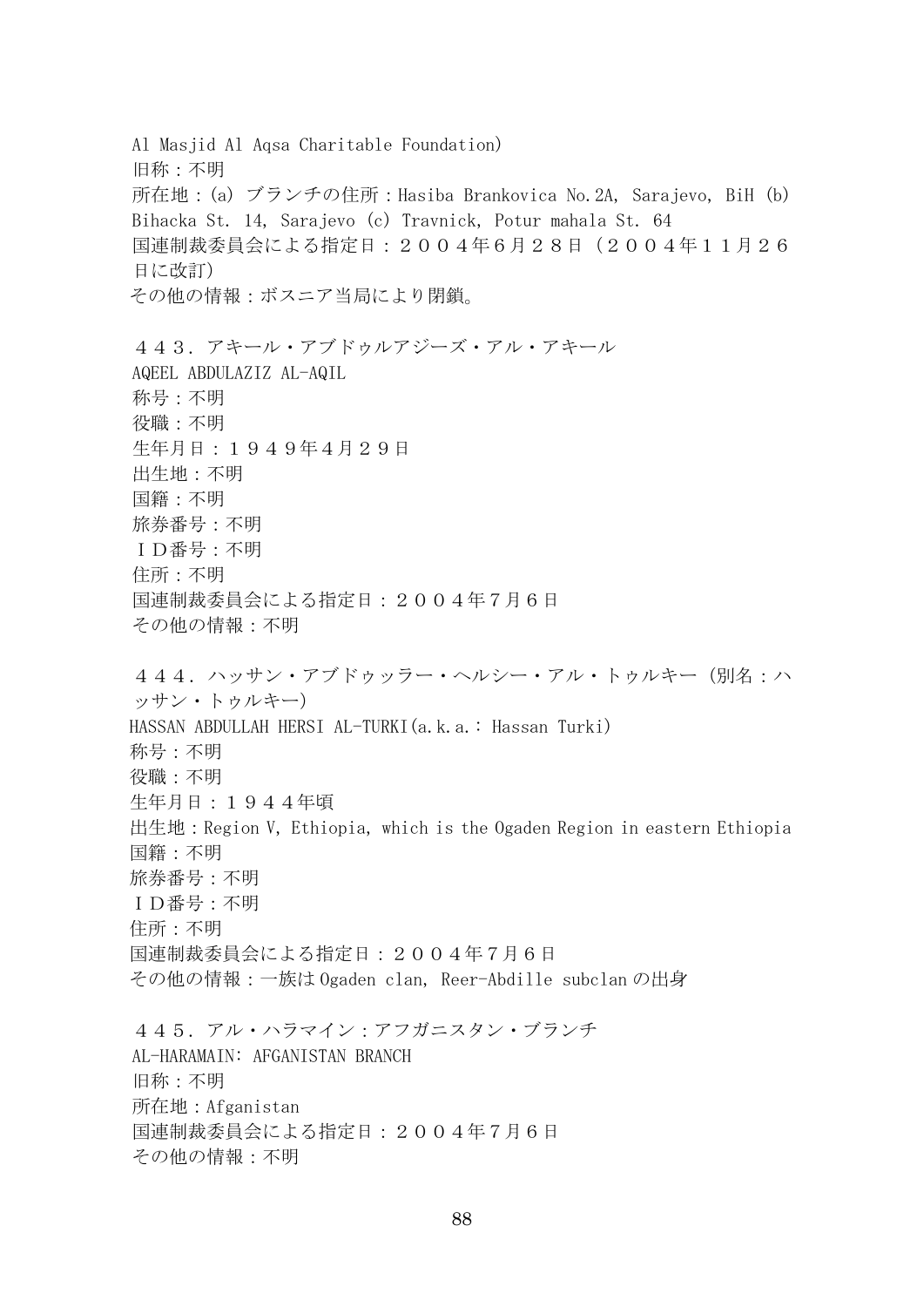446.アル・ハラマイン:アルバニア・ブランチ AL-HARAMAIN: ALBANIA BRANCH 旧称:不明 所在地:Irfan Tomini Street, #58, Tirana, Albania 国連制裁委員会による指定日:2004年7月6日 その他の情報:不明

447.アル・ハラマイン:バングラディシュ・ブランチ AL-HARAMAIN: BANGLADESH BRANCH 旧称:不明 所在地:House 1, Road 1, S-6, Uttara, Dhaka, Bangladesh 国連制裁委員会による指定日:2004年7月6日 その他の情報:不明

448.アル・ハラマイン:エチオピア・ブランチ AL-HARAMAIN: ETHIOPIA BRANCH 旧称:不明 所在地:Woreda District 24 Kebele Section 13, Addis Ababa, Ethiopia 国連制裁委員会による指定日:2004年7月6日 その他の情報:不明

449.アル・ハラマイン:オランダ・ブランチ(別称:スティッヒティング・ アル・ハラマイン・ヒューマニタリアン・エイド) AL-HARAMAIN: THE NETHERLANDS BRANCH (a.k.a. Stichting Al Haramain Humanitarian Aid) 旧称:不明 所在地:Jan Hanzenstraat 114, 1053SV, Amsterdam, The Netherlands 国連制裁委員会による指定日:2004年7月6日 その他の情報:不明

450.スリマン・アル・ブトヘ SULIMAN AL-BUTHE 称号:不明 役職:不明 生年月日:1961年12月8日 出生地:Egypt 国籍:Saudi Arabia 旅券番号:B049614 ID番号:不明 住所:不明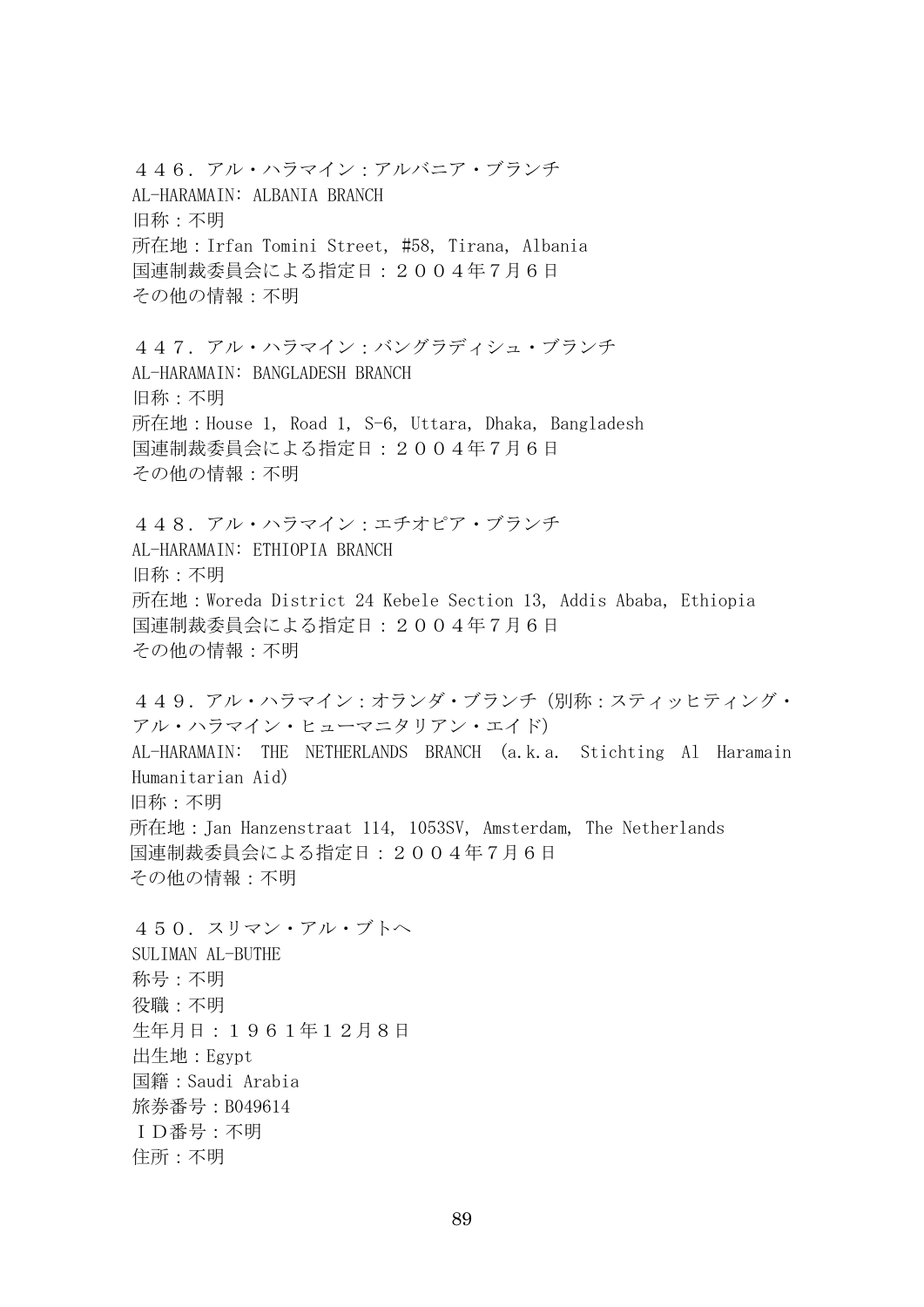国連制裁委員会による指定日:2004年9月28日 その他の情報:不明

451.アル・ハラマイン財団(コモロ連合) AL-HARAMAIN FOUNDATION(UNION OF COMOROS) 旧称:不明 所在地:B/P: 1652 Moroni, Union of the Comoros 国連制裁委員会による指定日:2004年9月28日 その他の情報:不明

452. アル・ハラマイン財団(米国) AL-HARAMAIN FOUNDATION(UNITED STATES OF AMERICA) 旧称:不明 所在地:(a) 1257 Siskiyou Blvd., Ashland, OR 97520 (b) 3800 Highway 99 S Ashland, OR 97520 (c)2151 E Division St., Springfield, MO 65803 国連制裁委員会による指定日:2004年9月28日 その他の情報:不明

453.ジャマーアト・アル・タウヒード・ワ・アル・ジハード(別称:(a)ア ル・ザルカウィ・ネットワーク(b)アル・タウヒード(c)ザ・モノスィズム・ア ンド・ジハード・グループ(d)カーイダ・オブ・ザ・ジハード・イン・ザ・ラン ド・オブ・ザ・ツー・リバーズ(e)アル・カーイダ・オブ・ジハード・イン・ザ・ ランド・オブ・ザ・ツー・リバーズ(f)ザ・オーガナイゼーション・オブ・ジハ ーズ・ベース・イン・ザ・カントリー・オブ・ザ・ツーリバーズ(g)ザ・オーガ ナイゼーション・ベース・オブ・ジハード/カントリー・オブ・ザ・ツー・リ バーズ(h)ザ・オーガナイゼーション・ベース・オブ・ジハード/メソポタミア (i)タンズィム・カーイダット・アル・ジハード・フィ・ビラード・アル・ラー フィダイン(j)タンズィーム・カーイダット・アル・ジハード/ビラード・アル・ ラーフィダイニ)

JAMA'AT AL-TAWHID WA'AL-JIHAD(JTJ)(a.k.a.:(a) al-Zarqawi network (b) al-Tawhid (c) the Monotheism and Jihad Group (d)Qaida of the Jihad in the Land of the Two Rivers(e)Al-Qaida of Jihad in the Land of the Two Rivers(f)The Organization of Jihad's Base in the Country of the Two Rivers $(g)$ The Organization Base of Jihad/ Country of the Two Rivers $(h)$ The Organization Base of Jihad/ Mesopotamia(i)Tanzim Qa'idat Al-Jihad fi Bilad al-Rafidayn(j)Tanzeem Qa'idat al Jihad/ Bilad al Raafidaini 旧称:不明

所在地:不明

国連制裁委員会による指定日:2004年10月18日(2004年12月2 日に改訂)

その他の情報:不明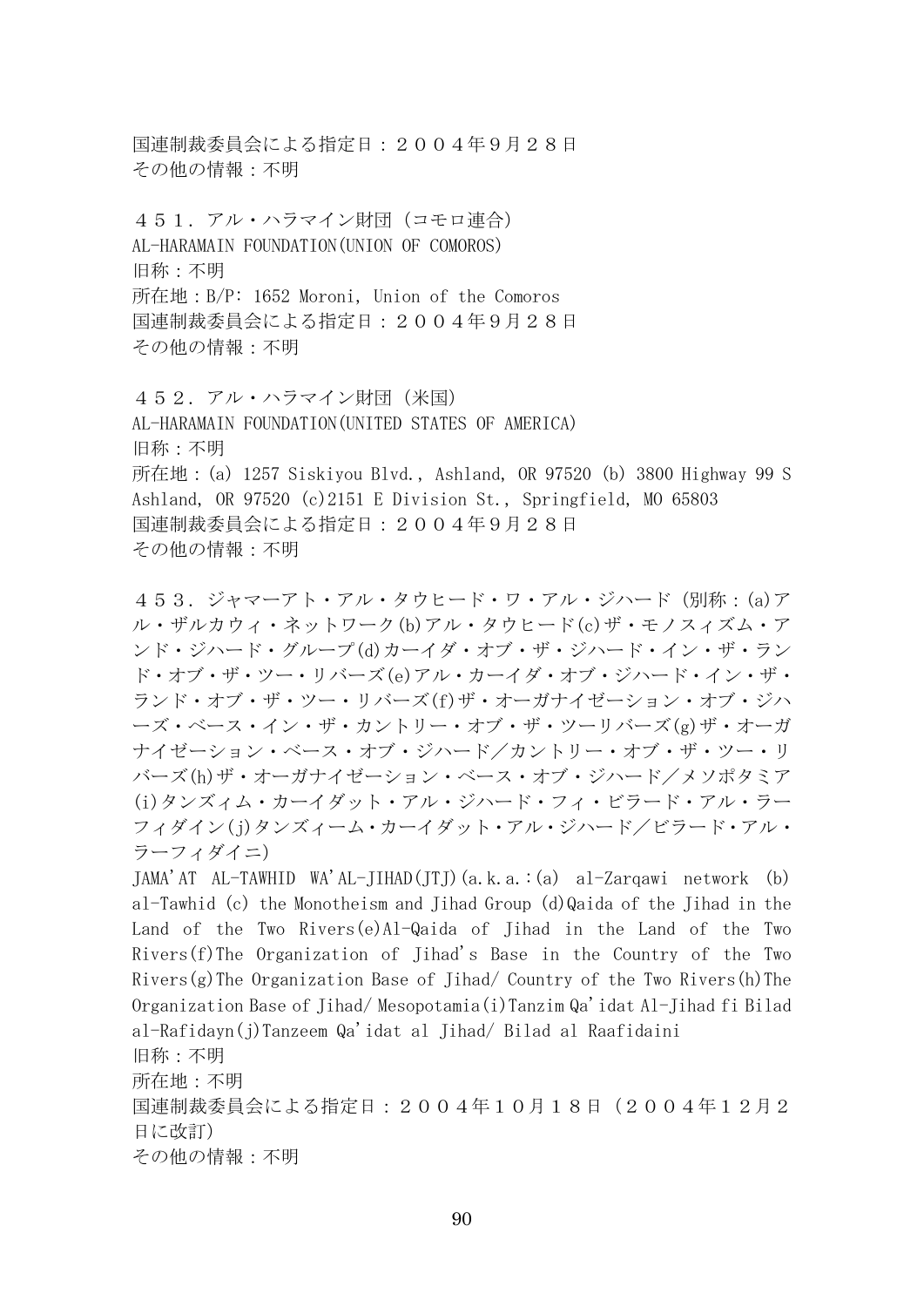454.カダフィ・アブバカル・ジャンジャラニ(別名:(a)ジャンジャラニ、 カダフィ(b)ジャンジャラニ、カダフィ・アブバカル(c)アブ・ムクタル) KHADAFI ABUBAKAR JANJALANI(a.k.a.:(a) Janjalani, Khadafy (b) Janjalani, Khaddafy Abubakar (c) Abu Muktar) 称号:不明 役職:不明 生年月日:1975年3月3日 出生地:Isabela, Basilan, Philippines 国籍:フィリピン 旅券番号:不明 ID番号:不明 住所:不明 国連制裁委員会による指定日:2004年12月22日 その他の情報:不明 455.サアド・ラシード・モハンマド・アル・ファキーフ(別名:(a)アブー・ ウスマン・サアド・アル・ファキーフ(b)サアド・アル・ファキーフ(c)サアド・ アルファギーフ(d)サアド・アル・ファキ(e)サアド・アル・ファキーフ(f)サア ド・アル・ファキーフ(g)サアド・アル・ファギーフ(h)サアド・アル・ファキ ーフ) SAAD RASHED MOHAMMAD AL-FAQIH (a.k.a.:(a) Abu Uthman Sa'd Al-Faqih (b) Sa'ad Al-Faqih (c) Saad Alfagih (d) Sa'd Al-Faqi (e) Saad Al-Faqih (f) Saad Al Faqih (g)Saad Al-Fagih (h) Saad Al-Fakih) 称号:博士 役職:不明 生年月日:1957年2月1日 出生地:Zubair, Iraq 国籍:サウジアラビア 旅券番号:不明 ID番号:不明 住所:London, United Kingdom 国連制裁委員会による指定日:2004年12月23日 その他の情報:不明 456.アーデル・アブドゥル・ジャリール・バッタルジ(別名:(a)アーディ ル・アル・バッタルジ(b)アーデル・バッタルジ(c)アーディル・アブド・アル・

ジャリール・バタルジ) ADEL ABDUL JALIL BATTARJEE (a.k.a.:(a)'Adil Al-Battarjee (b) Adel Batterjee (c) 'Adil 'Abd al Jalil Batarji) 称号:不明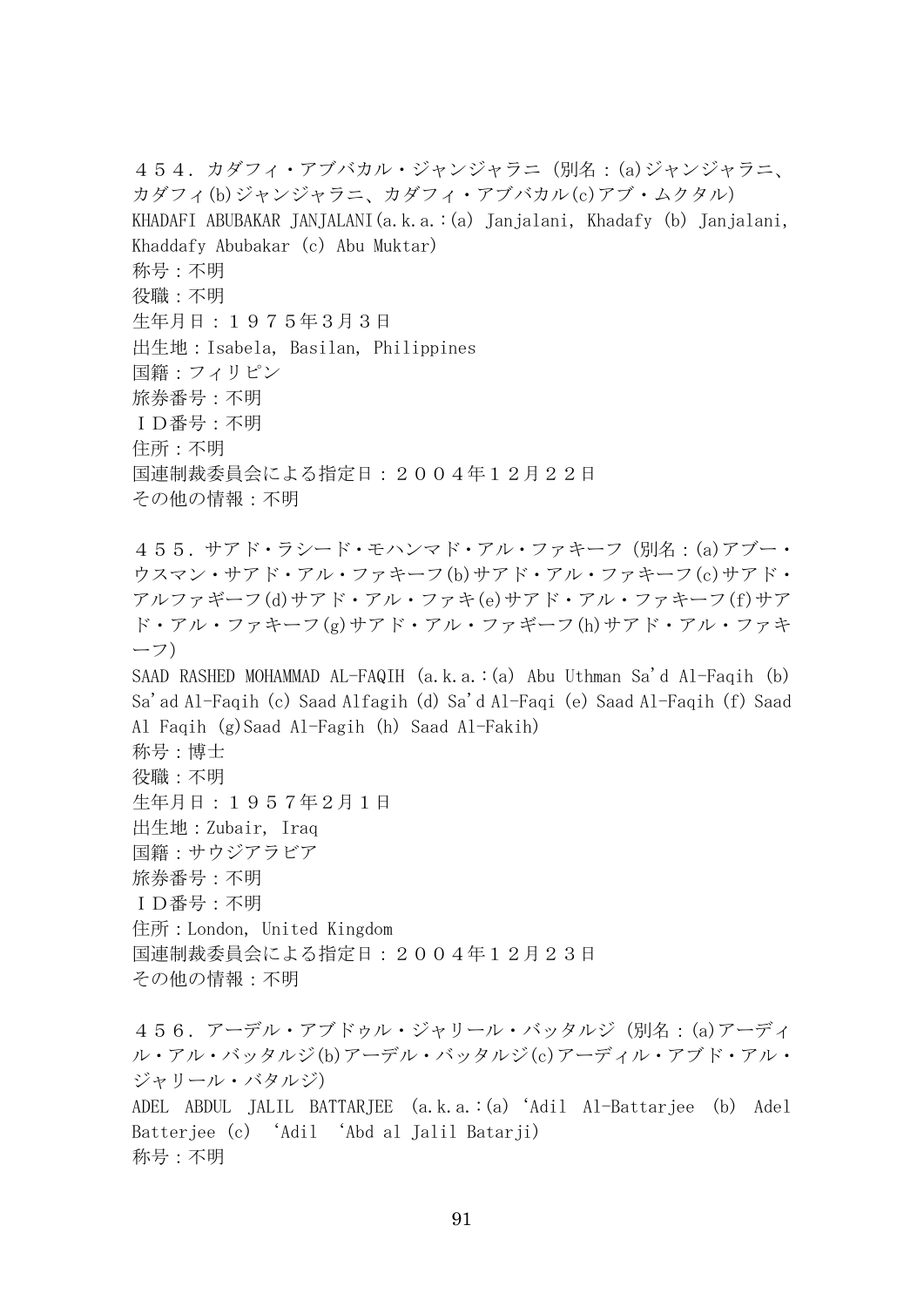役職:不明 生年月日:1946年7月1日 出生地:Jeddah, Saudi Arabia 国籍:サウジアラビア 旅券番号:不明 ID番号:不明 住所:2 Helmi Kutbi Street, Jeddah, Saudi Arabia 国連制裁委員会による指定日:2004年12月23日 その他の情報:不明 457. スライマン・ハーリド・ダルウィッシュ (別名:アブー・アル・ガー ディヤ) SULAYMAN KHALID DARWISH (a.k.a.: Abu Al-Ghadiya) 称号:不明 役職:不明 生年月日:(a) 1976年 (b) 1974年頃 出生地:Damascus 郊外, Syria 国籍:シリア 旅券番号:(a)シリア旅券番号 3936712 (b)シリア旅券番号 11012 ID番号:不明 住所:シリア 国連制裁委員会による指定日:2005年1月28日 その他の情報:不明 458.ムフシン・アル・ファドリ(別名:(a)ムフシン・ファーディル・アイ イド・アル・ファドリ(b)ムフシン・ファディール・アイド・アシュール・アル・ ファドリ (c)アブー・マージド・サミヤ(d)アブー・サミア) MUHSIN AL-FADHLI (a.k.a.: (a) Muhsin Fadhil 'Ayyid al Fadhli (b) Muhsin Fadil Ayid Ashur al Fadhli (c) Abu Majid Samiyah (d) Abu Samia 称号:不明 役職:不明 生年月日:1981年4月24日 出生地:不明 国籍:不明 旅券番号:クウェート旅券番号 106261543 ID番号:不明 住所:Block Four, Street 13, House #179 Kuwait City, Al-Riqqa area, Kuwait 国連制裁委員会による指定日:2005年2月17日 その他の情報:不明

459.ラシュカレ・タイバ(別称:(a)ラシュカレ・タイバ(b) ラシュカレ・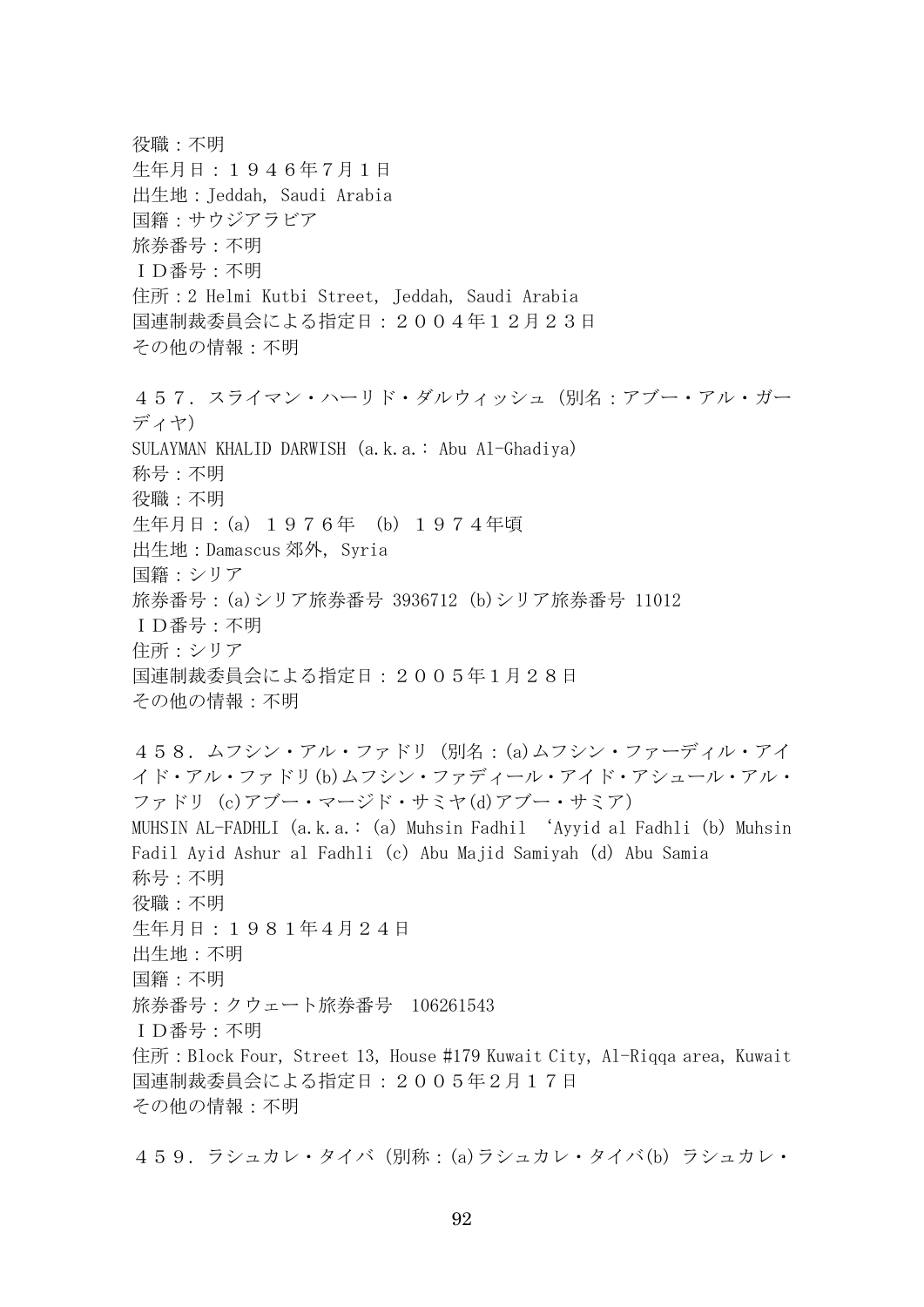タイバ(c)アル・マンスリーン(d)アル・マンスリーン(e)アーミー・オ ブ・ザ・ピュアー(f)アーミー・オブ・ザ・ライチャス(g)アーミー・オブ・ ザ・ピュアー・アンド・ライチャス (h) パースバーネ・カシミール (i) パー スバーネ・アヘレ・ハディース(j) パースバーネ・カシミール (k) パースバ ーネ・アヘレ・ハディース(1) パースバーネ・アヘレ・ハディース(m) パース ハーネ・アヘレ・ハディース(n)ラシュカレ・タイバ(o)エル・イー・ティー) LASHKAR-E-TAYYIBA (a.k.a.: (a) Lashkar-e-Toiba (b)Lashkar-i-Taiba(c) al Mansoorian (d) al Mansooreen (e) Army of the Pure (f) Army of the Righteous  $(g)$  Army of the Pure and Righteous (h) Paasban-e-Kashmir (i) Paasban-i-Ahle-Hadith (j) Pasban-e-Kashmir (k) Pasban-e-Ahle-Hadith (l) Paasban-e-Ahle-Hadis (m)Pashan-e-ahle Hadis (n)Lashkar e Tayyaba (o)LET) 旧称:不明 所在地:不明 国連制裁委員会による指定日:2005年5月2日(2005年11月3日に 改訂) その他の情報:不明 460.ジョコ・ピトノ(別名:(a)ピトヨ・ジョコ(b)ピントノ・ジョコ(c)ド ゥルマティン(d)ドゥル・マティン(e)アブドゥル・マルティン(f) アブドゥル・ マティン(g) アマール・ウマル(h)アマール・ウスマン(i)アナール・ウスマン (j)ジョコ・スプリヤント(k)ジャク・イムロン(l)ムクタマール(m)ノヴァリア ント(n)トペル) JOKO PITONO (a.k.a.:(a) Pitoyo, Joko (b) Pintono, Joko (c) Dulmatin (d) Dul Matin (e) Abdul Martin (f) Abdul Matin (g)Amar Umar (h) Amar Usman (i) Anar Usman (j) Djoko Supriyanto (k) Jak Imron (l) Muktamar (m) Novarianto (n) Topel) 称号:不明 役職:不明 生年月日:1970年6月16日または1970年6月6日 出生地:Petarukan village, Pemalang, Central Java, Indonesia 国籍:インドネシア 旅券番号:不明 ID番号:不明 住所:不明 国連制裁委員会による指定日:2005年5月16日 その他の情報:不明 461.アブ・ルスダン(別名:(a)アブ・トリク(b)ルスジャン(c)ルスジャン (d)ルシダン(e)トリクディン(f)トリクィディン(g) トリクィディン(h)トリク

ディン)

ABU RUSDAN (a.k.a.:(a) Abu Thoriq (b) Rusdjan (c) Rusjan (d) Rusydan (e)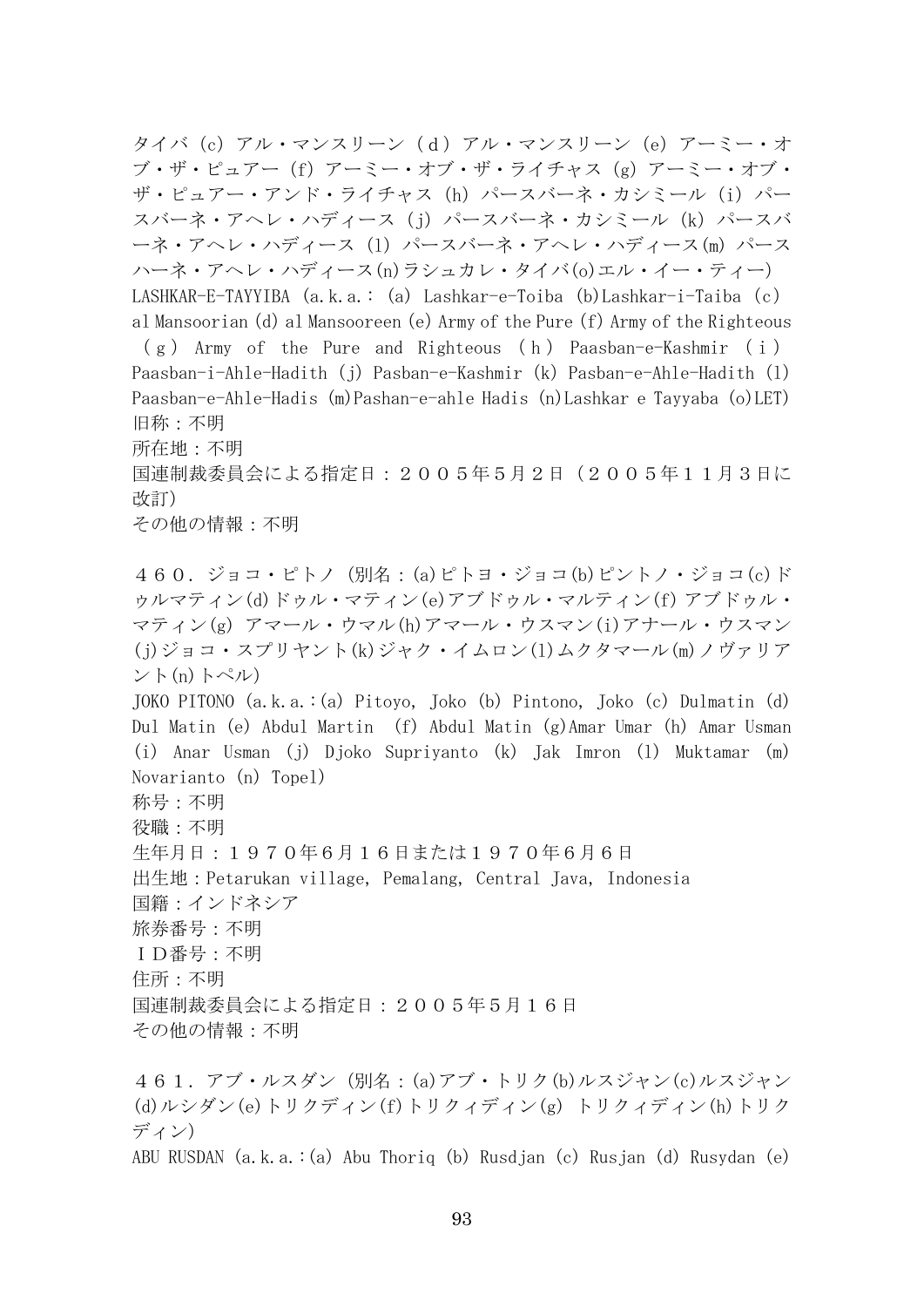Thoriquddin (f) Thoriquiddin (g)Thoriquidin (h) Toriquddin) 称号:不明 役職:不明 生年月日:1960年8月16日 出生地:Kudus, Central Java, Indonesia 国籍:不明 旅券番号:不明 ID番号:不明 住所:不明 国連制裁委員会による指定日:2005年5月16日 その他の情報:不明 462.ズルカルナエン(別名:(a)ズルカルナン(b)ズルカルナン(c)ズルカル

ニン(d)アリフ・スナルソ(e)アリス・スマルソノ(f)アリス・スナルソ(g) ウス タド・ダウド・ズルカルナエン(h)ムルシッド) ZULKARNAEN (a.k.a.:(a) Zulkarnan (b) Zulkarnain (c) Zulkarnin (d) Arif Sunarso (e) Aris Sumarsono (f) Aris Sunarso (g)Ustad Daud Zulkarnaen (h) Murshid) 称号:不明 役職:不明 生年月日:1963年 出生地:Gebang village, Masaran, Sragen, Central Java, Indonesia 国籍:インドネシア 旅券番号:不明 ID番号:不明 住所:不明 国連制裁委員会による指定日:2005年5月16日 その他の情報:不明

463.イスラミック・ジハード・グループ(別称:(a)ジャマーアート・アル・ ジハード(b)リビアン・ソサエティ(c)カザフ・ジャマーアート(d)ジャマーアー ト・モジャヒディーン(e)ジャミヤート(f)ジャミアト・アル・ジハード・アル・ イスラーミー(g)ジャマアート・ムジャヘッドフ(h)イスラミック・ジハード・ グループ・オブ・ウズベキスタン(i)アル・ジハード・アル・イスラーミー(j) ザマアート・ムジャヘッドフ・ツェントラリノイ・アージィ)

Islamic Jihad Group (a.k.a.: (a) Jama'at al-Jihad (b)Libyan Society (c) Kazakh Jama'at (d)Jamaat Mojahedin (e)Jamiyat (f)Jamiat al-Jihad al-Islami (g)Dzhamaat Modzhakhedov (h)Islamic Jihad Group of Uzbekistan (i)al-Djihad al-Islami (j)Zamaat Modzhakhedov Tsentralnoy Asii) 旧称:不明 所在地:不明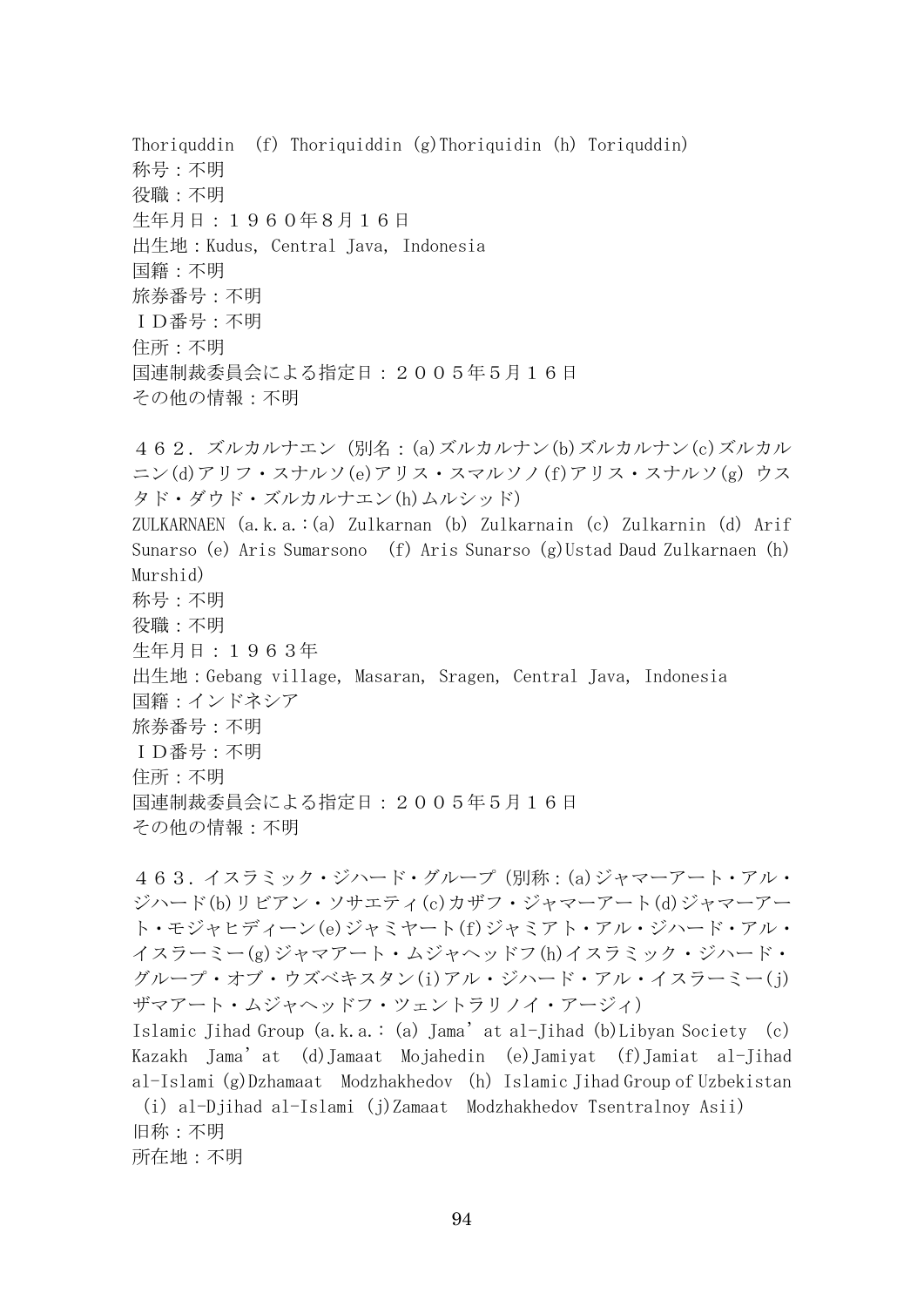国連制裁委員会による指定日:2005年6月1日(2006年4月19日に 改訂)

その他の情報:不明

464.アラビア改革運動(別称:(a)アラビアにおけるイスラム改革運動(b) MIRA(c)アル・イスラーフ(リフォーム)(d)MRA(e)アル・ハラ カト・アル・イスラミーヤ・リル・イスラーフ (f) イスラム改革運動(g) ム ーブメント・フォー・(イスラミック・)リフォーム・イン・アラビア・リミ ティッド(h) ムーブメント・フォー・リフォーム・イン・アラビア・リミティ ッド MOVEMENT FOR REFORM IN ARABIA (a.k.a.: (a) Movement for Islamic Reform in Arabia (b) MIRA (c) Al Islah (Reform) (d) MRA (e) Al-Harakat al-Islamiyah lil-Islah (f) Islamic Movement for Reform (g) Movement for (Islamic) Reform in Arabia Ltd (h) Movement for Reform in Arabia Ltd) 旧称:不明 所在地:(a)BM Box: MIRA, London WC1N 3XX, United Kingdom (b)Safiee Suite, EBC House, Townsend Lane, London, NW9 8LL, United Kingdom 国連制裁委員会による指定日:2005年7月15日 その他の情報:Eメール・アドレス info@islah.org 電話 020 8452 0303 FAX 020 8452 0808 英国会社番号 03834450 465.ファイサル・ブーガネミ(別名:ファイサル・ブーガンミ) FAYCAL BOUGHANEMI (a.k.a.: Faical Boughanmi) 称号:不明 役職:不明 生年月日:1966年10月28日 出生地:Tunis, Tunisia 国籍:チュニジア 旅券番号:不明 ID番号:不明 住所: viale Cambonino, 5/B, Cremona, Italy 国連制裁委員会による指定日:2005年7月29日 その他の情報:納税者番号 BGHFCL66R28Z352G 466. アフメド・エル・ブハーリー (別名:アブ・カタダ) AHMED EL BOUHALI (a.k.a.: Abu Katada) 称号:不明 役職:不明

生年月日:1963年5月31 日

出生地:Sidi Kacem, Morocco

国籍:モロッコ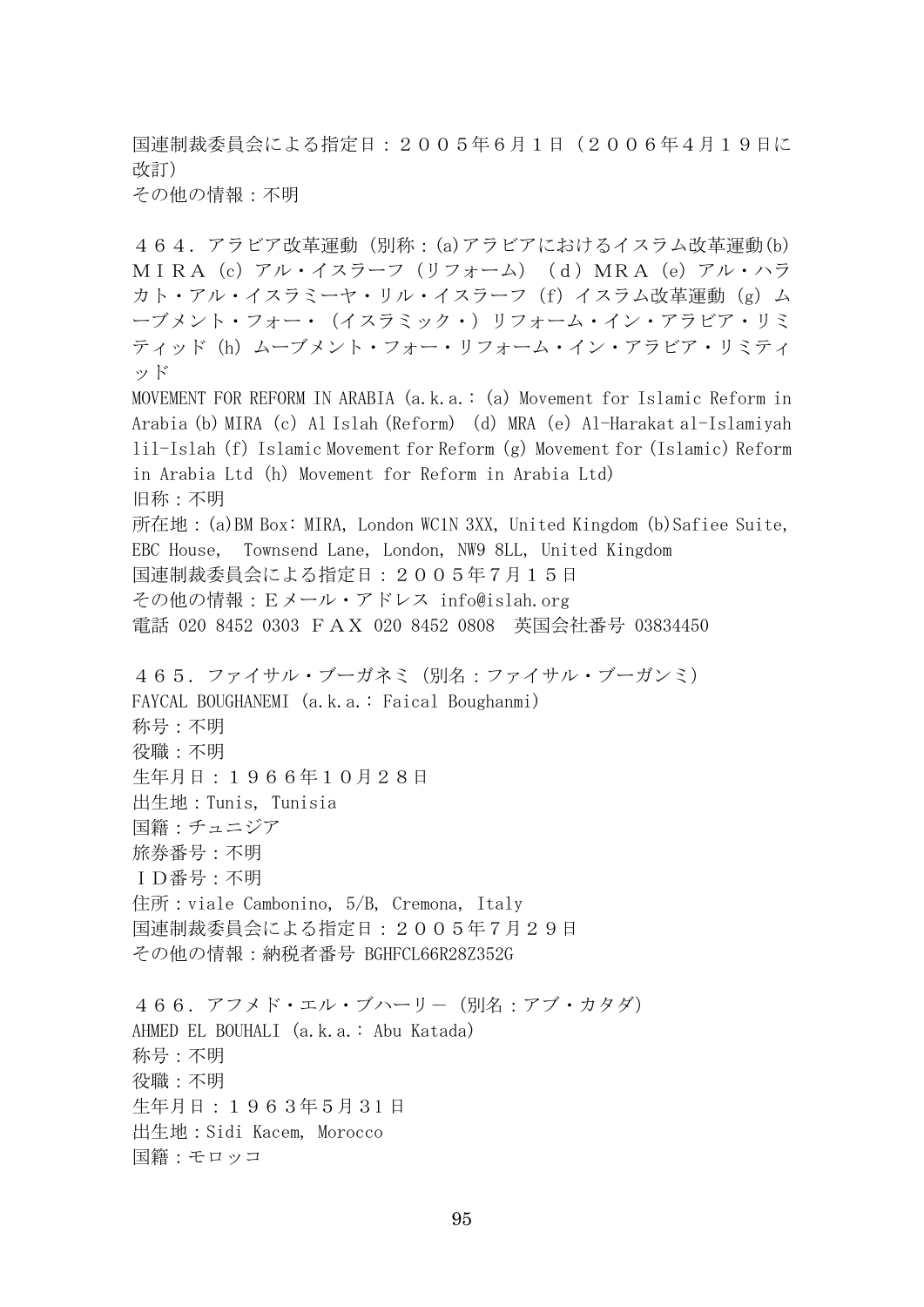旅券番号:不明 ID番号:不明 住所: vicolo S. Rocco, n. 10 - Casalbuttano, Cremona, Italy 国連制裁委員会による指定日:2005年7月29日 その他の情報:納税者番号 LBHHMD63E31Z330M 467.アブデルカーデル・ラアグウブ ABDELKADER LAAGOUB 称号:不明 役職:不明 生年月日:1966年4月23日 出生地:Casablanca, Morocco 国籍:モロッコ 旅券番号:不明 ID番号:不明 住所: via Europa, 4 - Paderno Ponchielli, Cremona, Italy 国連制裁委員会による指定日:2005年7月29日 その他の情報:納税者番号 LGBBLK66D23Z330U

468.アルアクタル・トラスト・インターナショナル(別称:(a)アル・アク タル・トラスト(b)アルアクタル・メディカル・センター(c)アクタラバード・ メディカル・キャンプ) AL-AKHTAR TRUST INTERNATIONAL (a.k.a.: (a) Al Akhtar Trust (b) Al-Akhtar Medical Centre (c) Akhtarabad Medical Camp) 旧称:不明 所在地:(a)ST-1/A, Gulsahn-e-Iqbal, Block 2, Karachi, 25300, Pakistan (b) Gulistan-e-Jauhar, Block 12, Karachi, Pakistan 国連制裁委員会による指定日:2005年8月17日 その他の情報:パキスタンにおける地方事務所は Bahawalpur、Bawalnagar、 Gilgit、Islamabad、Mirpur Khas、Tando-Jan-Muhammad に所在する。アクタラ バード・メディカル・キャンプはアフガニスタンの Spin Boldak に所在する。 469.アブドゥル・ラティーフ・サーレフ(別名:(a)アブドゥル・ラティー フ・A.・A.・サーレフ(b)アブディル・ラティーフ・サーレフ(c)アブドゥ・ア ッラティーフ・サーレフ博士(d)アブドゥル・ラティーフ・A.・A.・サーレフ・

ABDUL LATIF SALEH (a.k.a.:(a)Abdul Latif A.A. Saleh (b)Abdyl Latif Saleh (c)Dr. Abd al-Latif Saleh (d)Abdul Latif A.A. Saleh Abu Hussein (e)Abd al-Latif Salih (f)Abu Amir) 称号:博士

アブ・フセイン(e)アブドゥ・アッラティーフ・サーリフ(f)アブ・アミール)

役職:不明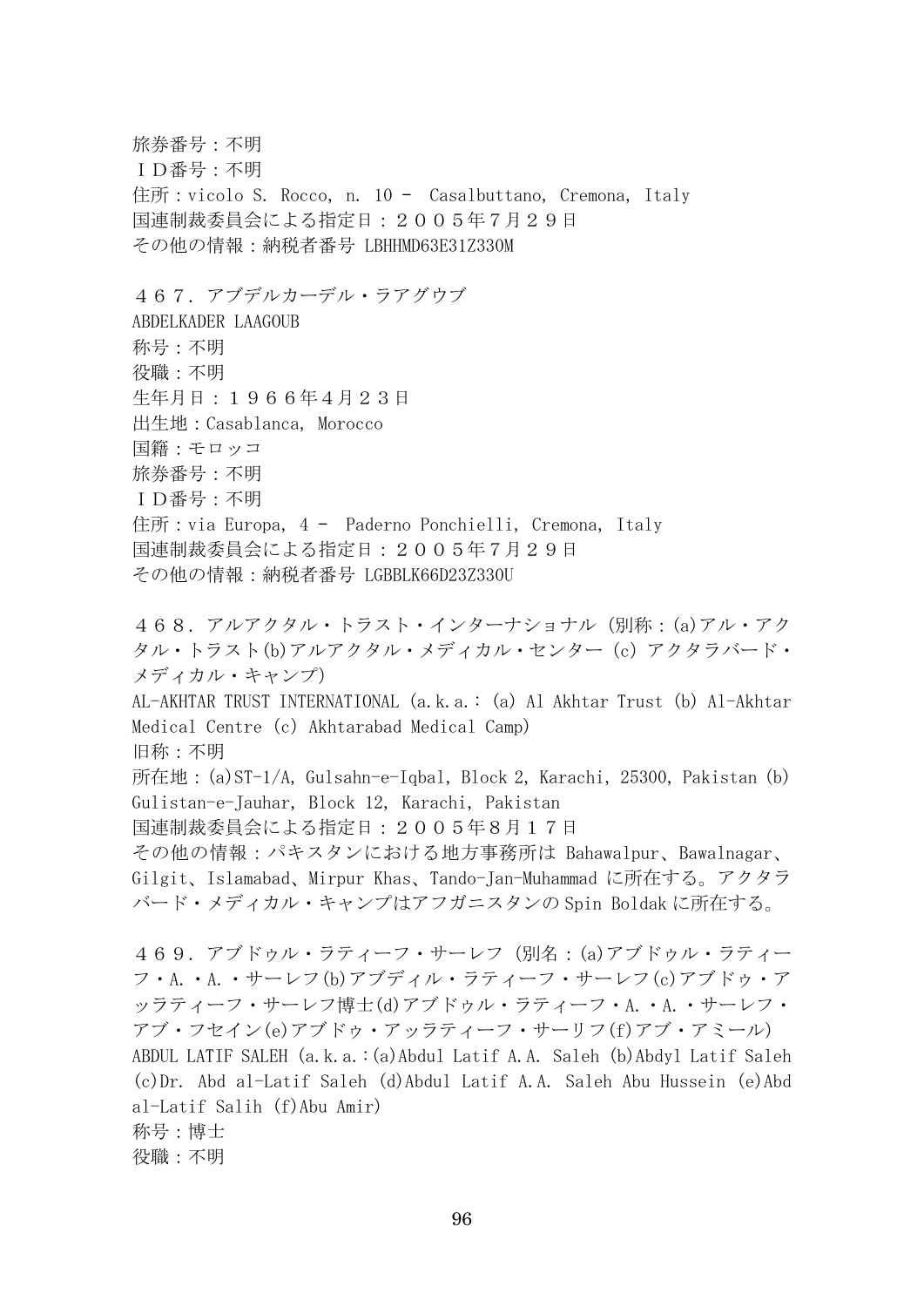生年月日:1957年3月5日 出生地:Baghdad, Iraq 国籍:ヨルダン及びアルバニア 旅券番号:D366 871(ヨルダン旅券) ID番号:不明 住所:アラブ首長国連邦(判明し得る限り最新のもの) 国連制裁委員会による指定日:2005年9月16日 その他の情報:不明 470.アブダッラー・モハメド・ラガブ・アブデル・ラフマン(別名:(a)ア ブ・アルハイル(b)アフマド・ハサン(c)アブ・ジハード) ABD ALLAH MOHAMED RAGAB ABDEL RAHMAN (a.k.a.:(a)Abu Al-Khayr (b)Ahmad Hasan  $(c)$ Abu Iihad) 称号:不明 役職:不明 生年月日:1957年11月3日 出生地:Kafr Al-Shaykh, Egypt 国籍:エジプト 旅券番号:不明 ID番号:不明 住所:パキスタン、アフガニスタン又はイランの可能性あり 国連制裁委員会による指定日:2005年9月29日 その他の情報:不明 471.ザキ・イザット・ザキ・アフマド(別名:(a)リファト・サーレム(b) アブ・ウサマ) ZAKI EZAT ZAKI AHMED (a.k.a.:(a)Rif'at Salim (b)Abu Usama) 称号:不明 役職:不明 生年月日:1960年4月21日 出生地:Sharqiyah, Egypt 国籍:エジプト 旅券番号:不明 ID番号:不明 住所:パキスタンとアフガニスタンの国境地帯の可能性あり 国連制裁委員会による指定日:2005年9月29日 その他の情報:不明

472.モハンメド・アフメド・シャウキ・アルイスラムボーリー(別名:(a) アブ・ハーリド(b)アブ・ジャファル) MOHAMMED AHMED SHAWKI AL ISLAMBOLLY  $(a, k, a.:(a)$  Abu Khalid  $(b)$  Abu Ja' far)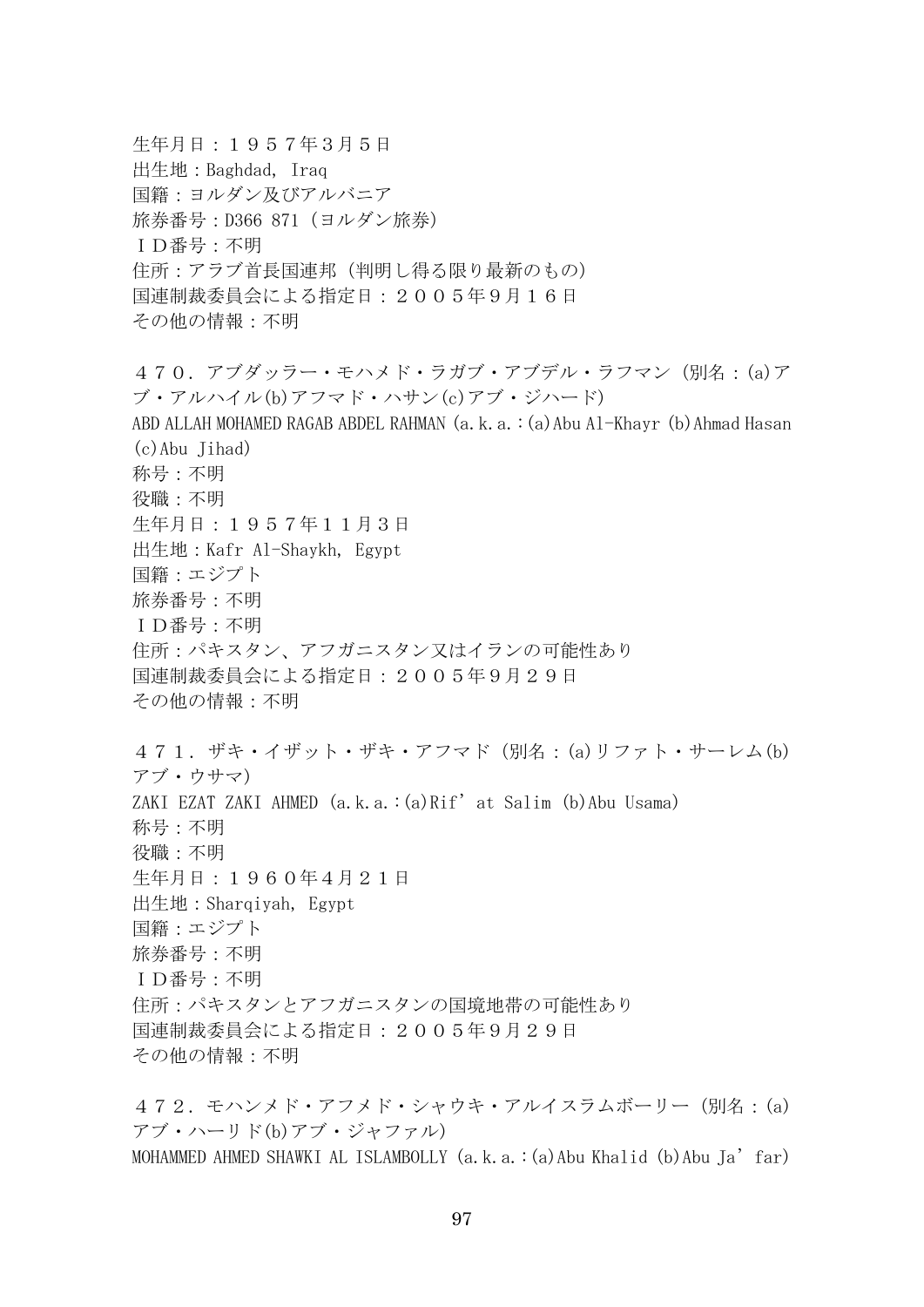称号:不明 役職:不明 生年月日:1952年1月21日 出生地:El-Minya, Egypt 国籍:エジプト 旅券番号:不明 ID番号:不明 住所:パキスタン、アフガニスタン又はイランの可能性あり 国連制裁委員会による指定日:2005年9月29日 その他の情報:不明

473.アッサイード・アフメド・ファトヒ・フセイン・エルイワ(別名:(a) アッサイード・アフメド・ファトヒ・フセイン・エルイワ(b)アッサイード・ア フメド・ファトヒ・フセイン・アルアイワ(c)アッサイード・アフメド・ファト ヒ・フセイン・エルアイワ(d)アッサイード・アフメド・ファトヒ・フセイン・ イルエワ(e)アッサイード・アフメド・ファトヒ・フセイン・アルアイワ(f)エ ッサイード・アフマド・ファトヒ・フセイン・エルアイワ(g)ハーティム(h)ヒ シャーム(i)アブ・ウマル)

AL SAYYID AHMED FATHI HUSSEIN ELIWAH (a.k.a.:(a)Al Sayyid Ahmed Fathi Hussein Eliwa (b) Al Sayyid Ahmed Fathi Hussein Alaiwah (c)Al Sayyid Ahmed Fathi Hussein Elaiwa (d) Al Sayyid Ahmed Fathi Hussein Ilewah (e)Al Sayyid Ahmed Fathi Hussein Alaywah (f)El Sayed Ahmad Fathi Hussein Elaiwa (g)Hatim (h)Hisham (i)Abu Umar)

称号:不明

役職:不明

生年月日:1964年7月30日又は1964年1月30日

出生地:Suez, Egypt 又は Alexandria, Egypt

国籍:エジプト

旅券番号:英国旅券 RP0185179 (Al-Sayyid Ilewah の名義で 2001 年 9 月 11 日に発行。2011 年 9 月 11 日に失効。)

ID番号:不明

住所:英国

国連制裁委員会による指定日:2005年9月29日(2005年10月6日 及び2006年8月18日に改訂)

その他の情報:不明

474.アリ・サイード・ムハメド・ムスタファ・バクリ(別名:(a)アリ・サ ーレム(b)アブドゥル・アジーズ(c)アルマスリー) ALI SAYYID MUHAMED MUSTAFA BAKRI (a.k.a.:(a)Ali Salim (b)Abd Al-Aziz (c)Al-Masri) 称号:不明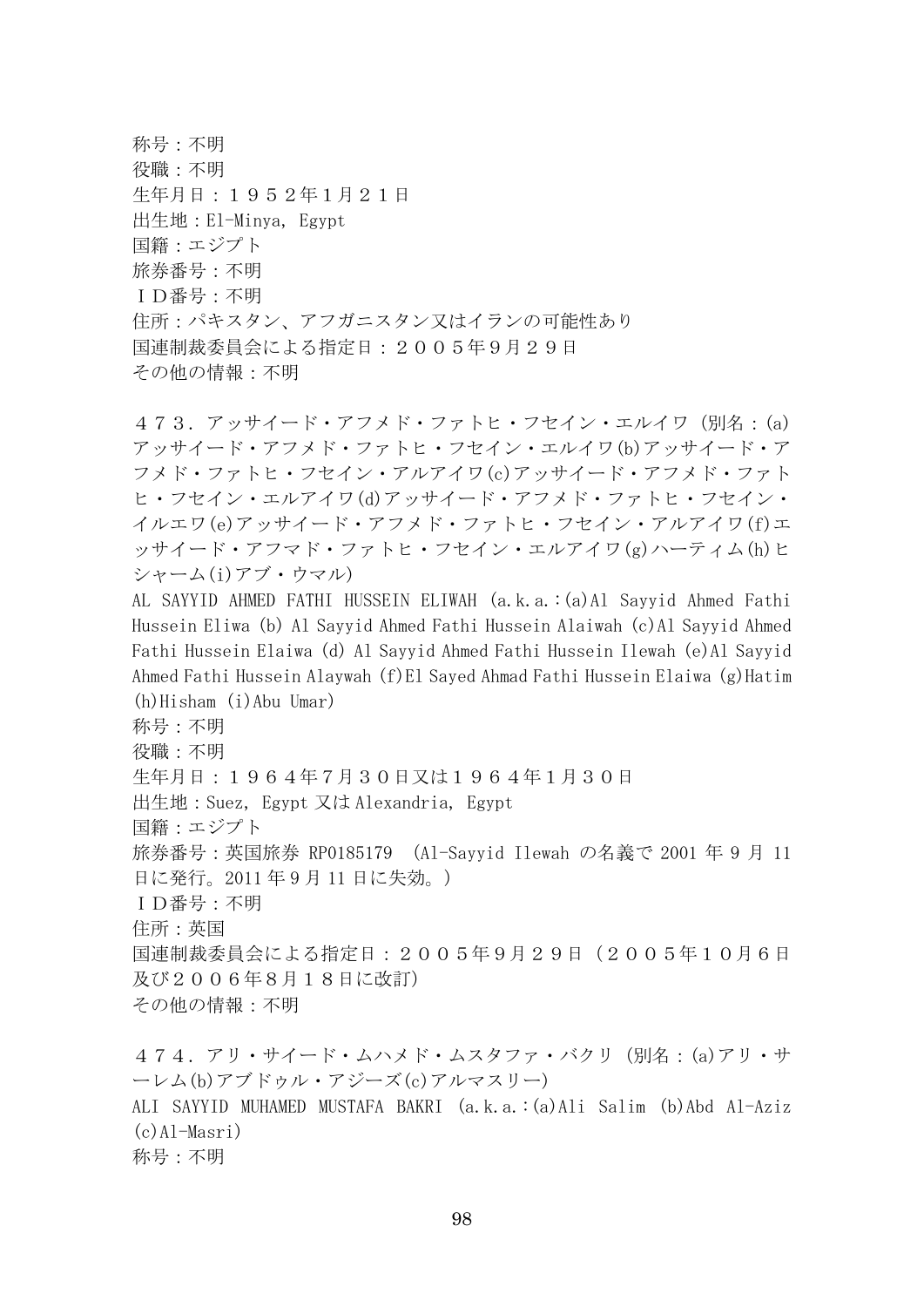役職:不明 生年月日:1966年4月18日 出生地:Beni-Suef, Egypt 国籍:エジプト 旅券番号:不明 ID番号:不明 住所:イランの可能性あり 国連制裁委員会による指定日:2005年9月29日 その他の情報:不明

475.マフダト・ムルシ・アッサイード・ウマル(別名:(a)アブ・ハサン(b) アブ・ハバブ(c)アブ・ラッバーブ) MAHDHAT MURSI AL-SAYYID UMAR (a.k.a.:(a)Abu Hasan (b)Abu Khabab (c) Abu Rabbab) 称号:不明 役職:不明 生年月日:1953年10月19日 出生地:Alexandria, Egypt 国籍:エジプト 旅券番号:不明 ID番号:不明 住所:パキスタンとアフガニスタンの国境地帯の可能性あり 国連制裁委員会による指定日:2005年9月29日 その他の情報:不明

476.ハニ・アッサイード・アッセバイ(別名:(a)ハニ・ユーセフ・アッセ バイ(b)ハニ・ユーセフ(c)ハニ・ユーセフ(d)ハニ・ユーセフ(e)ハニ・アッサ イード・アッサバイ(f)ハニ・アッサイード・エッセバイ(g)ハニ・アッサイー ド・アッシバイ(h)ハニ・アッサイード・エッサバーイ(i)エッサバブト(j)アブ・ トゥスニン(k)アブ・アクラム(l)ハニ・エッサイード・エッセバイ・ユーセフ (m)アブ・カリーム(n)ハニ・エッサイード・ユーセフ)

HANI AL-SAYYID AL-SEBAI (a.k.a.:(a)Hani Yousef Al-Sebai (b)Hani Youssef (c)Hany Youseff (d)Hani Yusef (e)Hani al-Sayyid Al-Sabai (f)Hani al-Sayyid El Sebai (g)Hani al-Sayyid Al Siba' i (h)Hani al-Sayyid El Sabaay (i)El-Sababt (j)Abu Tusnin (k)Abu Akram (l)Hani El Sayyed Elsebai Yusef (m)Abu Karim (n)Hany Elsayed Youssef) 称号:不明 役職:不明 生年月日:1961年3月1日又は1960年6月16日 出生地:Qaylubiyah, Egypt 国籍:エジプト

99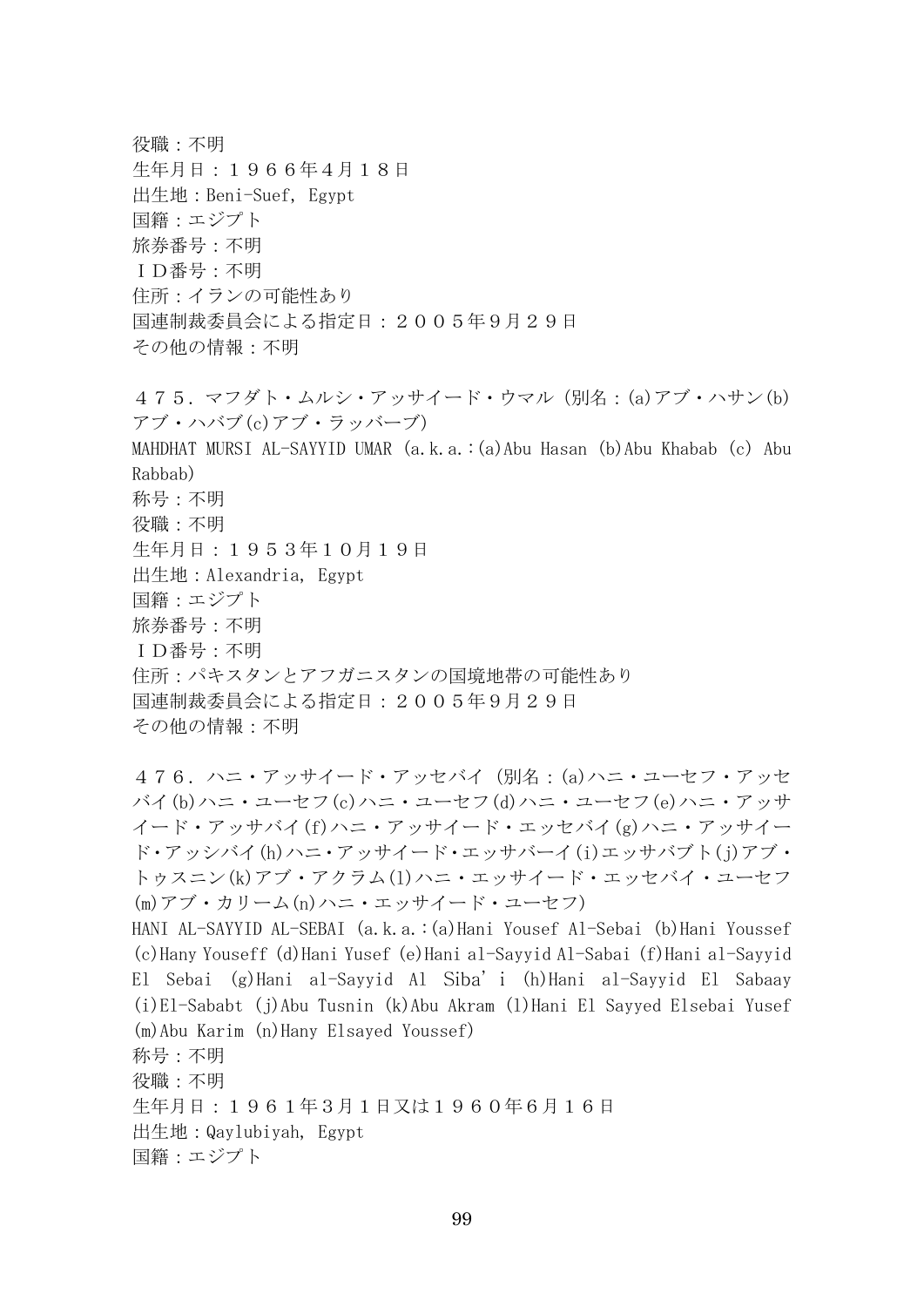旅券番号:不明 ID番号:不明 住所:London, United Kingdom 国連制裁委員会による指定日:2005年9月29日(2005年10月6日 及び2006年8月18日に改訂) その他の情報:不明 477.イスニロン・トトニ・ハピロン(別名:(a)イスニロン・ハピルン(b) イスニルン・ハピルン(c)アブ・ムサブ(d)サラフディン(e)トゥアン・イスニロ ン) ISNILON TOTONI HAPILON (a.k.a.:(a)Isnilon Hapilun (b)Isnilun Hapilun (c)Abu Musab (d)Salahudin (e)Tuan Isnilon) 称号:不明 役職:不明 生年月日:1966年3月18日又は1967年3月10日 出生地:Bulanza, Lantawan, Basilan, the Philippines 国籍:フィリピン 旅券番号:不明 ID番号:不明 住所:不明 国連制裁委員会による指定日:2005年12月6日 その他の情報:不明 478.ラデュラン・サヒロン(別名:(a)ラデュラン・サヒロン(b) ラデュラ ン・サヒルン(c) ラデュラン・サヒルン(d)プトル司令官) RADULAN SAHIRON (a.k.a.:(a)Radullan Sahiron (b)Radulan Sahirun (c)Radulan Sajirun (d)Commander Putol) 称号:不明 役職:不明 生年月日:1955年又は1952年頃 出生地:Kaunayan, Patikul, Jolo Island, the Philippines 国籍:フィリピン 旅券番号:不明 ID番号:不明 住所:不明 国連制裁委員会による指定日:2005年12月6日 その他の情報:不明 479.ジャイナル・アンテル・サリ・ジュニア(別名:(a)アブ・ソライマン

(b)アブ・ソライマン(c)アポン・ソライマン(d)アプン) JAINAL ANTEL SALI JR. (a.k.a.:(a)Abu Solaiman (b)Abu Solayman (c)Apong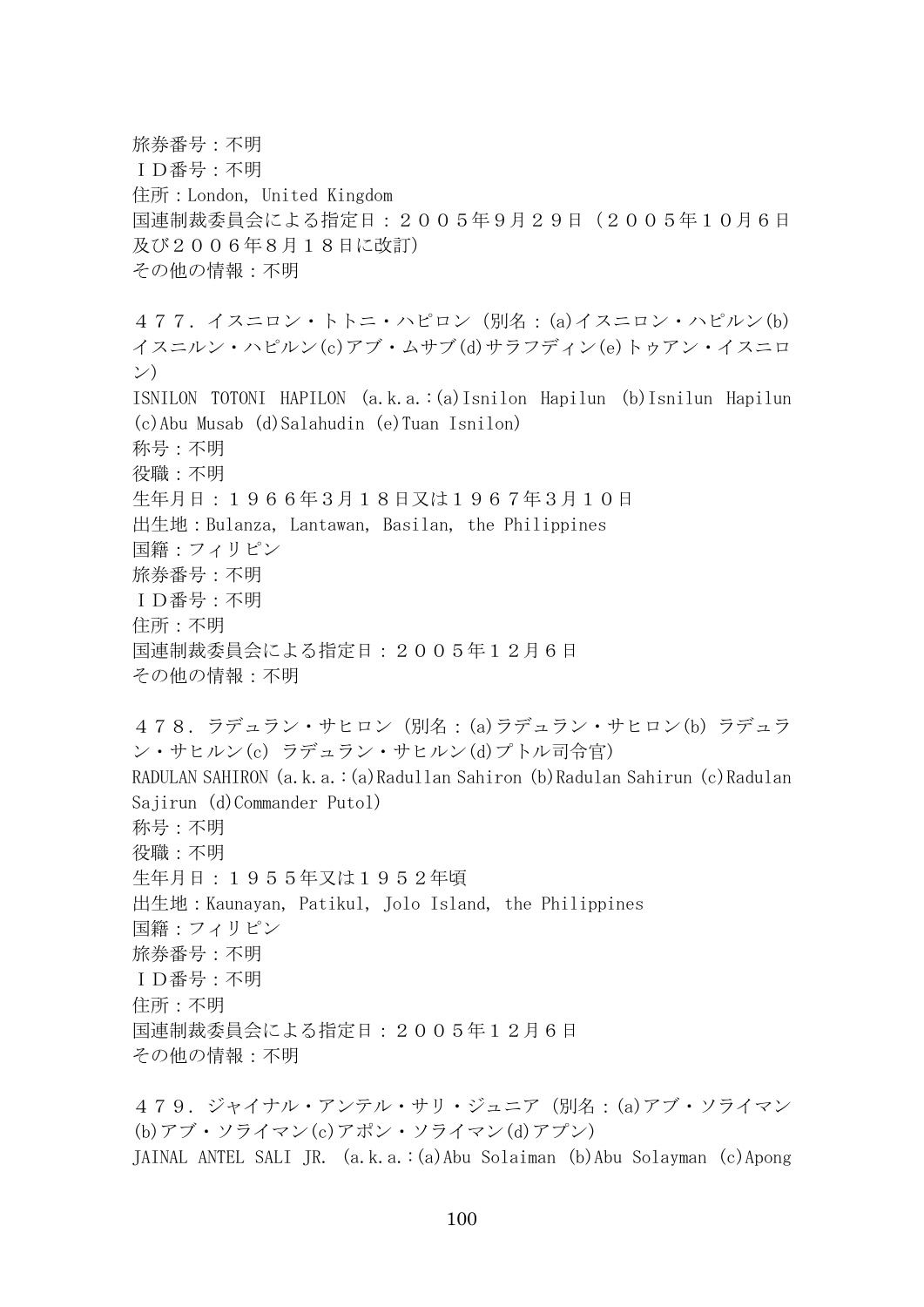Solaiman (d)Apung) 称号:不明 役職:不明 生年月日:1965年6月1日 出生地:Barangay Lanote, Bliss, Isabela, Basilan, the Philippines 国籍:フィリピン 旅券番号:不明 ID番号:不明 住所:不明 国連制裁委員会による指定日:2005年12月6日 その他の情報:不明 480.アタ・アブドゥルアジーズ・ラシード(別名:(a) アタ・アブドゥル・ アジーズ・バルジンギィ(b) アブドゥルアジーズ・アタ・ラシード) ATA ABDOULAZIZ RASHID (a.k.a.:(a)Ata Abdoul Aziz Barzingy (b)Abdoulaziz Ata Rashid) 称号:不明 役職:不明 生年月日:1973年12月1日 出生地:Sulaimaniya, Iraq 国籍:イラク 旅券番号:ドイツ渡航証明書 A 0020375 ID番号:不明 住所:Stuttgart prison, Germany 国連制裁委員会による指定日:2005年12月6日 その他の情報:不明 481.ディエマン・アブドゥルカーディル・イッザトゥ(別名:デイマン・ アルハセンベン・アリ・アルジャバリ) DIEMAN ABDULKADIR IZZAT (a.k.a.:Deiman Alhasenben Ali Aljabbari) 称号:不明 役職:不明 生年月日:1965年7月4日 出生地:Kirkuk, Iraq 国籍:イラク 旅券番号:ドイツ渡航証明書 A 0141062 ID番号:不明 住所:Nuremberg prison, Germany 国連制裁委員会による指定日:2005年12月6日 その他の情報:不明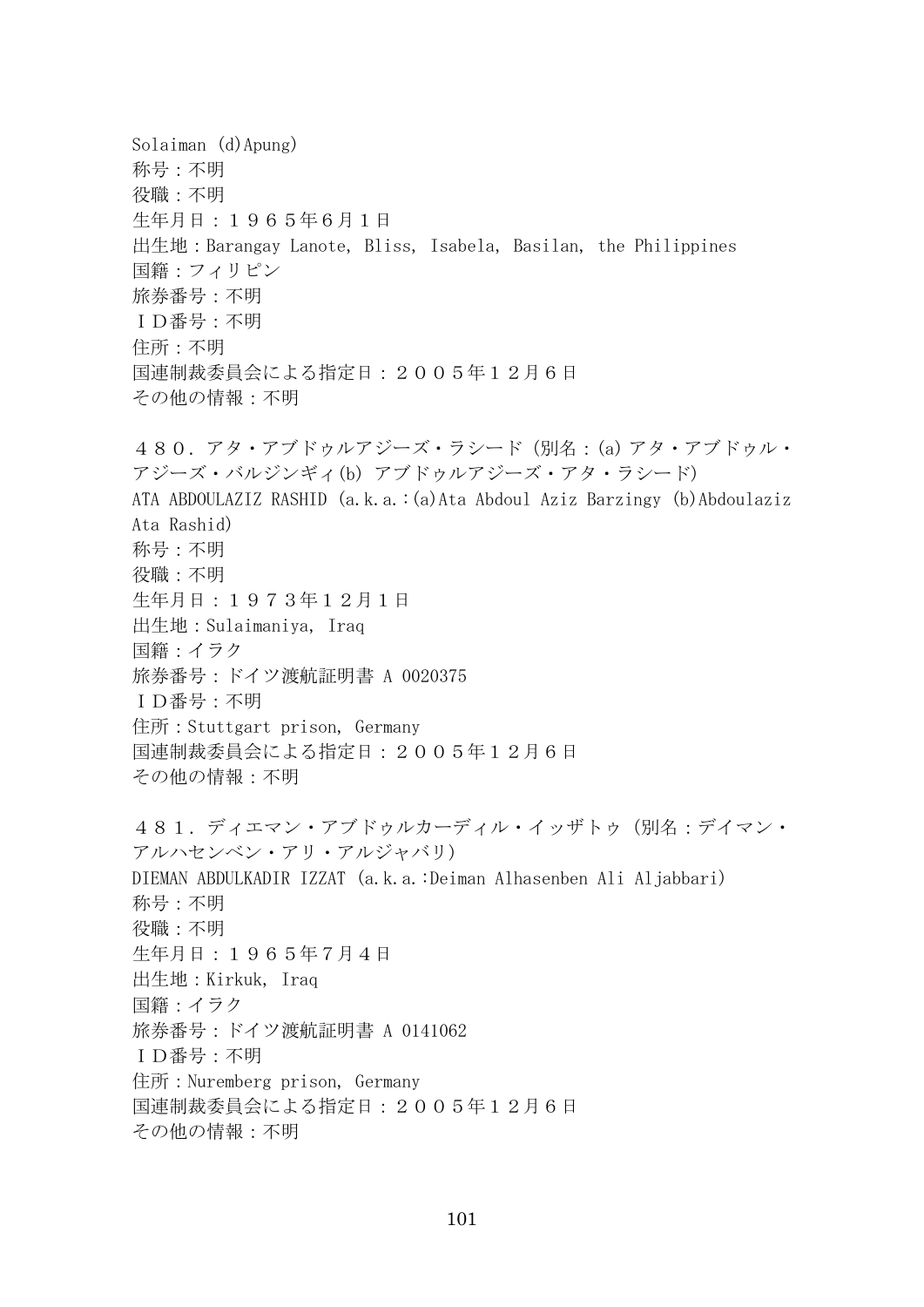482. ヤーセル・モハメド・イスマイル・アブ・シャウィーシュ(別名:ヤ ーセル・モハメド・アブ・シャウィーシュ) YASSER MOHAMED ISMAIL ABU SHAWEESH (a.k.a.: Yasser Mohamed Abou Shaweesh) 称号:不明 役職:不明 生年月日:1973年11月20日 出生地:Benghazi, Libya 国籍:不明 旅券番号:(a)エジプト渡航証明書 939254 (b)エジプト旅券 0003213 (c)エジ プト旅券 981358 (d)ドイツ発行旅券代用証書 C00071659 ID番号:不明 住所:Wuppertal prison, Germany 国連制裁委員会による指定日:2005年12月6日 その他の情報:不明 483. マゼン・アリ・フセイン (別名:イッサ・サラフ・ムハマド (1980 年) 1 月 1 日出生)) MAZEN ALI HUSSEIN (a.k.a.:Issa Salah Muhamad, born 1 Jan. 1980) 称号:不明 役職:不明 生年月日:1982年1月1日 出生地:Baghdad, Iraq 国籍:イラク 旅券番号:ドイツ渡航証明書 A 0144378 ID番号:不明 住所:Schwäbisch Hall prison, Germany 国連制裁委員会による指定日:2005年12月6日 その他の情報:不明 484.ファルハド・カナビ・アフマド(別名:(a)カウア・オマル・アチメド (b)カワ・ハマワンディ) FARHAD KANABI AHMAD (a.k.a.:(a)Kaua Omar Achmed (b)Kawa Hamawandi) 称号:不明 役職:不明 生年月日:1971年7月1日 出生地:Arbil, Iraq 国籍:イラク 旅券番号:ドイツ渡航証明書(Reiseausweise) A 0139243 ID番号:不明 住所:Kempten prison, Germany 国連制裁委員会による指定日:2005年12月6日(2006年7月31日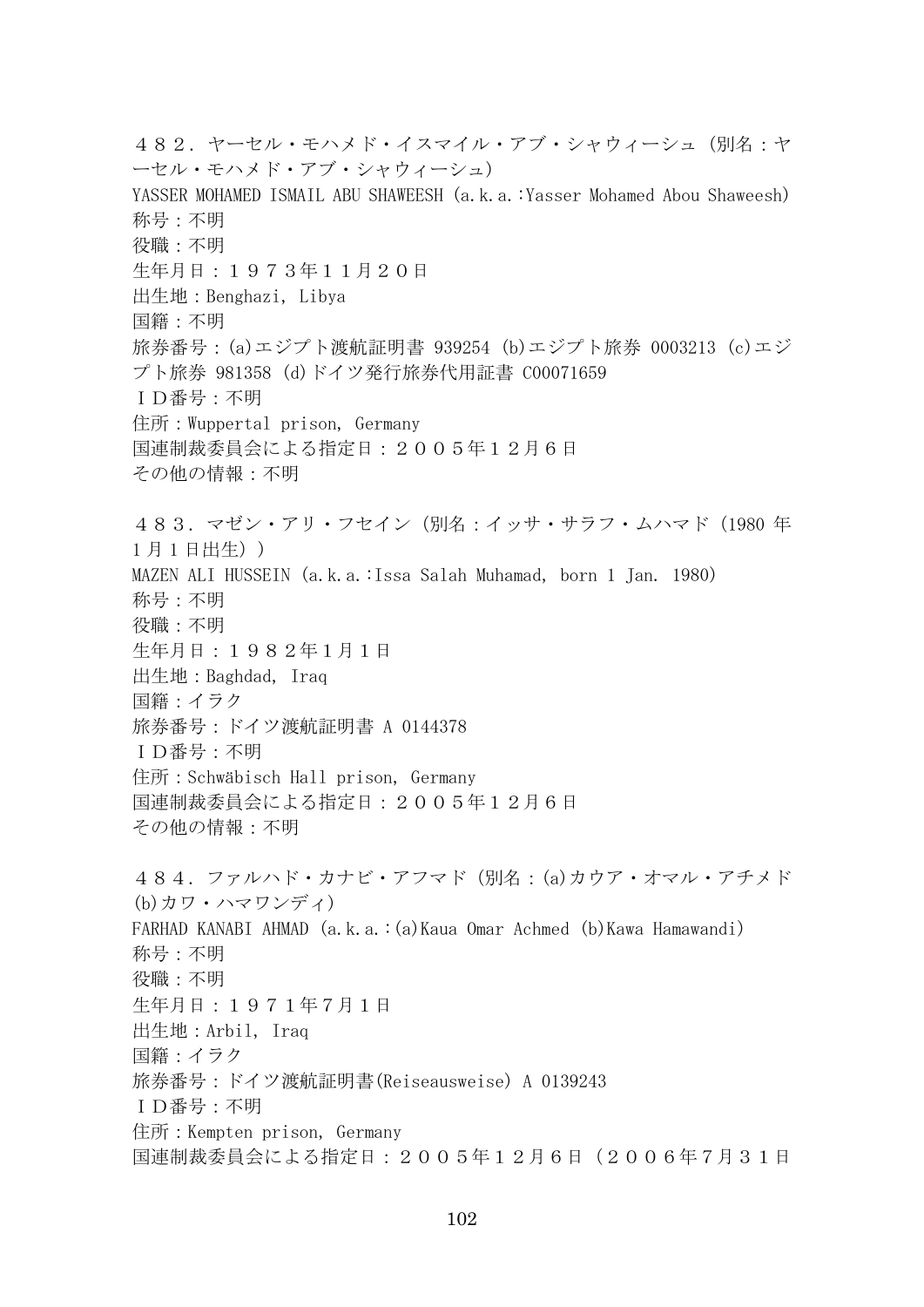に改訂) その他の情報:不明

485. ラフィク・モハマド・ユーセフ (別名:モハマド・ライフィク・カイ ラディン) RAFIK MOHAMAD YOUSEF (a.k.a.:Mohamad Raific Kairadin) 称号:不明 役職:不明 生年月日:1974年8月27日 出生地:Baghdad, Iraq 国籍:イラク 旅券番号:ドイツ渡航証明書 A 0092301 ID番号:不明 住所:Mannheim prison, Germany 国連制裁委員会による指定日:2005年12月6日 その他の情報:不明 486.イブラヒム・モハメド・ハリル(別名:(a)ハリル・イブラヒム・ジャ シム(1972年5月2日 Baghdad, Iraq にて出生)(b)ハリル・イブラヒム・モハ ンマド(1975年7月3日 Mosul, Iraq にて出生)(c)ハリル・イブラヒム・アッ ザフィーリ(1972 年出生)(d)ハリル(1975年5月2 日出生)) IBRAHIM MOHAMED KHALIL (a.k.a.:(a)Khalil Ibrahim Jassem, born 2 May 1972 in Baghdad, Iraq (b)Khalil Ibrahim Mohammad, born 3 July 1975 in Mosul, Iraq (c)Khalil Ibrahim Al Zafiri, born 1972 (d)Khalil, born 2 May 1975) 称号:不明 役職:不明 生年月日:1975年7月2日 出生地:Mosul, Iraq 国籍:イラク 旅券番号:ドイツ渡航証明書 A 0003900 ID番号:不明 住所:Frankenthal prison, Germany 国連制裁委員会による指定日:2005年12月6日 その他の情報:不明 487. ロクマン・アミン・モハンメド (別名: (a)ロクマン・アミ・モハマド (b)ルクマン・アミ・モハンメド) LOKMAN AMIN MOHAMMED (a.k.a.:(a)Lokman Ami Mohamad (b)Lukman Ami Mohammed) 称号:不明 役職:不明

生年月日:1974年2月1日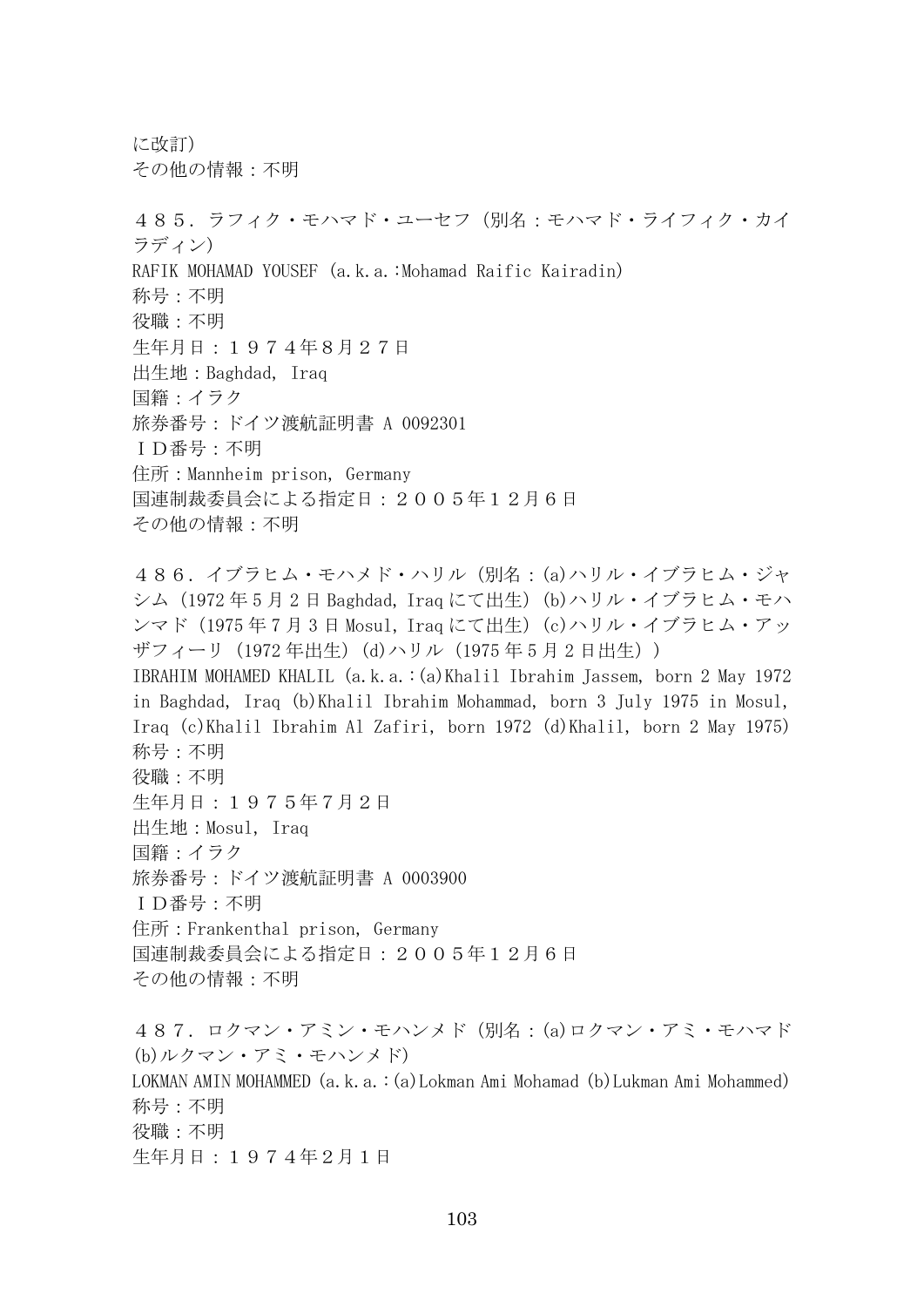出生地:Kirkuk, Iraq 国籍:イラク 旅券番号:ドイツ渡航証明書 A 006991 ID番号:不明 住所:Stadelheim prison, Munich, Germany 国連制裁委員会による指定日:2005年12月6日 その他の情報:不明

488.サージド・モハンメド・バダット(別名:(a)アブ・イッサ(b)サージ ド・バダット(c)サージド・バダット(d)ムハンメド・バダット(e)サージド・ム ハンマド・バダット(f)サージド・モハンマド・バデット(g)ムハンメド・バデ ット(h)サージド・ムハンマド・バデット(i)サージド・マホメド・バダット) SAJID MOHAMMED BADAT (a.k.a.:(a)Abu Issa (b)Saajid Badat (c)Sajid Badat (d)Muhammed Badat (e)Sajid Muhammad Badat (f)Saajid Mohammad Badet (g)Muhammed Badet (h)Sajid Muhammad Badet (i)Sajid Mahomed Badat) 称号:不明 役職:不明 生年月日:1979年3月28日又は1976年3月8日 出生地:Gloucester, United Kingdom 国籍:不明 旅券番号:(a)英国旅券 703114075 (b)英国旅券 026725401 ID番号:不明 住所:英国 国連制裁委員会による指定日:2005年12月15日(2006年8月18 日に改訂) その他の情報:現在英国にて収監中。その前の居所は Gloucester, United Kingdom。

489.アブダルラフマーン・アルファキーフ(別名:(a)モハンメド・アルバ シール(b)ムハンマド・アルバシール(c)バシール・モハンメド・イブラヒム・ アルファキ(d)アルバシェール・モハンメド(e)アブ・モハンメド(f)モハンメ ド・イスマイル(g)アブ・アブダル・ラフマーン(h)アブダル・ラフマーン・ア ルハタブ(i)ムスタファ(j)マフムード (k)アブ・ハーリド)

ABD AL-RAHMAN AL-FAQIH (a.k.a.:(a)Mohammed Albashir (b)Muhammad Al-Bashir (c)Bashir Mohammed Ibrahim Al-Faqi (d)Al-Basher Mohammed (e)Abu Mohammed (f) Mohammed Ismail (g)Abu Abd Al Rahman (h)Abd Al Rahman Al-Khatab (i)Mustafa (j)Mahmud (k)Abu Khalid) 称号:不明 役職:不明 生年月日:1959年12月15日

出生地:リビア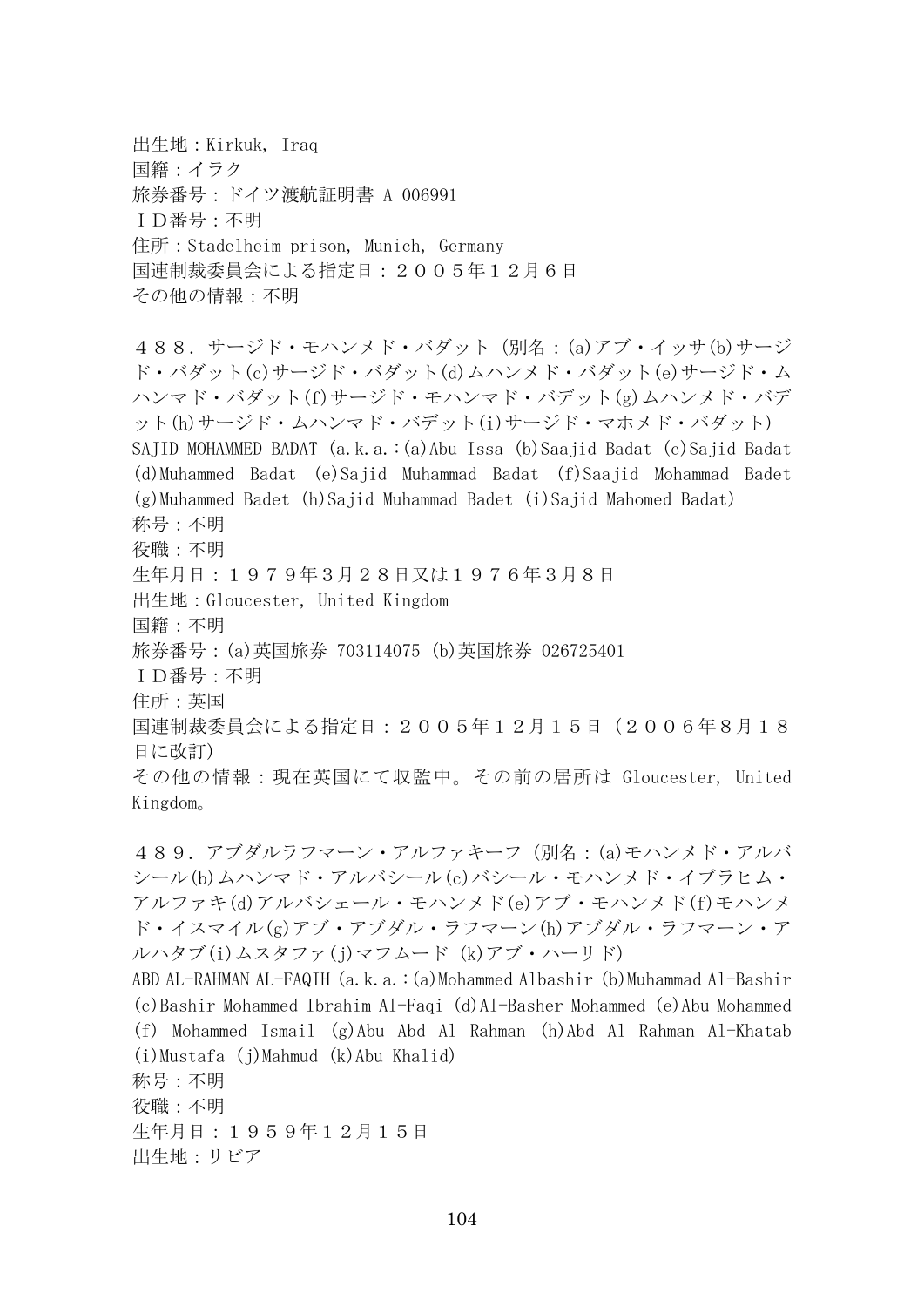国籍:不明 旅券番号:不明 ID番号:不明 住所:Birmingham, United Kingdom 国連制裁委員会による指定日:2006年2月7日 その他の情報:不明 490.グマア・アブドゥッラバー(別名:(a)グニア・アブドゥラバ(b)ゴマ・ アブドゥラバ(c)アブドゥッラバー(d)アブ・ジャミル(e)グニア・アブドゥラバ) GHUMA ABD' RABBAH (a.k.a.:(a)Ghunia Abdurabba (b)Ghoma Abdrabba (c)Abd' rabbah (d)Abu Jamil (e)Ghunia Abdrabba) 称号:不明 役職:不明 生年月日:1957年9月2日 出生地:Benghazi, Libya 国籍:英国 旅券番号:不明 ID番号:不明 住所:Birmingham, United Kingdom 国連制裁委員会による指定日:2006年2月7日(2006年12月5日に 改訂) その他の情報:不明 491.アブドゥルバーキー・モハンメド・ハーレド(別名:(a)アブル・バー キー・モハンメド・ハーレド(b)アブダルバ-キー・モハンメド(c)アブル・バ ーキー・ハーレド(d)アブ・ハウラ) ABDULBAQI MOHAMMED KHALED (a.k.a.:(a)Abul Baki Mohammed Khaled (b)Abd' Al-Baki Mohammed (c)Abul Baki Khaled (d)Abu Khawla) 称号:不明 役職:不明 生年月日:1957年8月18日 出生地:Tripoli, Libya 国籍:英国 旅券番号:不明 ID番号:不明 住所:Birmingham, United Kingdom 国連制裁委員会による指定日:2006年2月7日 その他の情報:不明

492.タヒール・ナスーフ(別名:(a)タヒール・ムスタファ・ナスーフ(b) タハール・ナスーフ(c)タヘール・ナスーフ(d)アルカーカ(e)アブ・サリマ・エ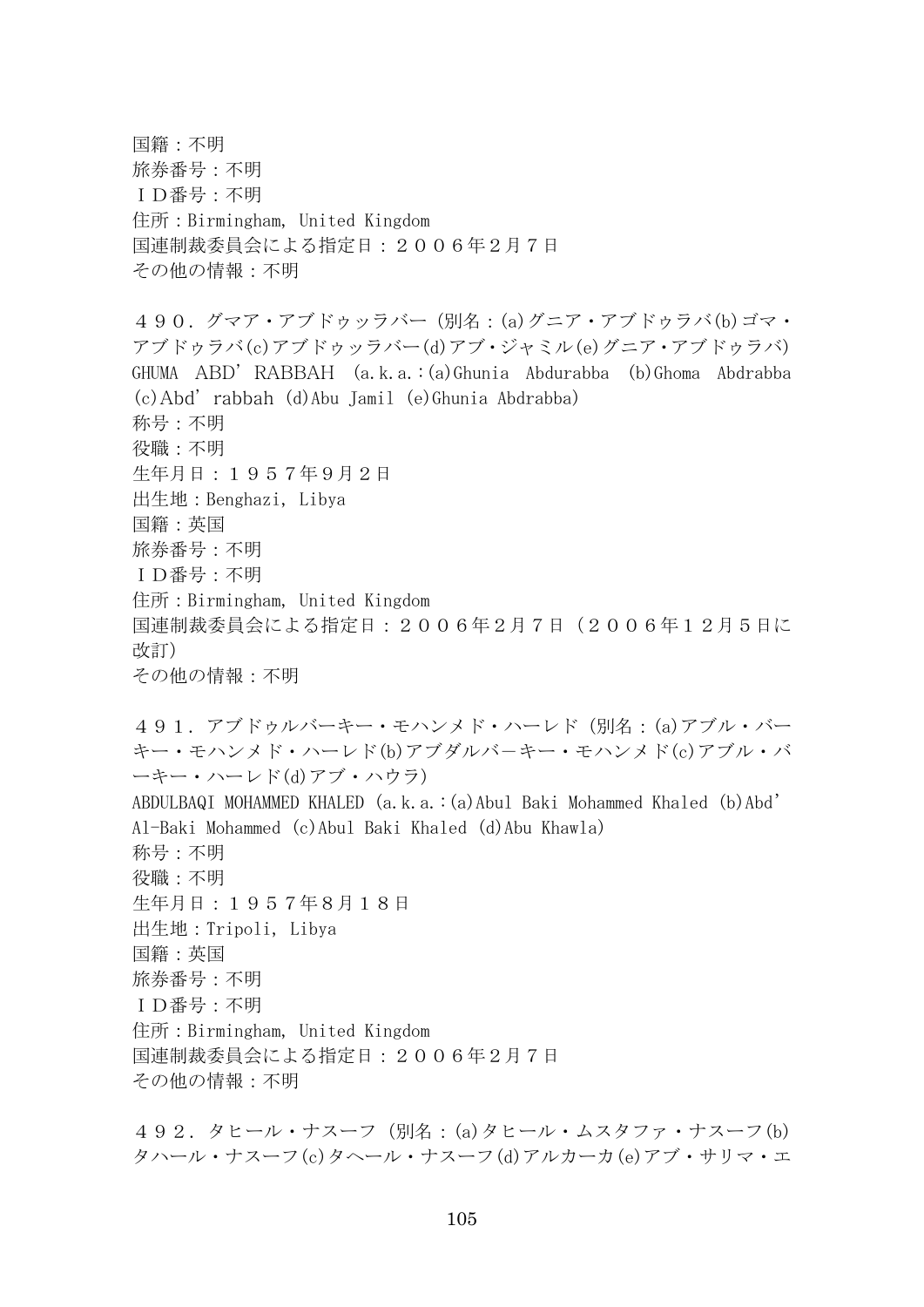ル・リービー(f)アブ・リダー) TAHIR NASUF (a.k.a.:(a)Tahir Mustafa Nasuf (b)Tahar Nasoof (c)Taher Nasuf (d)Al-Qa'qa (e)Abu Salima El Libi (f)Abu Rida) 称号:不明 役職:不明 生年月日:1961年11月4日又は1961年4月11日 出生地:Tripoli, Libya 国籍:不明 旅券番号:不明 ID番号:不明 住所:Manchester, United Kingdom 国連制裁委員会による指定日:2006年2月7日 その他の情報:不明 493.モハンメド・ベンハメディ(別名:(a)モハメド・ハナディ(b)モハメ ド・ベン・ハメディ(c)ムハンマド・ムハンマド・ビン・ハミディ(d)ベン・ハ メディ(e)パンハメディ(f)アブ・ハジール(g) アブ・ハジール・アル・リービ ー(h)アブ・アル・カッサーム) MOHAMMED BENHAMMEDI (a.k.a.:(a)Mohamed Hannadi (b)Mohamed Ben Hammedi (c)Muhammad Muhammad Bin Hammidi (d)Ben Hammedi (e)Panhammedi (f)Abu Hajir (g) Abu Hajir Al Libi (h)Abu Al Qassam) 称号:不明 役職:不明 生年月日:1966年9月22日 出生地:リビア 国籍:リビア 旅券番号:不明 ID番号:不明 住所:Midlands, United Kingdom 国連制裁委員会による指定日:2006年2月7日(2006年2月22日に 改訂) その他の情報:不明 494.サラ・プロパティーズ・リミテッド(別称:サラ・プロパティーズ) SARA PROPERTIES LIMITED (a.k.a.: Sara Properties) 旧称:不明

所在地:(a)104 Smithdown Road, Liverpool, Merseyside L7 4JQ, United Kingdom (b)2a Hartington Road, Liverpool L8 OSG, United Kingdom 国連制裁委員会による指定日:2006年2月7日 その他の情報:ウェブサイトのURLはhttp://www.saraproperties.co.uk。登

録番号は 4636613。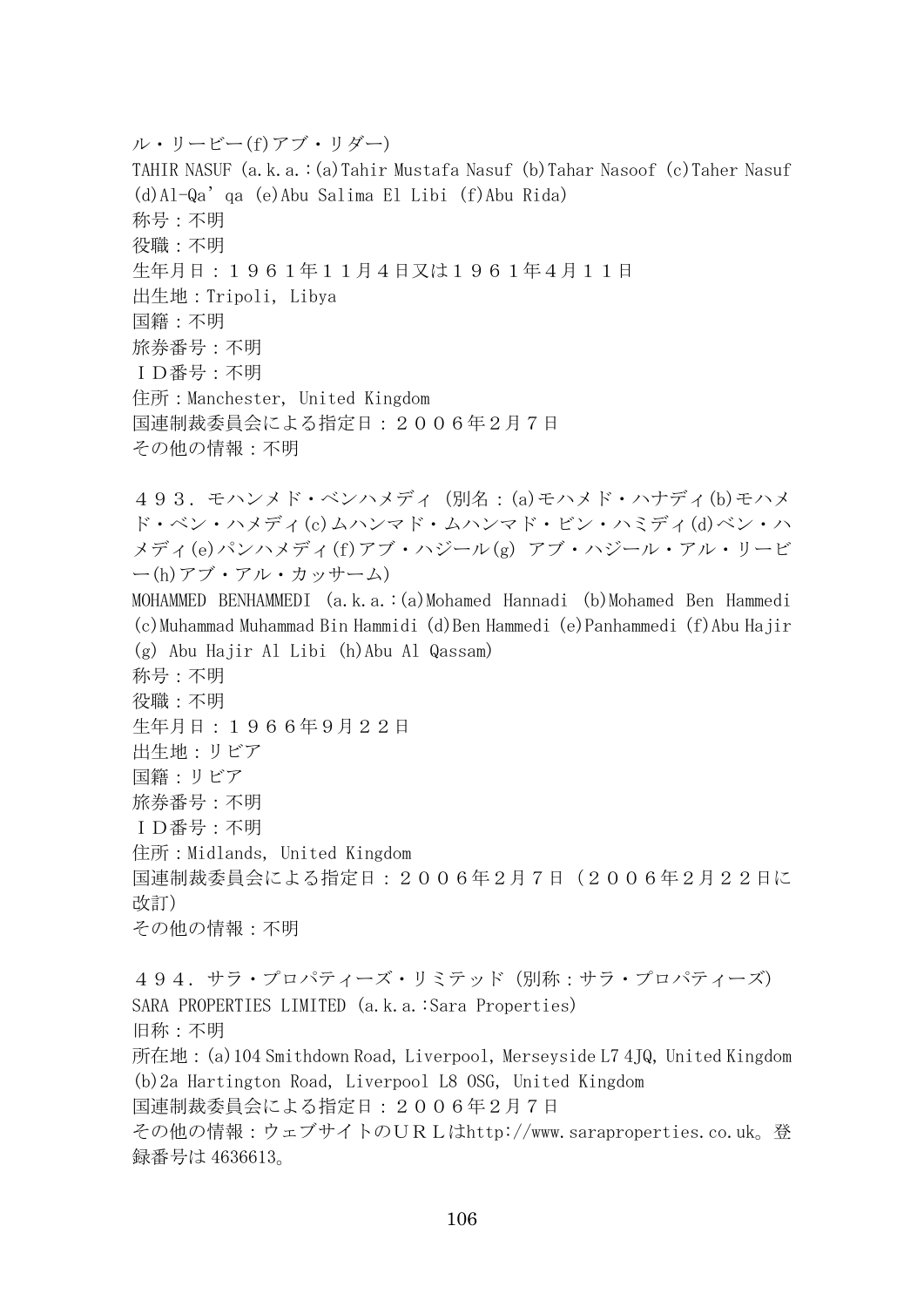495.メドウブルック・インベストメンツ・リミテッド MEADOWBROOK INVESTMENTS LIMITED 旧称:不明 所在地:44 Upper Belgrave Road, Clifton, Bristol, BS8 2XN, United Kingdom 国連制裁委員会による指定日:2006年2月7日 その他の情報:登録番号は 05059698。

496. オズラム・プロパティーズ・リミテッド OZLAM PROPERTIES LIMITED 旧称:不明 所在地:88 Smithdown Road, Liverpool, L7 4JQ, United Kingdom 国連制裁委員会による指定日:2006年2月7日 その他の情報:登録番号は 05258730。

497.サナベル・リリーフ・エイジャンシー・リミテッド(別称:(a)サナベ ル・リリーフ・エイジャンシー(b)サナベル・リルイガーサ(c)エス・アール・ エー(d)サラ(e)アルラハマ・リリーフ・ファウンデーション・リミテッド) SANABEL RELIEF AGENCY LIMITED (a.k.a.: (a) Sanabel Relief Agency (b) Sanabel L'il-Igatha (c)SRA (d)Sara (e)Al-Rahama Relief Foundation Limited) 旧称:不明 所在地:(a)63 South Rd, Sparkbrook, Birmingham B 111 EX, United Kingdom

(b)1011 Stockport Rd, Levenshulme, Manchester M9 2TB, United Kingdom (c)P.O.Box 50, Manchester M19 25P, United Kingdom (d)98 Gresham Road, Middlesbrough, United Kingdom (e)54 Anson Road, London, NW2 6AD, United Kingdom

国連制裁委員会による指定日:2006年2月7日

その他の情報:ウェブサイトのURLはhttp://www.sanabel.org.uk。Eメー ル・アドレスは info@sanabel.org.uk。慈善団体番号は 1083469。登録番号は 3713110。

498.アブ・バカール・バアシール(別名:(a)バアシール、アブ・バカール (b)バシール、アブ・バカール(c)アブドゥス・サマッド(d)アブドゥス・ソマッ ド) ABU BAKAR BA'ASYIR (a.k.a.:(a)Baasyir, Abu Bakar (b)Bashir, Abu Bakar (c)Abdus Samad (d)Abdus Somad) 称号:不明 役職:不明 生年月日:1938年8月17日 出生地:Jombang, East Java, Indonesia 国籍:インドネシア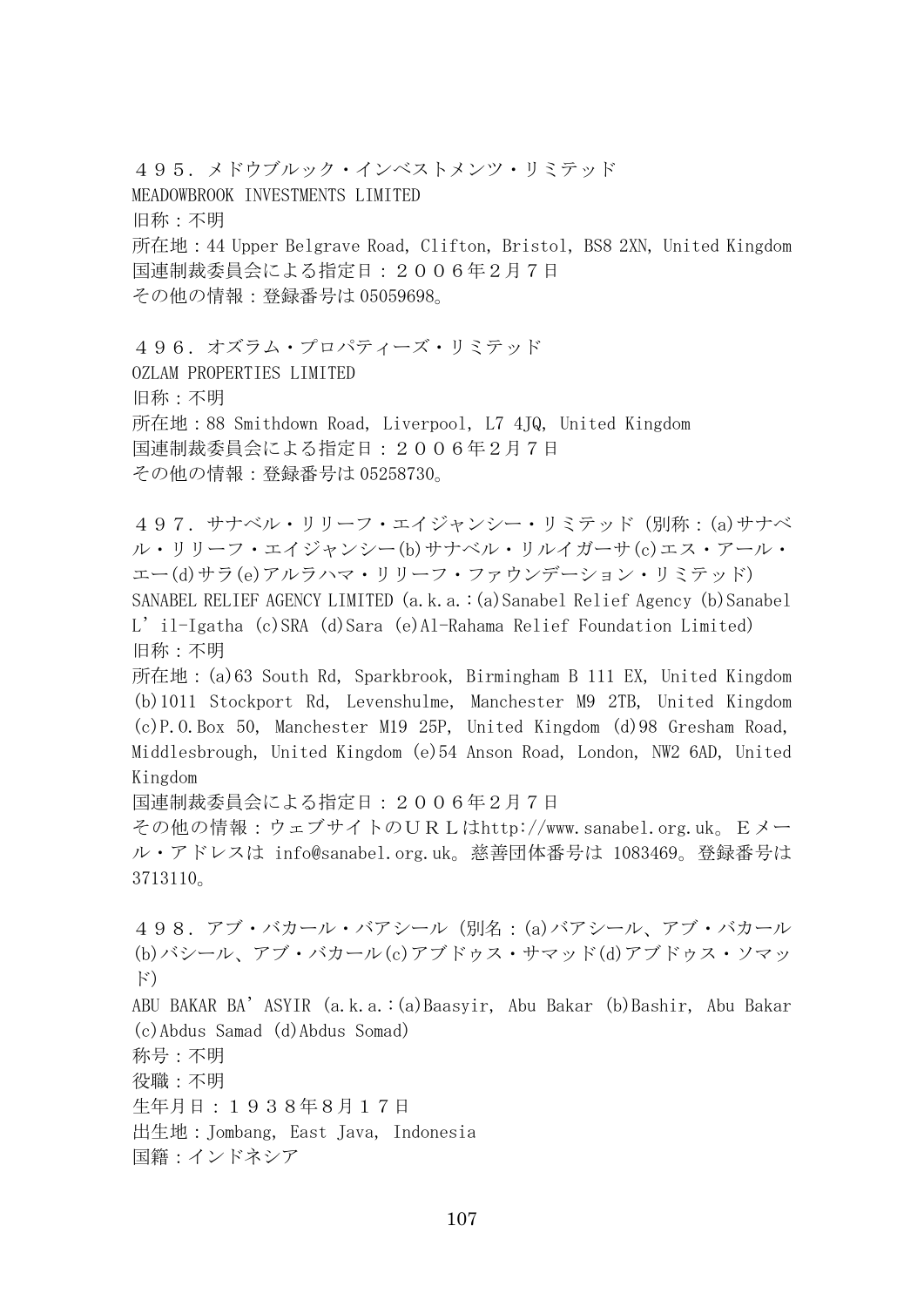旅券番号:不明 ID番号:不明 住所:不明 国連制裁委員会による指定日:2006年4月21日 その他の情報:不明 499. グン・グン・ルスマン・グナワン (別名: (a)グナワン、ルスマン(b) アブド・アルハディ(c)アブドゥル・ハディ(d)アブドゥル・カリム(e)ブコリ(f) ブコリィ) GUN GUN RUSMAN GUNAWAN (a.k.a.:(a)Gunawan, Rusman (b)Abd Al-Hadi (c)Abdul Hadi (d)Abdul Karim (e)Bukhori (f)Bukhory) 称号:不明 役職:不明 生年月日:1977年7月6日 出生地:Cianjur, West Java, Indonesia 国籍:インドネシア 旅券番号:不明 ID番号:不明 住所:不明 国連制裁委員会による指定日:2006年4月21日 その他の情報:不明 500.タウフィク・リフキ(別名:(a)レフケ、タウフェク(b)リフクィ、タ ウフィク(c)リフクィ、タウフィク(d)アミ・イラク(e)アミ・イルザ(f)アミィ・ エルジャ(g)アミィ・エルザ(h)アミィ・イッザ(i)アミ・クソマン(j)アブ・オ バイダ(k)アブ・オバイダ(l)アブ・オベイダ(m)アブ・ウバイダ(n)オバイダ(o) アブ・オベイダ(p)イッザ・クソマン(q)ヤクブ、エリック) TAUFIK RIFKI (a.k.a.:(a)Refke, Taufek (b)Rifqi, Taufik (c)Rifqi, Tawfiq (d)Ami Iraq (e)Ami Irza (f)Amy Erja (g)Ammy Erza (h)Ammy Izza (i)Ami Kusoman (j)Abu Obaida (k) Abu Obaidah (l)Abu Obeida (m)Abu Ubaidah (n) Obaidah (o)Abu Obayda (p)Izza Kusoman (q)Yacub, Eric) 称号:不明 役職:不明 生年月日:(a)1974年8月29日(b)1974年8月9日(c)1974年8月

19日(d) 1980年8月19日

出生地:Dacusuman Surakarta, Central Java, Indonesia

国籍:インドネシア

旅券番号:不明

ID番号:不明

住所:不明

国連制裁委員会による指定日:2006年4月21日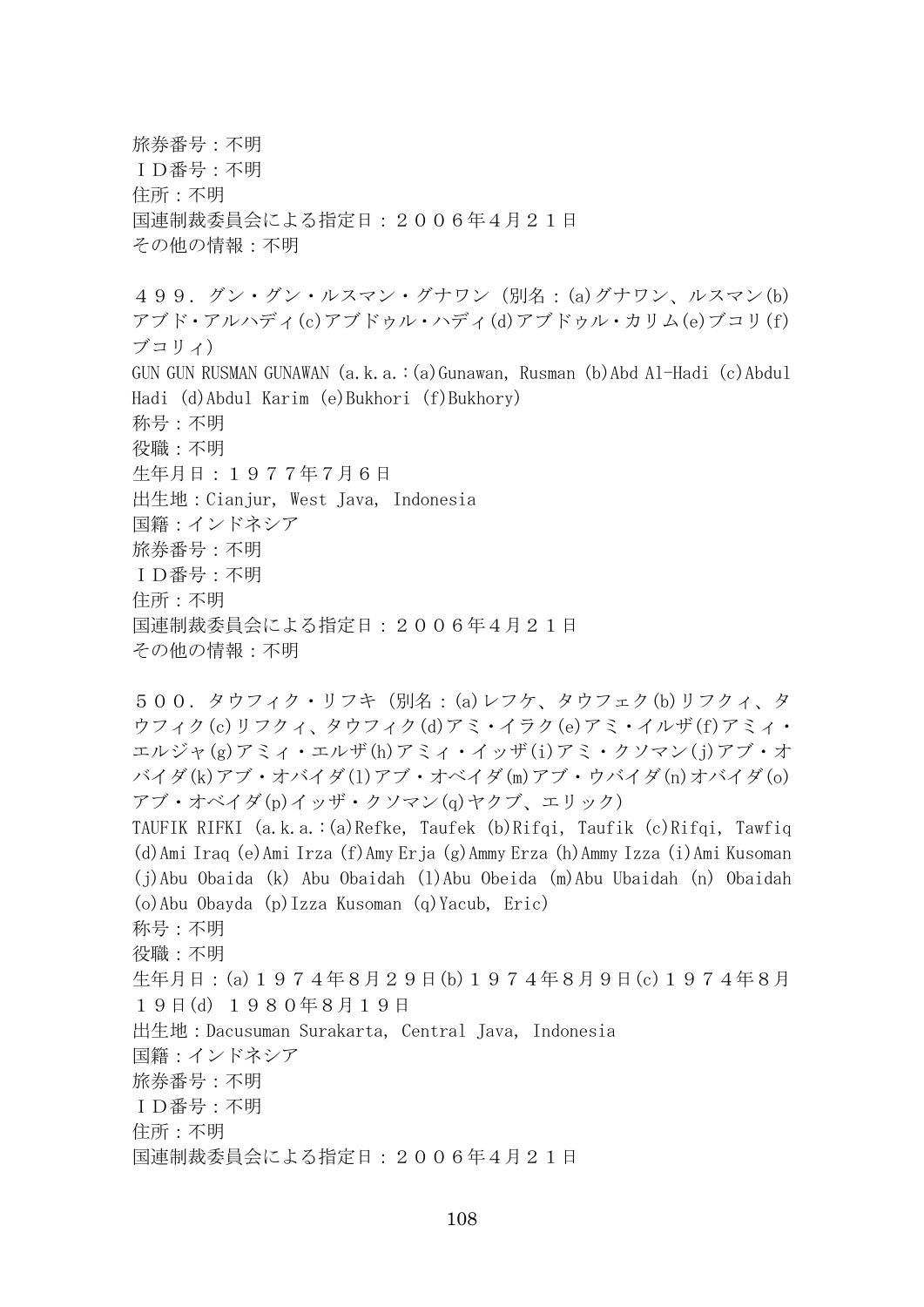501.アブドゥラ・アンショリ(別名:(a)アブ・ファティ(b)トイブ、イブ ヌ (c)トイブ、イブヌ(d)アブ・ファトヒ) ABDULLAH ANSHORI (a.k.a.:(a)Abu Fatih (b)Thoyib, Ibnu (c)Toyib, Ibnu (d)Abu Fathi) 称号:不明 役職:不明 生年月日:1958年 出生地:Pacitan, East Java, Indonesia 国籍:インドネシア 旅券番号:不明 ID番号:不明 住所:不明 国連制裁委員会による指定日:2006年4月21日 その他の情報:不明

502.アブ・スフィアン・アルサラマビ・ムハンメド・アフメド・アブド・ アルラジク(別名:(a)アブ・スフィアン・アブド・アル・ラゼク(b)アブソフ ィアン・アブデルラゼク(c)アブスフィアン・サルマン・アブデルラジク(d)ア ブソフィアン・アブデルラジク(e)アブソフィア・アブデルラジク(f)ソフィア ン・アブデルラジク(g)アブ・エル・ライス (h)アブライル (i)アブ・ジュイリ ア (j)アブ・スフィアン (k)アブライル (l)スーダン人ジョライバ (m)ジョラ イバ (n)オールド・エル・サイェイグ) ABU SUFIAN AL-SALAMABI MUHAMMED AHMED ABD AL-RAZZIQ (a.k.a.:(a)Abu Sufian

Abd Al Razeq (b)Abousofian Abdelrazek (c)Abousfian Salman Abdelrazik (d)Abousofian Abdelrazik (e)Abousofiane Abdelrazik (f)Sofian Abdelrazik (g)Abou El Layth (h)Aboulail (i)Abu Juiriah (j)Abu Sufian (k)Abulail  $(1)$ Djolaiba the Sudanese  $(m)$ Jolaiba  $(n)$ Ould El Sayeigh) 称号:不明

役職:不明 生年月日:1962年8月6日 出生地:(a)Al-Bawgah, Sudan (b)Albaouga, Sudan 国籍:(a)カナダ (b)スーダン 旅券番号:カナダ旅券 BC166787 ID番号:不明 住所:不明 国連制裁委員会による指定日:2006年7月31日 その他の情報:不明

503.ジャマール・フスニ(別名:(a)モロッコ人ジャメル(b)ジャマール・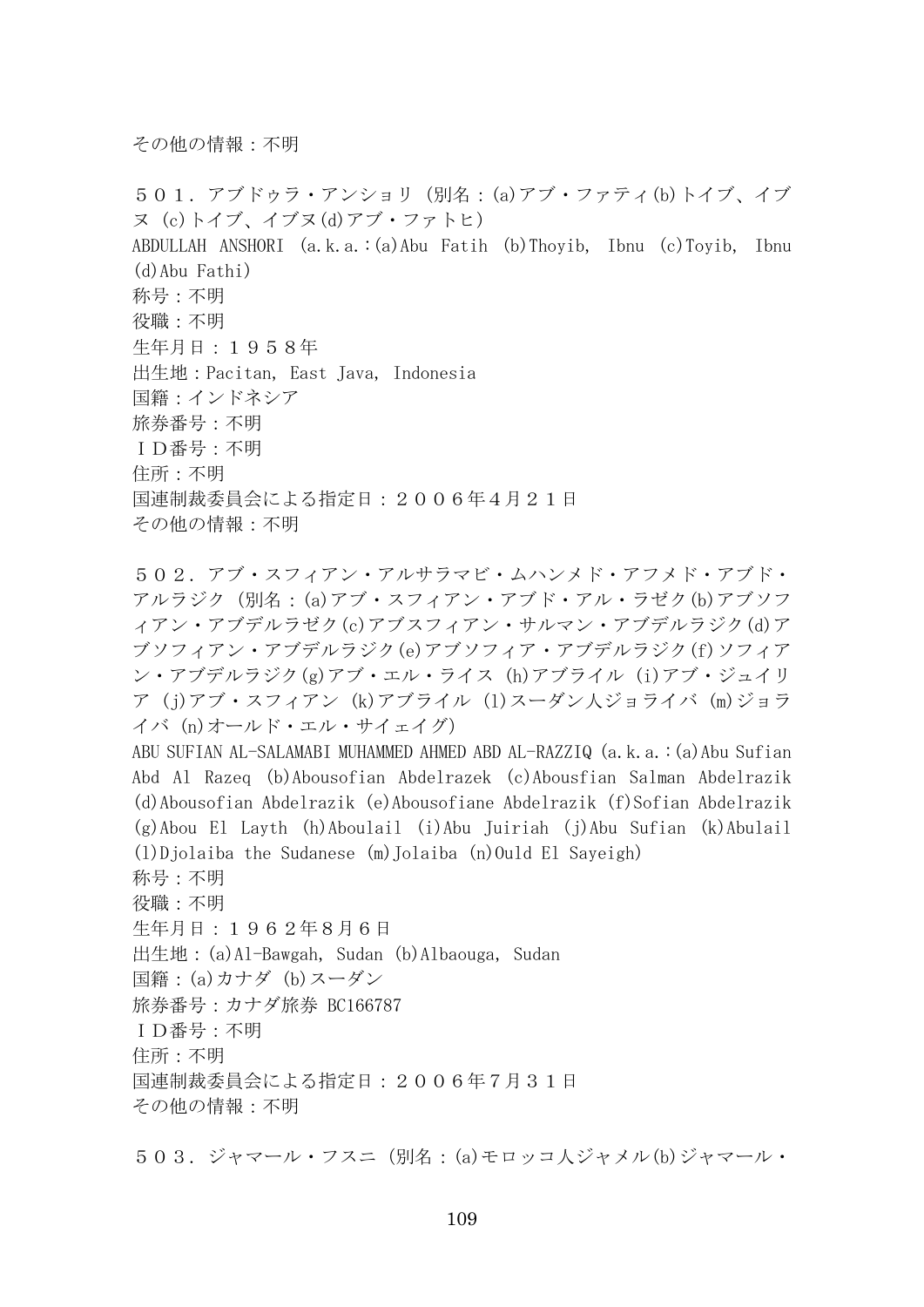アル・マグレビー(c)ヒシャーム) JAMAL HOUSNI (a.k.a.:(a)Djamel Il marocchino (b)Jamal Al Maghrebi (c)Hicham) 称号:不明 役職:不明 生年月日:1983年2月22日 出生地:モロッコ 国籍:不明 旅券番号:不明 ID番号:不明 住所: (a)via Uccelli di Nemi n.33, Milan (b)via F. De Lemene n.50, Milan 国連制裁委員会による指定日:2006年8月2日 その他の情報:ミラノ裁判所の収監命令(n.5236/02 R.G.N.R. of 25.Nov.2003 1511/02 R.G.GIP)を受けている。受刑中。 504.ネシーム・ベン・ロムダーネ・サフラウィ(別名:ダース) NESSIM BEN ROMDHANE SAHRAOUI (a.k.a.:Daas) 称号:不明 役職:不明 生年月日:1973年8月3日 出生地:Bizerta, Tunisia 国籍:不明 旅券番号:不明 ID番号:不明 住所:不明 国連制裁委員会による指定日:2006年8月2日 その他の情報:ミラノ裁判所の収監命令(n.36601/2001 R.G.N.R. of 17.May.2005 - 7464/2001 R.G.GIP)を受けている。2002年イタリアから国外追放され た。逃亡中。

505.メライ・ゾグバイ(別名:(a)フラジ・ディ・シンガポーレ(b)リビア 人フラジ(c)モハメド・レバチール(d)メリ・アブデルファッターフ・ズグバイ (Bedsasi, Libya にて1960年6月4日出生)(e)ゾグバイ・メライ・アブド ゥル・ファッターフ(f)ラツラグ・ファラジュ(リビアにて1960年11月1 3日出生)(g)ラーツグ・ベン・イラ(1960年8月11日リビアにて出生) (h)ラツラグ・ファラジュ(i)ファラグ(j)フレジ(リビアにて1960年11月 13日出生) (k) ムハンメド・エル・ベシール)

MERAI ZOGHBAI (a.k.a.:(a)F' raji di Singapore (b)F' raji il Libico (c)Mohamed Lebachir (d)Meri Albdelfattah Zgbye, POB:Bendasi, Libya, DOB: 4 JUN.1960 (e)Zoghbai Merai Abdul Fattah (f)Lazrag Faraj, POB: Libya, DOB: 13.Nov.1960 (g)Larzg Ben Ila, POB: Libya, DOB: 11 Aug.1960 (h)Lazrag Faraj (i)Farag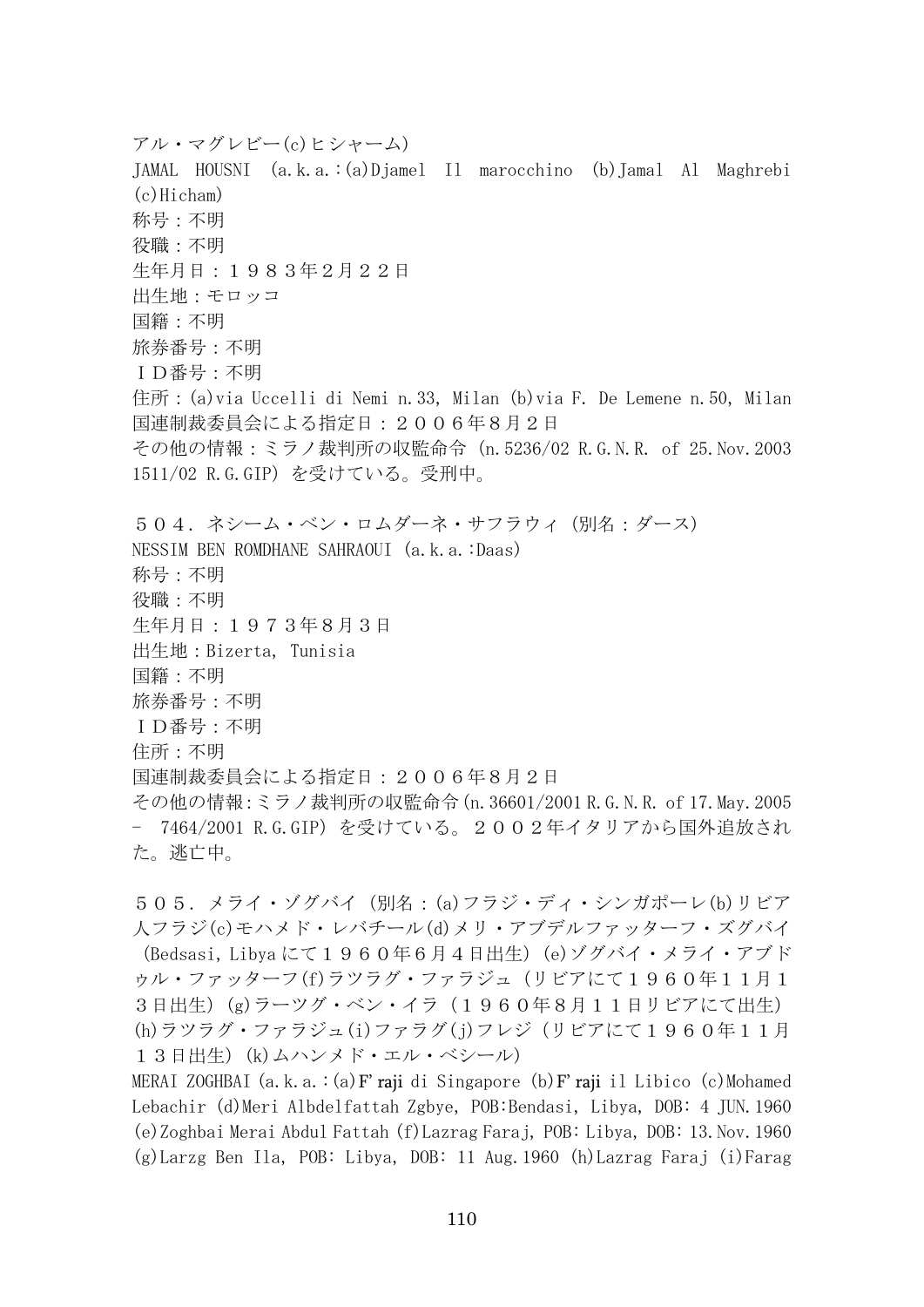(j)Fredj, POB: Libya, DOB: 13 Nov.1960 (k)Muhammed El Besir) 称号:不明 役職:不明 生年月日:1960年4月4日 出生地:Bengasi, Libya 国籍:不明 旅券番号:不明 ID番号:不明 住所:(a)via Bordighera n.34, Milan (b)Senis, Oristano-Sardinia 国連制裁委員会による指定日:2006年8月2日 その他の情報:ミラノ裁判所の収監命令(n.36601/2001 R.G.N.R. of 17.May.2005 - 7464/2001 R.G.GIP)を受けている。逃亡中。 506.イスマイル・モハメド・イスマイル・アブ・シャウィーシュ ISMAIL MOHAMED ISMAIL ABU SHAWEESH 称号:不明 役職:不明 生年月日:1977年3月10日 出生地:Benghazi, Libya 国籍:無国籍(パレスチナ人) 旅券番号:(a)エジプト渡航証明書 0003684 (b)エジプト旅券 981354 ID番号:不明 住所:Weiterstadt Prison, Germany 国連制裁委員会による指定日:2006年8月2日 その他の情報:2005年5月22日以降収監中。 507.アル・ムジル、アブド・アル・ハミド・スレイマン(別名:(a)アル・ ムジャル、ドクター・アブド・アル・ハミド(b)アル・ム、ジル、ドクター・ア ブ・アブドゥル・ハミド・ビン・スレイマン(c)アル・ム、ジル、アブド・アル・ ハミド・スレイマン(d)アル・ム、アッジャル、ドクター・アブド・アル・ハミ ド (e)ム、ジル、アブド・アル・ハミド(f) ムジェル、エー・エス(g)アブダッ ラー、アブ) AL-MUJIL, abd al-Hamid Sulaiman (a.k.a.:(a)Al-MUJAL, Dr. Abd al-Hamid (b)Al-MU,JIL, Dr. Abd Abdul-Hamid bin Sulaimain (c) AL-MU, JIL, Abd al-Hamid Sulaiman (d) AL-MU, AJJAL, Dr. Abd Al-Hamid (e)MU, JIL, Abd al-Hamid (f)MUJEL, A.S. (g) ABDALLAH, Abu) 称号:不明 役職:東部ブランチ・オフィス長、インターナショナル・イスラミック・リリ ーフ・オーガナイゼーション、ダマム、サウジアラビア 生年月日:1949年4月28日 出生地:不明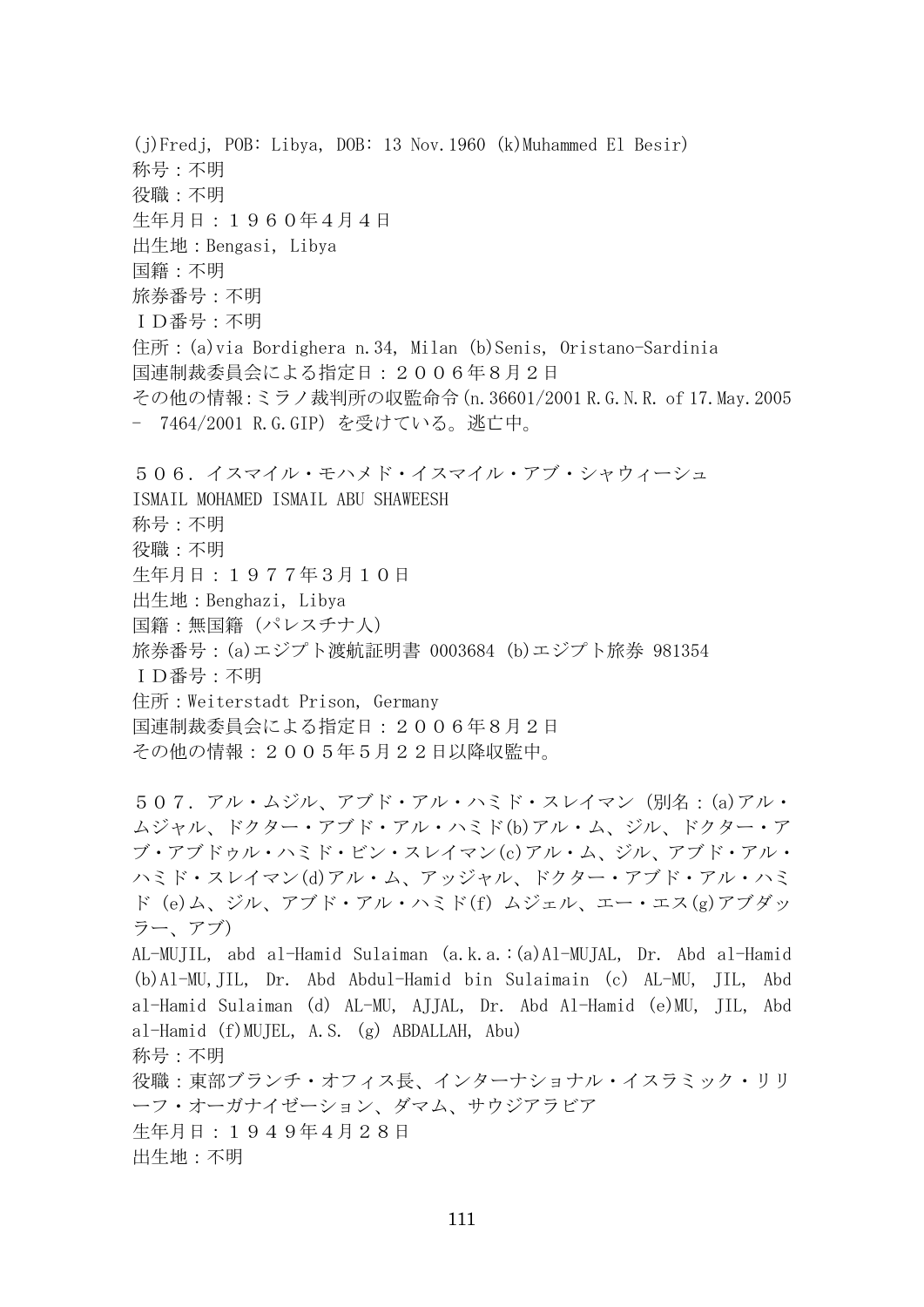国籍:サウジアラビア 旅券番号:不明 ID番号:不明 住所:不明 国連制裁委員会による指定日:2006年8月3日 その他の情報:不明

【アル・カーイダと関係を有する団体】

508.インターナショナル・イスラミック・リリーフ・オーガナイゼーショ ン、フィリピン・ブランチ・オフィスズ(別称:(a)インターナショナル・イス ラミック・リリーフ・エージェンシー(b)インターナショナル・リリーフ・オー ガナイゼーション(c)イスラミック・リリーフ・オーガナイゼーション(d)イス ラミック・ワールド・リリーフ(e)インターナショナル・イスラミック・エイド・ オーガナイゼーション(f)イスラミック・サルベーション・コミッティー(g)ザ・ ヒューマン・リリーフ・コミッティー・オブ・ザ・ムスリム・ワールド・リー グ(h)ワールド・イスラミック・リリーフ・オーガイナイゼーション(i)アル・ イガーサ・アル・イスラミーヤ(j)ハヤート・アル・アガーサ・アル・イスラミ ーア・アル・アーラミーヤ(k)ハヤート・アル・イガーサ(l)ハヤート・アル・ イガーサ(m)イガーサ(n)イガーサ(o)イガーサ(p)イガーサ(q)イガーセ(r)エガ ーサ(s)アイ・アイ・アール・オー)

International Islamic Relief Organization, Philippines Branch Offices (a.k.a.:(a)International Islamic Relief Agency (b)International Relief Organization (c)Islamic Relief Organization (d)Islamic World Relief(e)International Islamic Aid Organization (f)Islamic Salvation Committee(g)The Human Relief Committee of the Muslim World League (h) World Islamic Relief Organization (i)Al Igatha Al-Islamiya(j)Hayat al-Aghatha al-Islamia al-Alamiya(k)Hayat al-Igatha(l)Hayat Al-Igatha

(m)Ighatha(n)Igatha(o)Igassa

 $(p)$ Igasa(q)Igase(r)Egassa(s)IIRO)

旧称:不明

所在地:(a)International Islamic Relief Organization, Philippines Office; 201 Heart Tower Building; 108 Valero Street; Salcedo Village, Makati City; Manila, Philippines (b)Zamboanga City, Philippines (c)Tawi Tawi, Philippines (d) Marawi City, Philippines (e) Basilan, Philippines (f) Cotoboto City, Philippines

国連制裁委員会による指定日:2006年8月3日 その他の情報:不明

509.インターナショナル・イスラミック・リリーフ・オーガナイゼーショ ン、インドネシア・ブランチ・オフィス(別称:(a)インターナショナル・イス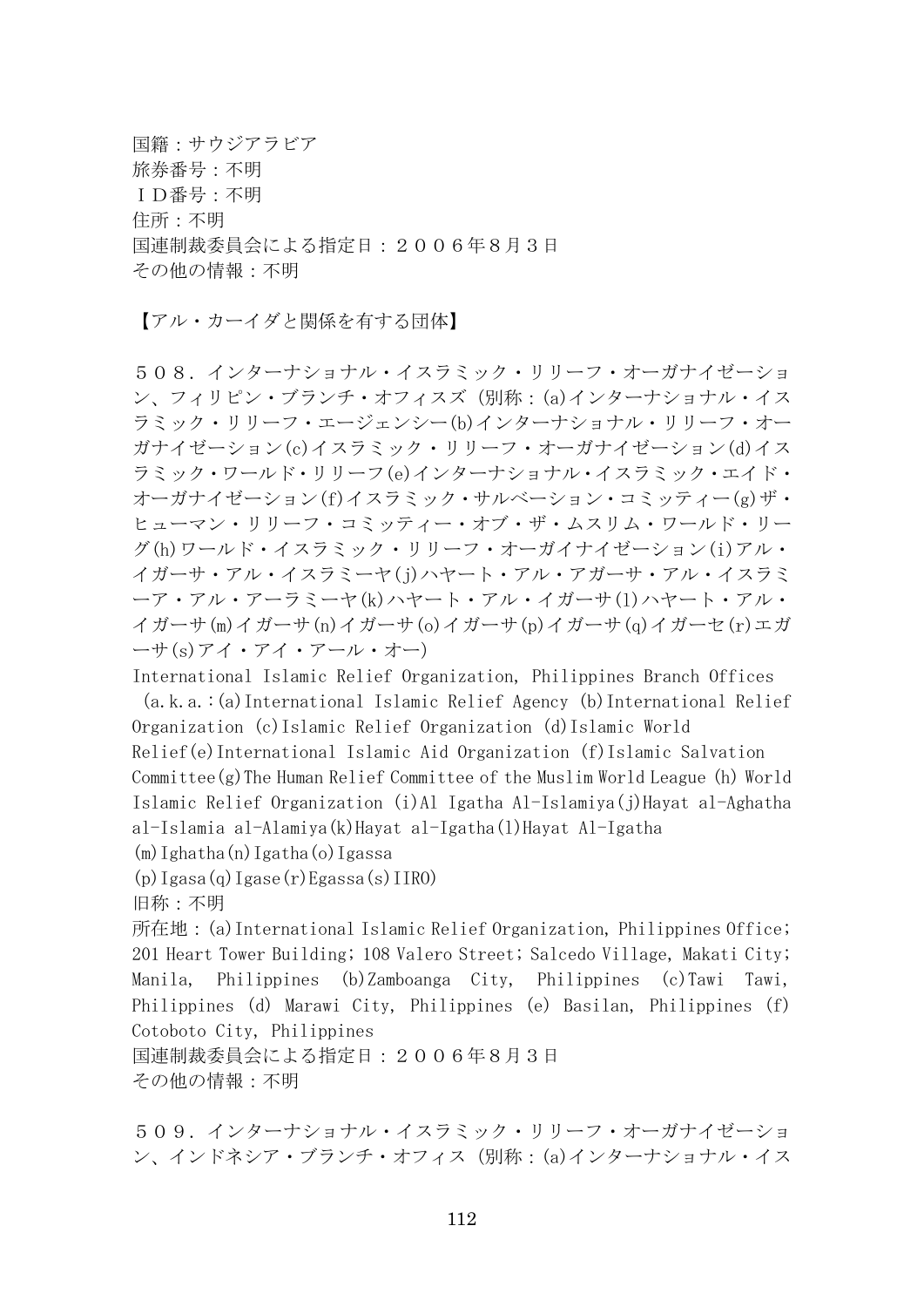ラミック・リリーフ・エージェンシー(b)インターナショナル・リリーフ・オー ガナイゼーション(c)イスラミック・リリーフ・オーガナイゼーション(d)イス ラミック・ワールド・リリーフ(e)インターナショナル・イスラミック・エイド・ オーガナイゼーション(f)イスラミック・サルベーション・コミッティー(g)ザ・ ヒューマン・リリーフ・コミッティー・オブ・ザ・ムスリム・ワールド・リー グ(h)ワールド・イスラミック・リリーフ・オーガナイゼーション(i)アル・イ ガーサ・アル・イスラミーヤ(j)ハヤート・アル・アガーサ・アル・イスラミー ア・アル・アラミーヤ(k)ハヤート・アル・イガーサ(l)ハヤート・アル・イガ ーサ(m)イガーサ(n)イガーサ(o)イガーサ(p)イガーサ(q)イガーセ(r)エガーサ (s)アイ・アイ・アール・オー)

International Islamic Relief Organization, Indonesia, Branch Office (a.k.a.:(a)International Islamic Relief Agency (b)International Relief Organization (c)Islamic Relief Organization (d)Islamic World Relief (e)International Islamic Aid Organization (f)Islamic Salvation Committee (g)The Human Relief Committee of the Muslim World League (h) World Islamic Relief Organization (i)Al Igatha Al-Islamiya (j)Hayat al-Aghatha al-Islamia al-Alamiya (k)Hayat al-Igatha (l)Hayat Al-' Igatha (m)Ighatha (n)Igatha (o)Igassa (p)Igasa (q)Igase (r)Egassa (s)IIRO) 旧称:不明

所在地:(a)International Islamic Relief Organization, Indonesia Office; Jalan Raya Cipinang Jaya No.90; East Jakarta, 13410, Indonesia (b)P.O.Box 3654; Jakarta 54021

国連制裁委員会による指定日:2006年11月9日 その他の情報:不明

【アル・カーイダと関係を有する個人】

510.ナジュムッディン・ファラジュ・アフマド(別名:(a)ムッラー・クレ カル(b)ファテフ・ナジムッディーン・ファッラジュ(c)ファラジュ・アフマド・ ナジュムッディン)

NAJMUDDIN FARAJ AHMAD (a.k.a.:(a)Mullah Krekar (b)Fateh Najm Eddine Farraj (c)Faraj Ahmad Najmuddin)

称号:不明

役職:不明

生年月日:1956年7月7日または1963年6月17日

出生地:Olaqloo Sharbajer, Al-Sulaymaniyah Governorate, Iraq

国籍:イラク

旅券番号:不明

ID番号:不明

住所:Heimdalsgate 36-V, 0578 Oslo, Norway

国連制裁委員会による指定日:2006年12月7日